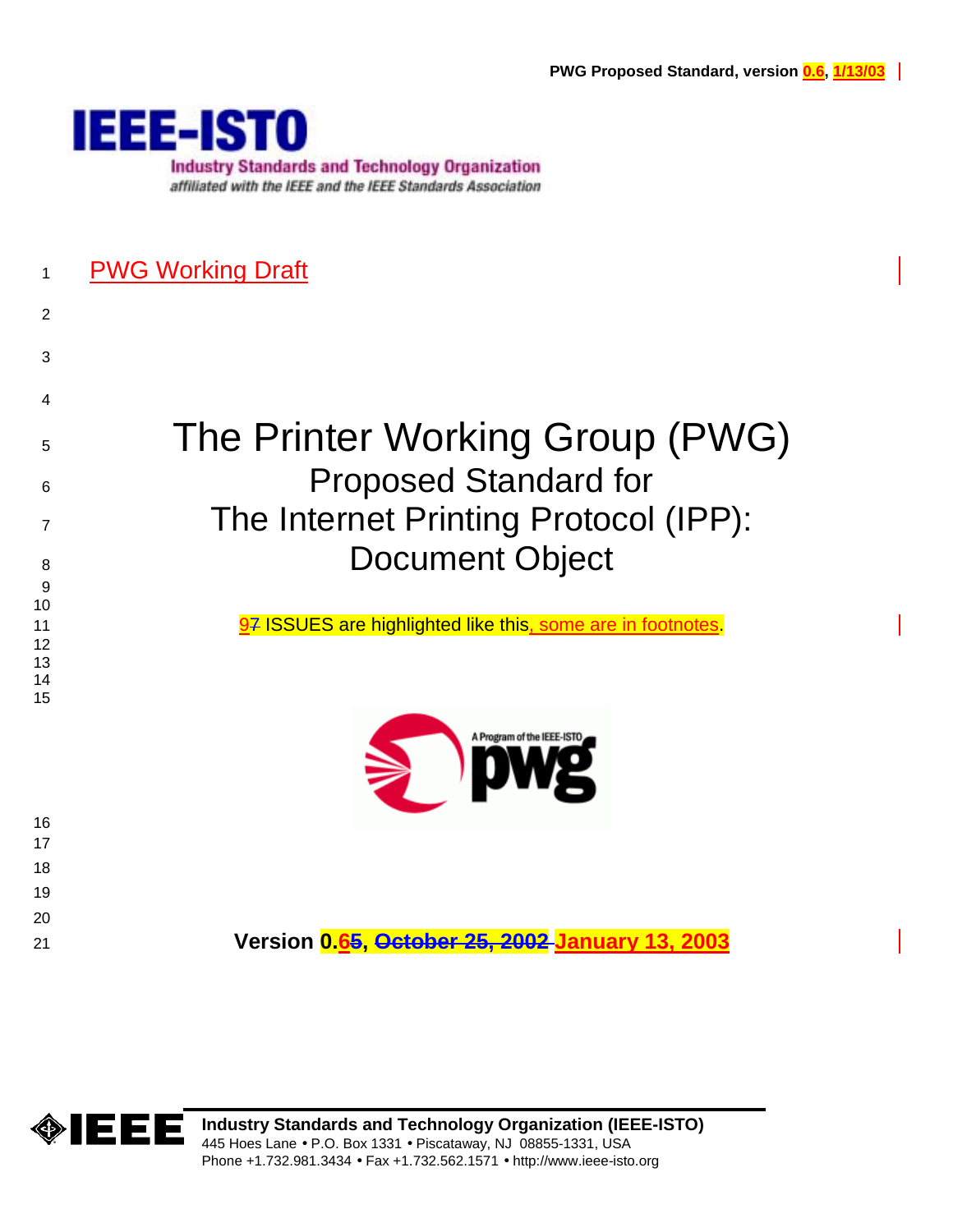| 22                                                                   |                                                                                                                                                                                                                                                                                                                                                                                                                                                                                                                                                                                                                                                                                                                                                                                                                                                                                                                                                                                                                                                                                                                                                                                                                                                                                                                                 |
|----------------------------------------------------------------------|---------------------------------------------------------------------------------------------------------------------------------------------------------------------------------------------------------------------------------------------------------------------------------------------------------------------------------------------------------------------------------------------------------------------------------------------------------------------------------------------------------------------------------------------------------------------------------------------------------------------------------------------------------------------------------------------------------------------------------------------------------------------------------------------------------------------------------------------------------------------------------------------------------------------------------------------------------------------------------------------------------------------------------------------------------------------------------------------------------------------------------------------------------------------------------------------------------------------------------------------------------------------------------------------------------------------------------|
| 23                                                                   | The Printer Working Group (PWG)                                                                                                                                                                                                                                                                                                                                                                                                                                                                                                                                                                                                                                                                                                                                                                                                                                                                                                                                                                                                                                                                                                                                                                                                                                                                                                 |
| 24                                                                   | <b>Proposed Standard for</b>                                                                                                                                                                                                                                                                                                                                                                                                                                                                                                                                                                                                                                                                                                                                                                                                                                                                                                                                                                                                                                                                                                                                                                                                                                                                                                    |
|                                                                      | The Internet Printing Protocol (IPP):                                                                                                                                                                                                                                                                                                                                                                                                                                                                                                                                                                                                                                                                                                                                                                                                                                                                                                                                                                                                                                                                                                                                                                                                                                                                                           |
| 25                                                                   |                                                                                                                                                                                                                                                                                                                                                                                                                                                                                                                                                                                                                                                                                                                                                                                                                                                                                                                                                                                                                                                                                                                                                                                                                                                                                                                                 |
| 26                                                                   | <b>Document Object</b>                                                                                                                                                                                                                                                                                                                                                                                                                                                                                                                                                                                                                                                                                                                                                                                                                                                                                                                                                                                                                                                                                                                                                                                                                                                                                                          |
| 27                                                                   |                                                                                                                                                                                                                                                                                                                                                                                                                                                                                                                                                                                                                                                                                                                                                                                                                                                                                                                                                                                                                                                                                                                                                                                                                                                                                                                                 |
| 28                                                                   | Version 0.65, October 25, 2002January 13, 2003                                                                                                                                                                                                                                                                                                                                                                                                                                                                                                                                                                                                                                                                                                                                                                                                                                                                                                                                                                                                                                                                                                                                                                                                                                                                                  |
| 29                                                                   |                                                                                                                                                                                                                                                                                                                                                                                                                                                                                                                                                                                                                                                                                                                                                                                                                                                                                                                                                                                                                                                                                                                                                                                                                                                                                                                                 |
| 30<br>31<br>32<br>33<br>34<br>35<br>36<br>37<br>38<br>39<br>40<br>41 | Abstract: This IPP specification extends the IPP Model and Semantics [RFC2911] object model by defining a<br>Document object. The [RFC2911] Job object is extended to contain one or more Document objects which are<br>passive objects operated on by the Job. The Document object is created by the REQUIRED [RFC2911] Send-<br>Document and OPTIONAL Send-URI operations and represents an Input Document to the Job. This specification<br>also adds a Document Attributes group (and tag) to these Send-Document and Send-URI requests. The Document<br>Attributes group contains any Document Template attributes to be applied to this Document object being created,<br>overriding any corresponding Job Template attribute supplied at the job level (including the "document-overrides"<br>operation attributes at the Job or Document level). A new REQUIRED Create-Document operation allows a client to<br>supply the Document Attributes without the data (like Create-Job does for a Job object). Then the client sends the<br>data content to that Document object using the new REQUIRED Send-Data operation. The client can also supply<br>Document Attributes with the existing Send-Document and Send-URI operations to create Document objects with<br>content data or a document reference, respectively. |
| 42<br>43<br>44                                                       | This specification also defines seven five new operations for Document objects once they have been created:<br>3 REQUIRED: Cancel-Current-Document, Cancel-Document, Get-Document-Attributes, Get-Documents,<br>2 OPTIONAL: Delete-Document, Set-Document-Attributes, and Validate-Document.                                                                                                                                                                                                                                                                                                                                                                                                                                                                                                                                                                                                                                                                                                                                                                                                                                                                                                                                                                                                                                    |
| 45<br>46<br>47<br>48<br>49<br>50<br>51                               | This specification also lists all of the attributes defined in other IPP specifications to show their relationship to<br>corresponding attributes defined in this IPP specification for use with the Document object. The full semantics of the<br>"document-state", "document-state-reasons", and "document-state-message" Document Description attributes are<br>given along side of the corresponding [RFC2911] "job-state", "job-state-reasons", and "job-state-message" Job<br>Description attributes. A number of Job Description attributes, such as "time-at-completed" and "time-at-creation",<br>have corresponding Document Description attributes defined. A number of Document Creation operation attributes,<br>such as "attributes-charset" and "document-format", have corresponding Document Description attributes defined.                                                                                                                                                                                                                                                                                                                                                                                                                                                                                   |
| 52<br>53<br>54                                                       | The purpose for specifying the Document object is so that the print industry can have a common semantic<br>specification for use in IPP, the PWG Semantic Model, the PWG Print Service Interface (PSI) project, and the Free<br>Standards Group Job Ticket API which all have a Document object.                                                                                                                                                                                                                                                                                                                                                                                                                                                                                                                                                                                                                                                                                                                                                                                                                                                                                                                                                                                                                                |
| 55<br>56                                                             | This version of the PWG Proposed Standard is available electronically at:                                                                                                                                                                                                                                                                                                                                                                                                                                                                                                                                                                                                                                                                                                                                                                                                                                                                                                                                                                                                                                                                                                                                                                                                                                                       |
| 57                                                                   | ftp://ftp.pwg.org/pub/pwg/ipp/new_DOC/pwg-ipp-document-object-v065-030113021025.pdf, .doc, .rtf                                                                                                                                                                                                                                                                                                                                                                                                                                                                                                                                                                                                                                                                                                                                                                                                                                                                                                                                                                                                                                                                                                                                                                                                                                 |
| 58<br>59<br>60<br>61<br>62<br>63                                     | This document is a Working Draft of an IEEE-ISTO PWG Proposed sStandard after a PWG Last Call. For a<br>definition of a "PWG Proposed Standard" and its transition to a "PWG Draft Standard" and a "PWG Standard", see:<br>ftp://ftp.pwg.org/pub/pwg/general/pwg-process.pdf. After approval by the PWG (by a Last Call) to transition this<br>PWG Working Draft to a PWG Proposed Standard to a Draft Standard, an IEEE-ISTO number will be assigned and<br>theis resulting PWG Draft-Proposed Standard will be available electronically at:<br>ftp://ftp.pwg.org/pub/pwg/standards/                                                                                                                                                                                                                                                                                                                                                                                                                                                                                                                                                                                                                                                                                                                                           |
| 64                                                                   |                                                                                                                                                                                                                                                                                                                                                                                                                                                                                                                                                                                                                                                                                                                                                                                                                                                                                                                                                                                                                                                                                                                                                                                                                                                                                                                                 |
|                                                                      | © 2002, IEEE Industry Standards and Technology Organization. All rights reserved.<br>The IEEE-ISTO is affiliated with the IEEE and the IEEE Standards Association.<br>IEEE-ISTO 5100.n is a trademark of the IEEE-ISTO.                                                                                                                                                                                                                                                                                                                                                                                                                                                                                                                                                                                                                                                                                                                                                                                                                                                                                                                                                                                                                                                                                                         |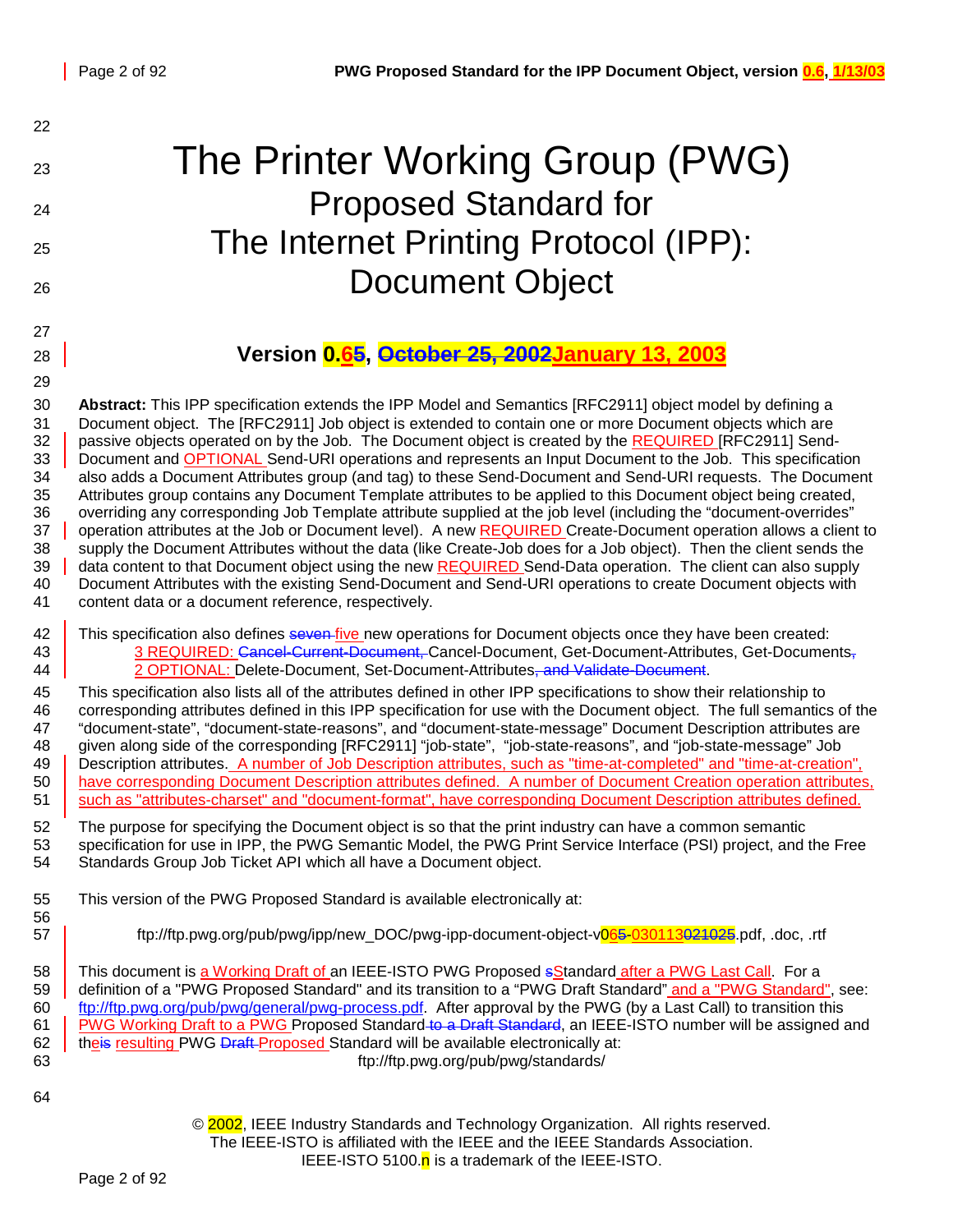#### 64 **Copyright (C) 20032, IEEE ISTO. All rights reserved.**

65 This document may be copied and furnished to others, and derivative works that comment on, or otherwise explain it 66 or assist in its implementation may be prepared, copied, published and distributed, in whole or in part, without 67 restriction of any kind, provided that the above copyright notice, this paragraph and the title of the Document as 68 referenced below are included on all such copies and derivative works. However, this document itself may not be 69 modified in any way, such as by removing the copyright notice or references to the IEEE-ISTO and the Printer 70 Working Group, a program of the IEEE-ISTO.

71 Title: The Printer Working Group Standard for the Internet Printing Protocol (IPP): Document Object

72 The IEEE-ISTO and the Printer Working Group DISCLAIM ANY AND ALL WARRANTIES, WHETHER EXPRESS 73 OR IMPLIED INCLUDING (WITHOUT LIMITATION) ANY IMPLIED WARRANTIES OF MERCHANTABILITY OR 74 FITNESS FOR A PARTICULAR PURPOSE.

75 The Printer Working Group, a program of the IEEE-ISTO, reserves the right to make changes to the document 76 without further notice. The document may be updated, replaced or made obsolete by other documents at any time.

77 The IEEE-ISTO takes no position regarding the validity or scope of any intellectual property or other rights that might 78 be claimed to pertain to the implementation or use of the technology described in this document or the extent to 79 which any license under such rights might or might not be available; neither does it represent that it has made any 80 effort to identify any such rights.

81 The IEEE-ISTO invites any interested party to bring to its attention any copyrights, patents, or patent applications, or 82 other proprietary rights which may cover technology that may be required to implement the contents of this 83 document. The IEEE-ISTO and its programs shall not be responsible for identifying patents for which a license may 84 be required by a document and/or IEEE-ISTO Industry Group Standard or for conducting inquiries into the legal 85 validity or scope of those patents that are brought to its attention. Inquiries may be submitted to the IEEE-ISTO by e-86 mail at:

87 ieee-isto@ieee.org.

88 The Printer Working Group acknowledges that the IEEE-ISTO (acting itself or through its designees) is, and shall at 89 all times, be the sole entity that may authorize the use of certification marks, trademarks, or other special 90 designations to indicate compliance with these materials.

91 Use of this document is wholly voluntary. The existence of this document does not imply that there are no other 92 ways to produce, test, measure, purchase, market, or provide other goods and services related to its scope.

93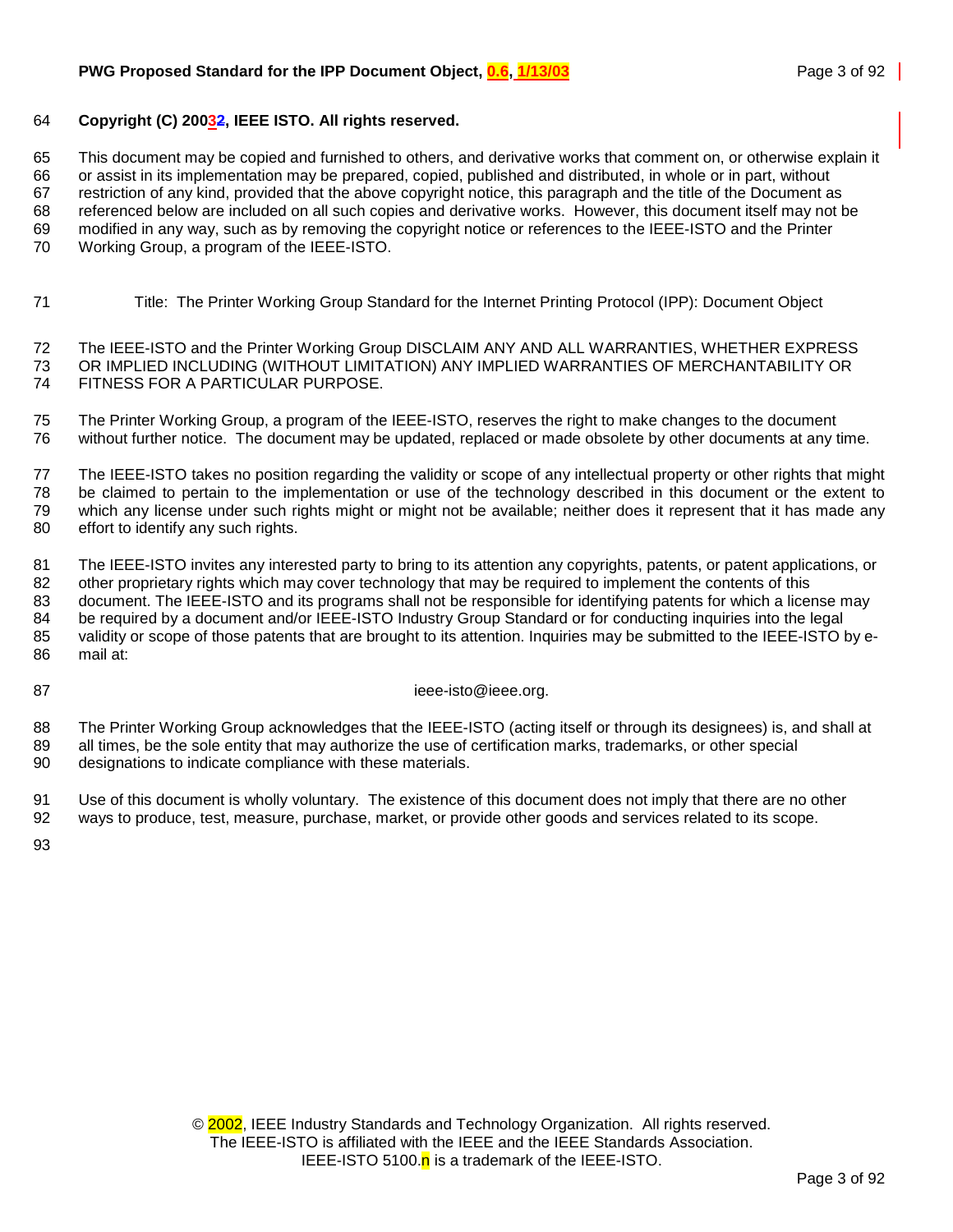### 93 **About the IEEE-ISTO**

95 The IEEE-ISTO is a not-for-profit corporation offering industry groups an innovative and flexible operational forum 96 and support services. The IEEE-ISTO provides a forum not only to develop standards, but also to facilitate activities 97 that support the implementation and acceptance of standards in the marketplace. The organization is affiliated with 98 the IEEE [\(http://www.ieee.org/\)](http://www.ieee.org/) and the IEEE Standards Association [\(http://standards.ieee.org/\).](http://standards.ieee.org/)) 99

100 For additional information regarding the IEEE-ISTO and its industry programs visit [http://www.ieee-isto.org.](http://www.ieee-isto.org/)

101 102

94

#### 103 **About the IEEE-ISTO PWG**

104 The Printer Working Group (or PWG) is a Program of the IEEE Industry Standards and Technology Organization 105 (ISTO) with member organizations including printer manufacturers, print server developers, operating system 106 providers, network operating systems providers, network connectivity vendors, and print management application 107 developers. The group is chartered to make printers and the applications and operating systems supporting them 108 work together better. All references to the PWG in this document implicitly mean "The Printer Working Group, a 109 Program of the IEEE ISTO." In order to meet this objective, the PWG will document the results of their work as open 110 standards that define print related protocols, interfaces, procedures and conventions. Printer manufacturers and 111 vendors of printer related software will benefit from the interoperability provided by voluntary conformance to these 112 standards.

113 In general, a PWG standard is a specification that is stable, well understood, and is technically competent, has

- 114 multiple, independent and interoperable implementations with substantial operational experience, and enjoys
- 115 significant public support.
- 116 For additional information regarding the Printer Working Group visit: http://www.pwg.org
- 117 118

#### 119 **Contact information:**

- 120 IPP Web Page: http://www.pwg.org/ipp/
- 121 IPP Mailing List: ipp@pwg.org
- 122 To subscribe to the ipp mailing list, send the following email:<br>123 1) send it to maiordomo@pwg.org
	- 1) send it to majordomo@pwg.org
- 124 2) leave the subject line blank
- 125 3) put the following two lines in the message body:
- 126 subscribe ipp
- 127 end

128 Implementers of this specification are encouraged to join the IPP Mailing List in order to participate in any 129 discussions of clarifications or review of registration proposals for additional names. Requests for additional media 130 namesextensions, for inclusion in this specification, should be sent to the IPP Mailing list for consideration. In order 131 to reduce spam the mailing list rejects mail from non-subscribers, so you must subscribe to the mailing list in order to 132 send a question or comment to the mailing list.

133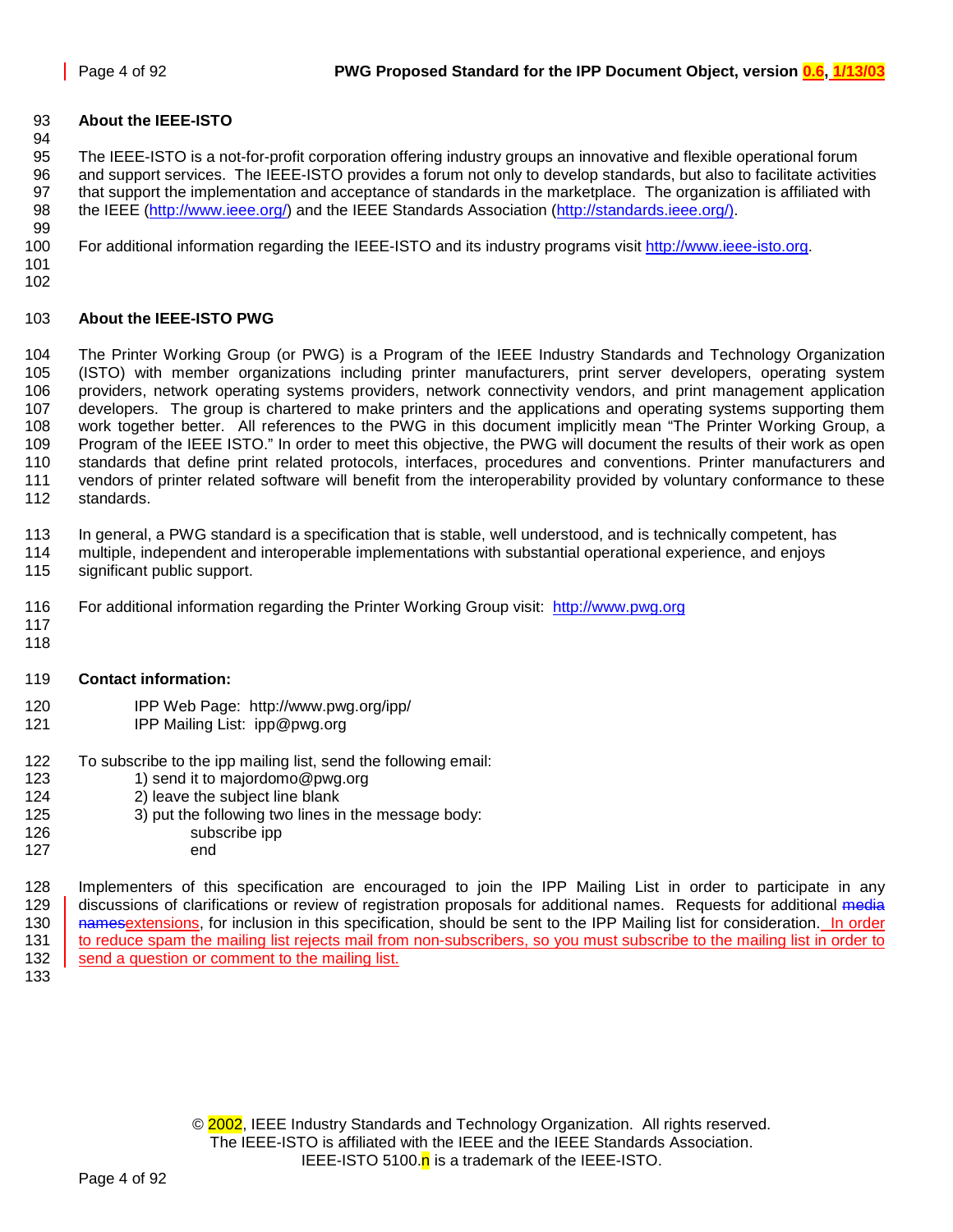#### **Contents** 133

| 134                                                                       | $\mathbf{1}$   |     |                                                                                                                                                                                                                         |  |
|---------------------------------------------------------------------------|----------------|-----|-------------------------------------------------------------------------------------------------------------------------------------------------------------------------------------------------------------------------|--|
| 135                                                                       |                | 1.1 |                                                                                                                                                                                                                         |  |
| 136                                                                       | $\overline{2}$ |     |                                                                                                                                                                                                                         |  |
| 137                                                                       |                | 2.1 |                                                                                                                                                                                                                         |  |
| 138                                                                       |                | 2.2 |                                                                                                                                                                                                                         |  |
| 139                                                                       | 3              |     |                                                                                                                                                                                                                         |  |
| 140<br>141<br>142<br>143<br>144<br>145<br>146<br>147<br>148<br>149<br>150 |                | 3.1 |                                                                                                                                                                                                                         |  |
| 151<br>152<br>153<br>154<br>155                                           |                | 3.2 |                                                                                                                                                                                                                         |  |
| 156<br>157<br>158                                                         |                | 3.3 |                                                                                                                                                                                                                         |  |
| 159                                                                       |                | 3.4 |                                                                                                                                                                                                                         |  |
| 160<br>161<br>162<br>163                                                  |                | 3.5 |                                                                                                                                                                                                                         |  |
| 164<br>165<br>166<br>167<br>168                                           |                | 3.6 |                                                                                                                                                                                                                         |  |
| 169<br>170<br>171<br>172                                                  |                | 3.7 |                                                                                                                                                                                                                         |  |
| 173<br>174<br>175<br>176                                                  |                | 3.8 |                                                                                                                                                                                                                         |  |
| 177                                                                       |                | 3.9 |                                                                                                                                                                                                                         |  |
| 178                                                                       | 4              |     |                                                                                                                                                                                                                         |  |
|                                                                           |                |     | © 2002, IEEE Industry Standards and Technology Organization. All rights reserved.<br>The IEEE-ISTO is affiliated with the IEEE and the IEEE Standards Association.<br>IEEE-ISTO 5100.n is a trademark of the IEEE-ISTO. |  |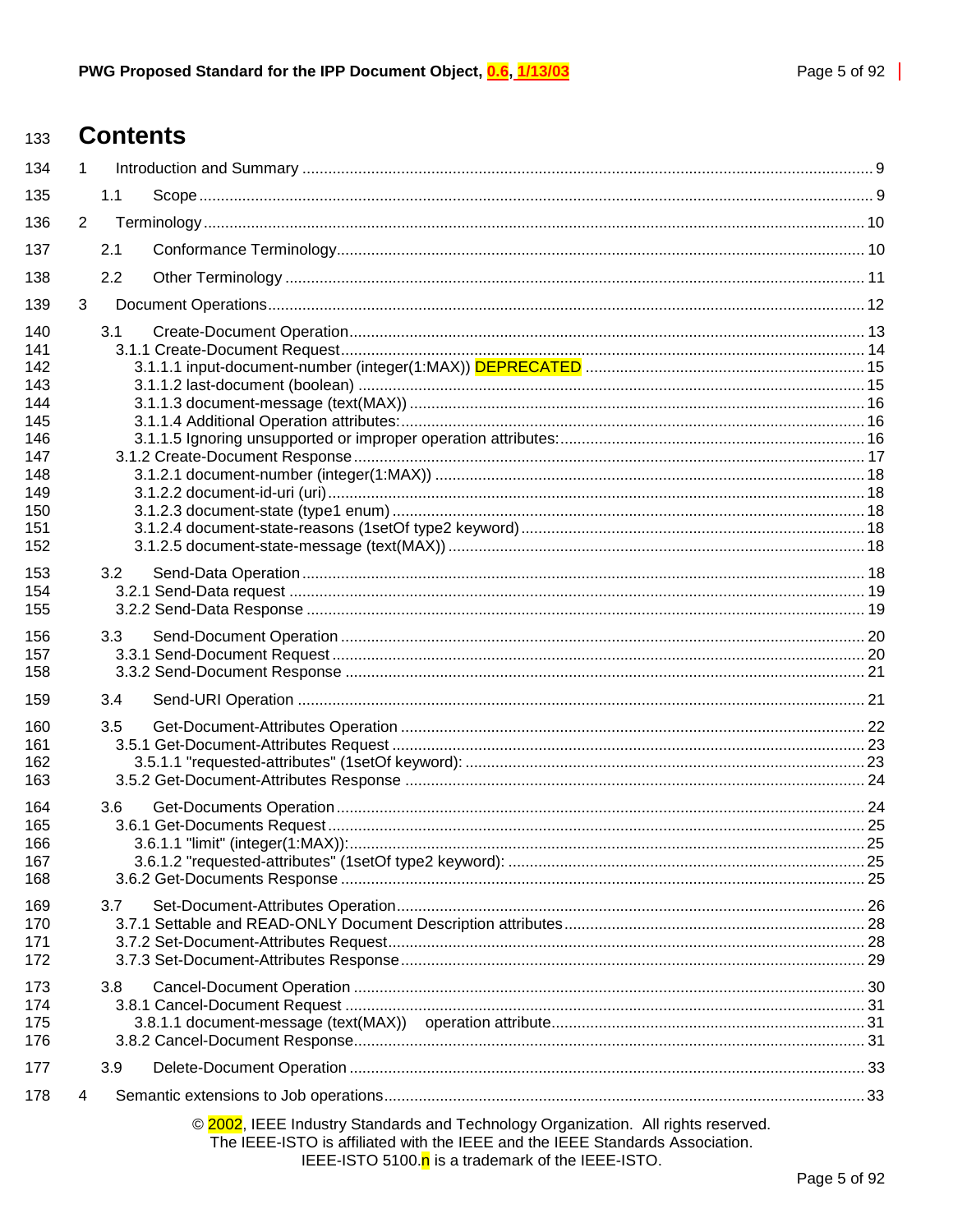| 179                                                                       |   | 4.1  |  |
|---------------------------------------------------------------------------|---|------|--|
| 180                                                                       |   | 4.2  |  |
| 181<br>182<br>183<br>184<br>185<br>186                                    |   | 4.3  |  |
| 187                                                                       |   | 4.4  |  |
| 188                                                                       |   | 4.5  |  |
| 189                                                                       |   | 4.6  |  |
| 190                                                                       |   | 4.7  |  |
| 191                                                                       |   | 4.8  |  |
| 192                                                                       |   | 4.9  |  |
| 193                                                                       |   | 4.10 |  |
| 194                                                                       | 5 |      |  |
| 195                                                                       | 6 |      |  |
| 196                                                                       |   | 6.1  |  |
| 197                                                                       |   | 6.2  |  |
| 198                                                                       |   | 6.3  |  |
| 199                                                                       | 7 |      |  |
| 200<br>201<br>202<br>203<br>204<br>205<br>206                             |   | 7.1  |  |
| 207                                                                       |   | 7.2  |  |
| 208                                                                       |   |      |  |
| 209<br>210<br>211                                                         |   | 8.1  |  |
| 212<br>213<br>214<br>215<br>216<br>217<br>218<br>219<br>220<br>221<br>222 |   | 8.2  |  |
| 223                                                                       |   |      |  |

© 2002, IEEE Industry Standards and Technology Organization. All rights reserved. The IEEE-ISTO is affiliated with the IEEE and the IEEE Standards Association. IEEE-ISTO 5100. $n$  is a trademark of the IEEE-ISTO.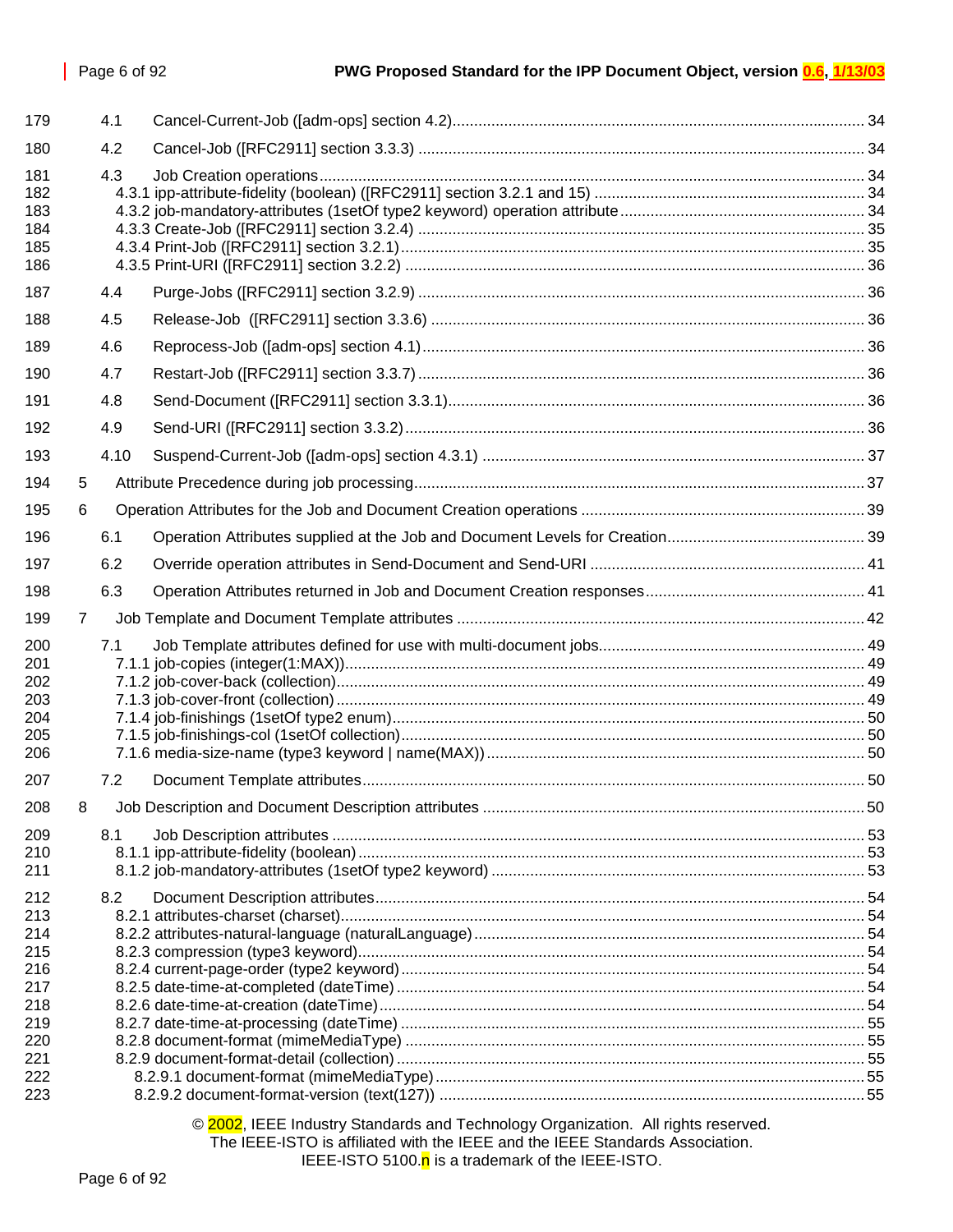| 224        |      |                                                                                                      |  |
|------------|------|------------------------------------------------------------------------------------------------------|--|
| 225        |      |                                                                                                      |  |
| 226        |      |                                                                                                      |  |
| 227        |      |                                                                                                      |  |
| 228        |      |                                                                                                      |  |
| 229        |      |                                                                                                      |  |
| 230        |      |                                                                                                      |  |
| 231        |      |                                                                                                      |  |
| 232        |      |                                                                                                      |  |
| 233        |      |                                                                                                      |  |
| 234        |      |                                                                                                      |  |
| 235        |      |                                                                                                      |  |
| 236        |      | 8.2.16.2 The "document-state" Document Description attribute and the Document object life Cycle  60  |  |
| 237        |      |                                                                                                      |  |
| 238        |      |                                                                                                      |  |
| 239        |      |                                                                                                      |  |
| 240        |      | 8.2.18 document-state-reasons (1setOf type2 keyword) and job-state-reasons (1setOf type2 keyword) 62 |  |
| 241        |      |                                                                                                      |  |
| 242        |      |                                                                                                      |  |
| 243        |      |                                                                                                      |  |
| 244        |      |                                                                                                      |  |
| 245        |      |                                                                                                      |  |
| 246        |      |                                                                                                      |  |
| 247        |      |                                                                                                      |  |
| 248        |      |                                                                                                      |  |
| 249        |      |                                                                                                      |  |
| 250        |      |                                                                                                      |  |
| 251        |      |                                                                                                      |  |
| 252        |      |                                                                                                      |  |
| 253<br>254 |      |                                                                                                      |  |
| 255        |      |                                                                                                      |  |
| 256        |      |                                                                                                      |  |
| 257        |      |                                                                                                      |  |
| 258        |      |                                                                                                      |  |
| 259        |      |                                                                                                      |  |
| 260        |      |                                                                                                      |  |
| 261        |      |                                                                                                      |  |
| 262        |      |                                                                                                      |  |
|            |      |                                                                                                      |  |
| 263        | 9    |                                                                                                      |  |
| 264        | 9.1  |                                                                                                      |  |
| 265        | 9.2  |                                                                                                      |  |
| 266        | 10   |                                                                                                      |  |
| 267        | 10.1 |                                                                                                      |  |
|            |      |                                                                                                      |  |
| 268        | 11   |                                                                                                      |  |
| 269        | 11.1 |                                                                                                      |  |
| 270        |      | 11.2                                                                                                 |  |
| 271        | 12   |                                                                                                      |  |
| 272        | 13   |                                                                                                      |  |

© 2002, IEEE Industry Standards and Technology Organization. All rights reserved. The IEEE-ISTO is affiliated with the IEEE and the IEEE Standards Association. IEEE-ISTO 5100.n is a trademark of the IEEE-ISTO.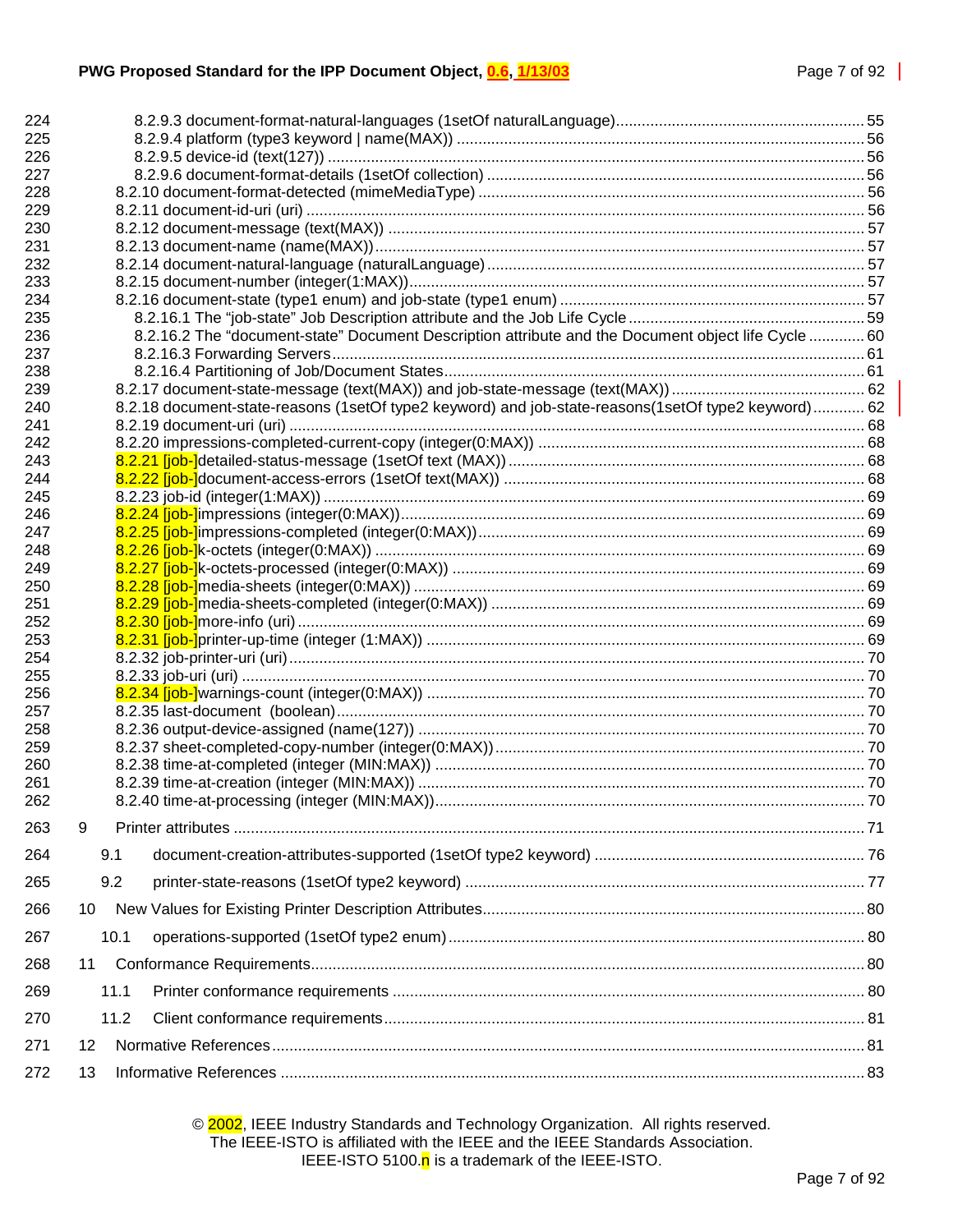| 273 |    |      |  |
|-----|----|------|--|
| 274 |    | 14.1 |  |
| 275 |    | 14.2 |  |
| 276 |    |      |  |
| 277 | 15 |      |  |
| 278 | 16 |      |  |
| 279 | 17 |      |  |
| 280 | 18 |      |  |
| 281 | 19 |      |  |
| 282 | 20 |      |  |
| 283 | 21 |      |  |
| 284 |    |      |  |

## <sup>285</sup>**Table of Tables**

| 286 |                                                                                                      |  |
|-----|------------------------------------------------------------------------------------------------------|--|
| 287 |                                                                                                      |  |
| 288 |                                                                                                      |  |
| 289 |                                                                                                      |  |
| 290 |                                                                                                      |  |
| 291 |                                                                                                      |  |
| 292 | Table 7 - Operation attributes returned in Job and Document Creation operation responses 41          |  |
| 293 |                                                                                                      |  |
| 294 |                                                                                                      |  |
| 295 |                                                                                                      |  |
| 296 |                                                                                                      |  |
| 297 |                                                                                                      |  |
| 298 | Figure 2 - The "document-state" Document Description attribute and the Document object life Cycle 61 |  |
| 299 |                                                                                                      |  |
| 300 |                                                                                                      |  |
| 301 |                                                                                                      |  |
| 302 |                                                                                                      |  |
| 303 |                                                                                                      |  |

## <sup>304</sup>**Table of Figures**

|     | 306 Figure 2 - The "document-state" Document Description attribute and the Document object life Cycle 61 |  |
|-----|----------------------------------------------------------------------------------------------------------|--|
| 307 |                                                                                                          |  |

© 2002, IEEE Industry Standards and Technology Organization. All rights reserved. The IEEE-ISTO is affiliated with the IEEE and the IEEE Standards Association. IEEE-ISTO 5100. $n$  is a trademark of the IEEE-ISTO.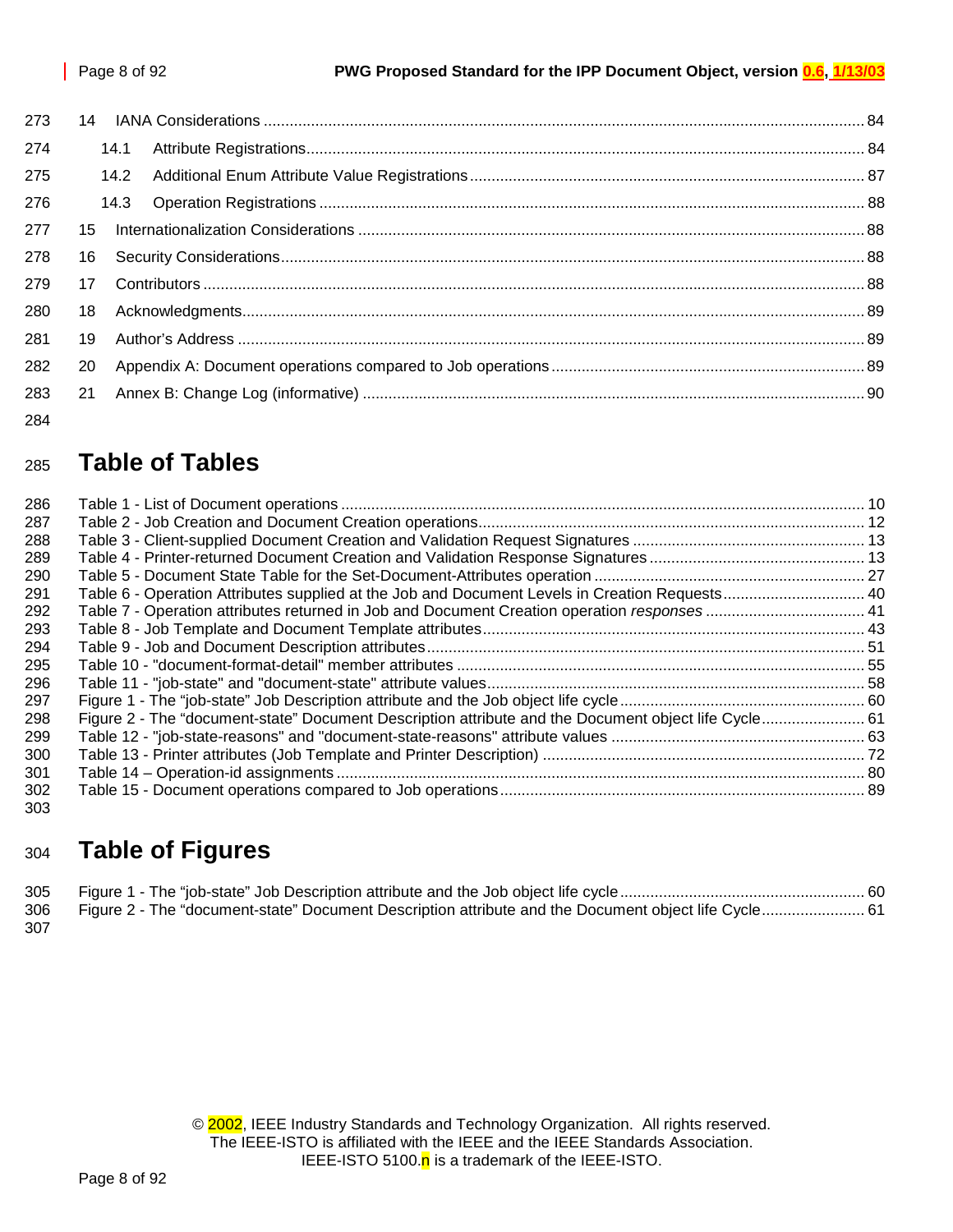<span id="page-8-0"></span>308

## 309 **1 Introduction and Summary**

310 This IPP specification extends the IPP Model and Semantics [RFC2911] object model by defining a Document 311 object. The [RFC2911] Job object is extended to contain one or more Document objects which are passive objects 312 operated on by the Job. The Document object is created by the [RFC2911] Send-Document and Send-URI 313 operations and represents an Input Document to the Job. This specification also adds a Document Attributes group 314 (and tag) to these Send-Document and Send-URI requests. The Document Attributes group contains any Document 315 Template attributes to be applied to this Document object being created, overriding any corresponding Job Template 316 attribute supplied at the job level (including the "document-overrides" operation attributes [override] at the Job or 317 Document level). A new Create-Document operation allows a client to supply the Document Attributes without the 318 data (like Create-Job does for a Job object). Then the client can send the data content to that Document object 319 using the new Send-Data operation.

- 320 This specification also defines seven new operations for Document objects once they have been created: Cancel-321 <del>Current-Document, C</del>ancel-Document, Get-Document-Attributes, Get-Documents, Delete-Document, Set-Document-322 Attributes, and Validate-Document.
- $323$  This specification also lists all of the attributes defined in other IPP specifications<sup>1</sup> to show their relationship to 324 corresponding attributes defined in this IPP specification for use with the Document object. The full semantics of the 325 "document-state", "document-state-reasons", and "document-state-message" Document Description attributes are 326 given along side of the corresponding [RFC2911] "job-state", "job-state-reasons", and "job-state-message" Job 327 Description attributes.
- 328 The intent is to propose this specification as an IPP extension and which will be referenced as part of the PWG 329 Semantic Model. The purpose for specifying the Document object is so that the print industry can have a common 330 semantic specification for use in IPP, the PWG Semantic Model [pwg-sm], the PWG Print Service Interface (PSI) 331 project [pwg-psi], and the Free Standards Group Job Ticket API [fsg-jt] which all have a Document object.

## 332 **1.1 Scope**

l

333 Part of the extension is to allow the client to supply printing instructions, called Document Template attributes, when 334 creating each Document object. An IPP Printer object implementation MAY support most of the existing Job 335 Template attributes as Document Template attributes as well. (The PWG Semantic Model [pwg-sm] currently calls 336 the Job Template attributes and Document Template attributes simply "Job Processing" and "Document Processing" 337 attributes). Note: There are a number of footnotes which relate this IPP specification to the PWG Semantic model 338 and other PWG projects, such as the Print Service Interface (PSI) [pwg-psi].

- 339 The Document object is a passive object<sup>2</sup> and is operated upon by the Job. The client uses the new Create-
- 340 Document operation or either of the existing Send-Document and Send-URI operations to create a Document object. 341 In addition there are 8 new operations that affect the Document object after it has been created as summarized in 342 [Table 1.](#page-9-0)

<sup>&</sup>lt;sup>1</sup> This specification lists all attributes defined in other IPP specifications at the time of publication of this specification. No attempt will be made to keep this specification up to date after publication.<br><sup>2</sup> The Desument shiest is not a sub job. If Job trees are desired where sub jo

The Document object is *not* a sub-job. If Job trees are desired where sub-jobs can be on different network nodes, such as in JDF, then a separate specification should be generated for Job trees.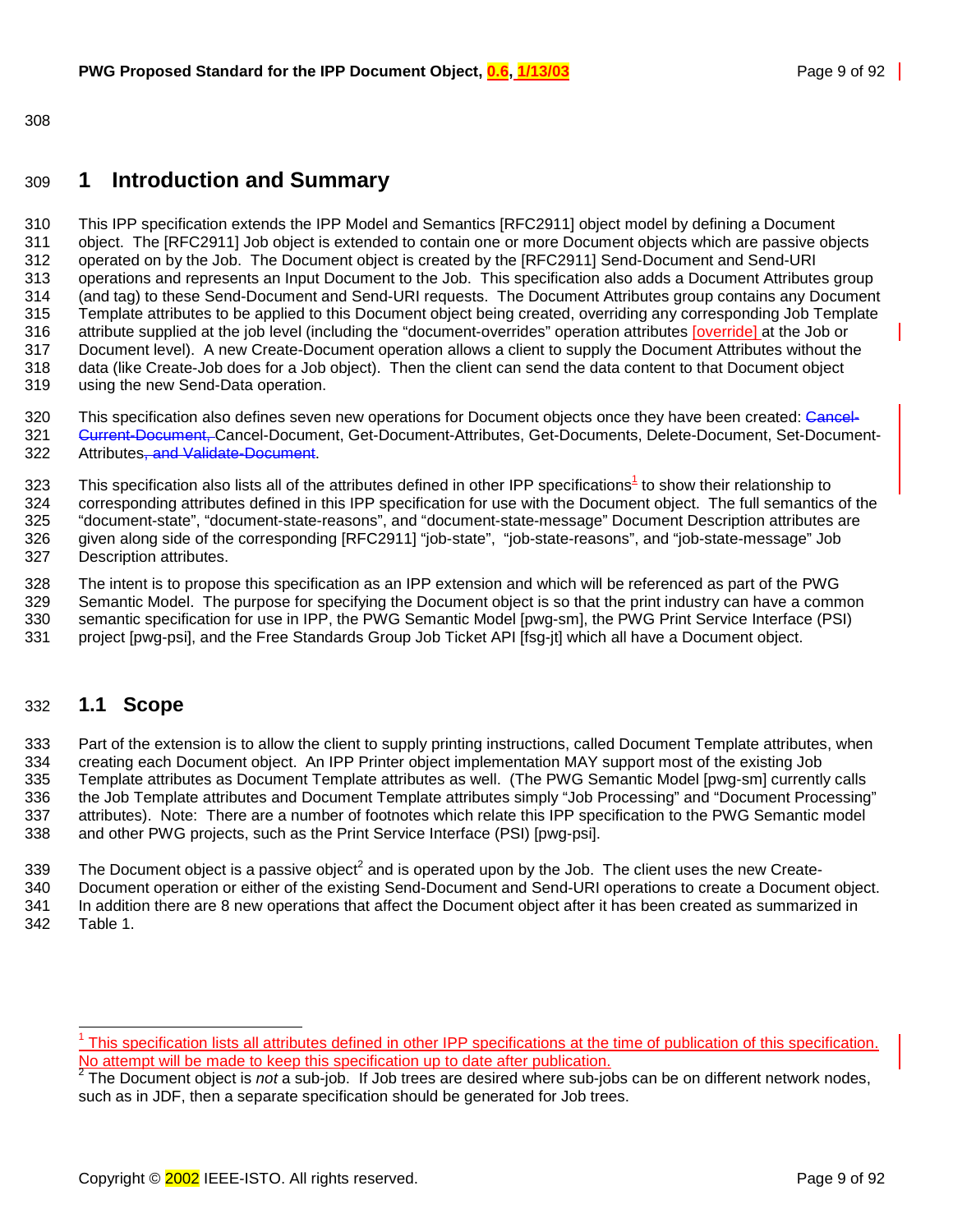#### <span id="page-9-0"></span>343 **Table 1 - List of Document operations**

| <b>Operation Name</b>        | Printer<br>support | <b>Brief Description</b>                                                 |
|------------------------------|--------------------|--------------------------------------------------------------------------|
| Create-Document <sup>3</sup> | <b>REQUIRED</b>    | Creates a Document object with Document attributes, but no data.         |
|                              |                    |                                                                          |
| Send-Data                    | <b>REQUIRED</b>    | Sends data to the Document object created by Create-Document.            |
| Send-Document *              | <b>REQUIRED</b>    | Creates a Document object with Document attributes and data.             |
| Send-URI <sup>*</sup>        | <b>OPTIONAL</b>    | Creates a Document object with Document attributes and a URL             |
|                              |                    | reference to the data (print-by-reference).                              |
| Validate-Document            | <b>REQUIRED</b>    | Validate that the supplied Document attributes are supported.            |
| Get-Document-Attributes      | <b>REQUIRED</b>    | Get requested attributes of specified Document in the specified Job.     |
| Get-Documents                | <b>REQUIRED</b>    | Get requested attributes of all of the Documents in the specified Job.   |
| Set-Document-Attributes      | <b>OPTIONAL</b>    | Set the supplied Document attributes on the specified Document.          |
| Cancel-Document              | <b>REQUIRED</b>    | Cancel the specified Document in the specified Job, but don't remove it. |
| Cancel-Current-Document      | <b>OPTIONAL</b>    | Cancel the current document that the Printer is printing.                |
| Delete-Document              | <b>OPTIONAL</b>    | Remove the specified Document object and its data from the Job.          |

<sup>344</sup> <sup>\*</sup> The existing IPP/1.1 operations defined in [RFC2911] with an extension so the client can supply Document

345 Template attributes in a new attribute Group in the request.

346 This specification also specifies the life cycle of the Document object by defining the "document-state", "document-

347 state-reasons", and "document-state-message" attributes. Finally, the analogous Document Descriptions attributes 348 that correspond to the Job Description attributes are defined.

## 349 **2 Terminology**

350 This section defines terminology used throughout this document.

## 351 **2.1 Conformance Terminology**

352 Capitalized terms, such as **MUST, MUST NOT, REQUIRED, SHOULD, SHOULD NOT, MAY, NEED NOT,** and

353 **OPTIONAL**, have special meaning relating to conformance as defined in RFC 2119 [RFC2119] and [RFC2911] 354 section 12.1. If an implementation supports the extension defined in this document, then these terms apply; 355 otherwise, they do not. These terms define conformance to *this document (and [RFC2911]) only*; they do not affect 356 conformance to other documents, unless explicitly stated otherwise. To be more specific:

357 **REQUIRED** - an adjective used to indicate that a conforming IPP Printer implementation MUST support the indicated 358 operation, object, attribute, attribute value, status code, or out-of-band value in requests and responses. See 359 [RFC2911] "Appendix A - Terminology for a definition of "support". *Since support of this entire Document Object*  360 *specification is OPTIONAL for conformance to IPP/1.1, the use of the term REQUIRED in this document means*  361 *"REQUIRED if this OPTIONAL Document Object specification is implemented".*

362 **RECOMMENDED** - an adjective used to indicate that a conforming IPP Printer implementation is recommended to 363 support the indicated operation, object, attribute, attribute value, status code, or out-of-band value in requests and 364 responses. *Since support of this entire Document Object specification is OPTIONAL for conformance to IPP/1.1, the*  365 *use of the term RECOMMENDED in this document means "RECOMMENDED if this OPTIONAL Document Object*  366 *specification is implemented".*

 3 The Create-Document operation maps to the PWG PSI Send-Document-By-Post operation and the Send-Data maps to the HTTP Post operation.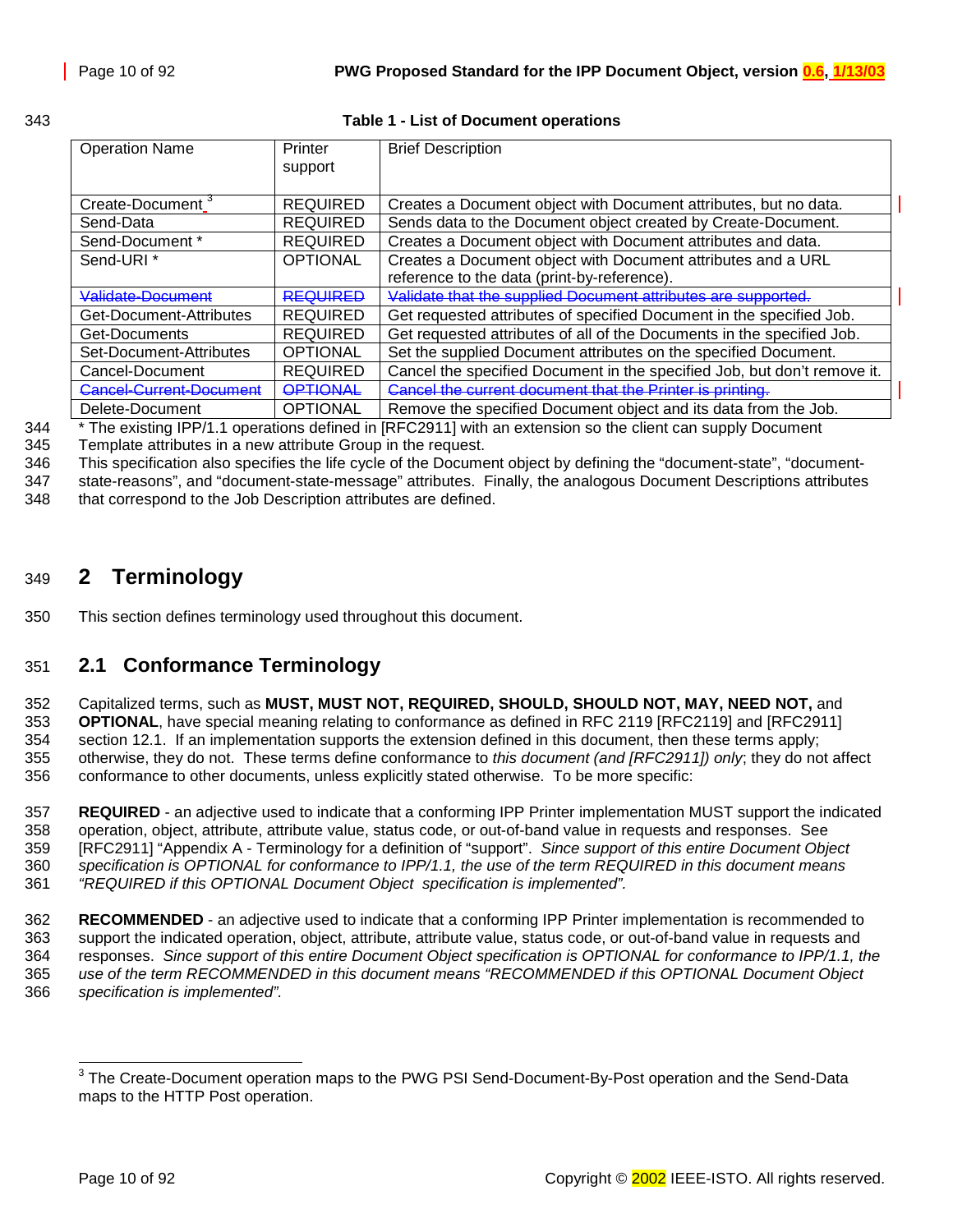<span id="page-10-0"></span>367 **OPTIONAL** - an adjective used to indicate that a conforming IPP Printer implementation MAY, but is NOT

368 REQUIRED to, support the indicated operation, object, attribute, attribute value, status code, or out-of-band value in 369 requests and responses.

## 370 **2.2 Other Terminology**

371 This document uses the same terminology as [RFC2911], such as "**client**", "**Printer**", "**attribute**", "**attribute value**", 372 "**keyword**", "**Job Template attribute**", "**Operation attribute**", "**operation**", "**request**", "**response**", and "**support**" 373 with the same meaning. In addition, the following terms are defined for use in this document:

- 374 **Document object** the object to represent the logical concept of a document in a Job. A **Job object** can contain 375 one or more **Document objects**.
- 376 **Job Creation operation** operations that create Job objects, specifically: Print-Job, Print-URI, and Create-Job as 377 defined in [RFC2911].

378 **Document Creation operation** - operations that create Document objects. Specifically: Create-Document, Print-379 Job, Print-URI, Send-Document and Send-URI. Note: the Print-Job and Print-URI are both **Job Creation** and 380 **Document Creation** operations, since they create both Job and a **Document object** at the same time. Also this 381 specification does not extend the Print-Job and Print-URI operations. However, this specification does extend the 382 Send-Document and Send-URI operations to allow the client to supply **Document Template** attributes in each 383 request.

384 **Job Level** - attributes supplied in the Print-Job, Print-URI, and Create-Job are referred to as being supplied at the 385 **Job Level**. Attributes supplied at the **Job Level** are a mixture of **Job attributes** and **Document attributes**. **Job**  386 **attributes** apply to the Job as a whole, while **Document attributes** provide defaults for the **Document objects** in 387 case the client does not supply a **Document attribute** at the **Document Level** for a **Document object**. Put another 388 way, **Document objects** *inherit* **Document attributes** from the **Job object** which are used if the client didn't supply 389 a corresponding attribute for the **Document object**.

390 **Document Level** - attribute supplied in the Send-Document, Send-URI, and Create-Document operations are 391 referred to as being supplied at the **Document Level**. Note: attribute supplied in the Print-Job and Print-URI 392 requests are considered as being supplied at the **Job Level** only, *not* also at the **Document Level**, even though 393 Print-Job and Print-URI also create **Document objects**.

394 **Attribute Precedence** - the precedence rules which dictate which attribute value takes precedence when the same 395 attribute is supplied at different points in the work flow with different values, such as at both the **Job Level** and the 396 **Document Level**. See section [5.](#page-36-0)

- 397 **Job Attribute** an **Operation attribute** or a **Job Templat**e attribute that applies to the Job (object) as a whole. For 398 example, "job-name" is an **Operation attribute** and "job-priority" is a **Job Template attribute**.
- 399 **Document Template attribute**  an attribute that the client supplies in a Create-Document, Send-Document, or 400 Send-URI operation request in the Document Attributes group. For example, "media".
- 401 **Document attribute** an **Operation attribute** or a **Document Template attribute** that applies to a **Document**  402 **object** as a whole. For example, "document-format" is an Operation attribute and "media" is a Document Template 403 attribute.

404 [Table 2](#page-11-0) shows this terminology as applied to the six operations. Note that Print-Job and Print-URI are both Job 405 Creation operations and Document Creation operations, though they only create single Document jobs. In other 406 words, for Print-Job and Print-URI, there is only one document per job, so whether the attributes are considered to be 407 submitted at the Job Level and then inherited by the Document object, is moot, since these operations do not have a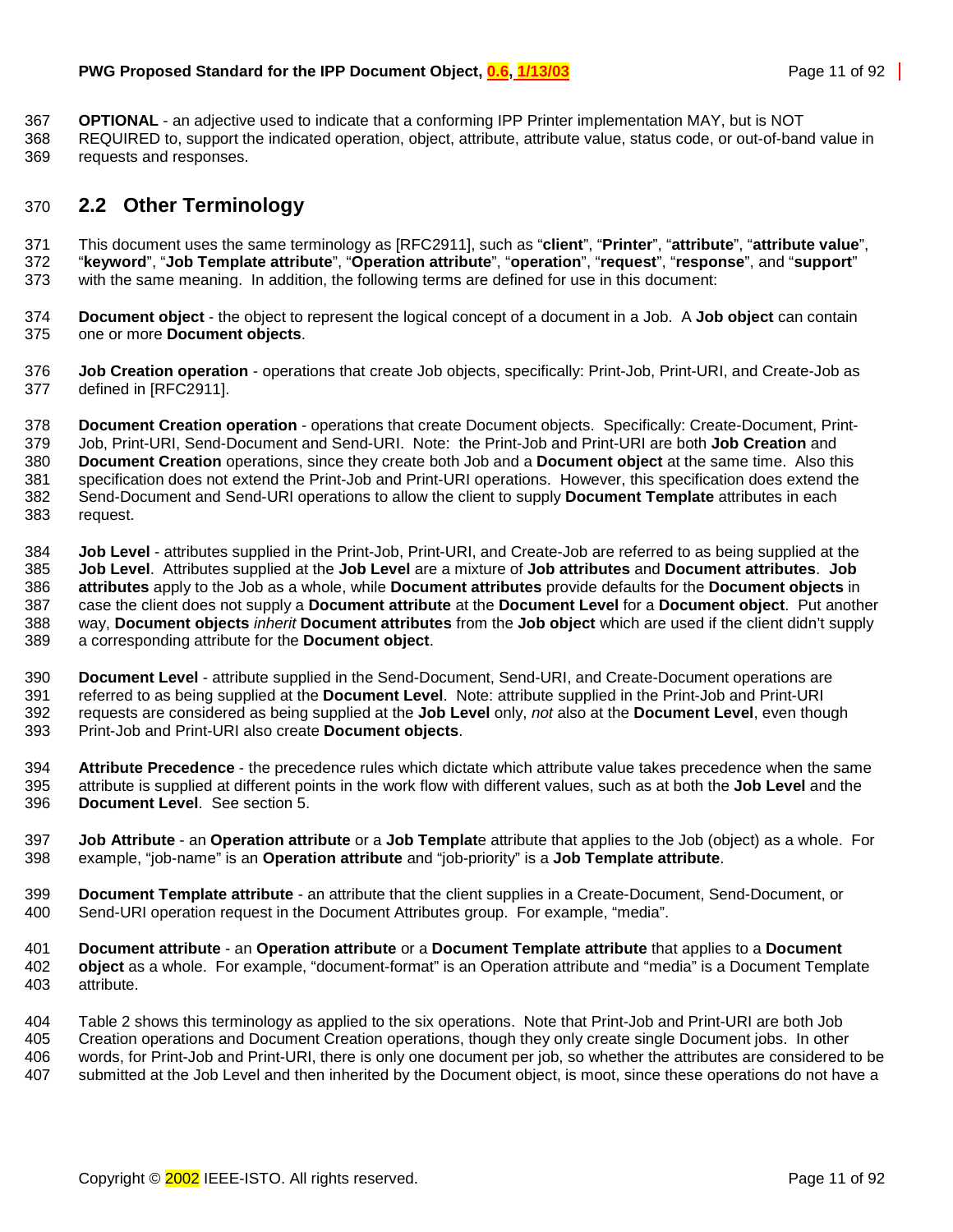<span id="page-11-0"></span>408 separate Document group in which the client can supply Document attributes. Note also that for the "Level" concept, 409 no operation supplies attributes at more than one level.

410 **Table 2 - Job Creation and Document Creation operations** 

| Job<br><b>Document</b><br><b>Creation</b><br><b>Creation</b><br>operation<br>operation |     | <b>Operation</b>       | <b>Attribute Group in Request</b>         |                     | Level          |
|----------------------------------------------------------------------------------------|-----|------------------------|-------------------------------------------|---------------------|----------------|
|                                                                                        |     |                        | Job                                       | <b>Document</b>     |                |
| yes                                                                                    |     | Create-Job             | Job attributes and<br>Document attributes |                     |                |
| yes                                                                                    | yes | Print-Job              | Job attributes and<br>Document attributes |                     | Job Level      |
| yes                                                                                    | yes | <b>Print-URI</b>       | Job attributes and<br>Document attributes |                     |                |
|                                                                                        | ves | <b>Create-Document</b> |                                           | Document attributes |                |
|                                                                                        | ves | <b>Send-Document</b>   |                                           | Document attributes | Document Level |
|                                                                                        | ves | Send-URI               |                                           | Document attributes |                |

411

412 **Document Overrides** - a way for a client to specify attributes to apply to specified documents in a multi-document 413 job. Specifically, as member attributes of the "document-overrides" **Job Template attribute** in a **Job Creation** 414 operation or the "document-overrides" **operation attribute** in a **Document Creation operation** as defined in 415 [override]. Note: The **Document Template attributes** supplied in a Create-Document, Send-Document, or Send-416 URI operation also "override" any Document Template attributes supplied in the Job Creation operation.

## 417 **3 Document Operations**

418 The Document object semantics are as parallel to the Job object semantics as possible. Therefore, most of the Job 419 operations have analogous Document operations as shown in [Table 15](#page-88-0) in section ["Appendix A: Document operations](#page-88-0)  420 [compared to Job operations"](#page-88-0). Operations that can apply only to an entire job, have no analogous document 421 operation as indicated. This extension adds 8 new Document operations that operate on the Document object once 422 it is created by the new Create-Document operation or either of the existing two operations: Send-Document and 423 Send-URI operations.

424 Note: By Document object we mean the object once it become a contained part of a Job object, not before or after. 425 So in this specification a Document object does not represent data in a repository.

426 The signatures of the operation requests that create and/or validate Document objects are very similar as shown in 427 [Table 3](#page-12-0) and defined in section [3.1](#page-12-0) through section [1.1.](#page-21-0) The entries in the table show what a client MUST, MAY, or 428 MUST NOT supply in the indicated operation requests.

 $\overline{\phantom{a}}$ 

<sup>&</sup>lt;sup>4</sup> The PWG Semantic Model [pwg-sm] calls the Operation attributes supplied by the client: Job Description attributes or Document Description attributes for the Job Creation and Document Creation operations, respectively. The [pwgsm] also calls Job Template attributes and Document Template attributes: Job Processing and Document Processing attributes, respectively. Each Processing attribute is defined to be a Job Processing or a Document Processing attribute, but is not both. The client can supply both Job Processing and Document Processing attributes in a Job Creation operation, in which case the Document Processing attributes server as defaults for the Document objects. The Printer copies all of these client's supplied attributes to the Job or Document object. Read-only Job and Document attributes that the system sets are called Job State and Document State attributes (instead of Description attributes).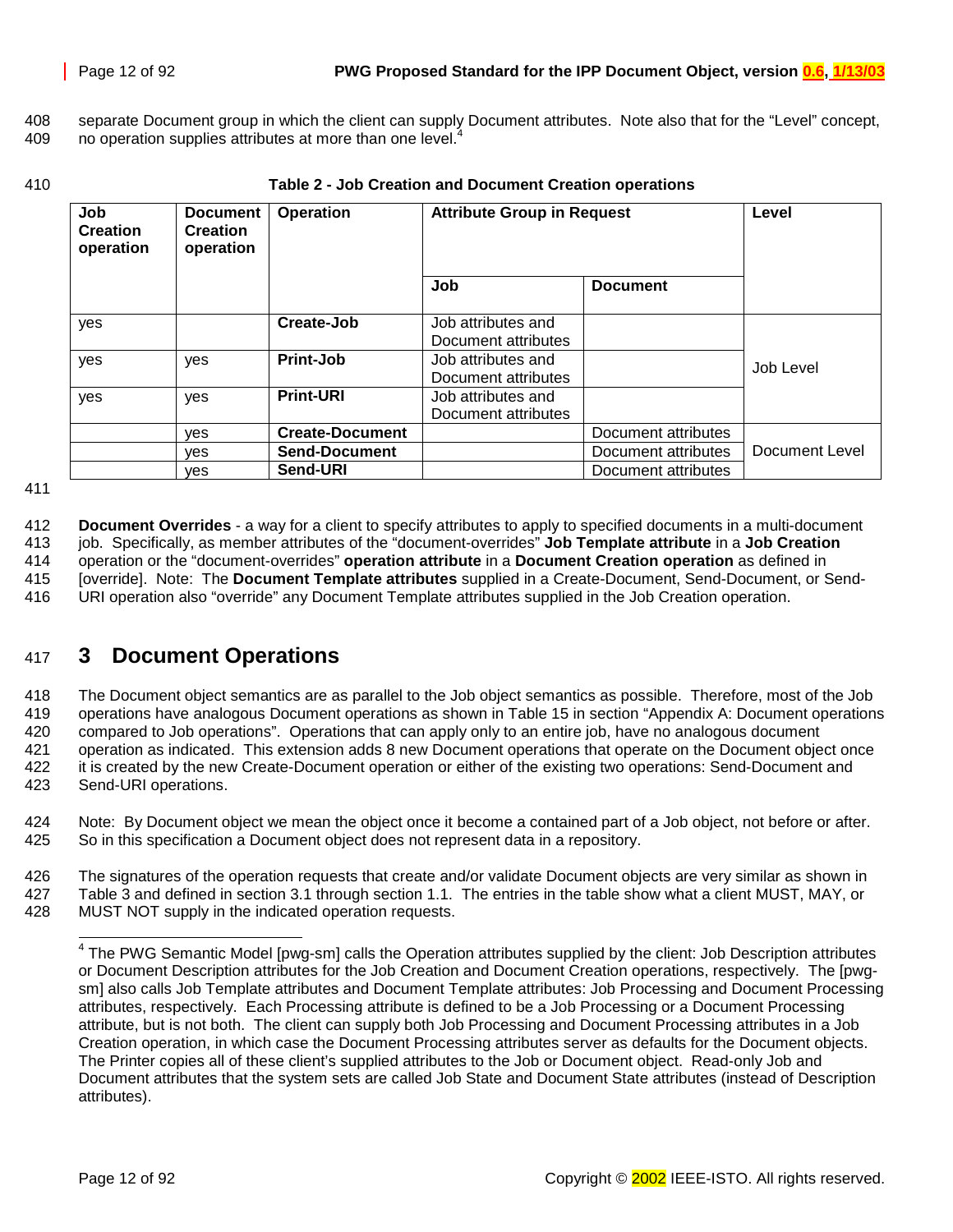<span id="page-12-0"></span>

| 429 | Table 3 - Client-supplied Document Creation and Validation Request Signatures |  |
|-----|-------------------------------------------------------------------------------|--|
|     |                                                                               |  |

|                             | Create-Document | Send-Data       | Send-Document   | Send-URI        | Validate-Document                          |
|-----------------------------|-----------------|-----------------|-----------------|-----------------|--------------------------------------------|
| Target job                  | <b>MUST</b>     | <b>MUST</b>     | <b>MUST</b>     | <b>MUST</b>     | <b>MAY</b>                                 |
| "input-document-<br>number" | <b>MAY</b>      | <b>MUST</b>     | <b>MAY</b>      | <b>MAY</b>      | <b>MAY</b>                                 |
| "document-uri"              | <b>MUST NOT</b> | <b>MUST NOT</b> | <b>MUST NOT</b> | <b>MUST</b>     | <b>MAY</b>                                 |
| Document                    | MAY             | <b>MUST NOT</b> | MAY             | <b>MAY</b>      | <b>MAY</b>                                 |
| Template attributes         |                 |                 |                 |                 |                                            |
| Data                        | <b>MUST NOT</b> | <b>MUST</b>     | <b>MUST</b>     | <b>MUST NOT</b> | <u>MLIST NOT</u><br><del>ivius nuu i</del> |

430

431 The entries in Table 4 show what a Printer MUST, MAY, or MUST not support and return in the indicated operations 432 responses.

#### 433 **Table 4 - Printer-returned Document Creation and Validation Response Signatures**

|                             | Create-<br>Document | Send-Data    | Send-<br>Document | Send-URI     | Validate-<br><b>Document</b> |
|-----------------------------|---------------------|--------------|-------------------|--------------|------------------------------|
|                             |                     |              |                   |              |                              |
| Status code/message         | <b>MUST</b>         | <b>MUST</b>  | <b>MUST</b>       | <b>MUST</b>  | <b>MUST</b>                  |
| Unsupported Attributes      | MUST, if any        | MUST, if any | MUST, if any      | MUST, if any | MUST, if any                 |
| Job status attributes       | <b>MUST</b>         | <b>MUST</b>  | <b>MUST</b>       | <b>MUST</b>  | <b>MUST NOT</b>              |
| Document status attributes: |                     |              |                   |              |                              |
| "document-number"           | <b>MUST</b>         | <b>MUST</b>  | <b>MUST</b>       | <b>MUST</b>  | <b>MUST NOT</b>              |
| "document-id-uri"           | <b>MUST</b>         | <b>MUST</b>  | <b>MUST</b>       | <b>MUST</b>  | <b>MUST NOT</b>              |
| "document-state"            | <b>MUST</b>         | <b>MUST</b>  | <b>MUST</b>       | <b>MUST</b>  | <b>MUST NOT</b>              |
| "document-state-reasons     | <b>MUST</b>         | <b>MUST</b>  | <b>MUST</b>       | <b>MUST</b>  | <b>MUST NOT</b>              |
| "document-state-message     | MAY                 | MAY          | <b>MAY</b>        | <b>MAY</b>   | <b>MUST NOT</b>              |

434

## 435 **3.1 Create-Document Operation**

436 This REQUIRED operation allows a client to create a Document object, supply Document attributes, and have the 437 Printer validate those attributes without sending any document content data. If the Printer rejects the request, the 438 client won't have sent the possibly time-consuming data. The client MUST perform the operations in the following 439 order: (1) Create-Job to create the Job object, (2) Create-Document to create the Document object, (3) Send-Data 440 (see section [3.2\)](#page-17-0) to send the content data for the Document object.

441 The client can supply multiple documents for a single Job using pairs of Create-Document and Send-Data 442 operations. The order of the corresponding Send-Data operations is not important, so that the client can send pairs 443 of Create-Document and Send-Data operations or can send a number of Create-Document operations followed by 444 the corresponding Send-Data operations. The latter approach is useful if the client wants to make sure that all 445 Documents will be accepted by the Printer before sending any of the Document data to the Printer.

- 446 If a Printer supports the Document object, the Printer:
- 447 1. MUST also support the Create-Document and Send-Data operations
- 448 2. MUST support the "multiple-operation-time-out" Printer Description attribute (see [RFC2911] section 4.4.31).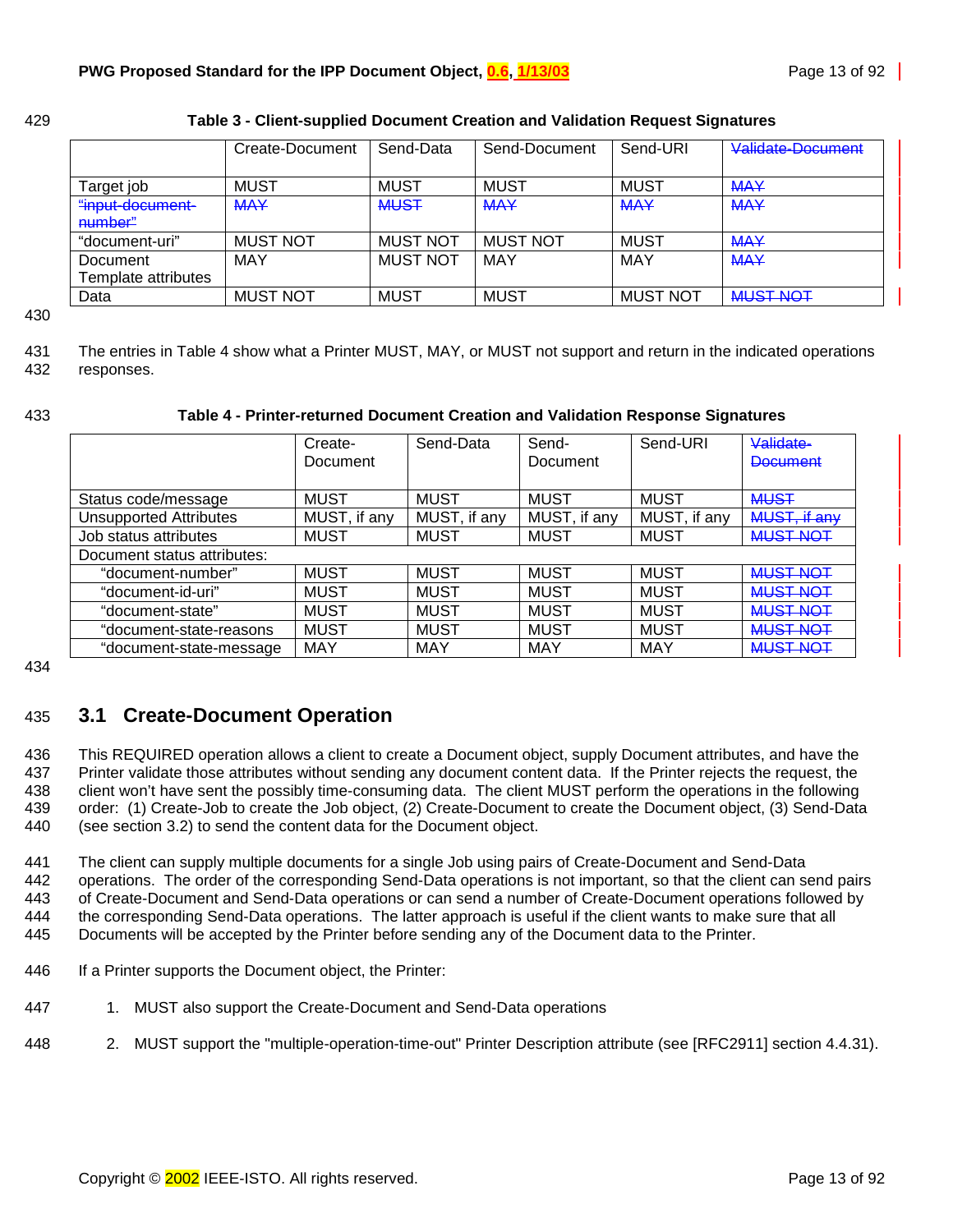- <span id="page-13-0"></span>449 3. MUST support the "multiple-document-jobs-supported" Printer Description attribute (see [RFC2911] section 450 4.4.16) with a 'true' value, that is the Printer MUST support multiple document jobs.
- 451 4. MUST support the "multiple-document-handling" Job Template job attribute with at least one value (see 452 [RFC2911] section 4.2.4) and the associated "multiple-document-handling-default" and "multiple-document-453 handling-supported" Job Template Printer attributes (see [RFC2911] section 4.2).
- 454 5. MUST support the Attribute Precedence semantics specified in section [5](#page-36-0) for the levels that the Printer 455 supports.

456 The Printer sets the value of the Document's "document-state" Document Description attribute to 'pending', if the 457 Printer accepts the Create-Document request. A Printer MAY set the 'job-data-insufficient' value of the Document's 458 "document-state-reason" Document Description attribute to indicate that processing cannot begin until sufficient data 459 has arrived and set the "document-state" to 'pending'. A non-spooling printer that doesn't implement the 'pending' 460 document state may even set the "document-state" to 'processing', even though there is not yet any data to process. 461 See sections [8.2.16](#page-56-0) and [8.2.18.](#page-61-0)

462 *Access Rights:* The authenticated user (see [RFC2911] section 8.3) performing this operation must either be the job 463 owner (as determined in the Create-Job operation) or an operator or administrator of the Printer object (see 464 [RFC2911] sections 1 and 8.5). Otherwise, the Printer MUST reject the operation and return: 'client-error-forbidden', 465 'client-error-not-authenticated', or 'client-error-not-authorized' as appropriate.

## 466 **3.1.1 Create-Document Request**

467 The client supplies the following groups as part of the Create-Document Request:

#### 468 **Group 1: Operation Attributes**

- 469 **Natural Language and Character Set:**
- 470 First, the client MUST supply the "attributes-charset" and "attributes-natural-language" Operation attributes 471 as described in [RFC2911] section 3.1.4.1. The Printer object MUST copy these values to the corresponding 472 Job Description attributes described in [RFC2911] sections 4.3.19 and 4.3.20.
- 473 **Target:**
- 474 Next, the client MUST supply either (1) the "printer-uri" (uri) plus "job-id" (integer(1:MAX)) or (2) the "job-uri" 475 (uri) operation attribute(s) which define the target Job object for this operation as described in [RFC2911] 476 section 3.1.5. The client MAY supply the remaining Operation attributes in any order following:
- 477 **Requesting User Name:**
- 478 The "requesting-user-name" (name(MAX)) attribute SHOULD be supplied by the client as described in 479 [RFC2911] section 8.3.

#### 480 **3.1.1.1ipp-attribute-fidelity (boolean) (RFC2911] sections 3.2.1 and 15)**

481 This operation attribute is defined in [RFC2911] to indicate whether or not the Printer MUST honor all 482 supplied Job Template attributes in the Job Creation request. In this Document Creation request, this **attribute applies to the supplied Document Template attributes. All Printer implementations MUST support this attribute with the 'true' and 'false' values. See [RFC2911] section 15 for a full description of "ipp-4** attribute-fidelity" and its relationship to other attributes, especially the Printer object's "pdl-override-**Supported** attribute.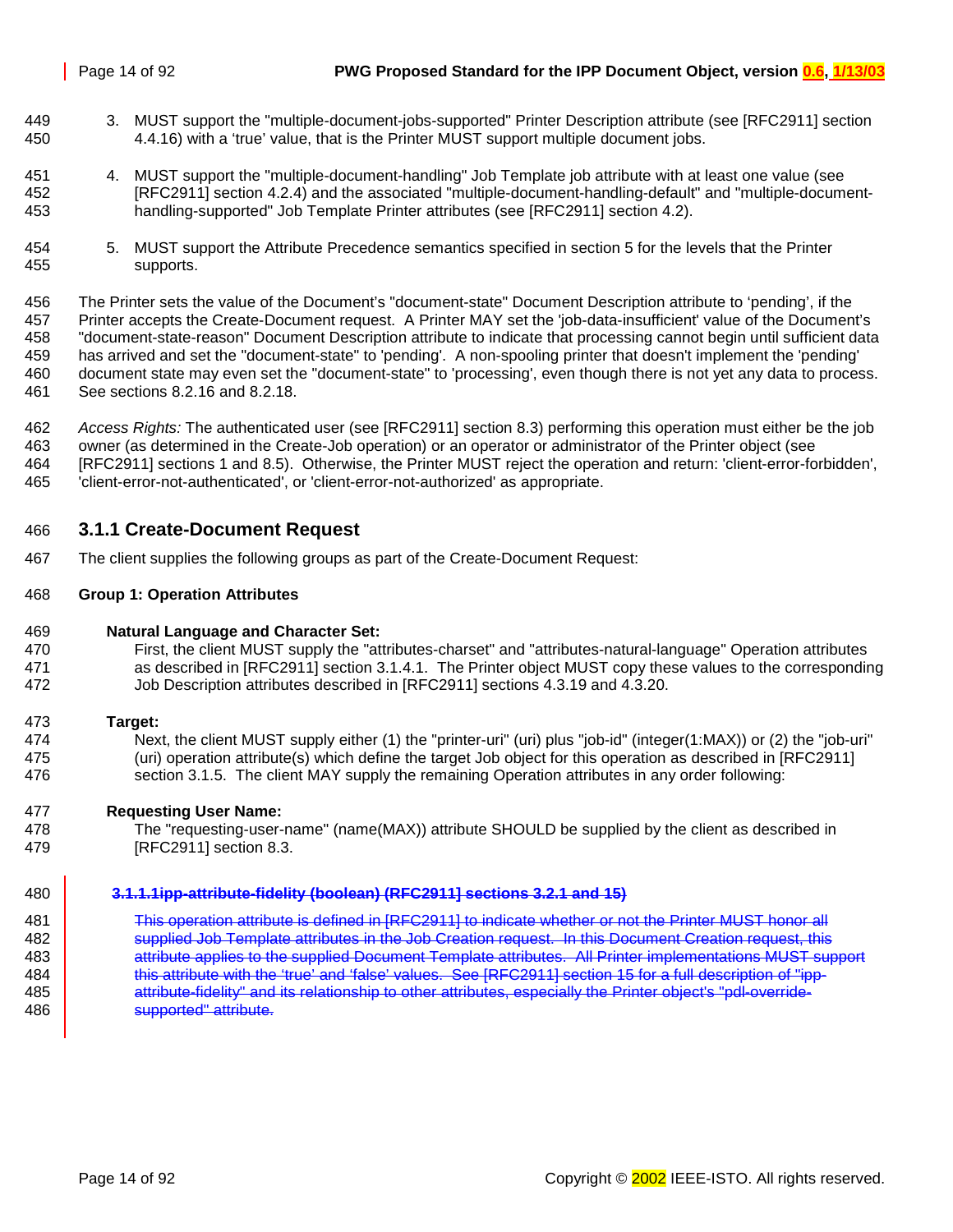#### <span id="page-14-0"></span>487 **3.1.1.2document-mandatory-attributes (1setOf type2 keyword)**

- 488 This operation attribute identifies which Document Template attributes the Printer MUST honor in a 489 **Document Creation request.** The Printer MUST reject the operation, if the client supplies an unsupported 490 Document Template attribute in the request that is also identified in this list or the supplies an unsupported 491 value of such an identified attribute. The client MAY supply this attribute in Document Creation operations. 492 The Printer MUST support this attribute in Document Creation operations with any values. The Printer 493 MUST copy this attribute to the corresponding "document-mandatory-attributes" Document Description 494 attribute (see section [8.2.12\)](#page-55-0) for auditing and trouble shooting purposes, even though this attribute MUST
- 495 NOT have any effect beyond the acceptance or rejection of this Job Creation request.
- 496 The Printer MUST ignore this attribute if the client supplies the "ipp-attribute-fidelity" operation attribute (see 497 section [3.1.1.1\)](#page-13-0) with a 'true' value, since a 'true' value indicates that the Printer MUST honor all supplied Job 498 Template attributes and Document Template attributes.
- 499 The values of the "document-mandatory-attributes" attribute are the keyword attribute names that identify 500 Document Template attributes, for example, 'copies' and 'media'. In order to identify a member attribute of a 501 collection attribute, the keyword names of both the collection attribute and the member attribute are given 502 separated by a period (.) character. For example, to make the "media" attribute of the "cover-front" collection 503 attribute mandatory, supply the keyword value: 'cover-front.media'.
- 504 The behavior of this Document Creation operation is not affected by the "job-mandatory-attributes" operation 505 attribute (see section [4.3.1\)](#page-33-0) supplied with the Job Creation operation, if any. In other words, there is no 506 inheritance of must honor attributes from the Job level to the Document level (see section [3.1.1.6\)](#page-15-0).
- 507 Note: the reason that there are two operation attributes with different names is so that it is clear that the "job-508 mandatory-attributes" operation attribute is *not* inherited by subsequent Document Creation operations for 509 the same job (since other operation attributes inherit the values from the Job Creation operation for those 510 operation attributes that are defined for both Job Creation and Document Creation operations).
- 511 **3.1.1.33.1.1.1 input-document-number (integer(1:MAX)) DEPRECATED operation attribute**
- 512 The "input-document-number" operation attribute ([override] section 9.2.1) is DEPRECATED. A client MUST 513 NOT supply the "input-document-number" operation attribute. Clients that want to submit multiple (large) 514 document data in parallel MUST create each Document object separately in the order desired. Then the 515 client MAY send the data in parallel with separate Send-Document operations (see section [3.2\)](#page-17-0). If the client 516 does supply the DEPRECATED "input-document-number" operation attribute, the Printer MUST ignore the 517 value and assign the "document-number" Document Description attribute monotonically increasing starting 518 with 1 for each job (see below). The client MAY supply the "input-document-number" Operation attribute to 519 indicate which Document object in the Job to which this Create-Document request is to apply. If the Printer 520 supports this attribute, the Printer MUST also support the corresponding "document-number" (text(127)) 521 Document Description attribute (see section [8.5\)](#page-56-0) and copy this value to the "document-number" Document 522<br>522 Description attribute. Usually the client omits this Operation attribute, so that the Printer assigns the n Description attribute. Usually the client omits this Operation attribute, so that the Printer assigns the next 523 integer value starting at 1 for each Job. A client that is creating multiple Document objects in parallel MAY 524 wish to supply this attribute in order to control the order of the Documents in the job. If supplied, the Printer 525 MUST copy the value to the Document object's "document-number" Document Description attribute. If the 526 Job already contains a Document with the same "document-number" value as the one supplied by this 527 attribute, the Printer MUST reject the request and return the 'client-error-client-error-conflicting-attributes 528 (see [RFC2911] section 13.1.4.15) and the "input-document-number" and "document-number" attributes.
- 529 **3.1.1.43.1.1.2 last-document (boolean) operation attribute**

530 The client MUST supply this attribute (as in the Send-Document and Send-URI operation requests). The 531 Printer object MUST support this attribute. This attribute is a boolean flag that the client supplies with a 'true' 532 value if this is the last document for the Job, 'false' otherwise.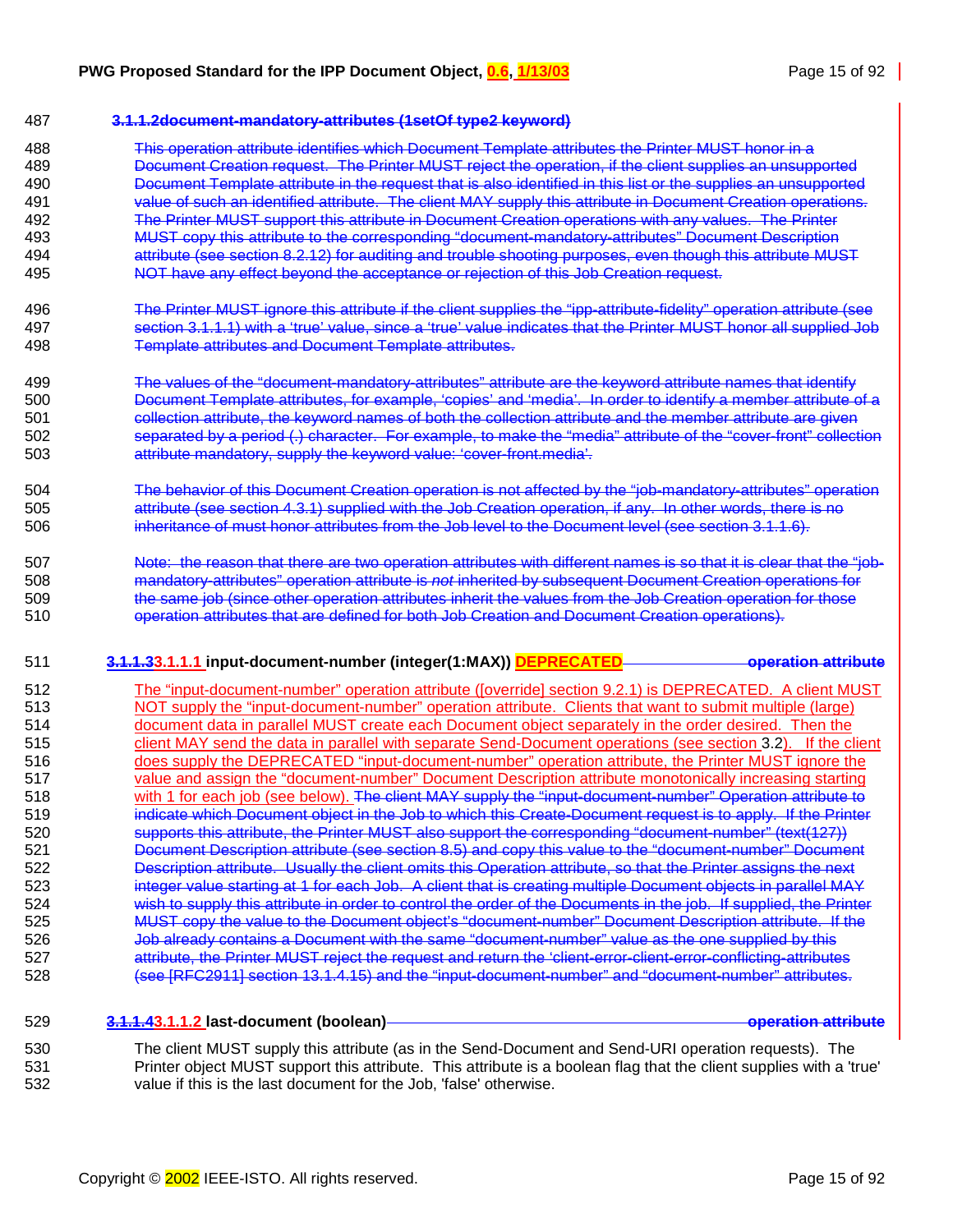#### <span id="page-15-0"></span>533 **3.1.1.53.1.1.3 document-message (text(127MAX)) operation attribute**

534 The client MAY supply this operation attribute. If the Printer supports this attribute, the Printer MUST also 535 support the corresponding "document-message" (text(427MAX)) Document Description attribute (see section 536 [8.2.12\)](#page-56-0) and copy this value to the "document-message" Document Description attribute. The end user can 537 use this Document Description attribute as a message to the operator and the operator can use it as a 538 message to the user. The Printer MAY print this message on a document start sheet for this document, if 539 any.

#### 540 **3.1.1.4 Additional Operation attributes:**

541 Any of the other Operation attributes indicated in the "Level Supplied" column labeled with a "y" in the "Doc" 542 column in [Table 6,](#page-39-0) such as "document-name" and "document-format". These operation attributes are said to 543 be supplied at the Document Level and apply to the Document object, overriding any operation attributes 544 supplied at the Job Level. For example, if "document-format" = 'application/postscript' at the Job Level and 545 "document-format" = 'text/plain' in this Create-Document request, this Document will be 'text/plain'. If the 546 next Create-Document request for this Job omits the "document-format" operation attribute, that Document 547 | will be 'application/postscript'.

#### 548 **3.1.1.5 Ignoring unsupported or improper operation attributes:**

549 The Printer MUST ignore any operation attributes which are unsupported or are not defined for use with the 550 Create-Document operation, such as "ipp-attribute-fidelity" (see section [4.3.1\)](#page-33-0) and "job-mandatory-attributes" 551 (see section [4.3.2\)](#page-33-0) which are defined for use in Job Creation operations only.

#### 552 **Group 2: Document Template Attributes**

#### 553 **Any Document Template attributes in any order:**

- 554 The client OPTIONALLY supplies a set of Document Template attributes, that is any attributes indicated in 555 [Table 8](#page-42-0) in the "Defined for use" column labeled with a "y" in the "D" column. These Document Template 556 attributes are said to be supplied at the Document Level and apply to the Document object, overriding any 557 Document Template attributes supplied at the Job Level. For example, if "media" = 'na-letter-white' at the 558 Job Level and "media" = 'na-letter-transparency' in this Create-Document request, this Document will be 'na-559 letter-transparency'. If the next Create-Document operation for this Job omits the "media" operation attribute, 560 that Document will be 'na-letter-white' which it inherits from the Job.
- 561 If the client is not supplying any Document Template attributes in the request, the client SHOULD omit Group 562 2 rather than sending an empty group. However, a Printer object MUST be able to accept an empty group.
- 563 The client MUST NOT supply the document data in this operation request. See Send-Data operation 564 (section [3.2\)](#page-17-0).

#### 565 **Group 3: Subscription Attributes (see [ntfy] section 11.1.3.1): MUST NOT be present. Notification is only at**  566 **the Job Level.**

- 567 In addition to the MANDATORY parameters required for every operation request (see [RFC2911]), the simplest 568 Create-Document request consists of just the "attributes-charset" and "attributes-natural-language" operation 569 attributes; either (1) the "printer-uri" target operation attribute and the "job-id" or (2) the "job-uri" and nothing else. In 570 this simple case, the Printer object:
- 571 creates a new Document object and adds it to the specified Job object,
- 572  $\blacksquare$  assigns the lowest document number not yet used by this Job, starting a 1, if the client did not supply an 573 **The Studies of the Universe** "input-document-number" operation attribute (see section [3.1.1.1\)](#page-14-0). Copy the document number assigned 574 **or supplied** to the Document object's "document-number" Document Description attribute.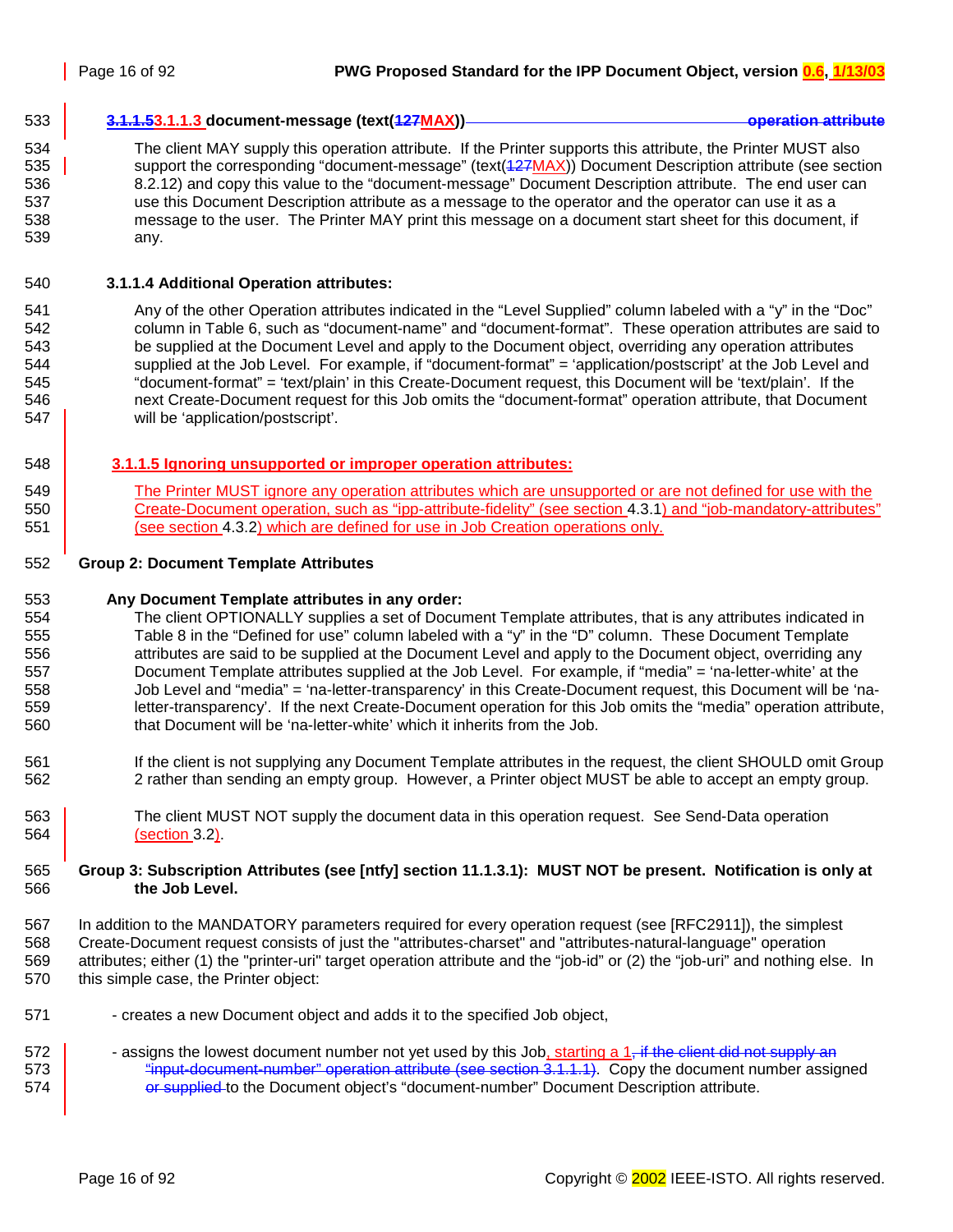- <span id="page-16-0"></span>575 - stores a generated Document name in the "document-name" Document Description attribute in the natural 576 language and charset requested (see [RFC2911] section 3.1.4.1) (if those are supported, otherwise using 577 the Printer object's default natural language and charset), and
- 578 at job processing time, uses its corresponding default value attributes for the supported Document Template 579 attributes that were (1) not supplied by the client as IPP attributes and (2) not embedded instructions in the 580 document data.

#### 581 **3.1.2 Create-Document Response**

582 The Printer object MUST return the following sets of attributes to the client as part of the Create-Document Job 583 response:

#### 584 **Group 1: Operation Attributes**

#### 585 **Status Message:**

- 586 In addition to the REQUIRED status code returned in every response, the response OPTIONALLY includes a 587 "status-message" (text(255)) and/or a "detailed-status-message" (text(MAX)) operation attribute as described 588 in [RFC2911] sections 13 and 3.1.6.
- 589 The Printer MUST reject the operation if the client had supplied in the original Job Creation operation, either:
- 590 **If the client supplies the "ipp-attribute-fidelity" operation attribute (see section [4.3.1\)](#page-33-0) with a 'true'** 591 value and the client supplies any unsupported and/or conflicting Job Template or Document 592 Template attributes in this Document Creation request OR.
- 593 **If the client omits or supplies the "ipp-attribute-fidelity" operation attribute (section [4.3.1\)](#page-33-0) with a 'false'** 594 value or had omitted it and had supplieds keyword values of the "document-job-mandatory-595 **195 attributes** operation attribute (in the original Job Creation operation) that identify attributes supplied 596 in this request that are unsupported and/or conflicting.
- 597 Otherwise, the Printer MUST accept the operation and ignore or substitute unsupported and/or conflicting 598 attribute values supplied by the client. See the Implementer's Guide [RFC3196] for a complete description of 599 the suggested steps for processing the attributes in a create request.

#### 600 **Natural Language and Character Set:**

601 The "attributes-charset" and "attributes-natural-language" attributes as described in [RFC2911] section 602 3.1.4.2.

#### 603 **Group 2: Unsupported Attributes**

- 604 See [RFC2911] section 3.1.7 for details on returning Unsupported Attributes.
- 605 The value of the "ipp-attribute-fidelity" and the "decument-job-mandatory-attributes" operation attributes 606 supplied by the client in the original Job Creation request does not affect what attributes the Printer object 607 returns in this group. The value of these two operation attributes in the original Job Creation request only 608 affects whether the Create-DocumentJob operation is accepted or rejected. If the Document-request is 609 accepted, the client may query the Document object using the Get-Document-Attributes operation (see 610 section [1.1\)](#page-21-0) requesting the unsupported attributes that were returned in the create response to see which 611 attributes were ignored (not stored on the Document object) and which attributes were stored with other 612 (substituted) values.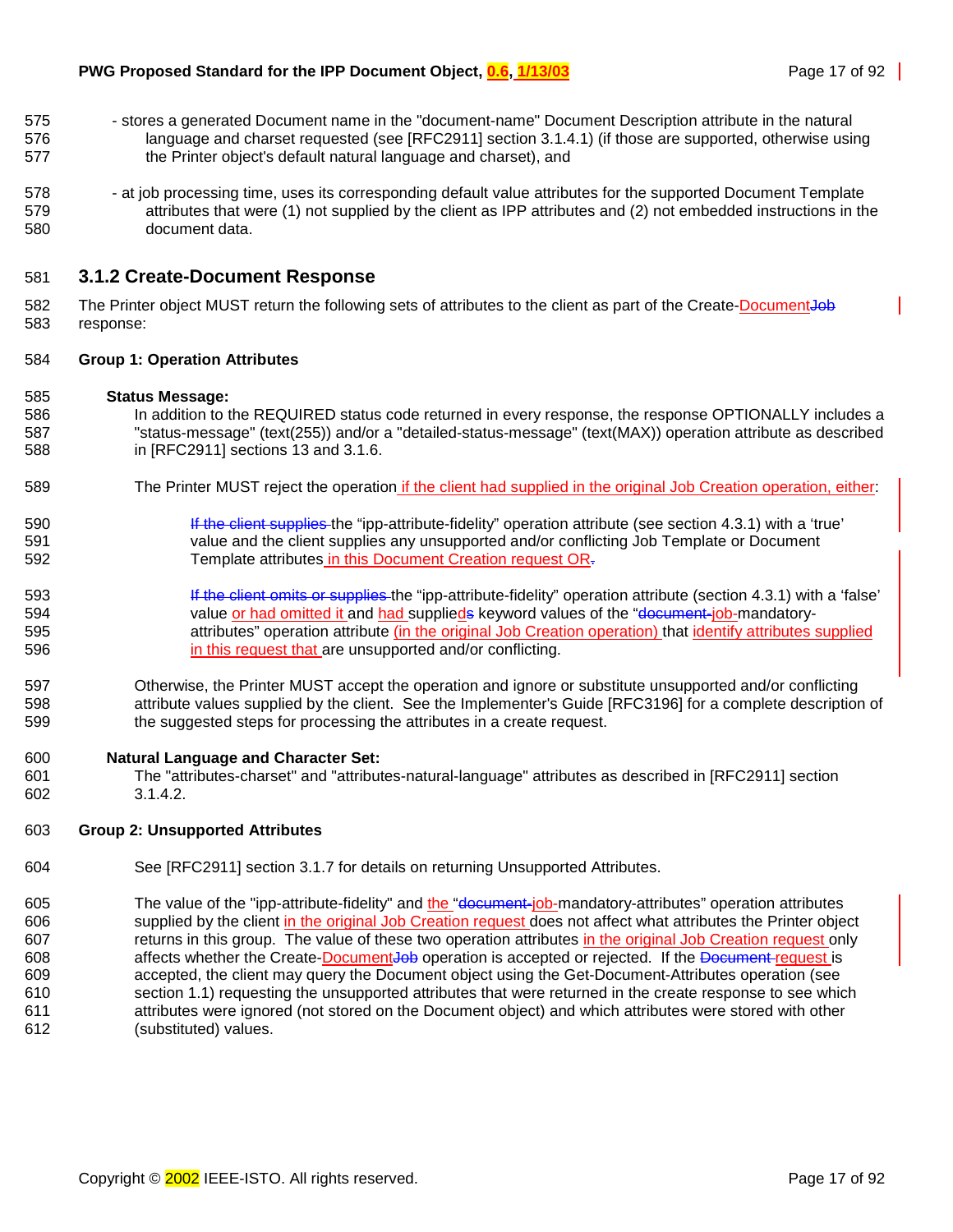#### <span id="page-17-0"></span>613 **Group 3: Job Object Attributes**

- 614 In addition, the Printer MUST return the same Job status attributes that [RFC2911] REQUIRES for the Send-615 Document and Send-URI operation responses (which are the same as for the Print-Job response - 616 [RFC2911] section 3.2.1.2):
- 617 "job-uri" (uri) see [RFC2911] section 4.3.1 618 "job-id" (integer(1:MAX)) - see [RFC2911] section 4.3.2 619 "job-state" (type1 enum) - see [RFC2911] section 4.3.7 620 "job-state-reasons" (1setOf type2 keyword) - see [RFC2911] section 4.3.8 621 622 The Printer MAY return: 623 "job-state-message" (text(MAX)) - see [RFC2911] section 4.3.9 624 "number-of-intervening-jobs" (integer(0:MAX)) - see [RFC2911] section 4.3.15 625 626 **Group 4: Document Object Attributes**  627 **3.1.2.1 document-number (integer(1:MAX)) Document Description attribute** 628 The Printer MUST return the document number of this Document object that was either assigned by the 629 Printer (see section [3.1.1\)](#page-13-0) or supplied by the client (see section [3.1.1.1\)](#page-14-0). 630 **3.1.2.2 document-id-uri (uri) Document Description attribute** 631 The Printer MUST return the document id of this Document object as a URI as assigned by the Printer (see 632 section [8.2.11\)](#page-55-0). 633 **3.1.2.3 document-state (type1 enum) Document Description attribute** 634 The Printer MUST return the state of this Document object (see section [8.2.16\)](#page-56-0). 635 **3.1.2.4 document-state-reasons (1setOf type2 keyword) Document Description attribute** 636 The Printer MUST return the associated state reasons for this Document (see section [8.2.18\)](#page-61-0). 637 **3.1.2.5 document-state-message (text(MAX)) Document Description attribute**
- 638 The Printer MAY return the localized description of the "document-state" and "document-state-reasons" 639 values for this Document (see section [8.2.17\)](#page-61-0).

## 640 **3.2 Send-Data Operation**

641 This REQUIRED operation allows the client to create a Document object using the Create-Document operation (see 642 section [3.1\)](#page-12-0) that the Printer validates before the client sends any document content data. Then the client can skip 643 sending the data to the Printer, if the Printer rejects the Document Creation operation.

644 Since the Create-Document and the Send-Data operation that follows could occur over an arbitrarily long period of 645 time for a particular Document, a client MUST send the Send-Data operation within an IPP Printer defined minimum 646 time interval after the receipt of the previous request for the job. If a Printer object supports the Document object, the 647 Printer object MUST support the "multiple-operation-time-out" attribute (see [RFC2911] section 4.4.31). This 648 attribute indicates the minimum number of seconds the Printer object will wait for the next send operation before 649 taking some recovery action. See the description under Send-Document in [RFC2911] section 3.3.1, for the possible 650 Printer actions, if the client does not supply a Send-Data request in time.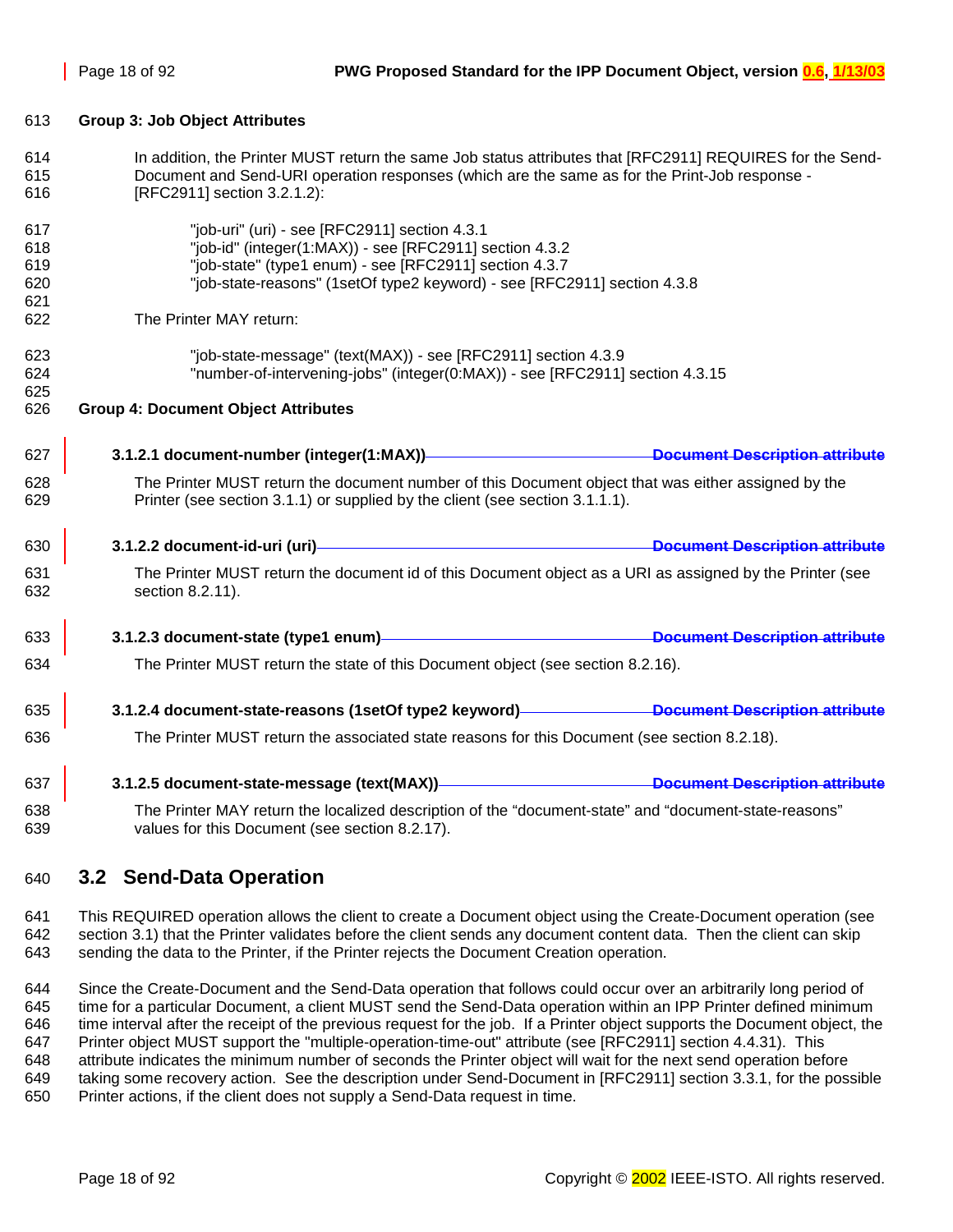- <span id="page-18-0"></span>651 *Access Rights:* The authenticated user (see [RFC2911] section 8.3) performing this operation must either be the job
- 652 owner (as determined in the Create-Job operation) or an operator or administrator of the Printer object (see
- 653 [RFC2911] sections 1 and 8.5). Otherwise, the Printer MUST reject the operation and return: 'client-error-forbidden',
- 654 'client-error-not-authenticated', or 'client-error-not-authorized' as appropriate.

#### 655 **3.2.1 Send-Data request**

656 The following attribute sets are part of the Send-Data Request:

#### 657 **Group 1: Operation Attributes**

#### 658 **Natural Language and Character Set:**

659 The "attributes-charset" and "attributes-natural-language" attributes as described in section [RFC2911] 660 3.1.4.1.

#### 661 **Target:**

662 The "document-number" (integer(1:MAX)) operation attribute MUST be supplied immediately after either (1) 663 the "printer-uri" (uri) plus "job-id" (integer(1:MAX)) or (2) the "job-uri" (uri) and "operation attribute(s) which 664 define the target Document object for this operation as described in section [RFC2911] 3.1.5. If the client 665 omits the "document-number" operation attribute, the Printer MUST reject the request and return the 'client-666 error-bad-request' status code.

#### 667 **Requesting User Name:**

668 The "requesting-user-name" (name(MAX)) attribute SHOULD be supplied by the client as described in 669 [RFC2911] section 8.3.

#### 670 **Group 2: Document Content**

671 The client MUST supply the document data in-line to be processed for this Document, just like supplying 672 data in the Send-Document and Print-Job requests.

#### 673 **3.2.2 Send-Data Response**

674 The following sets of attributes are part of the Send-Data Response:

#### 675 **Group 1: Operation Attributes**

#### 676 **Status Message:**

677 In addition to the REQUIRED status code returned in every response, the response OPTIONALLY includes a 678 "status-message" (text(255)) and/or a "detailed-status-message" (text(MAX)) operation attribute as described 679 in [RFC2911] sections 13 and 3.1.6.

#### 680 **Natural Language and Character Set:**

- 681 The "attributes-charset" and "attributes-natural-language" attributes as described in [RFC2911] section 682 3.1.4.2.
- 683 **Group 2: Unsupported Attributes**
- 684 See [RFC2911] section 3.1.7 for details on returning Unsupported Attributes.

#### 685 **Group 3: Job Object Attributes**

686 The Printer MUST return the same set of Job status attributes as for the Print-Job, Send-Document, and 687 Create-Document responses (see section [3.1.2\)](#page-16-0).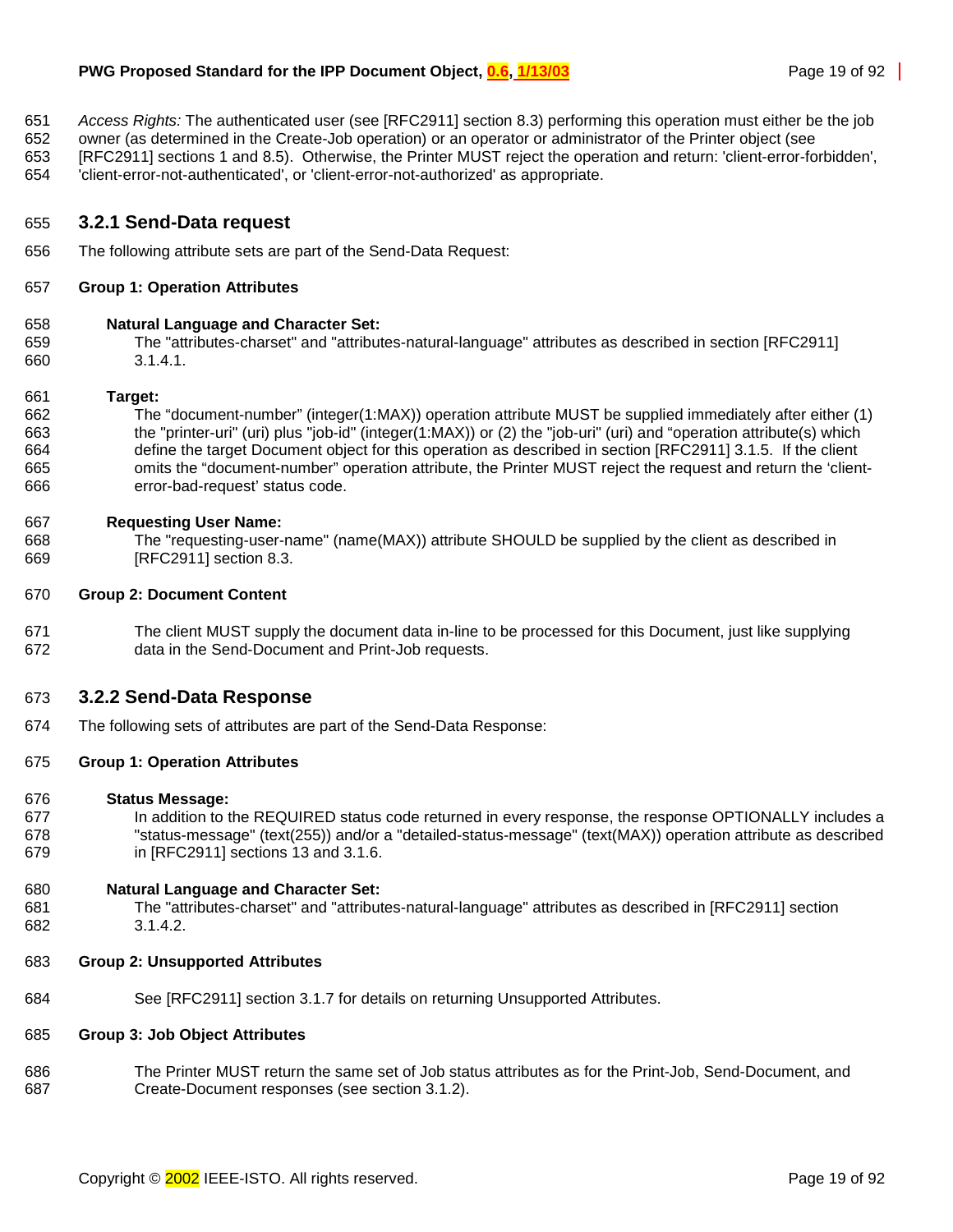#### <span id="page-19-0"></span>688 **Group 4: Document Object Attributes**

- 689 The Printer MUST return the same set of Document status attributes as for the Create-Document operation 690 response (see section [3.1.2\)](#page-16-0)
- 691 **ISSUE 01: OK for the Send-Data operation to return Document status attributes (as well as Job status** 692 **attributes)** so as to be like the other Document operations? Yes - New Orleans

## 693 **3.3 Send-Document Operation**

694 This REQUIRED<sup>5</sup> operation allows a client to submit multiple documents in a single Job by making a Send-Document 695 request for each Document. In this specification, the Send-Document creates a Document object ([RFC2911] did not 696 have a Document object). A Printer MUST support this operation with the semantics specified in [RFC2911] and with 697 the extension defined in this specification, since this specification REQUIRES the Printer to support multiple 698 document jobs.

699 See [RFC2911] section 3.3.1 for the semantics of the Send-Document operation not reproduced here.

700 *Access Rights:* The authenticated user (see [RFC2911] section 8.3) performing this operation must either be the job 701 owner (as determined in the Create-Job operation) or an operator or administrator of the Printer object (see 702 [RFC2911] sections 1 and 8.5). Otherwise, the Printer MUST reject the operation and return: 'client-error-forbidden', 703 'client-error-not-authenticated', or 'client-error-not-authorized' as appropriate.

### 704 **3.3.1 Send-Document Request**

705 The following attribute sets are part of the Send-Document Request:

#### 706 **Group 1: Operation Attributes (as in [RFC2911])**

707 As specified in [RFC2911] section 3.3.1 Send-Document request, plus any extensions indicated in [Table 6.](#page-39-0) 708 For example, "compression", "document-format", and "document-name". So this group is the same as for 709 Create-Document (see section [3.1.1\)](#page-13-0).

#### 710 **Group 2: Document Attributes (new - not in [RFC2911])**

711 The client OPTIONALLY supplies a set of Document Template attributes as listed in [Table 8.](#page-42-0) For example, 712 "media" and "number-up". If the client is not supplying any Document Template attributes in the request, the 713 client SHOULD omit Group 2 rather than sending an empty group. However, a Printer object MUST be able 714 to accept an empty group.

#### 715 **Group 3: Document Content (as in [RFC2911] Group 2)**

716 The client MUST supply the document data in-line to be processed for this Document if the "last-document" 717 flag is set to 'false'. However, since a client might not know that the previous Document object created with a 718 Create-Job, Send-Document, or Send-URI operation was the last document (i.e., the "last-document" 719 attribute was set to 'false'), it is legal to send a Send-Document request with no document data where the 720 "last-document" flag is set to 'true'. For this case, the Printer MUST NOT increment the value of the Job 721 object's "number-of-documents" attribute, since no Document object was added to the job. In addition, it is 722 not an error for a client to submit a job with no actual document data, i.e., only a single Create-Job and

l <sup>5</sup> The Send-Document operation is REQUIRED in this specification while it was OPTIONAL in [RFC2911]. This difference is because this specification REQUIRES Printer support of multiple document jobs, while [RFC2911] did not.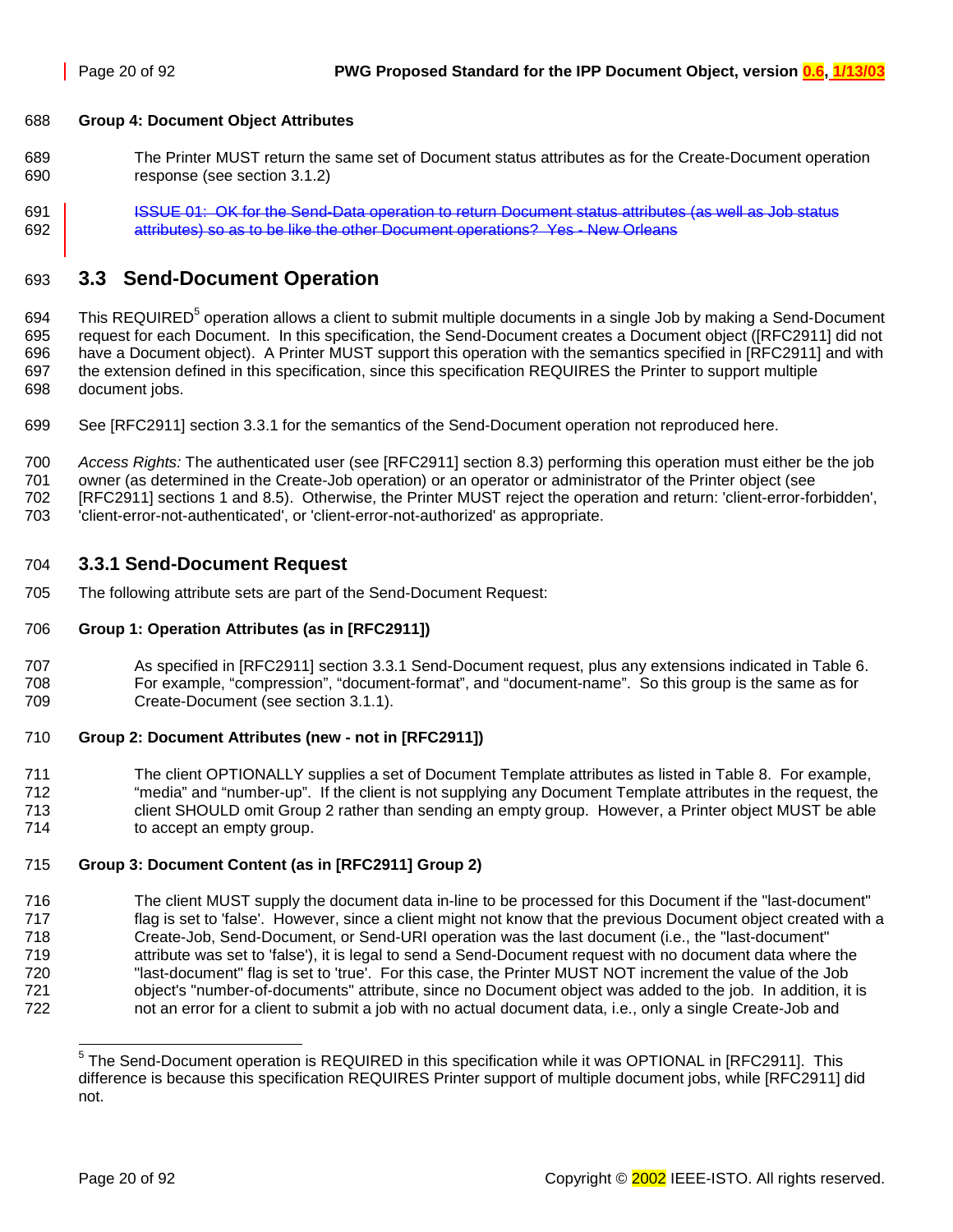<span id="page-20-0"></span>723 Send-Document request with a "last-document" operation attribute set to 'true' with no document data; it is 724 only an empty job which is scheduled and processed normally.

### 725 **3.3.2 Send-Document Response**

726 The following sets of attributes are part of the Send-Document Response:

#### 727 **Group 1: Operation Attributes (as in [RFC2911] Group 1)**

#### 728 **Status Message:**

729 In addition to the REQUIRED status code returned in every response, the response OPTIONALLY includes a 730 "status-message" (text(255)) and/or a "detailed-status-message" (text(MAX)) operation attribute as described 731 in [RFC2911] sections 13 and 3.1.6.

#### 732 **Natural Language and Character Set:**

733 The "attributes-charset" and "attributes-natural-language" attributes as described in [RFC2911] section 734 3.1.4.2.

#### 735 **Group 2: Unsupported Attributes (as in [RFC2911] Group 2)**

736 See [RFC2911] section 3.1.7 for details on returning Unsupported Attributes.

#### 737 **Group 3: Job Object Attributes (as in [RFC2911] Group 3)**

738 The Printer MUST return the same set of Job status attributes as for the Print-Job, Send-Document, and 739 Create-Document responses (see section [3.1.2\)](#page-16-0).

#### 740 **Group 4: Document Object Attributes (new - as in Create-Document Group 3 - see section [3.1.2\)](#page-16-0)**

741 The Printer MUST return the same set of Document status attributes as for the Create-Document operation 742 response (see section [3.1.2\)](#page-16-0).

## 743 **3.4 Send-URI Operation**

744 This OPTIONAL operation has the same request and response semantics as the Send-Document operation (see 745 section [3.3\)](#page-19-0) except that a client MUST supply a URI reference ("document-uri" operation attribute) rather than the 746 document data itself. If a Printer object supports this operation, clients can use both Send-URI or Send-Document 747 operations to add new documents to an existing multi-document Job object. However, if a client needs to indicate 748 that the previous Send-URI or Send-Document was the last document, the client MUST use the Send-Document 749 operation with no document data and the "last-document" flag set to 'true' (rather than using a Send-URI operation 750 with no "document-uri" operation attribute).

- 751 If a Printer object supports this operation, it MUST also support the Print-URI operation (see [RFC2911] section 752 3.2.2).
- 753 The Printer object MUST validate the syntax and URI scheme of the supplied URI before returning a response, just 754 as in the Print-URI operation. The IPP Printer MAY validate the accessibility of the document as part of the operation 755 or subsequently (see [RFC2911] section 3.2.2).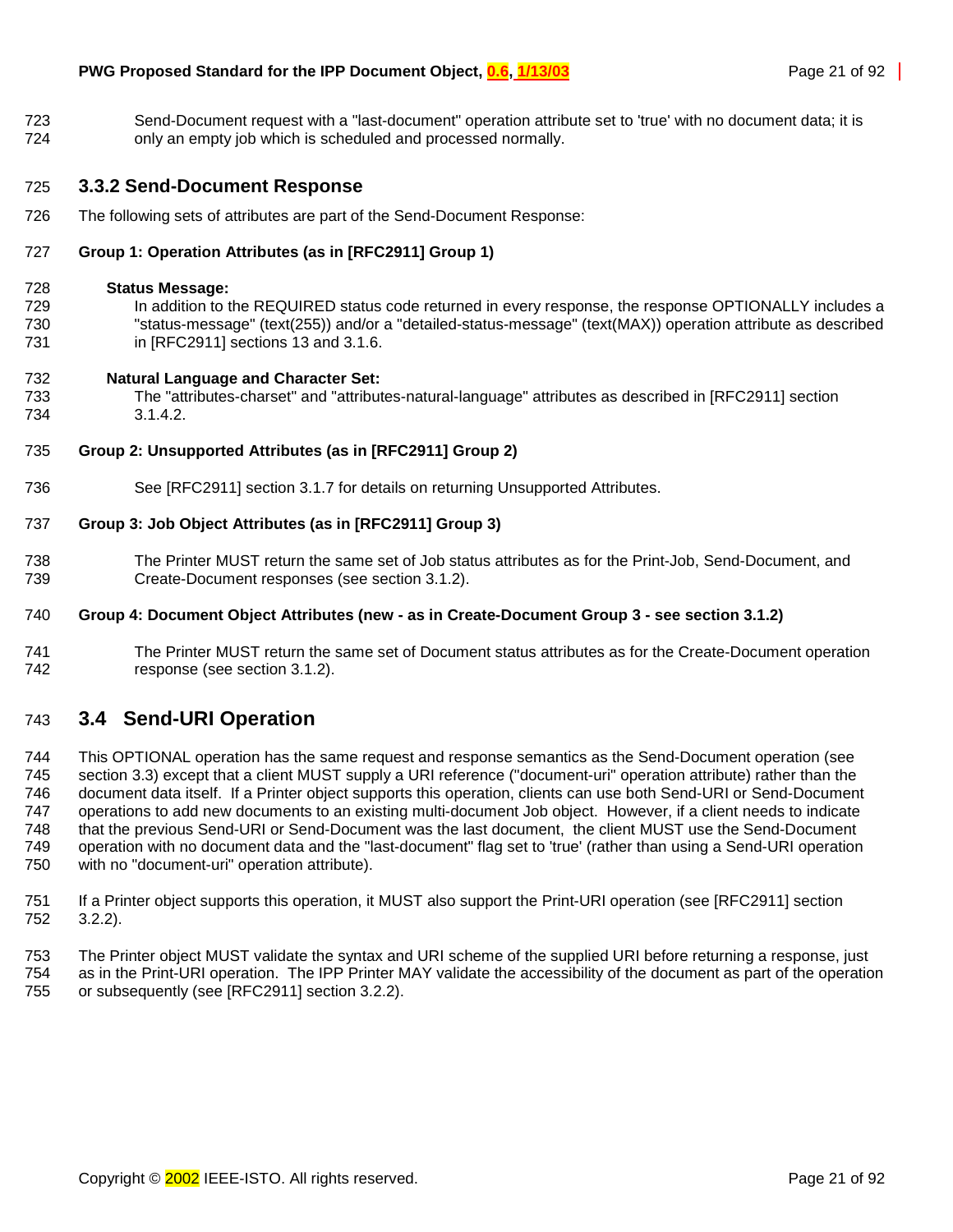## <span id="page-21-0"></span>756 **3.5Validate-Document Operation**

757 This REQUIRED operation allows the client to verify capabilities of a Printer against whatever attributes the client 758 Supplies in the Validate-Document request in combination with the previously submitted partial Job, if any. This 759 operation has the same inputs as the Create-Document operation request (section [3.1\)](#page-12-0) except the Printer does not 760 create a new Document object. The Printer object returns the same status codes, Operation Attributes (Group 1) 761 and Unsupported Attributes (Group 2) as the Create-Document operation (see section [3.1.2\)](#page-16-0). However, no Job 762 **Object Attributes (Group 3) and no Document Object Attributes (Group 4) are returned, since no Document object is**  $763$  created.

764 The client MAY supply a Job object Target, that MUST be either (1) a "printer-uri" and a "job-id" operation attribute or 765 (2) a "job-uri" operation attribute. If supplied, the Job Target MUST identify a job that has been created by Create-766 Job ([RFC2911] section 3.2.4), but not yet closed, that is, the client hasn't yet supplied the "last-document" operation 767 attribute with a 'true' value. When the client supplies the Job object Target, the Printer MUST validate that an 768 | identical Create-Document, Send-Document, or Send-URI operation would have been accepted in the context of the 769 specified Job and its other Document objects.

770 If the client omits the Job Target by including only the "printer-uri" operation attribute, the Printer performs the same 771 validation as for a Create-Document in which there were no Job attributes supplied in the Create-Job and no other 772 Documents. The Printer MUST support the Validate-Document operation with and without the Job object Target 773 | being present.

774 | In addition to the attributes and groups defined for a Create-Document request (see section [3.1.1\)](#page-13-0), the client MAY 775 Supply the "document-uri" operation attribute (defined in the Send-URI operation in [RFC2911] section 3.3.2). If the 776 **client supplies the "document-uri" operation attribute, the Printer MUST validate that the URI scheme is supported** 777 and that the referenced data is accessible.

778 | If the client discovers that a Validate-Document operation fails, it has the choice of (1) canceling the entire partially 779  $\parallel$  created job, if any, (2) closing the partially created Job as is (with a Send-Document supplying the "last-document" 780 with a 'true' value) so that the Printer will process the Job, or (3) adding other Document objects (with Create-781 **Document, Send-Document, and/or Send-URI) and then closing the Job.** 

782 By using the Validate-Document operation a client can validate that an identical Create-Document operation (or a 783 Send-Document operation with the document data or a Send-URI operation) would be accepted by the Printer in the 784 context of the partially submitted Job. The Validate-Document operation also performs the same security negotiation 785 as the Create-Document operation (see [RFC2911] section 8), so that a client can check that the client and Printer 786 **object security requirements can be met before performing a Create-Document, Send-Document, or Send-URI** 787 **operation.** 

## 788 **3.5 Get-Document-Attributes Operation**

789 This REQUIRED operation allows a client to request the values of selected attributes of a Document object. This 790 operation is almost identical to the Get-Job-Attributes operation (see [RFC2911] section 3.3.4). The only differences 791 are that the operation is directed at a Document object rather than a Job object and the returned attribute group is a 792 set of Document object attributes rather than a set of Job object attributes.

793 The Printer MUST return the attributes that a client supplied in the Create-Document, Send-Document, or Send-URI 794 operations, plus any Document Description attributes that the Printer has generated. The Printer MUST NOT return 795 any Job Level attributes that the Document object inherits, including "document-overrides" (1setOf collection) 796 member attributes (see [override]), and MUST NOT factor out common Document object attributes and return them 797 as Job object attributes. Thus the Get-Document-Attributes returns to clients the attributes that clients submitted with 798 the Job object and with the Document object.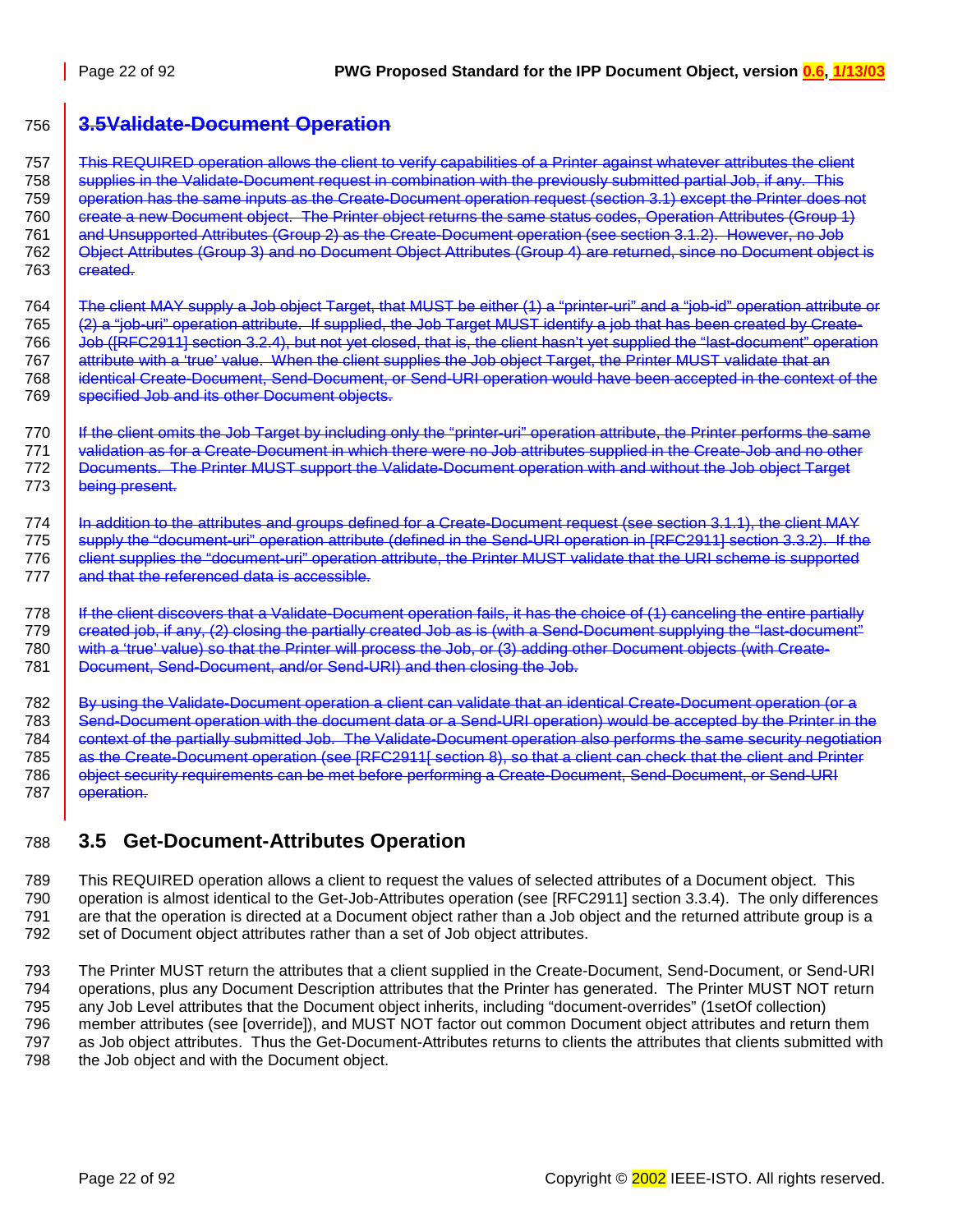#### <span id="page-22-0"></span>**PWG Proposed Standard for the IPP Document Object, 0.6, 1/13/03** Page 23 of 92 Page 23 of 92

799 The client MAY display to the user any Document attributes inherited from the Job object. However, such a client 800 MUST query both the Job object using Get-Job-Attributes and the Document object using Get-Document-Attributes 801 in order to be able to merge the inherited attributes with the explicitly-supplied Document attributes. Furthermore, the 802 client MAY factor out common explicitly-supplied Document object attributes and display them once as Job object 803 attributes, instead of with each Document object. However, any such regularization of the display for users is the 804 policy of the client and is outside the scope of this client-Printer protocol specification. Note: specify any such 805 regularization or canonicalization policy in the Printer response would have been impossible to agree to.

- 806 For Document objects, the possible names of attribute groups are:
- 807 'document-template': the subset of the Document Template attributes that apply to a Document object (the "D" 808 column in [Table 8\)](#page-42-0) that the implementation supports for Document objects.
- 809 'document-description': the subset of the Document Description attributes specified in the "Doc" column of 810 [Table 9](#page-50-0) that the implementation supports for Document objects.
- 811 'all': the special group 'all' that includes all attributes that the implementation supports for Document objects.

812 Since a client MAY request specific attributes or named groups, there is a potential that there is some overlap. For 813 example, if a client requests, 'document-name' and 'document-description', the client is actually requesting the 814 "document-name" attribute once by naming it explicitly, and once by inclusion in the 'document-description' group. In 815 such cases, the Printer object NEED NOT return the attribute only once in the response even if it is requested 816 multiple times. The client SHOULD NOT request the same attribute in multiple ways.

817 It is NOT REQUIRED that a Document object to support all attributes belonging to a group (since some attributes are 818 OPTIONAL). However, it is REQUIRED that the Printer support all these group names for the Document object.

#### 819 **3.5.1 Get-Document-Attributes Request**

820 The following groups of attributes are part of the Get-Document-Attributes Request when the request is directed at a 821 Document object:

#### 822 **Group 1: Operation Attributes**

#### 823 **Natural Language and Character Set:**

824 The "attributes-charset" and "attributes-natural-language" attributes as described in [RFC2911] section 825 3.1.4.1.

#### 826 **Target:**

827 The "document-number" (integer(1:MAX)) operation attribute MUST be supplied immediately after either (1) 828 the "printer-uri" (uri) plus "job-id" (integer(1:MAX)) or (2) the "job-uri" (uri) operation attribute(s) which define 829 the target Document object for this operation as described in [RFC2911] section 3.1.5. If the client omits the 830 "document-number" operation attribute, the Printer MUST reject the request and return the 'client-error-bad-831 request' status code.

#### 832 **Requesting User Name:**

833 The "requesting-user-name" (name(MAX)) attribute SHOULD be supplied by the client as described in 834 [RFC2911] section 8.3.

#### 835 **3.5.1.1 "requested-attributes" (1setOf keyword):**

836 The client OPTIONALLY supplies this attribute. The Printer MUST support this attribute. It is a set of 837 attribute names and/or attribute group names in whose values the requester is interested. If the client omits 838 this attribute, the Printer MUST respond as if this attribute had been supplied with a value of 'all'.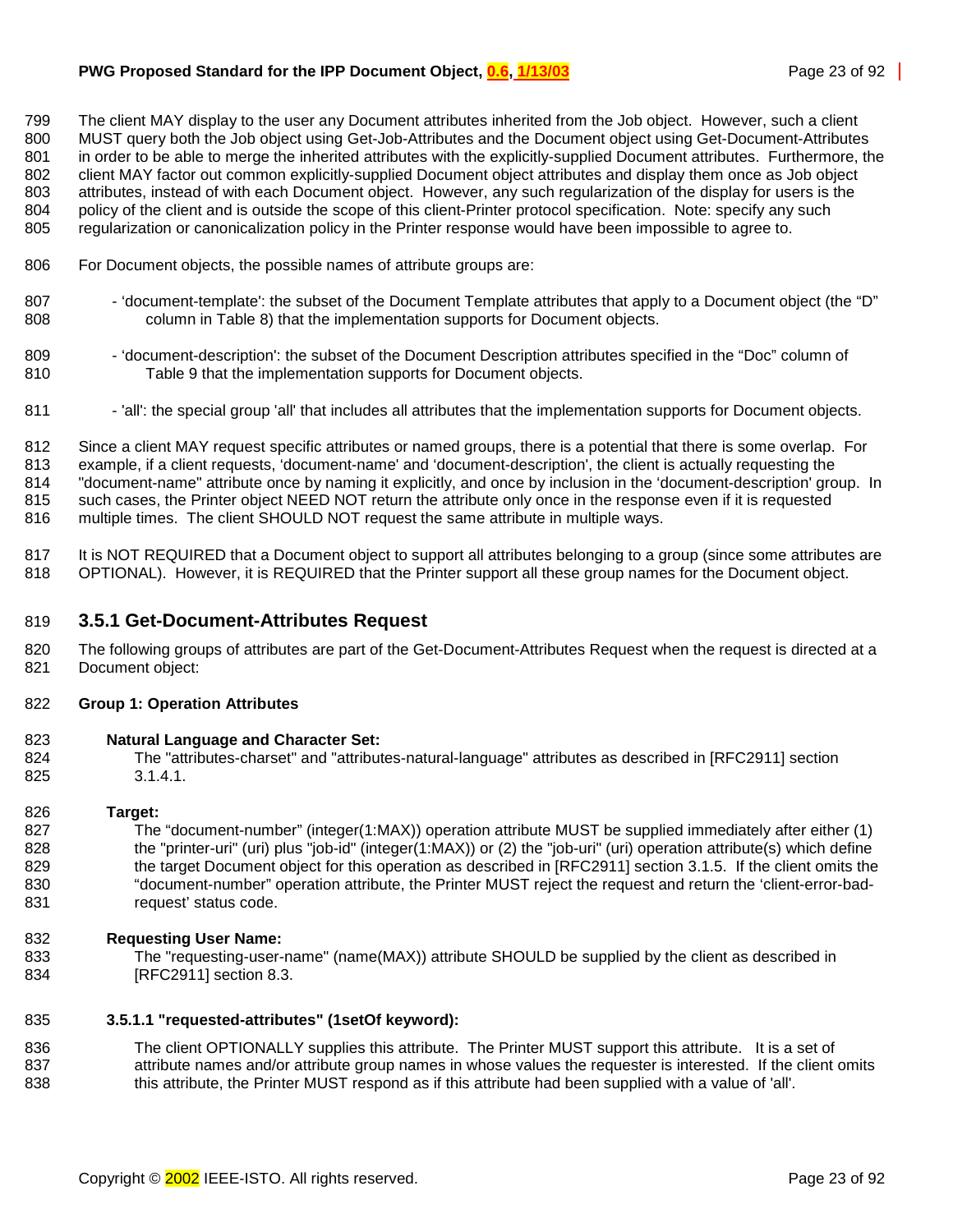#### <span id="page-23-0"></span>839 **3.5.2 Get-Document-Attributes Response**

840 The Printer object returns the following sets of attributes as part of the Get-Document-Attributes Response:

#### 841 **Group 1: Operation Attributes**

#### 842 **Status Message:**

843 In addition to the REQUIRED status code returned in every response, the response OPTIONALLY includes a 844 "status-message" (text(255)) and/or a "detailed-status-message" (text(MAX)) operation attribute as described 845 in [RFC2911] sections 13 and 3.1.6.

#### 846 **Natural Language and Character Set:**

847 The "attributes-charset" and "attributes-natural-language" attributes as described in [RFC2911] section 848 3.1.4.2. The "attributes-natural-language" MAY be the natural language of the Document object, rather than 849 **the one requested.** 

#### 850 **Group 2: Unsupported Attributes**

851 See [RFC2911] section 3.1.7 for details on returning Unsupported Attributes.

852 The response NEED NOT contain the "requested-attributes" operation attribute with any supplied values 853 (attribute keywords) that were requested by the client but are not supported by the Printer. If the Printer 854 object does return unsupported attributes referenced in the "requested-attributes" operation attribute and that 855 attribute included group names, such as 'all', the unsupported attributes MUST NOT include attributes 856 described in the standard but not supported by the implementation.

#### 857 **Group 3: Document Object Attributes**

858 This is the set of requested attributes and their current values. The Printer ignores (does not respond with) 859 any requested attribute or value which is not supported. Furthermore, the Printer MUST NOT return 860 Document Template attributes that were not supplied by a client in a Create-Document, Send-Document, or 861 Send-URI request or set by a Set-Document-Attributes request. So the response reflects what was 862 submitted. The Printer MAY omit returning attributes that are restricted by the Printer's security policy in 863 force, including whether the requesting user is the user that submitted the job (job originating user) or not 864 (see [RFC2911] section 8). However, the Printer MUST respond with the 'unknown' value for any supported 865 attribute (including all REQUIRED attributes) for which the Printer does not know the value, unless it would 866 violate the security policy. See the description of the "out-of-band" values in the beginning of [RFC2911] 867 Section 4.1.

## 868 **3.6 Get-Documents Operation**

869 This REQUIRED operation allows a client to retrieve the list of Document objects belonging to the target Job object. 870 The client MAY also supply a list of Document attribute names and/or attribute group names. A group of Document 871 object attributes will be returned for each Document object in the Job.

872 This operation is similar to the Get-Document-Attributes operation (see section [1.1\)](#page-21-0), except that this Get-Documents 873 operation returns attributes from all Document objects contained in the Job object, instead of from a single selected 874 Document object in the Job object. As with the Get-Document-Attributes operation the Printer MUST only return 875 attributes that were submitted by a client when the Document object was created by the Create-Document, Send-876 Document, or Send-URI operations and possibly modified by the Set-Document-Attributes operation (see section 877 [3.7\)](#page-25-0).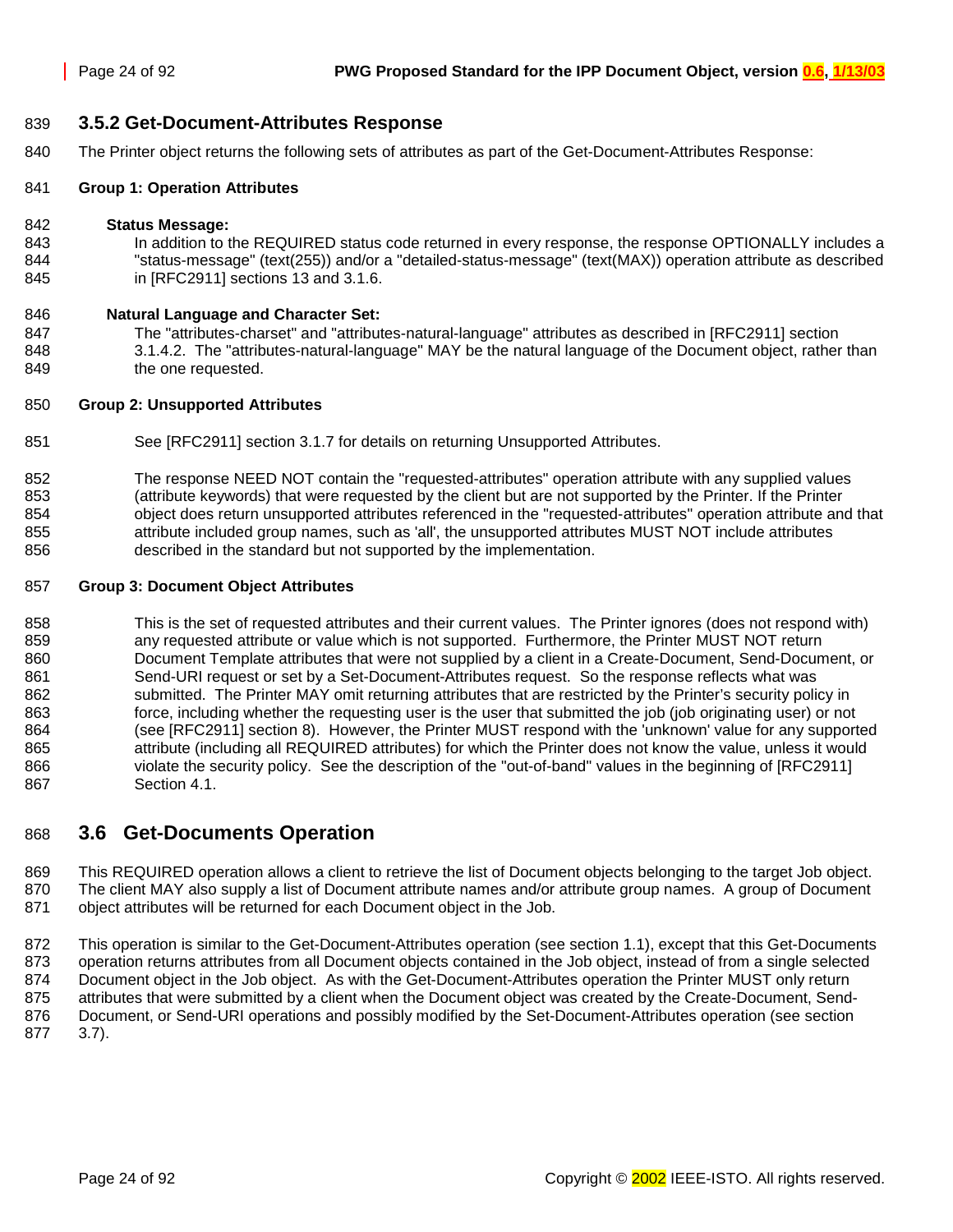#### <span id="page-24-0"></span>878 **3.6.1 Get-Documents Request**

879 The client submits the Get-Documents request to a Printer object. The Get-Documents is similar to the Get-Jobs 880 operations (see [RFC2911] section 3.2.6) except that there are no equivalents to the "which-jobs" and "my-jobs"

- 881 operation attributes.
- 882 The following groups of attributes are part of the Get-Documents Request:

#### 883 **Group 1: Operation Attributes**

#### 884 **Natural Language and Character Set:**

885 The "attributes-charset" and "attributes-natural-language" attributes as described in [RFC2911] section 886 3.1.4.1.

#### 887 **Target:**

888 Either (1) the "printer-uri" (uri) plus "job-id" (integer(1:MAX)) or (2) the "job-uri" (uri) operation attribute(s) 889 which define the target Job object for this operation as described in [RFC2911] section 3.1.5.

#### 890 **Requesting User Name:**

891 The "requesting-user-name" (name(MAX)) attribute SHOULD be supplied by the client as described in 892 [RFC2911] section 8.3.

#### 893 **3.6.1.1 "limit" (integer(1:MAX)):**

894 The client OPTIONALLY supplies this attribute. The Printer object MUST support this attribute. It is an 895 integer value that determines the maximum number of Documents that a client will receive from the Printer. 896 The limit is a "stateless limit" in that if the value supplied by the client is 'N', then only the first 'N' Documents 897 are returned in the Get-Documents Response. There is no mechanism to allow for the next 'M' Documents 898 after the first 'N' Documents. If the client does not supply this attribute, the Printer object responds with all 899 Documents.

#### 900 **3.6.1.2 "requested-attributes" (1setOf type2 keyword):**

- 901 The client OPTIONALLY supplies this attribute. The Printer object MUST support this attribute. It is a set of 902 Document attribute names and/or attribute groups names in whose values the requester is interested. This 903 set of attributes is returned for each Document object that is returned. The allowed attribute group names 904 are the same as those defined in the Get-Document-Attributes operation in section [3.5.1.](#page-22-0)
- 905 If the client does not supply this attribute, the Printer MUST respond as if the client had supplied this attribute 906 with the two values:
- 907 'document-number' (see section [8.2.15\)](#page-56-0)
- 909

908 'document-id-uri' (see section [8.2.11\)](#page-55-0).

#### 910 **3.6.2 Get-Documents Response**

- 911 The Printer object returns all of the Document objects up to the number specified by the "limit" attribute that match 912 the criteria as defined by the attribute values supplied by the client in the request. If the client requests any
- 913 Document attributes at all, there is a set of Document Object Attributes returned for each Document object.
- 914 It is not an error for the Printer to return 0 Documents. If the response returns 0 Documents because there are no 915 Documents in the Job, then the status code for 0 Documents MUST be 'successful-ok'.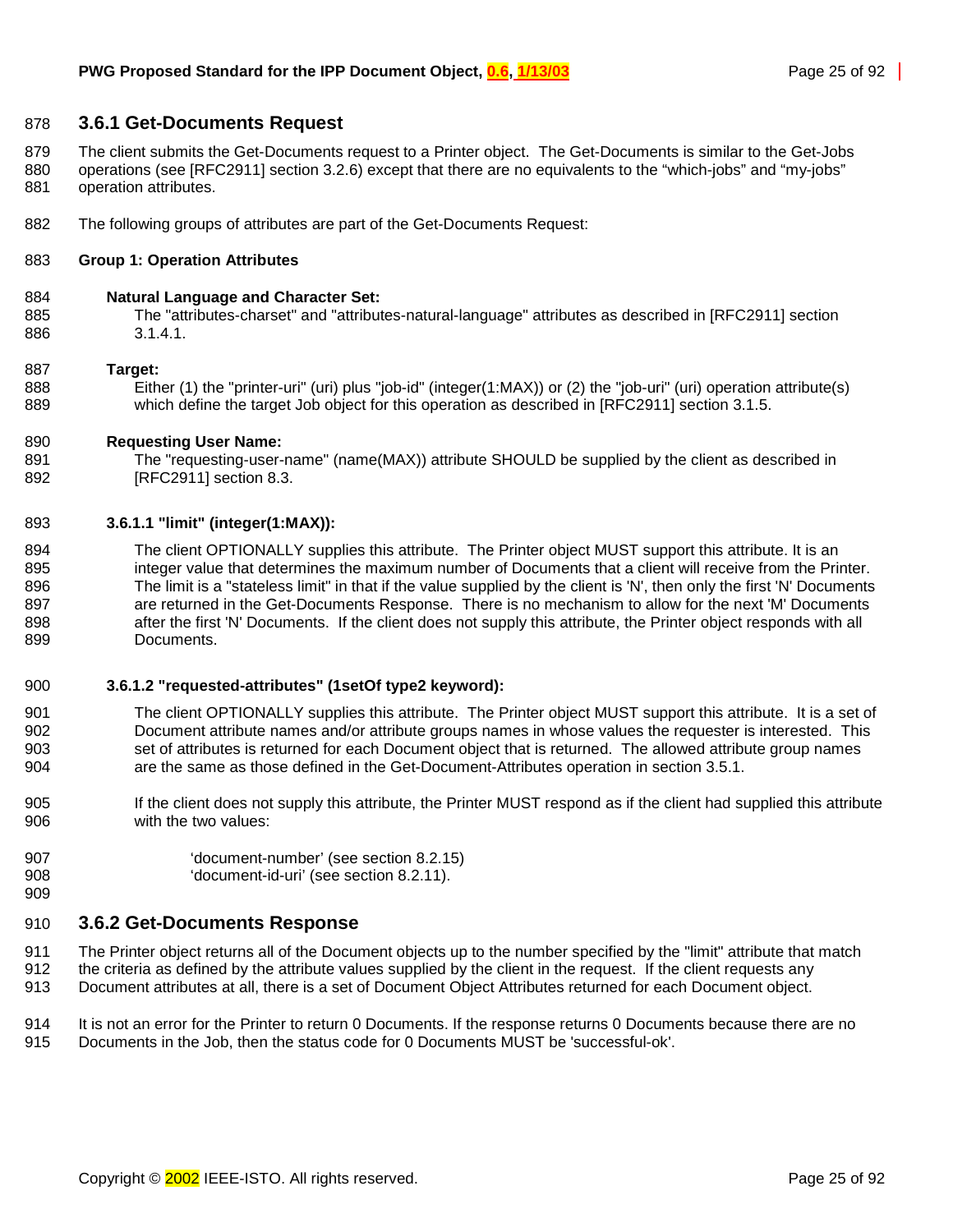#### <span id="page-25-0"></span>916 **Group 1: Operation Attributes**

#### 917 **Status Message:**

918 In addition to the REQUIRED status code returned in every response, the response OPTIONALLY includes a 919 "status-message" (text(255)) and/or a "detailed-status-message" (text(MAX)) operation attribute as described 920 in [RFC2911] sections 13 and 3.1.6.

#### 921 **Natural Language and Character Set:**

922 The "attributes-charset" and "attributes-natural-language" attributes as described in [RFC2911] section 923 3.1.4.2.

#### 924 **Group 2: Unsupported Attributes**

- 925 See [RFC2911] section 3.1.7 for details on returning Unsupported Attributes.
- 926 The response NEED NOT contain the "requested-attributes" operation attribute with any supplied values 927 (attribute keywords) that were requested by the client but are not supported by the Printer. If the Printer 928 object does return unsupported attributes referenced in the "requested-attributes" operation attribute and that 929 **attribute included group names, such as 'all', the unsupported attributes MUST NOT include attributes** 930 described in the standard but not supported by the implementation.

#### 931 **Groups 3 to N: Document Object Attributes**

- 932 The Printer object responds with one set of Document Object Attributes for each returned Document object. 933 The Printer object ignores (does not respond with) any requested attribute or value which is not supported or 934 which is restricted by the security policy in force, including whether the requesting user is the user that 935 submitted the job (job originating user) or not (see [RFC2911] section 8). However, the Printer object MUST 936 respond with the 'unknown' value for any supported attribute (including all REQUIRED attributes) for which 937 the Printer object does not know the value, unless it would violate the security policy. See the description of 938 the "out-of-band" values in the beginning of [RFC2911] section 4.1.
- 939 The Printer MUST return the Groups for the requested Job in order of increasing "document-number" 940 Document Description attribute value.

## 941 **3.7 Set-Document-Attributes Operation**

942 This OPTIONAL operation allows a client to set the values of the attributes of a Document object after the Document 943 object was submitted to the Printer. In the request, the client supplies the set of Document keyword attribute names 944 and values that are to be set. In the response, the Printer returns success or rejects the entire request with 945 indications of which attribute or attributes could not be set.

946 This operation is almost identical to the Set-Job-Attributes operation and follows the same rules for validation (see 947 [set-ops] section 4.2). The only differences are that the Set-Document-Attributes operation is directed at a Document 948 object rather than a Job object. As with the Set-Job-Attributes operation, The Set-Document-Attributes operation 949 can add an attribute to the Target object, accepts the 'delete-attributes' out-of-band value to remove an attribute from 950 the Target object. In addition the validation is the same as the Create-Document, Send-Document, and Send-URI 951 operations that create Document objects, i.e., the Printer validation depends on the "xxx-supported" Printer 952 Description attributes (see [RFC2911] section 3.1).

953 If a client supplies a document attribute in a Set-Document-Attributes request that the Printer supports, and the 954 document was originally submitted without supplying that attribute, the Printer adds the attribute to the Document 955 object.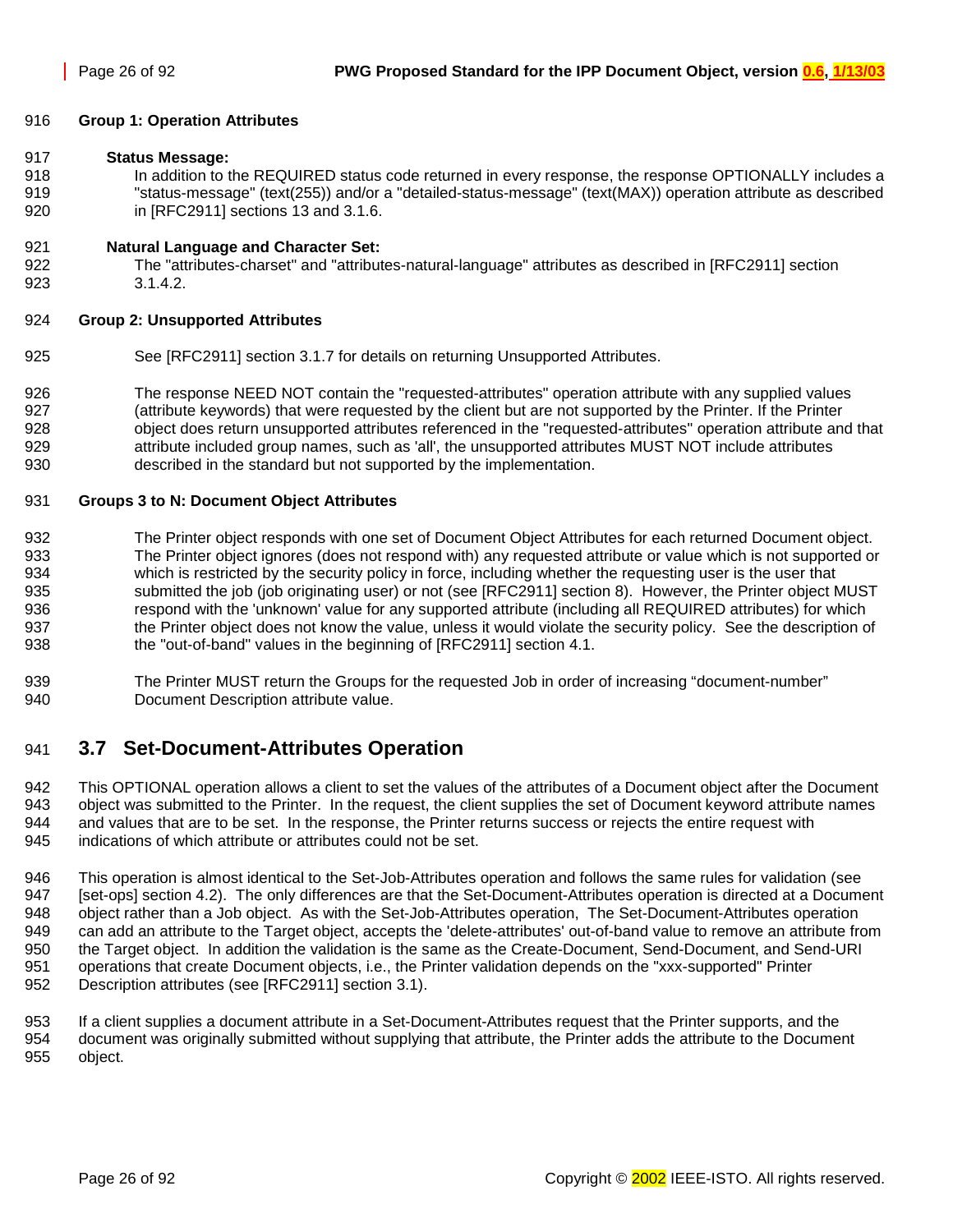#### <span id="page-26-0"></span>**PWG Proposed Standard for the IPP Document Object, 0.6, 1/13/03** Page 27 of 92 Page 27 of 92

956 If the client supplies a document attribute with the "out-of-band" value 'delete-attribute' (see [set-ops] section 8.2), 957 then the Printer MUST remove the attribute and all of its values from the Document object, if present. The semantic 958 effect of the client supplying the 'delete-attribute' value in a Set-Document-Attributes operation MUST be the same as 959 if the attribute had not been supplied with the Document object in the Document Creation operation, i.e., the Printer 960 applies its default attribute or behavior with lower precedence that the PDL (see the beginning of [RFC2911] section 961 4.2 and [RFC2911] 3.2.1.1). Any subsequent query of the Document object using Get-Document-Attributes or Get-962 Documents MUST NOT return any attribute that has been deleted using the 'delete-attribute' out-of-band value. 963 However, a client can re-establish such a deleted Document attribute with any supported value(s) using a 964 subsequent Set-Document-Attributes operation.

965 If the client supplies an attribute in a Set-Document-Attributes request with the 'delete-attribute' value and that 966 attribute is not present on the Document object, the Printer ignores that supplied attribute in the request, does not 967 return the attribute in the Unsupported Attributes group, and returns the 'successful-ok' status code, if there are no 968 other problems with the request.

969 The validation of the Set-Document-Attributes request is performed by the Printer as if the document had been 970 submitted originally with the new attribute values (and the deleted attributes removed) and with "ipp-attribute-fidelity" 971 set to 'true', i.e., all modified attributes Document attributes and values MUST be supported in combination with the 972 Document attributes not modified. If such a Document Creation operation would have been accepted, then the Set-973 Document-Attributes MUST be accepted. If such a Document Creation operation would have been rejected, then the 974 Set-Document-Attributes MUST be rejected and the Document MUST be unchanged. In addition, if any of the 975 supplied attributes are not supported, are not settable, or the values are not supported, the Printer object MUST 976 reject the entire operation; the Printer object MUST NOT partially set some of the supplied attributes. In other words, 977 after the operation, all the supplied attributes MUST be set or none of them MUST be set, thus making the Set-978 Document-Attributes an atomic operation.

979 The Printer MUST accept or reject this operations when the Document's READ-ONLY "document-state" attribute has 980 the values shown in Table 5. The document's current state MUST affect whether the Printer accepts or rejects the 981 request. However, the Set-Document-Attributes operation MUST NOT change the state of the Document object 982 (since the Document is a passive object and the Document state is a subset of the Job State). For example, in the 983 case where the operation creates a request for unavailable resources, the Job (but not the Document) transitions to a 984 new state. Table 5 shows the allowed behaviors in each document state.

### 985 **Table 5 - Document State Table for the Set-Document-Attributes operation**

| Current<br>"document-state" | <b>New</b><br>"document-state"<br>(no change) | Printer's response status code<br>and "action":                 |
|-----------------------------|-----------------------------------------------|-----------------------------------------------------------------|
|                             |                                               |                                                                 |
| 'pending'                   | 'pending'                                     | 'successful-ok'                                                 |
| 'pending'                   | 'pending'                                     | 'successful-ok' - needed resources are not ready (the Job MAY   |
|                             |                                               | change state, but the Document MUST NOT).                       |
| 'processing'                | 'processing'                                  | 'successful-ok' or 'client-error-not-possible' depending on     |
|                             |                                               | implementation, including the attributes being set, whether the |
|                             |                                               | document has started marking media, etc.                        |
| 'completed'                 | 'completed'                                   | 'client-error-not-possible'                                     |
| 'canceled'                  | 'canceled'                                    | 'client-error-not-possible'                                     |
| 'aborted'                   | 'aborted'                                     | 'client-error-not-possible'                                     |

986

987 This operation MUST NOT change the value of attributes not specified in the operation unless the definition of the 988 attribute explicitly specifies such side-effects. In general, Document attribute definitions that are settable will not 989 define side-effects on other attributes that are settable, only side effects on READ-ONLY attributes, if any.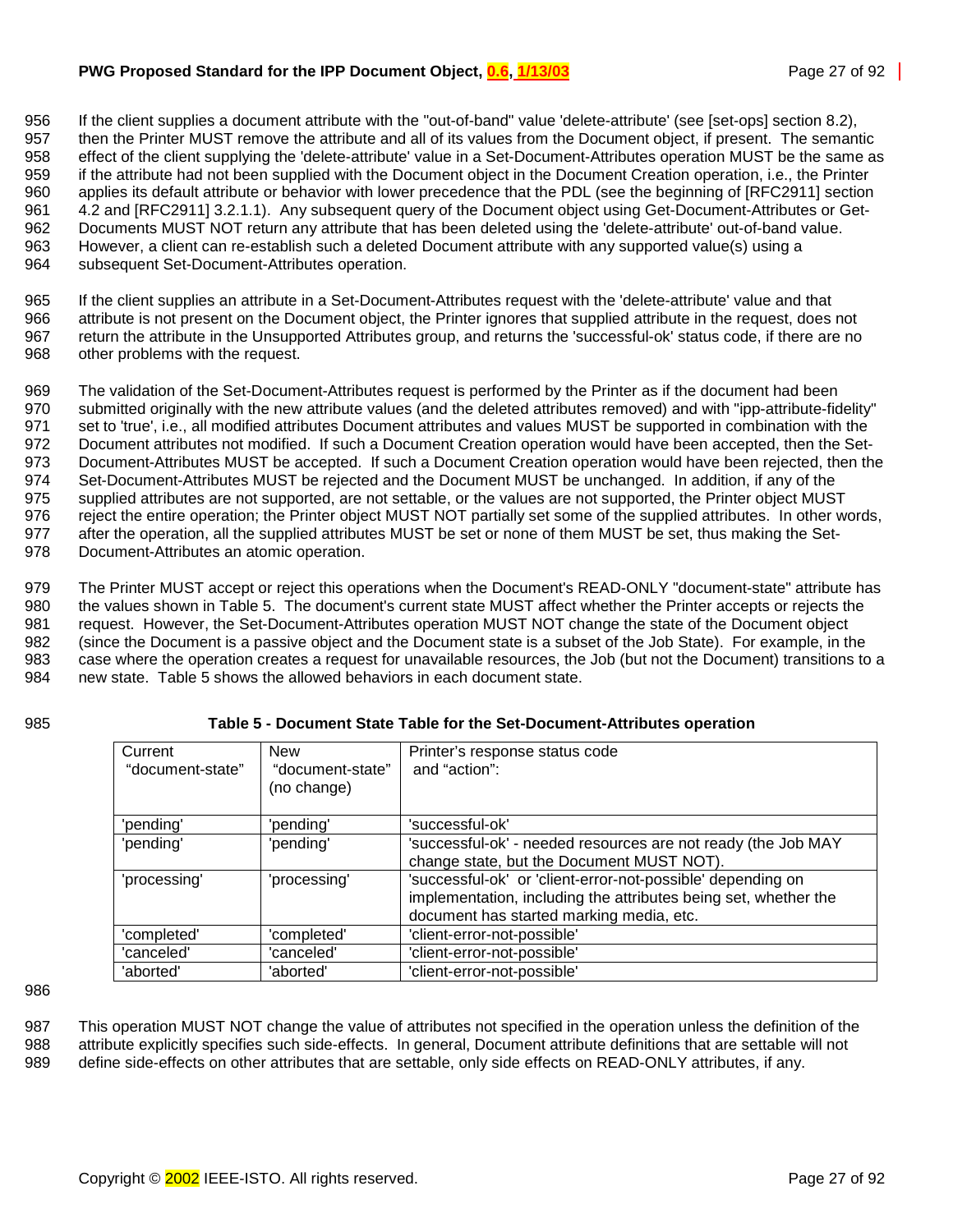### <span id="page-27-0"></span>990 **3.7.1 Settable and READ-ONLY Document Description attributes**

- 991 If the Printer supports the Set-Document-Attributes operation, then it SHOULD support setting of:
- 992 all Document Template document ("xxx") attributes
- 993 that the implementation supports (see the column labeled "D" in [Table 8\)](#page-42-0).

994 Almost all Document Description attributes (see [RFC2911] section 4.3) MUST NOT be settable, i.e., they are 995 defined to be READ-ONLY. Only Document Description attributes marked with "(r/w) in [Table 8](#page-42-0) MAY be settable 996 using Set-Document-Attributes. The Printer MUST reject a Set-Document-Attributes request that attempts to set any 997 attributes in [Table 8](#page-42-0) that is not marked "(r/w).

998 Note: From now on, all extensions that define new object attributes will indicate whether or not the attributes are 999 READ-ONLY, by including the "READ-ONLY" adjective in their descriptions and/or explicitly stating whether they 1000 MAY be settable.

1001 *Access Rights:* The authenticated user (see [RFC2911] section 8.3) performing this operation must either be the job 1002 owner (as determined in the Job Creation operation) or an operator or administrator of the Printer object (see 1003 [RFC2911] Sections 1 and 8.5).

### 1004 **3.7.2 Set-Document-Attributes Request**

1005 The following sets of attributes are part of the Set-Document-Attributes Request:

#### 1006 **Group 1: Operation Attributes**

- 1007 **Natural Language and Character Set:**
- The "attributes-charset" and "attributes-natural-language" attributes as described in [RFC2911] section 1009 3.1.4.1.
- 1010 **Target:**

1011 The client MUST supply the "document-number" (integer(1:MAX)) operation attribute immediately after either 1012 (1) the "printer-uri" (uri) plus "job-id" (integer(1:MAX)) or (2) the "job-uri" (uri) operation attribute(s) which 1013 define the target Document object for this operation as described in [RFC2911] section 3.1.5. If the client 1014 omits the "document-number" operation attribute, the Printer MUST reject the request and return the 'client-1015 error-bad-request' status code.

1016 Note: There is no way in a single operation for the client to set all of a Job's Document objects to the same 1017 attribute value. Either (1) the client sets the corresponding attribute in each Document object in the Job with 1018 separate Set-Document-Attributes requests, or (2) the client sets the corresponding attribute at the Job Level 1019 using the Set-Job-Attributes operation. Setting the corresponding attribute at the Job Level (or supplying that 1020 attribute initially in the Job Creation operation) causes each Document object to inherit the Job Level 1021 attribute value, if the Document object doesn't have a corresponding explicit attribute supplied at the 1022 Document Level. In other words, supplying an attribute at the Job Levels will affect all the Job's Document 1023 objects that don't have that attribute also explicitly supplied at the Document Level.

#### 1024 **Requesting User Name:**

1025 The "requesting-user-name" (name(MAX)) attribute SHOULD be supplied by the client as described in 1026 [RFC2911] section 8.3.

#### 1027 **Group 2: Document Attributes**

1028 The client MUST supply a set of Document Template attributes with one or more values (including explicitly 1029 allowed out-of-band values) as listed in column labeled "D" in [Table 8 - Job Template and Document](#page-42-0)  1030 [Template attributes](#page-42-0) and Document Description attributes flagged with "(r/w)" and listed in the column labeled 1031 "Doc" in [Table 9 - Job and Document Description attributes,](#page-50-0) and any attribute extensions supported by the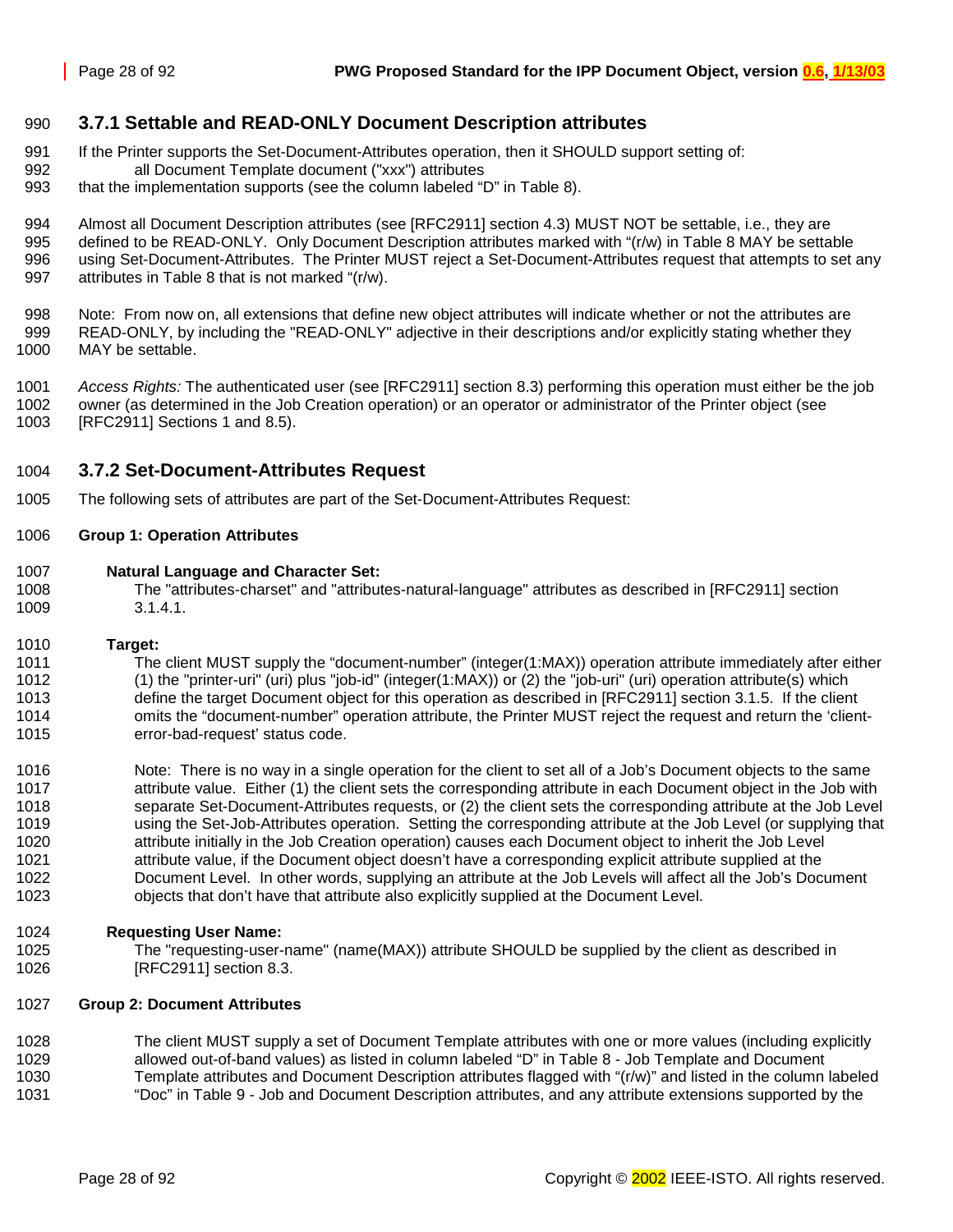- <span id="page-28-0"></span>1032 Printer. The value(s) of each Document attribute supplied in Group 2 replaces the value(s) of the 1033 corresponding Document attribute on the target Document object. For attributes that can have multiple 1034 values (1setOf), all values supplied by the client replace all values of the corresponding Document object 1035 attribute.
- 1036 In order to set the Document's "document-message" Document Description attribute (see section [8.2.12\)](#page-56-0), the 1037 client MUST supply the attribute in Group 2, rather than supplying a "document-message" operation attribute 1038 in Group 1.
- 1039 If the client supplies an "xxx" attribute with the 'delete-attribute' out-of-band value (see [set-ops] section 8.2), 1040 the Printer MUST remove the "xxx" attribute from the Document object, if present.

### 1041 **3.7.3 Set-Document-Attributes Response**

1042 The Printer returns the following sets of attributes as part of the Set-Document-Attributes Response:

#### 1043 **Group 1: Operation Attributes**

#### 1044 **Status Message:**

1045 In addition to the REQUIRED status code returned in every response, the response OPTIONALLY includes a 1046 "status-message" (text(255)) and/or a "detailed-status-message" (text(MAX)) operation attribute as described 1047 in [RFC2911] sections 13 and 3.1.6.

#### 1048 **Natural Language and Character Set:**

1049 The "attributes-charset" and "attributes-natural-language" attributes as described in [RFC2911] section 1050 3.1.4.2.

#### 1051 **Group 2: Unsupported Attributes**

- 1052 See [RFC2911] section 3.1.7 for details on returning Unsupported Attributes.
- 1053 If some of the attributes in the operation fail to validate, the Printer MUST reject the operation, MUST NOT 1054 change any Document attributes, and MUST return the indicated status code below. In this group, the 1055 Printer MUST also return all attributes that fail to validate. The following are the reasons that an attribute 1056 fails to validate and the value returned for the attribute, along with the indicated status code and order of 1057 detection:
- 1058 1. The number of attributes supplied by the client exceeds the maximum number that the Printer 1059 supports in a Set-Printer-Attributes request: return the 'client-error-request-entity-too-large' (see 1060 **[RFC2911]** section 13.1.4.9).
- 1061 2. The Printer doesn't support the attribute: return the attribute with the 'unsupported' out-of-band 1062 attribute value (see [RFC2911] section 3.1.7 and [RFC2910]) and the 'client-error-attributes-or-1063 values-not-supported (see [RFC2911] section 13.1.4.12).
- 1064 3. The attribute is READ-ONLY (in its definition) or is not-settable in this implementation: return the 1065 attribute with the 'not-settable' out-of-band attribute value (see [set-ops] section 8.1) and the 1066 'client-error-attributes-not-settable' status code (see [set-ops] section 7.1).
- 1067 4. The Printer doesn't support the value: if the attribute in the operation has a single value return it. 1068 If the attribute in the operation is multi-valued, return only those values in a 1setOf that are not 1069 supported. Return the 'client-error-attributes-or-values-not-supported' status code (see [RFC2911] 1070 section 13.1.4.12).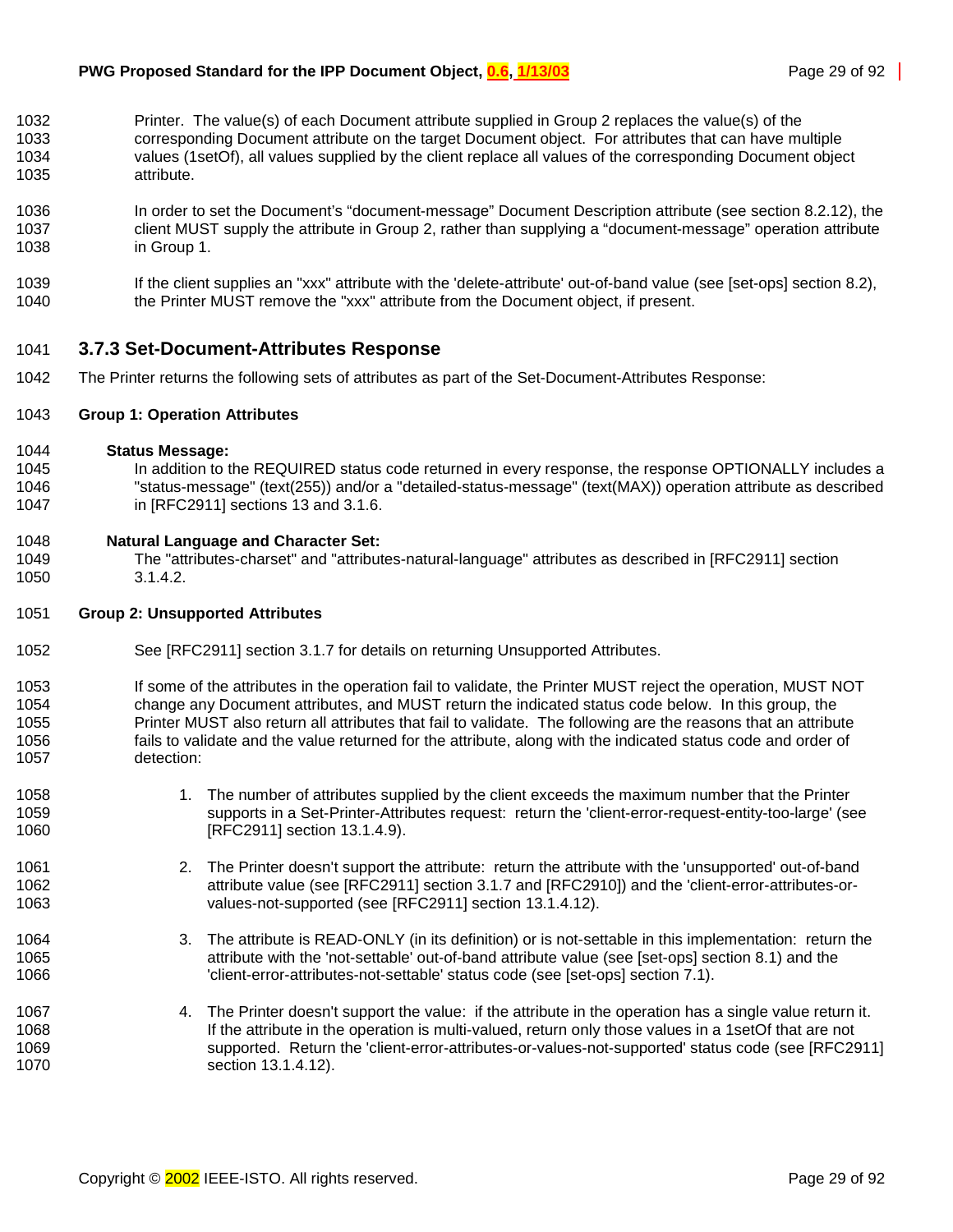<span id="page-29-0"></span>1071 5. The values of some of the supplied attributes conflict with one another and/or other Document 1072 **attribute values not being set:** if the conflicting attribute in the operation has a single value return 1073 the attribute and the value. If the attribute in the operation is multi-valued, return only the attribute 1074 and those values in a 1setOf that are conflicting with other attributes. Return the 'client-error-1075 conflicting-attributes' status code (see [RFC2911] section 13.1.4.15).

## 1076 **3.8 Cancel-Document Operation**

1077 This REQUIRED operation allows a client to cancel a specified Document in a specified Print Job from the time the 1078 Document is created up to, but not including, the time it is completed, canceled, or aborted. Since a Document might 1079 already be printing by the time a Cancel-Document is received, some media sheet pages might be printed before the 1080 document processing is actually terminated.

1081 The Cancel-Document operation does not remove the Document from the Job and Printer, but only sets the specified 1082 Document's "document-state" Document Description attribute to 'canceled' and the Document's "document-state-1083 reasons" Document Description attribute to 'canceled-by-user' or 'cancel-by-operator'. If the Job object is printed 1084 again using operations such as the Reprocess-Job operation (see [adm-ops] section 4.1) or the Restart-Job 1085 operation (see [RFC2911] section 3.3.7), any canceled Documents are also printed again. Thus Cancel-Document 1086 has the same semantics as Cancel-Job (see [RFC2911] section 3.3.3), which only cancels the processing of the job, 1087 and doesn't delete the Job object itself. See the Delete-Document operation (section [3.9\)](#page-32-0) to remove the Document 1088 object itself immediately from the Job and Printer.

1089 The Cancel-Document operation does not affect the states of any of the other Document objects in the job. If the Job

1090 was processing and there are more Documents to be processed, the Printer does so. If there are no further 1091 Documents to process, the Job moves to the 'completed' state as usual whenever there is no more processing to be 1092 done.

1093 The Printer MUST accept or reject the request based on the document's current state and transition the document to 1094 the indicated new state as follows:

| Current "document-<br>state" | New "document-<br>state" | Printer object's response status code and action: |
|------------------------------|--------------------------|---------------------------------------------------|
| 'pending'                    | 'canceled'               | 'successful-ok'                                   |
| 'processing'                 | 'canceled'               | 'successful-ok'                                   |
| 'processing'                 | 'processing'             | 'successful-ok' See Rule 1                        |
| 'processing'                 | 'processing'             | 'client-error-not-possible'                       |
|                              |                          | See Rule 2                                        |
| 'completed'                  | 'completed'              | 'client-error-not-possible'                       |
| 'canceled'                   | 'canceled'               | 'client-error-not-possible'                       |
| 'aborted'                    | 'aborted'                | 'client-error-not-possible'                       |

1095 Rule 1: If the implementation requires some measurable time to cancel the document in the 'processing' document 1096 states, the Printer object MUST add the 'processing-to-stop-point' value to the document's "document-state-reasons" 1097 attribute and then transition the document to the 'canceled' state when the processing ceases (see [RFC2911] 1098 section 4.3.8).

1099 Rule 2: If the Document object already has the 'processing-to-stop-point' value in its "document-state-reasons" 1100 attribute, then the Printer object MUST reject a Cancel-Document operation.

1101 *Access Rights:* The authenticated user (see [RFC2911] section 8.3) performing this operation must either be the job

1102 owner or an operator or administrator of the Printer object (see [RFC2911] sections 1 and 8.5). Otherwise, the

1103 Printer MUST reject the operation and return: 'client-error-forbidden', 'client-error-not-authenticated', or 'client-error-

1104 not-authorized' as appropriate.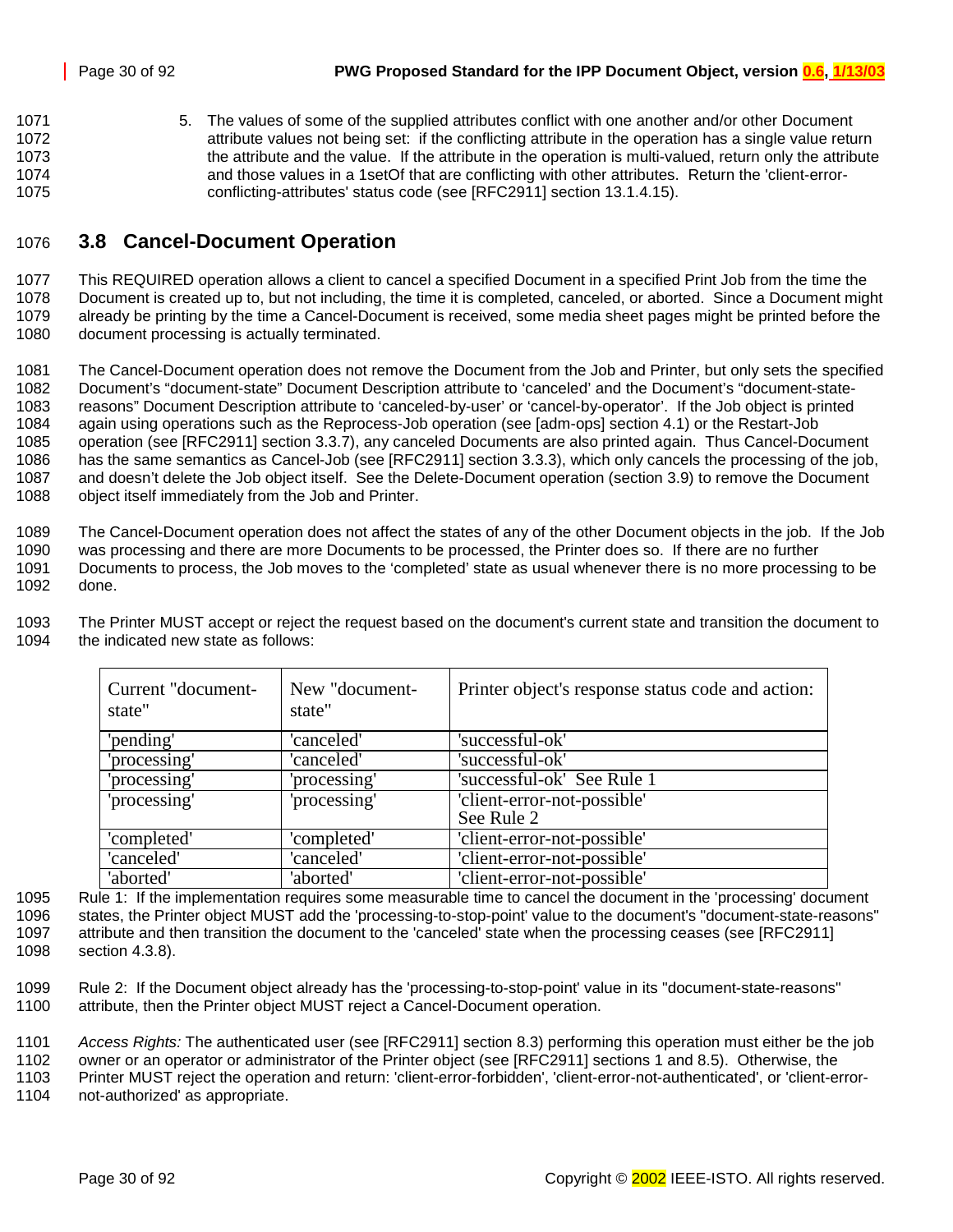#### <span id="page-30-0"></span>1105 **3.8.1 Cancel-Document Request**

1106 The following groups of attributes are part of the Cancel-Document Request:

#### 1107 **Group 1: Operation Attributes**

- 1108 **Natural Language and Character Set:**
- 1109 The "attributes-charset" and "attributes-natural-language" attributes as described in [RFC2911] section 1110 3.1.4.1.

#### 1111 **Target:**

- 1112 The client MUST supply the "document-number" (integer(1:MAX)) operation attribute immediately after either 1113 (1) the "printer-uri" (uri) plus "job-id" (integer(1:MAX)) or (2) the "job-uri" (uri) operation attribute(s) which 1114 define the target Document object for this operation as described in section [RFC2911] 3.1.5. If the client 1115 omits the "document-number" operation attribute, the Printer MUST reject the request and return the 'client-1116 error-bad-request' status code.
- 1117 **Requesting User Name:**
- 1118 The "requesting-user-name" (name(MAX)) attribute SHOULD be supplied by the client as described in 1119 **[RFC2911]** section 8.3.

#### 1120 **3.8.1.1 document-message (text(127MAX)) operation attribute**

- 1121 The client MAY supply this operation attribute. If the Printer supports this attribute, the Printer MUST also 1122 support the corresponding "document-message" (text(427MAX)) Document Description attribute (see section 1123 [8.2.12\)](#page-56-0) and copy this value to the "document-message" Document Description attribute. The end user can 1124 use this Document Description attribute as a message to the operator and the operator can use it as a 1125 message to the user. The Printer MAY print this message on a document start sheet for this document, if 1126 any.
- 1127 The Printer MUST ignore the new "job-message-from-operator" operation attribute (see [adm-ops] section 6) 1128 for this operation, since that is a job only attribute and Cancel-Document is a Document operation.

### 1129 **3.8.2 Cancel-Document Response**

1130 The following sets of attributes are part of the Cancel-Document Response:

#### 1131 **Group 1: Operation Attributes**

#### 1132 **Status Message:**

1133 In addition to the REQUIRED status code returned in every response, the response OPTIONALLY includes a 1134 "status-message" (text(255)) and/or a "detailed-status-message" (text(MAX)) operation attribute as described 1135 in [RFC2911] sections 13 and 3.1.6.

#### 1136 **Natural Language and Character Set:**

- 1137 The "attributes-charset" and "attributes-natural-language" attributes as described in [RFC2911] section 1138 3.1.4.2.
- 1139 **Group 2: Unsupported Attributes**
- 1140 See [RFC2911] section 3.1.7 for details on returning Unsupported Attributes.

1141 Once a successful response has been sent, the implementation guarantees that the Document will eventually end up

1142 in the 'canceled' state. Between the time of the Cancel-Document operation is accepted and when the document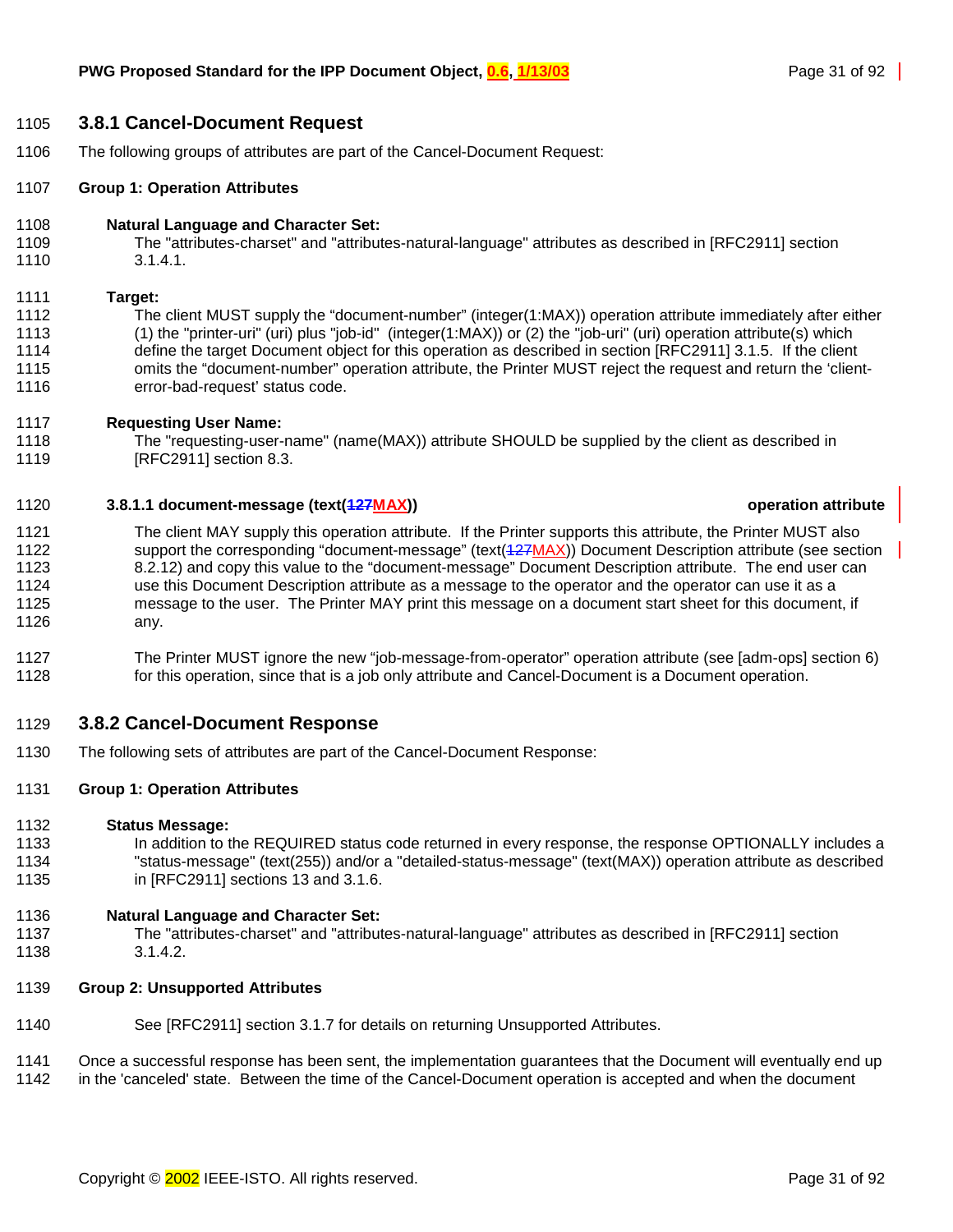1143 enters the 'canceled' document-state (see section [8.2.16\)](#page-56-0), the "document-state-reasons" attribute (see section 1144 [8.2.18\)](#page-61-0) SHOULD contain the 'processing-to-stop-point' value which indicates to later queries that although the

1145 Document might still be 'processing', it will eventually end up in the 'canceled' state, not the 'completed' state.

## 1146 **3.10Cancel-Current-Document Operation**

1147 This OPTIONAL operation allows a client to cancel either (1) any current Document of the current Job on the target 1148 Printer or (2) the specified document in a specified job if they are the current document and job on the Printer. One 1149 of the uses of this operation is by operators in an emergency, where the job-id and document-number might be 1150 unknown to the operator. See section [3.8](#page-29-0) for the semantics of canceling a Document and what values the Printer 1151 sets the Document's Document Description attributes. Since a Document might already be marking by the time a 1152 Cancel-Current-Document is received, some media sheet pages might be printed before the document is actually<br>1153 terminated. terminated.

1154 If the client does not supply a "job-id" and "document-number" operation attributes, the Printer MUST accept the 1155 | request and cancel the current document if there is a current document in the 'processing' state; otherwise, it MUST 1156 <u>reject the request and return the 'client-error-not-possible' status code. If more than one document is in the</u> 1157 'processing' or 'processing-stopped' states, the one that is marking is canceled and the others are unaffected.

1158 Warning: On a shared printer, there is a race condition. Between the time that a user issues this operation and its 1159 acceptance, the current document might change to a different document or even a different job. If the user or 1160 operator is authenticated to cancel the new job, the wrong document is canceled. To prevent this race from<br>1161 canceling the wrong document, the client MAY supply the "iob-id" and "document-number" operation attribut canceling the wrong document, the client MAY supply the "job-id" and "document-number" operation attributes which

1162 is checked against the current job's "job-id" and the current Document's "document-number". If the job identified by

1163 the "job-id" attribute is not the current job on the Printer and the "document-number" is not the current Document in

1164 **that current Job, i.e., is not in the 'processing' state, the Printer MUST reject this operation and return the 'client-**

1165 error-not-possible' status code. Otherwise, the Printer cancels the specified document.

1169 The Cancel-Current-Document Request and Cancel-Current-Document Response have the same attribute groups 1170 and attributes as the Pause-Printer operation (see [RFC2911] section 3.2.8) with the addition of the following Group 1171 **4** Operation attributes in the request:

| 1172 | 3.10.1job-id (integer(1:MAX))<br><b>operation attribute</b>                                                                                                 |
|------|-------------------------------------------------------------------------------------------------------------------------------------------------------------|
| 1173 | The client OPTIONALLY supplies this Operation attribute in order to verify that the identified job is still the                                             |
| 1174 | current job on the target Printer object. The Printer MUST supports this operation attribute, if it supports this                                           |
| 1175 | operation.                                                                                                                                                  |
| 1176 | <u> 10 Jdoeumant-numbar (intonor/1.MAY))</u><br>anaratian attributa<br><del>J. IV.ZUUCUMCNL*HUMIDCI_{INCYCI{T.IVIAA}</del><br><u> VIVIVIERININ ERINEIYI</u> |
| 1177 | The client OPTIONALLY supplies this Operation attribute in order to verify that the identified document is still                                            |
| 1178 | the current document on the target Printer object. The Printer MUST supports this operation attribute, if it                                                |
| 1179 | supports this operation.                                                                                                                                    |
| 1180 | 3.10.3document-message (text(127))<br><u>anaratian attributa</u><br><del>opolation attno</del>                                                              |
| 1181 | The client MAY supply this operation attribute. If the Printer supports this attribute, the Printer MUST also                                               |
| 1182 | support the corresponding "document-message" (text(127)) Document Description attribute (see section                                                        |
| 1183 | 8.10) and copy this value to the "document message" Document Description attribute. The end user can use                                                    |

<sup>1166</sup> *Access Rights:* The authenticated user (see [RFC2911] section 8.3) performing this operation must either be the job 1167 owner (as determined in the Job Creation operation) or an operator or administrator of the Printer object (see<br>1168 FRFC29111 Sections 1 and 8.5).  $IRFC2911$  Sections 1 and 8.5).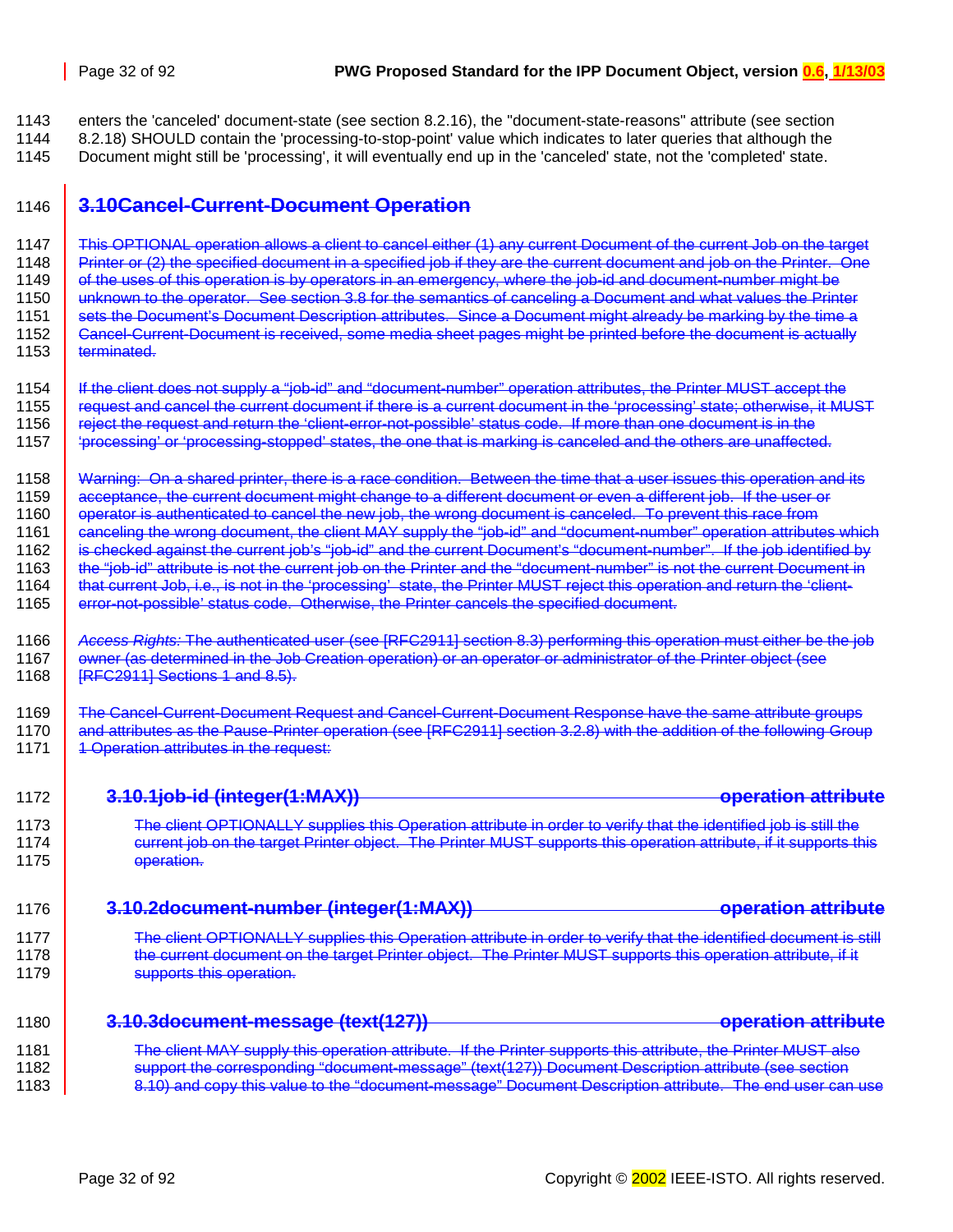- <span id="page-32-0"></span>1184 this Document Description attribute as a message to the operator and the operator can use it as a message 1185 to the user. The Printer MAY print this message on a document start sheet for this document, if any.
- 1186 The Printer MUST ignore the new "job-message-from-operator" operation attribute (see [adm-ops] section 6) for this 1187 operation, since that is a job only attribute and Cancel-Current-Document is a Document operation.

## 1188 **3.9 Delete-Document Operation**

1189 This OPTIONAL operation removes the specified Document object and its data immediately from the specified Job. 1190 The Printer MUST reject the request if the Document is in any state, but 'pending" (there is no 'pending-held' state for 1191 Documents). The Printer does not reassign the "document-number" Document Description attribute values of the 1192 remaining Document objects in the Job, so that the deleted Document object leaves a gap in the document 1193 numbering space for the Job. The Printer MUST return a 'client-error-not-found' status code, in a subsequent Get-1194 Document-Attributes operation for this Document object specifying its former "document-number". This operation is 1195 similar to the Purge-Jobs operation which immediately deletes all jobs from the Printer. However, the Delete-1196 Document operation only deletes a single Document from the specified Job.

1197 *Access Rights:* The authenticated user (see [RFC2911] section 8.3) performing this operation MUST be an operator 1198 or administrator of the Printer object (see [RFC2911] sections 1 and 8.5). Otherwise, the Printer MUST reject the 1199 operation and return: 'client-error-forbidden', 'client-error-not-authenticated', or 'client-error-not-authorized' as 1200 appropriate. This operation requires operator/administrator privileges, otherwise a rogue client could submit, then 1201 delete, at will using up valuable spooling space. Instead of using this operation, unprivileged users use Cancel-1202 Document which goes through the normal accounting, if any.

1203 The Delete-Document request and Delete-Document response have the same attribute groups and attributes as the 1204 Cancel-Document operation (see section [3.8\)](#page-29-0).

## 1205 **4 Semantic extensions to Job operations**

1206 This section defines effects that Job operations have on the Document object. Printer and Subscription object (Event 1207 Notification [ntfy]) operations MUST have no effect on the Document object and the Document object has no effect 1208 on the semantics of the Printer and Subscription operations. The Job operations that MUST NOT have any effect on the Document object because they are defined to affect the Job object as a whole are: **Get-Job-Attributes<sup>6</sup>** 1209 ([RFC2911] section 3.3.4)**, Get-Jobs7** 1210 ([RFC2911] section 3.2.6)**, Hold-Job** ([RFC2911] section 3.3.5), **Promote-Job** 1211 ([adm-ops] section 4.4.1), **Release-Held-New-Jobs** ([adm-ops] section 3.3.2)**, Resume-Job** ([adm-ops] section 1212 4.3.2)**, Schedule-Job-After** ([adm-ops] section 4.4.2)**, Set-Job-Attributes** ([set-ops] section 4.2), and **Validate-Job**  1213 ([RFC2911] section 3.2.3).

1214 The Job operations that affect Document objects or that Document objects affect the semantics of the Job operations 1215 are, in alphabetical order:

l

 $6$  The Printer MUST NOT copy up to the Job object any Document attributes supplied at the Document Level in Create-Document, Send-Document, or Send-URI to the Job object as observable by the client in any Get-Job-Attributes operation responses.

 $7$  The Printer MUST NOT copy up to the Job object any Document attributes supplied at the Document Level in Create-Document, Send-Document, or Send-URI to the Job object as observable by the client in any Get-Job-Attributes operation responses.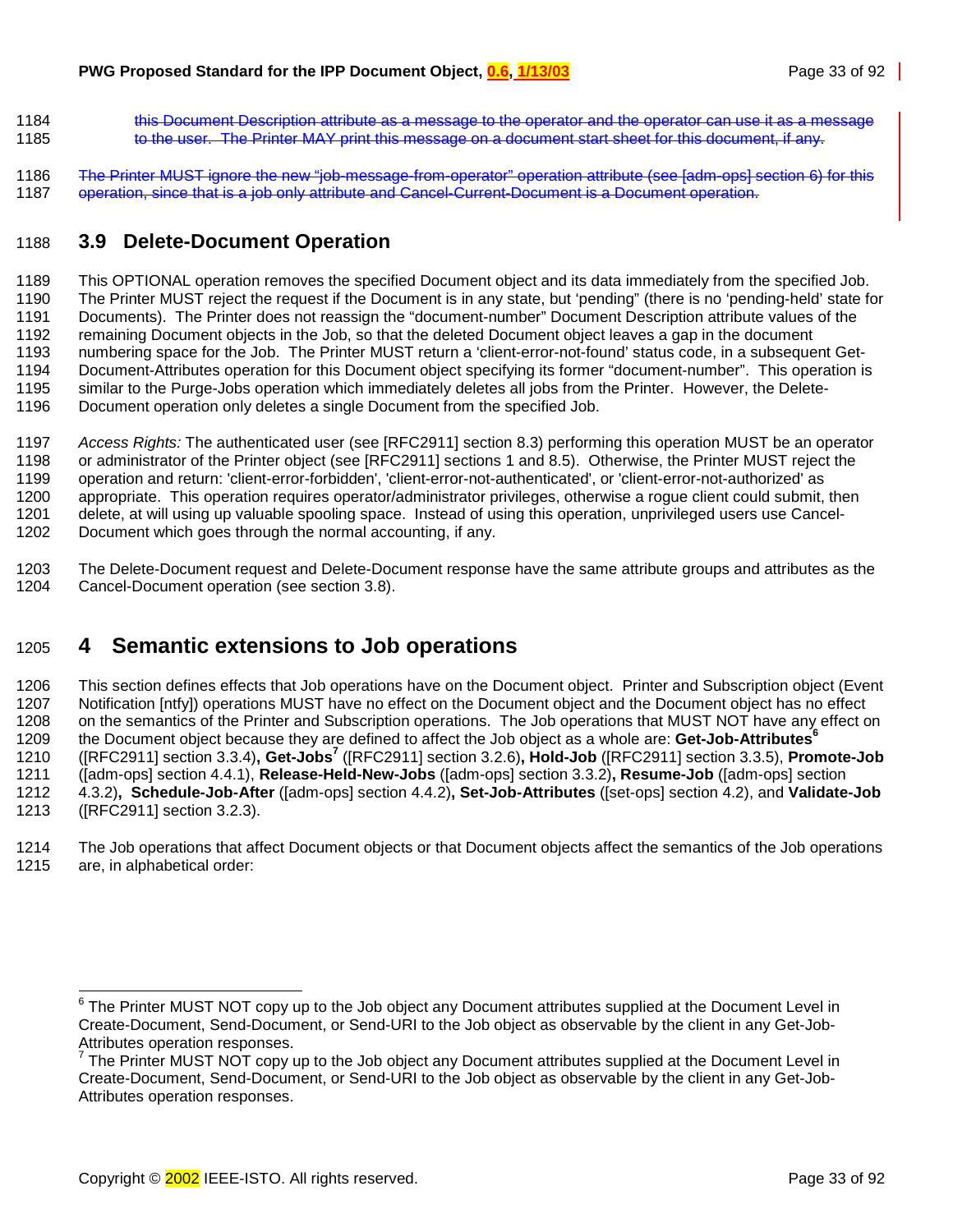## <span id="page-33-0"></span>1216 **4.1 Cancel-Current-Job** ([adm-ops] section 4.2)

1217 The Printer sets the "document-state" Document Description attribute to 'canceled' and the "document-state-reasons" 1218 Document Description attribute to 'canceled-by-xxx' for any documents in the current Job that have not yet reached a 1219 terminal state ('completed', 'canceled', or 'aborted'), where "xxx" is 'user' or 'operator'. See [adm-ops] section 4.2.

## 1220 **4.2 Cancel-Job** ([RFC2911] section 3.3.3)

1221 The Printer sets "document-state" Document Description attribute to 'canceled' and the "document-state-reasons" 1222 Document Description attribute to 'canceled-by-user' or 'canceled-by-operator' for *all* Document objects in the 1223 identified Job that have not yet reached a terminal state ('completed', 'canceled', or 'aborted').

## 1224 **4.3 Job Creation operations**

- 1225 This section defines the extensions to Job Creation operations.
- 1226 The following operation attribute extensions are defined for use in all the Job Creation operations and Validate-Job:

## 1227 **4.3.1 ipp-attribute-fidelity (boolean) ([RFC2911] section 3.2.1 and 15)**

1228 This REQUIRED operation attribute specifies the policy for the Printer to use (see [RFC2911] §3.2.1.1)\_when the<br>1229 Client supplies an unsupported attribute or value in a Job Creation operation or a subsequent Docume client supplies an unsupported attribute or value in a Job Creation operation or a subsequent Document Creation 1230 operation for this job. The value 'true' indicates that total fidelity to client supplied Job Template and Document 1231 Template attributes and values is required for this Job Creation operation and all subsequent Document Creation 1232 operations for this job. If the client supplies the value 'false' or omits the attribute, then the Printer MUST accept the 1233 Job Creation operation and all subsequent Document Creation operations even if the client supplies unsupported 1234 attributes or values in them.

1235 The Printer MUST copy this attribute to the corresponding (new) Job Description attribute (see section [8.1.1\)](#page-52-0) and use 1236 its value for validating subsequent Document Creation operations for this job.

1237 Note: The inheritance of the effect of the "ipp-attribute-fidelity" operation attribute by subsequent Document Creation 1238 operations is like the inheritance of other operation attributes.

## 1239 **4.3.14.3.2 job-mandatory-attributes (1setOf type2 keyword) operation attribute**

1240 This OPTIONAL operation attribute identifies which Job Template and Document Template attributes the Printer 1241 MUST honor<sub>r</sub> in a this Job Creation operation request and all subsequent Document Creation requests for this job. 1242 **tThe Printer MUST reject the this Job Creation operation or any subsequent Document Creation operations for this** 1243 job, if the client supplies an unsupported Job Template or Document Template attribute or value in the request that is 1244 also identified in this list. The client MAY supply this attribute in a Job Creation operations. If the Printer supports 1245 | this operation attribute, Tthe Printer MUST support this attribute in Job Creation operations and Validate-Job with any 1246 values and MUST NOT support this attribute in any other operations.

1247 The values of the "job-mandatory-attributes" attribute are the keyword attribute names that identify Job Template 1248 and/or Document Template attributes, for example, 'job-hold-until', 'job-finishings' (see section [7.1.4\)](#page-49-0), 'copies' and 1249 'media'. In order to identify a member attribute of a collection attribute, the keyword names of both the collection 1250 attribute and the member attribute are given separated by a period (.) character. For example, to make the "media" 1251 attribute of the "cover-front" collection attribute mandatory, supply the keyword value: 'cover-front.media'.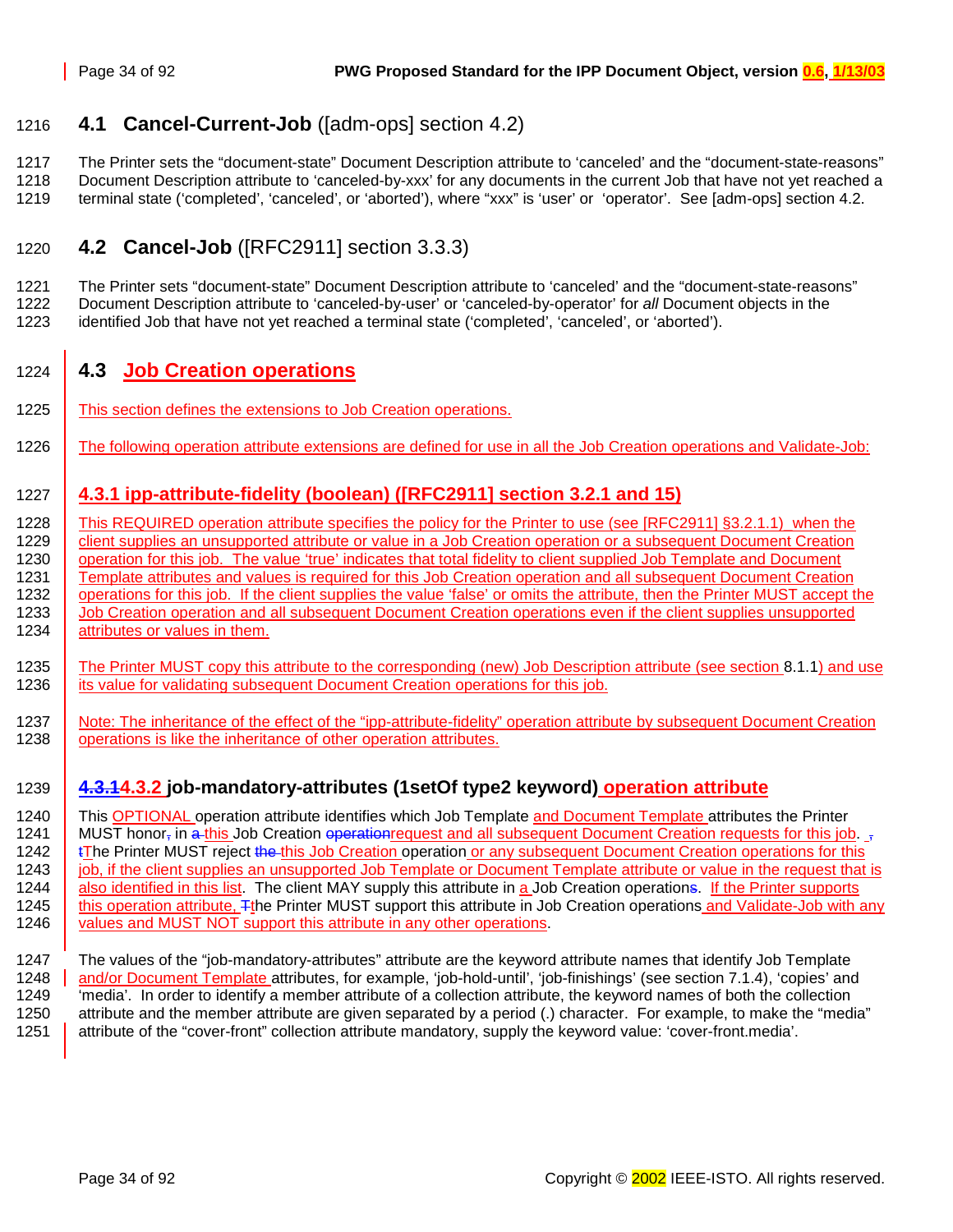<span id="page-34-0"></span>1252 The Printer MUST ignore this attribute if the client supplies the "ipp-attribute-fidelity" operation attribute (see section

- 1253 [4.3.1\)](#page-33-0) with a 'true' value in this operation, since a 'true' value indicates that the Printer MUST honor all supplied Job
	- 1254 Template and Document Template attributes.
	- 1255 The Printer MUST copy this attribute to the corresponding "job-mandatory-attributes" Job Description attribute (see 1256 section [4.3.2\)](#page-33-0) for auditing and trouble shooting purposes and use its value for validating subsequent Document
	- 1257 Creation operations for this job.
	- 1258 Note: The inheritance of the effect of "job-mandatory-attributes" operation attribute by subsequent Document 1259 Creation operations is like the inheritance of other operation attributes.
	- 1260 ISSUE: OK that "job-mandatory-attributes" and "document-mandatory-attributes" are separate attributes so that

1261 there is no inheritance of must honor attributes from the Job level to the Document Level? If we did have inheritance,

- 1262 then we could simply have a single "mandatory-attributes" operation attribute that can be supplied in either/both Job 1263 Greation and Document creation operations.
- 1264 **4.3.3 Create-Job ([RFC2911] section 3.2.4)**

1265 The Printer creates the Job object with all of the mixture of Job and Document attributes supplied in the Create-Job 1266 operation. The Document objects that are subsequently created for the specified Job inherit the Document attributes 1267 from the Job object. However, the Printer MUST NOT copy down any Job Level attributes, including "document-1268 overrides" ([override]) to the Document object as observable by a client in any Get-Documents or Get-Document-1269 Attributes operation responses. The only exceptions to this no copy down rule are the four "compression" 1270 "document-format", "document-name", and "document-natural-language" operation attributes which do not have any 1271 corresponding Job Description attributes to hold them. Therefore, the Printer MUST copy down these attributes to 1272 the Document object which does have Document Description attributes defined (see section [8.2\)](#page-53-0).

- 1273 ISSUE 01: It is the [override] specification the allowed these four "compression", "document-format", "document-1274 name", and "document-natural-language" operation attributes to be supplied in the Create-Job request. There needs
- 1275 to be a way for a client to query to see what was submitted. Possible solutions:
- 1276 a. OK to have the exception to the no copy down rule for these four which do not have any corresponding Job
- 1277 Description attributes to hold them? Otherwise, there would be no queriable record of what the client had supplied 1278 when the client only supplies them in the Create-Job operation.
- 1279 b. Or would it be better, simpler, and more consistent to define the four corresponding Job Description attributes and 1280 have the Printer just copy the operation attributes to them, like most other operation attributes?
- 1281 c. Or should we forget the [override] extension and go back to the RFC2911 Create-Job definition (see [RFC2911]
- 1282 section 3.2.4) which does not allow these four operation attributes to be submitted in the Create-Job, but requires
- 1283 that the client supply them each time in each Send-Document and Sent-URI operation, if the client wants to submit<br>1284 them at all. Then the Printer just copies them to the corresponding Document Description attribute
- them at all. Then the Printer just copies them to the corresponding Document Description attributes and there is no
- 1285 inheritance problem between the Job and Document level for these four attributes.
- 1286 A Printer that supports the Document object MUST support the Create-Job operation<sup>8</sup> since the Create-Job operation 1287 is the only operation that creates a Job object and allows subsequent Document objects to be created.

## 1288 **4.3.34.3.4 Print-Job ([RFC2911] section 3.2.1)**

1289 The Printer creates one Document object as a side effect of the Print-Job operation. All of the attributes supplied by 1290 the client MUST remain at the Job Level as part of the Job object. Any Document attributes supplied have affect on 1291 the Document object because the Document object inherits them from the Job object. The Printer MUST populate

and The Create-Job operation is OPTIONAL for a Printer to support.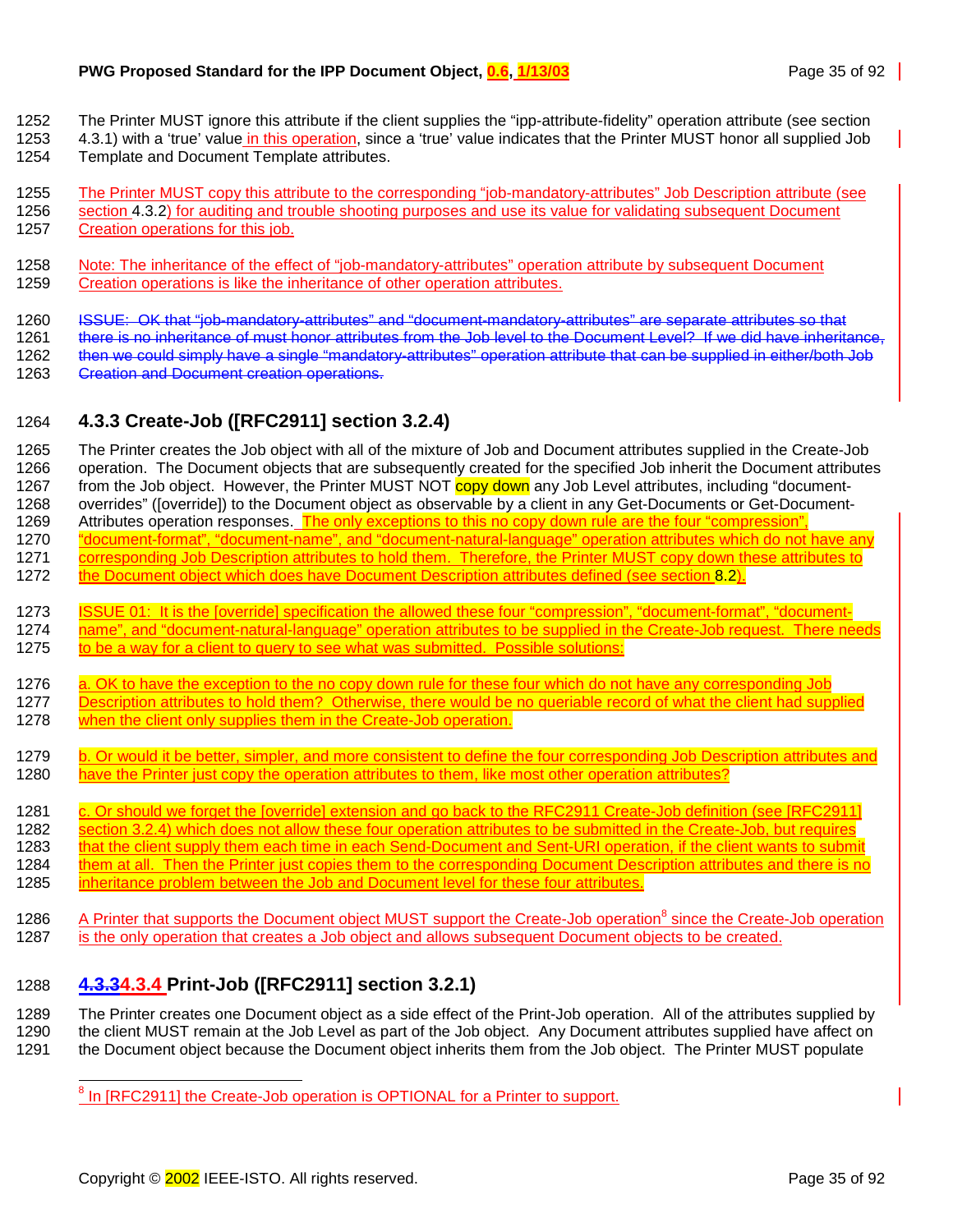<span id="page-35-0"></span>1292 the single Document object's "document-state", "document-state-reasons", and "document-number" Document 1293 Description attributes with appropriate values. Thus a Get-Documents or Get-Document-Attributes for a Job created 1294 by Print-Job will return no attributes supplied by the client, but will return the populated Document Description 1295 attributes.

## 1296 **4.3.44.3.5 Print-URI ([RFC2911] section 3.2.2)**

1297 The Printer creates one Document object as a side effect of the Print-URI operation. All of the attributes supplied by 1298 the client MUST remain at the Job Level as part of the Job object. Any Document attributes supplied have affect on 1299 the Document object because the Document object inherits them from the Job object. The Printer MUST populate 1300 the Document object's "document-state", "document-state-reasons", and "document-number" Document Description 1301 attributes with appropriate values. Thus a Get-Documents or Get-Document-Attributes for a Job created by Print-Job 1302 will return no attributes supplied by the client, but will return the populated Document Description attributes.

## 1303 **4.4 Purge-Jobs ([RFC2911] section 3.2.9)**

1304 The Printer removes all Job and all of their contained Document objects.

## 1305 **4.5 Release-Job ([RFC2911] section 3.3.6)**

1306 The Printer moves the job to the 'pending' state, if there are no other "job-state-reasons" to hold the job. The values 1307 of the "document-state-reasons" attributes MUST NOT affect job scheduling (see [Table 12\)](#page-62-0), only the Job's "job-state-1308 reasons" values.

## 1309 **4.6 Reprocess-Job** ([adm-ops] section 4.1)

1310 The Printer processes the Job again by processing *all* Documents in the Job, including ones that have been

1311 canceled by a previous Cancel-Document operation. Therefore, the Printer removes any 'canceled-by-xxx' values 1312 from any of the "document-state-reasons" attributes and the Job's "job-state-reasons" attributes.

## 1313 **4.7 Restart-Job** ([RFC2911] section 3.3.7)

1314 The Printer starts the Job over again by processing *all* Documents in the Job, including ones that have been 1315 canceled by a previous Cancel-Document operation. Therefore, the Printer removes any 'canceled-by-xxx' values

1316 from any of the "document-state-reasons" attributes and the Job's "job-state-reasons" attributes and

## 1317 **4.8 Send-Document ([RFC2911] section 3.3.1)**

1318 The Printer accepts a new Document Attributes group (Group 4) that the client can supply Document Template 1319 attribute and creates a Document object (see section [3.3\)](#page-19-0).

## 1320 **4.9 Send-URI ([RFC2911] section 3.3.2)**

1321 The Printer accepts a new Document Attributes group (Group 4) that the client can supply Document Template 1322 attribute and creates a Document object (see section [3.4\)](#page-20-0).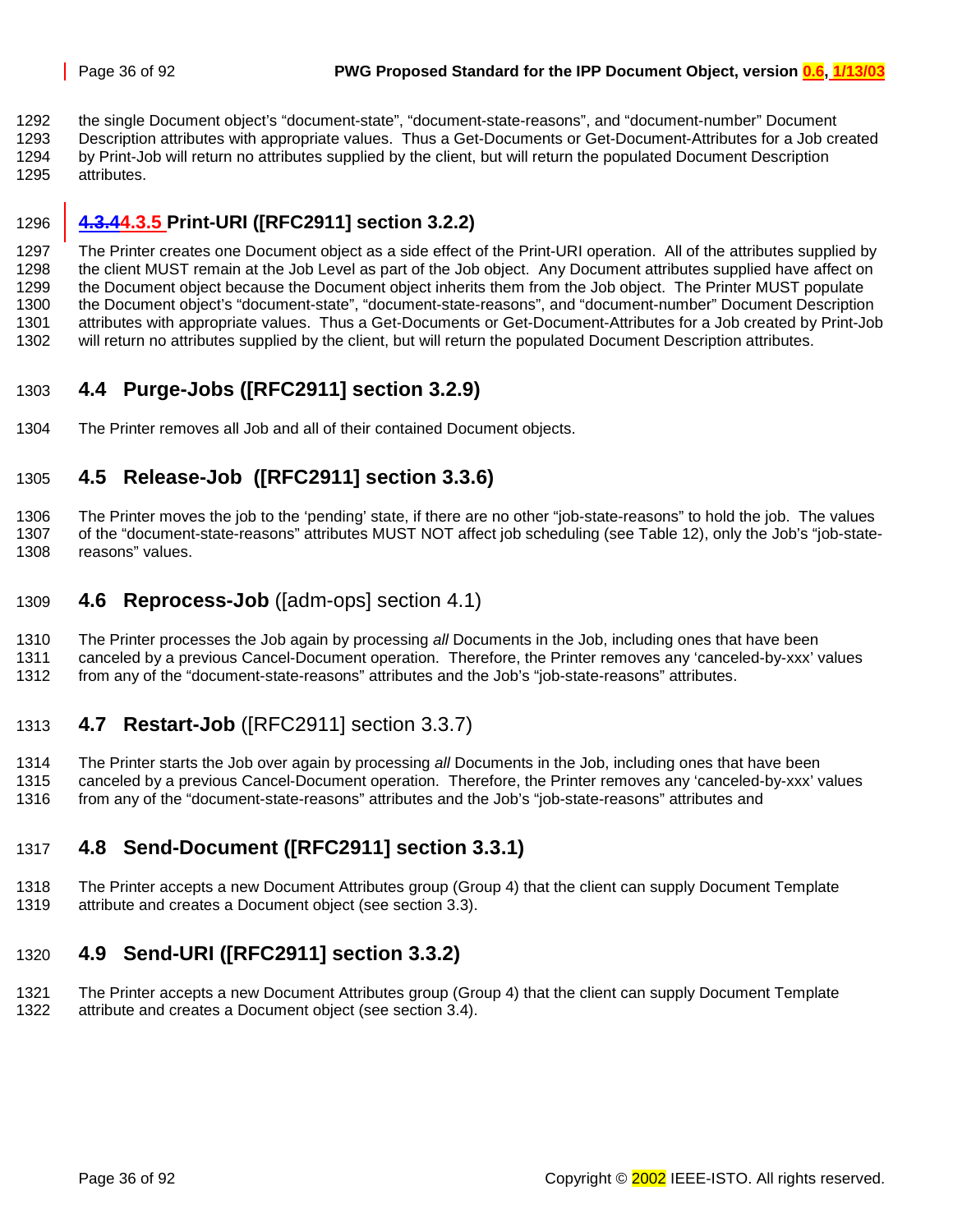## <span id="page-36-0"></span>1323 **4.10 Suspend-Current-Job ([adm-ops] section 4.3.1)**

1324 The Printer suspends the current job and sets the Job's "job-state" Job Description attribute to 'processing-stopped' 1325 and "job-state-reasons" to 'job-suspended-by-xxx', where 'xxx' is 'user' or 'operator'. The Documents' "document-1326 state" and "document-state-reasons" Document Description attributes are unaffected (but the Documents are not 1327 processed any further, since the Job is stopped).

# 1328 **5 Attribute Precedence during job processing**

1329 This section defines the Attribute Precedence rules that the Printer MUST follow when processing jobs, including 1330 instructions in the PDL data. These rules cover for Queue Override attributes, Page Override attributes, Document 1331 Object attributes, Document Override attributes, Job Object attributes, PDL instructions, PDL Interpreter initialization 1332 files, and Printer object defaults. Since each attribute can be specified for all of these levels, it is important to define 1333 which level takes precedence when the same attribute occurs at different levels with differing values.

- 1334 The attribute precedence model has the following features:
- 1335 1) In principle, each defined attribute can occur at each of the precedence levels.
- 1336 2) Attributes can be introduced and modified at different points in the job workflow, e.g., in the application, print 1337 driver, submission client, protocol, and Printer:
- 1338 Attributes are supplied by different agents in the system: application, user, print driver, administrator, 1339 operator, Printer object, and the output device hardware.
- 1340 Attributes are supplied at different points in time: PDL generation, job submission, job acceptance, job 1341 **pending, job processing.**
- 1342 3) Attributes can be introduced and modified at different points in the job workflow, e.g., in the application, print 1343 driver, submission client, protocol, and Printer.
- 1344 4) The later that an attribute is introduced into the work flow or the closer the specified scope of the attribute is 1345 to the affected object, the higher the precedence is assigned to that attribute, since precedence is intended 1346 to reflect the user's wishes.
- 1347 The following levels of Attribute Precedence are defined in order of decreasing priority:
- 1348 1. **queue override** The value that the Printer enforces for any job submitted to it (see [prod-print2] section 1349 3.1). Set by the administrator when configuring the Printer by setting an "xxx-supported" Printer attribute 1350 to contain a single value, i.e., the override value. Example: the administrator sets the Printer's "sides" = 1351 'two-sided-long' so that all jobs submitted to that (logical) Printer are printed two-sided flipped along the 1352 long edge.
- 1353 **Note: The queue override** level is only available for Printers that support the 'guaranteed' value for 1354 its "pdl-override-supported" attribute (see [prod-print2] section 8.1). All other levels are available for 1355 all Printers independent of the "pdl-override-supported" value.
- 1356 **2. Document Level page override programming** The special "page-overrides" collection Document 1357 Template attribute (see [override]) supplied at the Document Level, that is, in a Create-Document, Send-1358 Document, or Send-URI operation, that contains the attributes that are to have the page override status 1359 for the specified ranges of pages in the Input-Document or the Output-Document. Supplied by the client 1360 when submitting a Document object, or set by the user or operator after the Document has been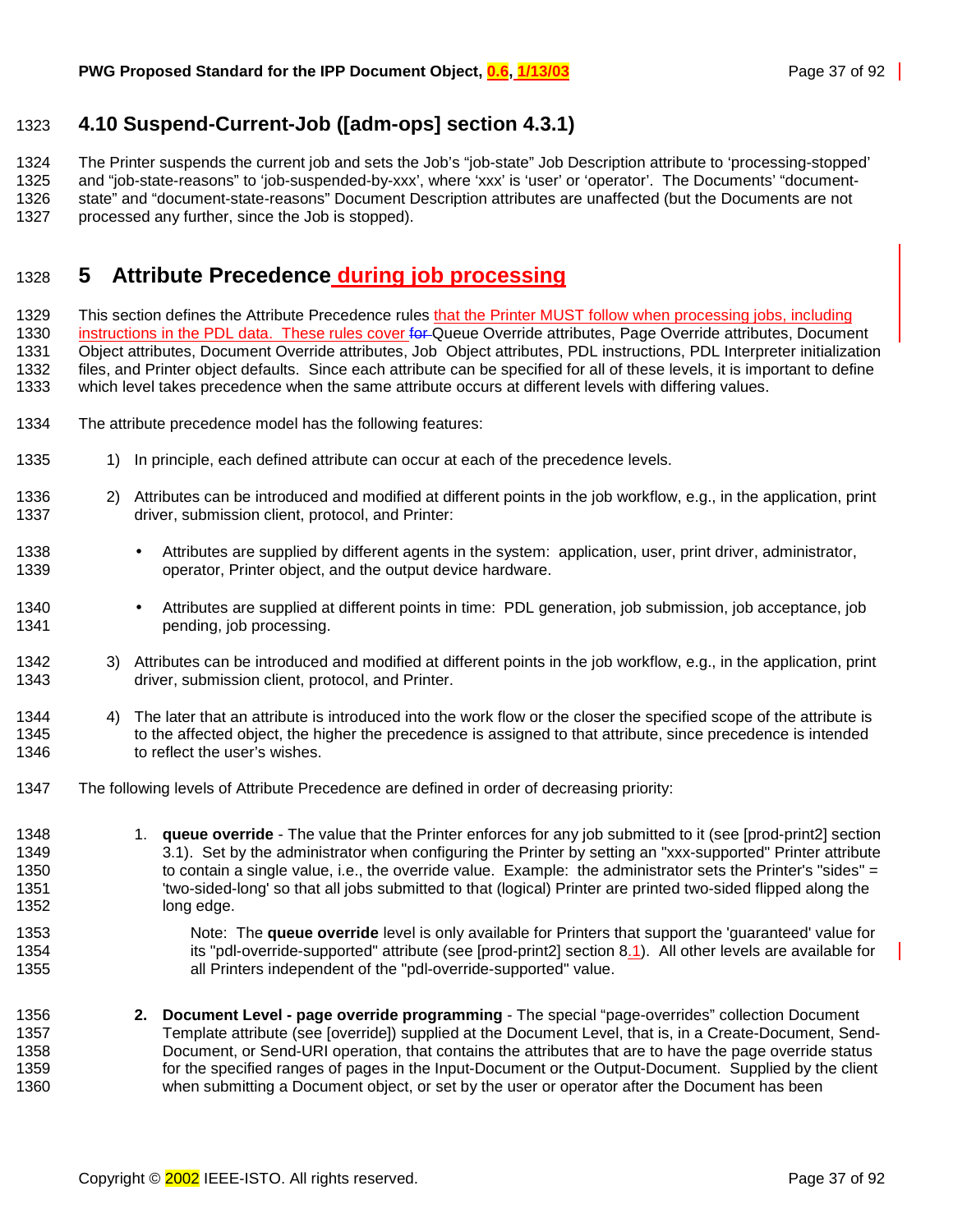1361 accepted either using the Set-Document-Attributes operation, or by the operator using means local to the 1362 Printer. Example: "page-overrides" = {"input-documents" = '1:1'; "pages-number" = '1:1'; "media" = 1363 'letterhead'}

- 1364 3. **Job Level page override programming** The special "page-overrides" collection Job Template 1365 attribute (see [override]) supplied at the Job Level, that is, in a Job Creation operation, that contains the 1366 attributes that are to have the page override status for the specified ranges of pages in the Input-1367 Document or the Output-Document. Supplied by the client when submitting a job either in the protocol, 1368 or set by the user or operator after the job has been accepted either using the Set-Job-Attributes 1369 operation, or by the operator using means local to the Printer. Example: "page-overrides" =  $\{\text{``input--}\}$ 1370 documents" = '1:1'; "pages-number" = '1:1'; "media" = 'letterhead'}
- 1371 **4. Document Level Document object attributes** The Document attributes supplied at the Document 1372 Level, that is, in a Create-Document, Send-Document, or Send-URI operation to apply to the Input 1373 Document. Supplied by the client when submitting a Document object, or set by the user or operator 1374 after the Document has been accepted either using the Set-Job-Attributes operation, or by the operator 1375 using means local to the Printer. Examples: "media" = 'na-letter' and "copies" = '2'.
- 1376 5. **Document Level document override programming** The special "document-overrides" collection 1377 operation attribute (see [override]) supplied by the client in the Send-Document or Send-URI request. 1378 The collection contains the member attributes that are to override attributes specified at lower 1379 precedence for the specified range of documents, including the current Document and subsequently 1380 created Documents. Clients that support the Document object SHOULD supply the attributes as 1381 Document Template attributes directly when creating the Document, instead of using the operation 1382 attribute mechanism. Example: "document-overrides" = {"input-documents" = '5:5'; "media" = 1383 'transparency'}
- 1384 6. **Job Level document override programming** The special "document-overrides" collection Job 1385 Template attribute (see [override]) that contains the attributes that are to have the document override 1386 status for the specified Input-Documents or Output-Documents. Supplied by the client when submitting a 1387 job either in the protocol, or set by the user or operator after the job has been accepted either using the 1388 Set-Job-Attributes operation, or by the operator using means local to the Printer. Example: "document-1389 overrides" = {"input-documents" = '5:5'; "media" = 'transparency'}
- 1390 7. **Job Level Job object and Document object attributes -** The Job attributes and Document attributes 1391 supplied at the Job Level, i.e., with a Create-Job, Print-Job, or Print-URI operation. Supplied by the 1392 client when submitting a Job in the protocol, or set by the user or operator after the job has been 1393 accepted either using the Set-Job-Attributes operation, or by the operator using means local to the 1394 Printer. Examples: "media" = 'na-letter' and "copies" = '2'.
- 1395 8. **PDL document data**  an instruction in the PDL document data. Supplied by the application or print 1396 driver that created the PDL. Example: PostScript setPageDevice specifying na-letter media. Whether 1397 PDL document data is actually lower precedence than the preceding levels depends on the 1398 implementation as expressed in the "pdl-override-supported" Printer Description attribute (see 1399 [RFC2911] section 4.4.28 and [prod-print2] section 8.1). 1400
- 1401 Job Template and Document Template attributes of the form "xxx-requested", such as "orientation-1402 requested" (see [RFC2911] section 4.2.10) have a lower priority than the PDL. If the PDL contains a 1403 corresponding instruction, that PDL instruction will be used instead of the supplied "xxx-requested" 1404 attribute. For example, PostScript PDL data always has a well-defined orientation, so that "orientation-1405 requested" never affects the result. On the other hand, PDLs such as text/plain never has orientation 1406 and PCL NEED NOT have orientation, in which case, "orientation-requested" takes affect.
- 1407 9. **PDL Init File data**  a file that the Printer uses to initialize the PDL Interpreter before it starts interpreting 1408 each document in a Job. See description of "pdl-init-file" Job Template attribute in [prod-print2] Section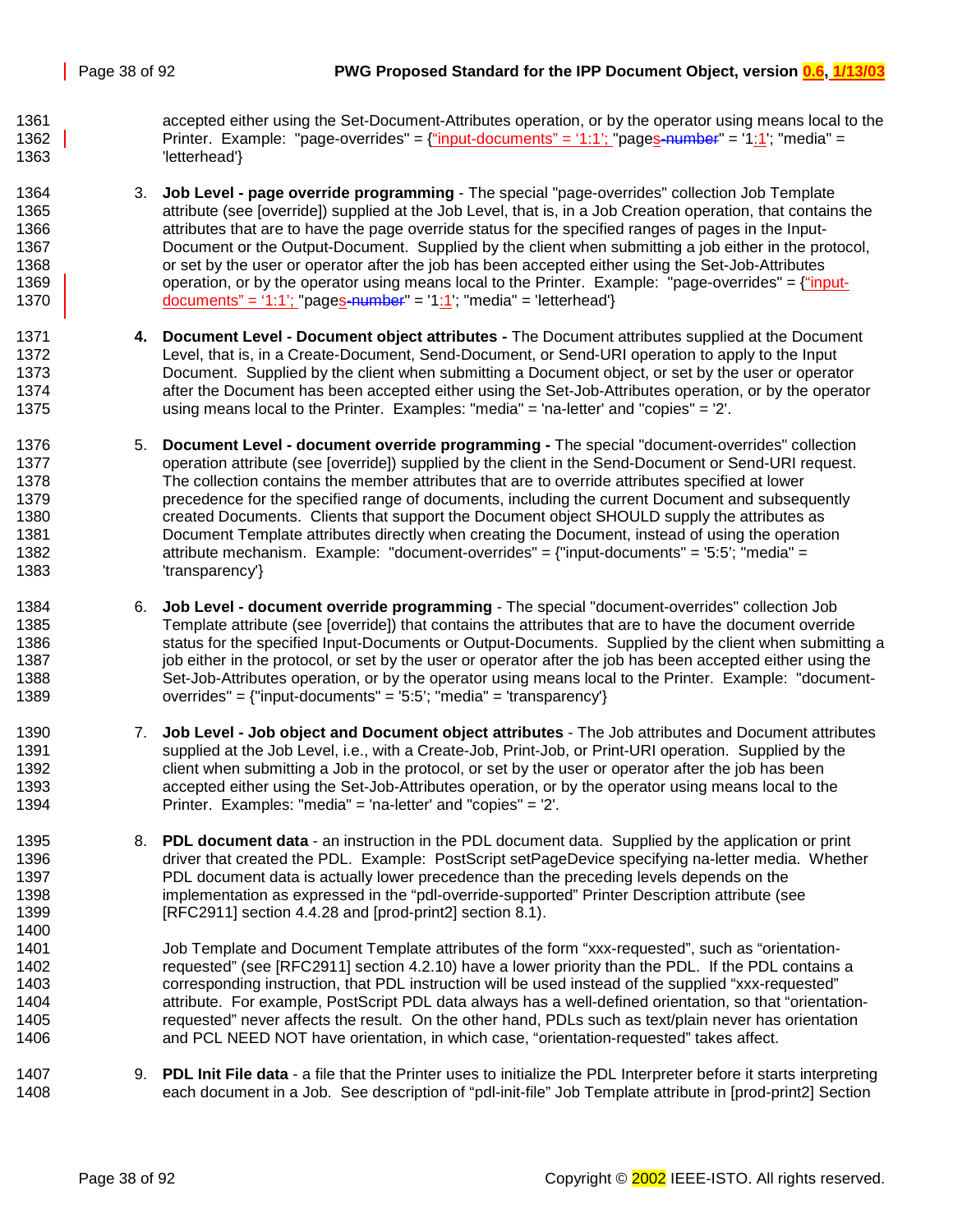- 1409 5.8. It is immaterial how this file is specified, whether it be by a queue override, job object attribute or 1410 printer default – the precedence of the contents of this file is at this level.
- 1411 10. **printer default**  a Printer "xxx-default" attribute that is applied by the Printer provided that none of the 1412 higher levels have supplied a value. The Printer implementation MUST supply values for all of the 1413 Printer's "xxx-default" attributes that reflect the out-of-the-box action by the output device. For example, 1414 if the output device will use media from the large-capacity input tray if not directed otherwise, the 1415 implementation MUST supply the Printer's "media-default" attribute with the 'large-capacity' keyword 1416 value without requiring the administrator to configure that value. The implementation MUST allow the 1417 administrator to configure the Printer's "xxx-default" attributes to other values, if other value are 1418 supported by the implementation. Example: The administrator changes the Printer's "media-default" 1419 from 'large-capacity' to 'na-letter'.

1420 Note: Because of the requirement that the implementation supply pre-configured values for the 1421 Printer's "xxx-default" attributes, there is no need for a lower "hardware default" precedence 1422 level.

# 1423 **6 Operation Attributes for the Job and Document Creation operations**

1424 This section lists *all* the Operation attributes that have been defined in other IPP specifications that are used in Job 1425 Creation operations and extends their use to the Document Creation operations defined in the IPP specification. 1426 Operation attributes relate to the operation and do not depend on the printing capabilities of the Printer.

## 1427 **6.1 Operation Attributes supplied at the Job and Document Levels for Creation**

1428 [Table 6](#page-39-0) lists the Operation attributes that clients supply at the Job Level and/or the Document Level. The value of 1429 the "ipp-attribute-fidelity" operation attribute (see section [\)](#page-41-0) does *not* affect the Printer's handling of the other operation 1430 attributes, only its handling of the Job Template and Document Template attributes (see section [7\)](#page-41-0).

1431 The "Level Supplied" column indicates whether the Operation attribute can be supplied at the Job Level (Print-Job, 1432 Print-URI, and Create-Job) and at the Document Level (Create-Document, Send-Document, and Send-URI) . The 1433 Conformance column indicates the conformance requirements for what the client supplies in a request and the 1434 Printer supports in a request. The Reference and Section columns list the IETF or IEEE-ISTO specification which 1435 defines the semantics of the attribute.

1436 Legend:

- 1437 **[job-]** indicates an attribute that shouldn't have had a "job-" prefix in its name in [RFC2911], so that the same 1438 attribute name could also be used for the Document object as a Document Description attribute. Note: For 1439 the PWG Semantic Model, the "job-" prefix is dropped.<br>1440  $\frac{u}{2}$  indicates that the Job or Document attribute is not defined.
- 1440 "-" indicates that the Job or Document attribute is *not* defined.
- 1441 \* these operation attributes are defined for *all* operations, not just Job Creation and Document Creation 1442 operations
- 1443 \*\* For most of these operation attributes the Printer MUST copy these operation attributes to the corresponding 1444 Job Description or Document Description attributes. The \*\* in the Job and Doc column indicate that there is 1445 *no* corresponding Job Description or Document Description attribute, respectively. See [Table 9](#page-50-0) for the 1446 corresponding Job and Document Description attributes.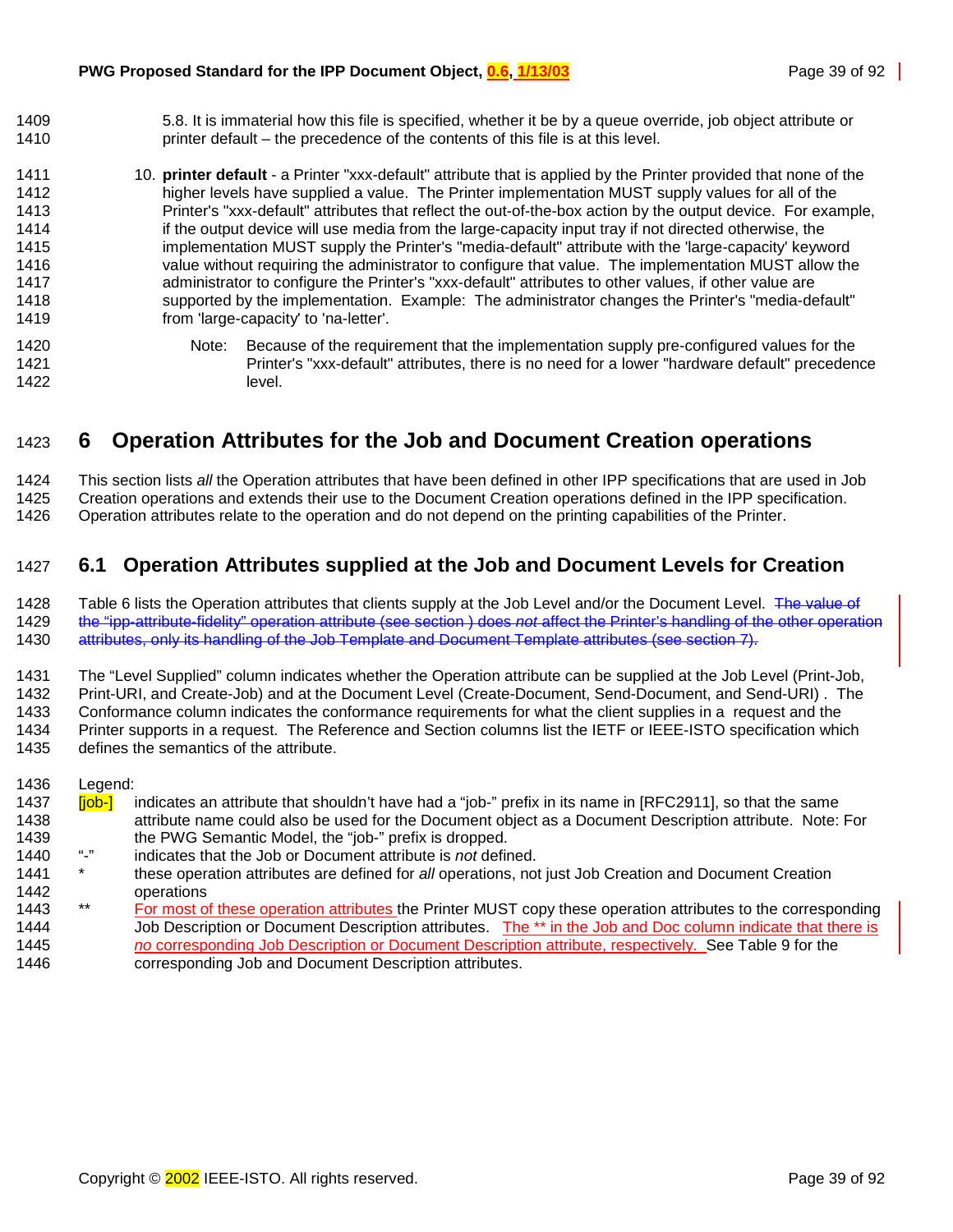#### <span id="page-39-0"></span>1447 **Table 6 - Operation Attributes supplied at the Job and Document Levels in Creation Requests**

| Operation attribute name for<br>Job and Document Creation                | <b>Attribute Syntax</b>    | Level<br>Supplied                       |                          | Conformance                       |                    | Reference                           |
|--------------------------------------------------------------------------|----------------------------|-----------------------------------------|--------------------------|-----------------------------------|--------------------|-------------------------------------|
| requests                                                                 |                            | Job                                     | Doc                      | Client<br>supply                  | Printer<br>support |                                     |
| attributes-charset ***                                                   | charset                    | y                                       | $\mathsf{y}$             | <b>MUST</b>                       | <b>MUST</b>        | [RFC2911] §3.1.4                    |
| attributes-natural-language<br>$* x$                                     | naturalLanguage            | $\mathsf{y}$                            | y                        | <b>MUST</b>                       | <b>MUST</b>        | [RFC2911] §3.1.4                    |
| compression-**                                                           | type3 keyword              | $V^{\star\star}$                        | $\mathsf{v}$             | <b>MAY</b>                        | <b>MUST</b>        | [RFC2911] §3.2.1.1                  |
| document-format <sup>**</sup>                                            | mimeMediaType              | $y^{\frac{1}{***}}$                     | $\mathsf{V}$             | <b>MAY</b>                        | <b>MUST</b>        | [RFC2911] §3.2.1.1                  |
| document-mandatory-<br>attributes **                                     | 1setOf type2 keyword       |                                         | ¥                        | <b>MAY</b>                        | <b>MAY</b>         | [this spec] §1.1.1.1                |
| document-message ***                                                     | text(427MAX)               | $\overline{\phantom{a}}$                | $\mathsf{v}$             | <b>MAY</b>                        | <b>MAY</b>         | [this spec] §8.2.12                 |
| document-name **                                                         | name(MAX)                  | $y^{\star\star}$                        | $\mathsf{V}$             | <b>MAY</b>                        | <b>MUST</b>        | [RFC2911] §3.2.1.1                  |
| document-natural-language<br>丝                                           | naturalLanguage            | $y^{\star\star}$                        | y                        | <b>MAY</b>                        | <b>MAY</b>         | [RFC2911] §3.2.1.1                  |
| document-overrides                                                       | 1setOf collection          | $\blacksquare$                          | y <mark>y</mark>         | <b>MAY</b>                        | <b>MAY</b>         | [override] §5.1, §9.2.2             |
| See "document-overrides" in Table 8 for the list of member<br>attributes |                            |                                         |                          |                                   |                    |                                     |
| document-uri <sup>**</sup>                                               | uri                        | $y_{\cdot\cdot\cdot}^{\cdot\cdot\cdot}$ | y                        | CMUST <sup>10</sup><br><b>MAY</b> | <b>MAY</b>         | [RFC2911] §3.2.2                    |
| input-document-number<br><b>DEPRECATED</b>                               | integer(1:MAX)             | $\blacksquare$                          | у                        | <b>MAY</b>                        | <b>MAY</b>         | $\sqrt{3.1.1.1}$ [override]<br>§9.2 |
| ipp-attribute-fidelity **                                                | boolean                    | y                                       | $-\frac{y}{x}$           | <b>MAY</b>                        | <b>MUST</b>        | §4.3.1, [RFC2911]<br>§3.2.1.1       |
| [job-]impressions                                                        | integer(0:MAX)             | $\mathsf{V}$                            | $\mathsf{V}$             | <b>MAY</b>                        | <b>MAY</b>         | [RFC2911] §3.2.1.1                  |
| [job-]k-octets **                                                        | integer(0:MAX)             | $\mathsf{V}$                            | $\mathsf{y}$             | <b>MAY</b>                        | MAY                | [RFC2911] §3.2.1.1                  |
| job-mandatory-attributes                                                 | 1setOf type2 keyword       | v                                       | ÷                        | <b>MAY</b>                        | <b>MAY</b>         | §4.3.2                              |
| [job-]media-sheets                                                       | integer(0:MAX)             | $\mathsf{V}$                            | $\mathsf{V}$             | <b>MAY</b>                        | <b>MAY</b>         | [RFC2911] §3.2.1.1                  |
| job-name **                                                              | name(MAX)                  | $\mathsf{V}$                            | $\overline{\phantom{a}}$ | <b>MAY</b>                        | <b>MUST</b>        | [RFC2911] §4.3.5                    |
| job-password **                                                          | octetString(255)           | V                                       | $\blacksquare$           | <b>MAY</b>                        | <b>MAY</b>         | [prod-print2] §4.1                  |
| job-password-encryption **                                               | type3 keyword<br>name(MAX) | y                                       |                          | <b>MAY</b>                        | <b>MAY</b>         | [prod-print2] §4.2                  |
| last-document **                                                         | boolean                    | $\overline{\phantom{a}}$                | $y \stackrel{**}{-}$     | <b>MUST</b>                       | <b>MUST</b>        | [RFC2911] §3.3.1.1                  |
| operation-id*                                                            | integer(1:0x8FFF)          | $y^{\star\star}$                        | $y^{\star\star}$         | <b>MUST</b>                       | <b>MUST</b>        | [RFC2911] §3.1.2                    |
| original-requesting-user-<br>name                                        | name(MAX)                  | У                                       | У                        | <b>MAY</b>                        | <b>MAY</b>         | [adm-ops] §11.7.2.2                 |
| page-overrides                                                           | 1setOf collection          | $\overline{\phantom{a}}$                | v.                       | <b>MAY</b>                        | <b>MAY</b>         | [override] §5.2, §9.2.3             |
| See "page-overrides" in Table 8 for the list of member<br>attributes     |                            |                                         |                          |                                   |                    |                                     |
| printer-uri *                                                            | uri                        | 12<br>v                                 | y                        | <b>MUST</b>                       | <b>MUST</b>        | [RFC2911] §3.1.5                    |
| request-id*                                                              | integer(1:MAX)             | $V^{\ast\ast}$                          | $y^{\star\star}$         | <b>MUST</b>                       | <b>MUST</b>        | [RFC2911] §3.1.2                    |
| requesting-user-name *                                                   | name(MAX)                  | $y^{\star\star}$                        | $y^{\star\star}$         | <b>SHOULD</b>                     | <b>MUST</b>        | [RFC2911] §3.2.1.1                  |
| version-number*                                                          | X.Y                        | $y^{\star\star}$                        | $y^{\star\star}$         | <b>MUST</b>                       | <b>MUST</b>        | [RFC2911] §3.1.8                    |

į <sup>9</sup> See section 6.2 for an ISSUE about DEPRECATING "document-overrides" as an operation attribute.

To The "document-uri" operation attribute MUST be supplied in the Print-URI Job Creation operation and the Send-URI Document Creation operation, MAY be supplied in a Validate-Document operation, and MUST NOT be supplied

in other operations.<br><sup>11</sup> See section 6.2 for an ISSUE about DEPRECATING "page-overrides" as an operation attribute.

<sup>12</sup> The Printer copies the "printer-uri" operation attribute to the Job's "job-printer-uri" Job Description attribute and Document's "job-printer-uri" Document Description attribute.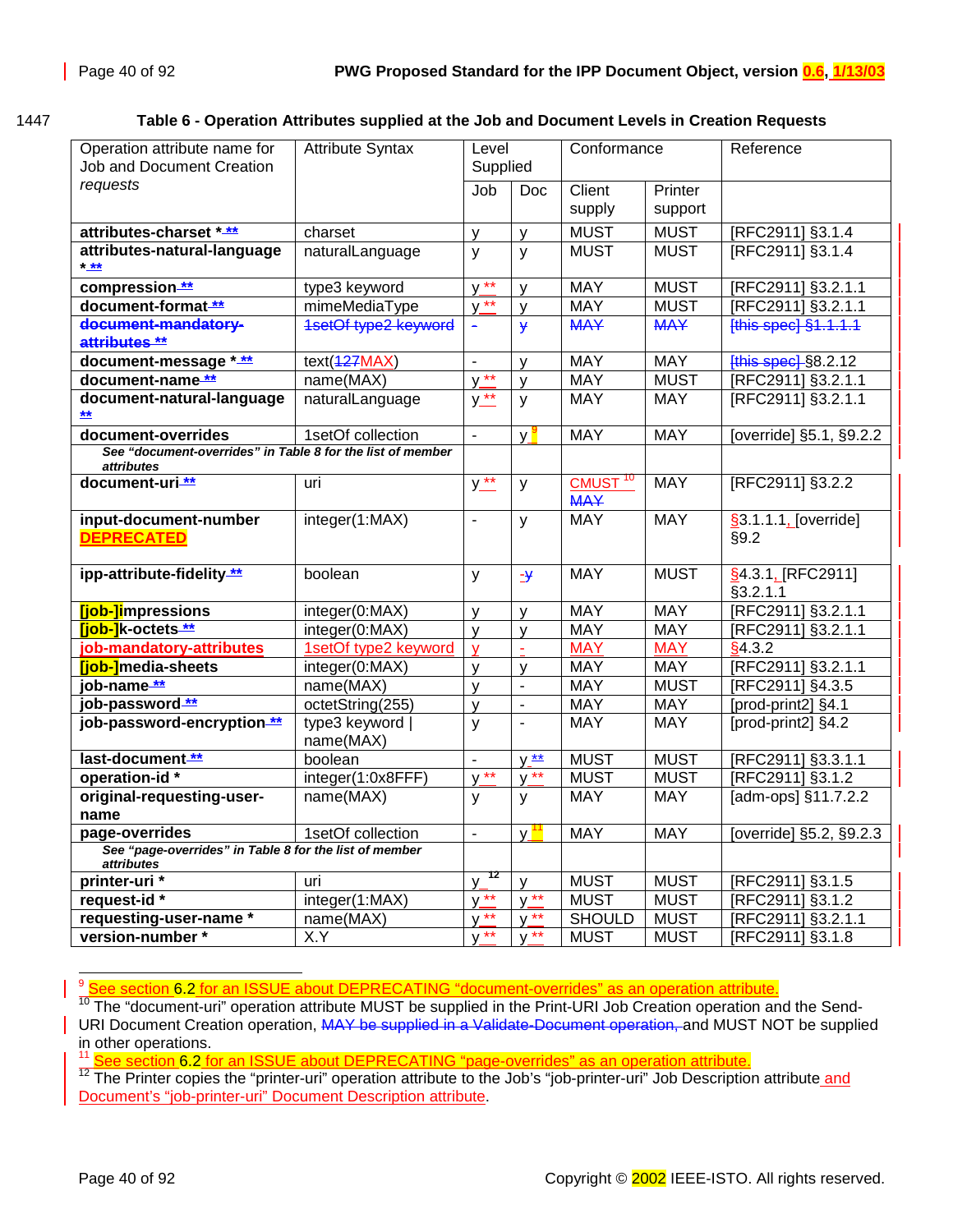1448  $*$  and  $**$ . See Legend at the beginning of the Table.

#### 1449 **6.2 Override operation attributes in Send-Document and Send-URI**

1450 According to [override], the "document-overrides" (collection) attribute MAY be supplied by the client in a Send-<br>1451 Document or Send-URI request as an Operation attribute to apply document overrides to this and/or Document or Send-URI request as an Operation attribute to apply document overrides to this and/or subsequent 1452 documents in the job. See the "document-overrides" Job Template attribute in [Table 8](#page-42-0) for the listing of the member 1453 attributes. However, with the introduction of the Document object, the "document-overrides" (collection) attribute 1454 SHOULD NOT be used (either as a Job Template attribute or an Operation attribute). Instead, the client simply 1455 supplies the Document Template attributes (see [Table 8\)](#page-42-0) for each Document Creation request (in a new Document 1456 Template attribute group) without needing a collection. A Printer MAY support "document-overrides" as specified in 1457 [override] for backward compatibility with clients that don't support the Document object.

- 1458 ISSUE 02: Should we DEPRECATE the use of the "document-overrides" operation attribute in Send-Document and 1459 Send-URI when supporting this specification? Or forbid?
- 1460 The "document-overrides" attribute is also useful in combination with the "pages-per-subset" attribute (see
- 1461 [overrides]) which divides up the Input Page stream concatenated across the Input Documents into separate Output 1462 Documents. For example, making every 10 Input Pages be a separate Output Document but the client only wants to 1463 staple the first Output Document.
- 1464 Similarly, according to [override], the "page-overrides" (collection) attribute MAY be supplied by the client in a Send-1465 Document or Send-URI request as an Operation attribute to apply page overrides to this and/or subsequent 1466 documents in the job. See the "page-overrides" Job Template attribute in [Table 8](#page-42-0) for the listing of the member 1467 attributes. However, with the introduction of the Document object, the "page-overrides" (collection) attribute 1468 SHOULD be more simply supplied as one of the Document Template attributes for the document being created only. 1469 However, a Printer MAY also support the "page-overrides" attribute as an operation attribute for backward 1470 compatibility with clients that do not support the Document object.
- 1471 ISSUE 03: Should we DEPRECATE the use of the "pages-overrides" operation attribute in Send-Document and 1472 Send-URI when supporting this specification? Or forbid?

#### 1473 **6.3 Operation Attributes returned in Job and Document Creation responses**

1474 Table 7 lists the Operation attributes that Printers return in Job Creation operation *responses*: Print-Job, Print-URI, 1475 and Create-Job and in Document Creation operation *responses*: Send-Document and Send-URI. The column 1476 labeled "Conformance" indicates the conformance for what the Printer returns and what the Printer supports. The 1477 Reference and Section columns list the IETF or IEEE-ISTO specification which defines the semantics of the attribute.

#### 1478 **Table 7 - Operation attributes returned in Job and Document Creation operation** *responses*

| Operation attribute name      | <b>Attribute Syntax</b> | Conformance    | <b>References</b> |                  |  |  |  |
|-------------------------------|-------------------------|----------------|-------------------|------------------|--|--|--|
|                               | Values                  | Printer return | Printer support   |                  |  |  |  |
| attributes-charset *          | lcharset                | <b>MUST</b>    | <b>MUST</b>       | [RFC2911] §3.1.4 |  |  |  |
|                               | 'utf-8'                 | <b>MAY</b>     | <b>MUST</b>       | [RFC2911] §4.1.7 |  |  |  |
|                               | ʻus-ascii'              | <b>MAY</b>     | <b>MAY</b>        | [RFC2911] §4.1.7 |  |  |  |
|                               | ʻiso-8859-1'            | <b>MAY</b>     | <b>MAY</b>        | [RFC2911] §4.1.7 |  |  |  |
|                               | 'iso-10646-ucs-2'       | MAY            | MAY               | [RFC2911] §4.1.7 |  |  |  |
| attributes-natural-language * | naturalLanguage         | <b>MUST</b>    | <b>MUST</b>       | [RFC2911] §3.1.4 |  |  |  |
|                               | 'en-US'                 | <b>MAY</b>     | <b>MAY</b>        | [RFC2911] §4.1.8 |  |  |  |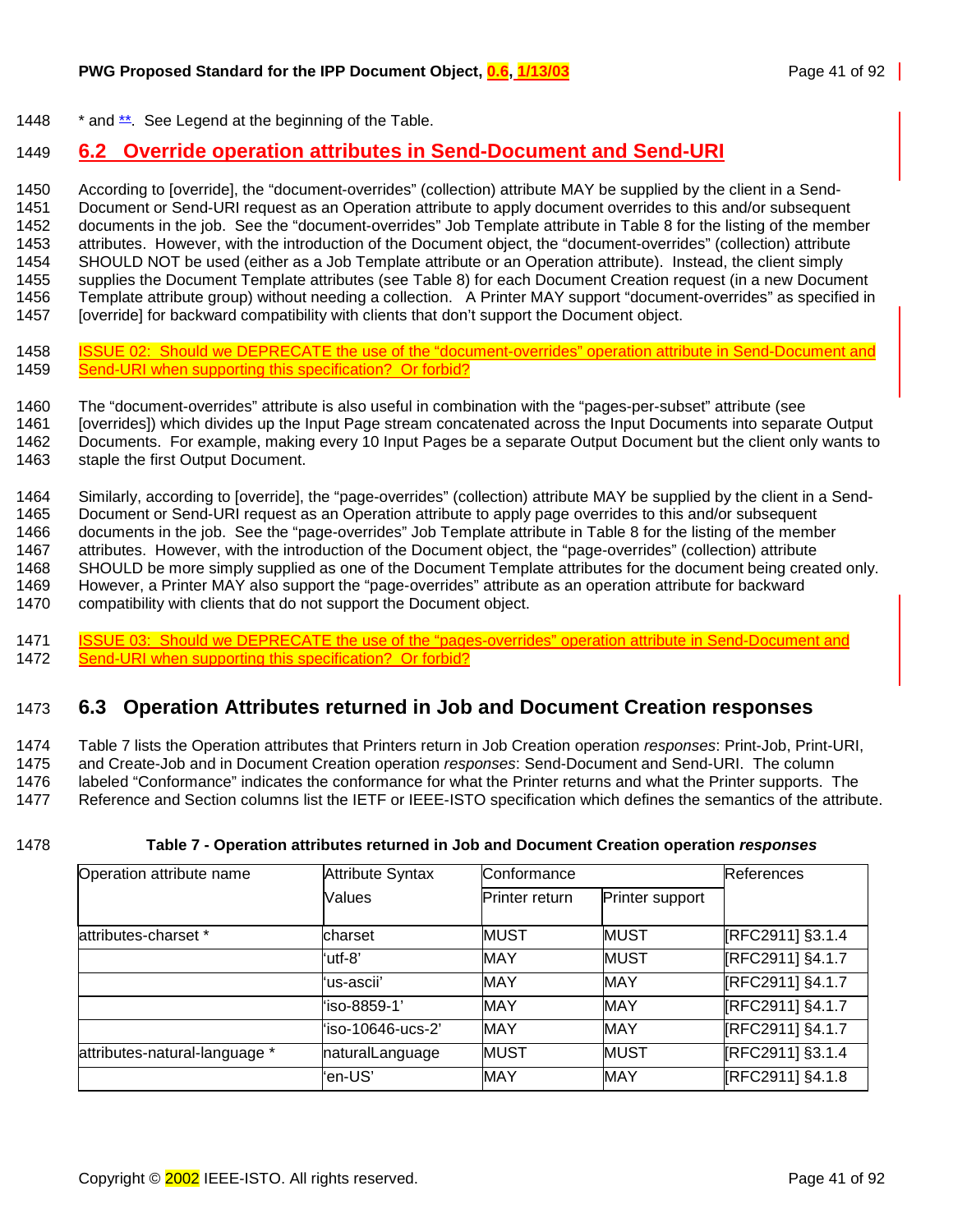<span id="page-41-0"></span>

| <b>Attribute Syntax</b><br>Operation attribute name |                                   | Conformance    |                 |                           |  |  |  |
|-----------------------------------------------------|-----------------------------------|----------------|-----------------|---------------------------|--|--|--|
|                                                     | Values                            | Printer return | Printer support |                           |  |  |  |
| detailed-status-message *                           | text                              | <b>MAY</b>     | <b>MAY</b>      | [RFC2911] §3.1.6.3        |  |  |  |
| document-access-error                               | text                              | <b>MAY</b>     | <b>MAY</b>      | [RFC2911] §3.1.6.4        |  |  |  |
| ldocument-id-uri                                    | luri                              | <b>MUST</b>    | <b>MUST</b>     | <b>this spect</b> §8.2.11 |  |  |  |
| document-number                                     | integer(1:MAX)                    | <b>MUST</b>    | <b>MUST</b>     | <b>this spect</b> §8.2.15 |  |  |  |
| job-id                                              | integer(1:MAX)                    | <b>MUST</b>    | <b>MUST</b>     | [RFC2911] §4.3.2          |  |  |  |
| job-uri                                             | luri                              | <b>MUST</b>    | <b>MUST</b>     | [RFC2911] §4.3.1          |  |  |  |
| redirect-uri (uri) <sup>73</sup>                    | luri                              | <b>MAY</b>     | <b>MAY</b>      | [not-srv] $§5.2$          |  |  |  |
| request-id *                                        | integer(1:32767)                  | <b>MUST</b>    | <b>MUST</b>     | [RFC2911] §3.1.2          |  |  |  |
| status-code *                                       | integer(0:32767)                  | <b>MUST</b>    | <b>MUST</b>     | [RFC2911] §3.1.6.1        |  |  |  |
| status-message *                                    | text(255)                         | <b>MAY</b>     | <b>MAY</b>      | [RFC2911] §3.1.6.2        |  |  |  |
| version-number *                                    | integer(1:255),<br>integer(0:255) | <b>MUST</b>    | <b>MUST</b>     | [RFC2911] §3.1.8          |  |  |  |

1479 \* - indicates attributes that are defined for *all* operations, not just Job Creation operations

1480

# 1481 **7 Job Template and Document Template attributes**

1482 [Table 8](#page-42-0) lists *all* of the Job Template attributes defined in other IPP specifications and lists their corresponding 1483 Document Template attributes defined in this IPP specification. The Job Template attributes can be supplied in the 1484 Job Creation operations: Print-Job. Print-URI, and Create-Job operations. Job Creation operations: Print-Job, Print-URI, and Create-Job operations.

1485 A subset of these Job Template attributes (e.g., "document-format" and "media", but not "job-priority") are also 1486 defined to apply to Documents and are called Document Template attributes when supplied at the Document Level.

1487 Document Template attribute can be supplied in the Create-Document, Send-Document, and Send-URI operations.

1488 These Document Template attributes can also be supplied as Document Overrides using the "document-overrides" 1489 Job Template attribute (see [overrides]).

1490 A subset of the Document Template attributes that apply to pages (e.g., "media", but not "document-format" or "job-1491 priority") can also be supplied as Page Overrides using the "page-overrides" Job Template collection attribute (see 1492 | [override]) or as a Document Template attribute.

1493 Most Job Template and Document Template attributes correspond to the PWG Semantic Model Job Processing and

1494 Document Processing attributes, respectively. However, a few of the IPP Job Template attributes are represented in 1495 the PWG Semantic Model as Job Description attributes, instead of Job Processing attributes. These are indicated in

1496 | the first column with (JD).

l

 $13$  The Printer or Notification Server returns the "redirect-uri" operation attribute in order to redirect the Get-Notification operation to a Notification Server or back to the original Printer.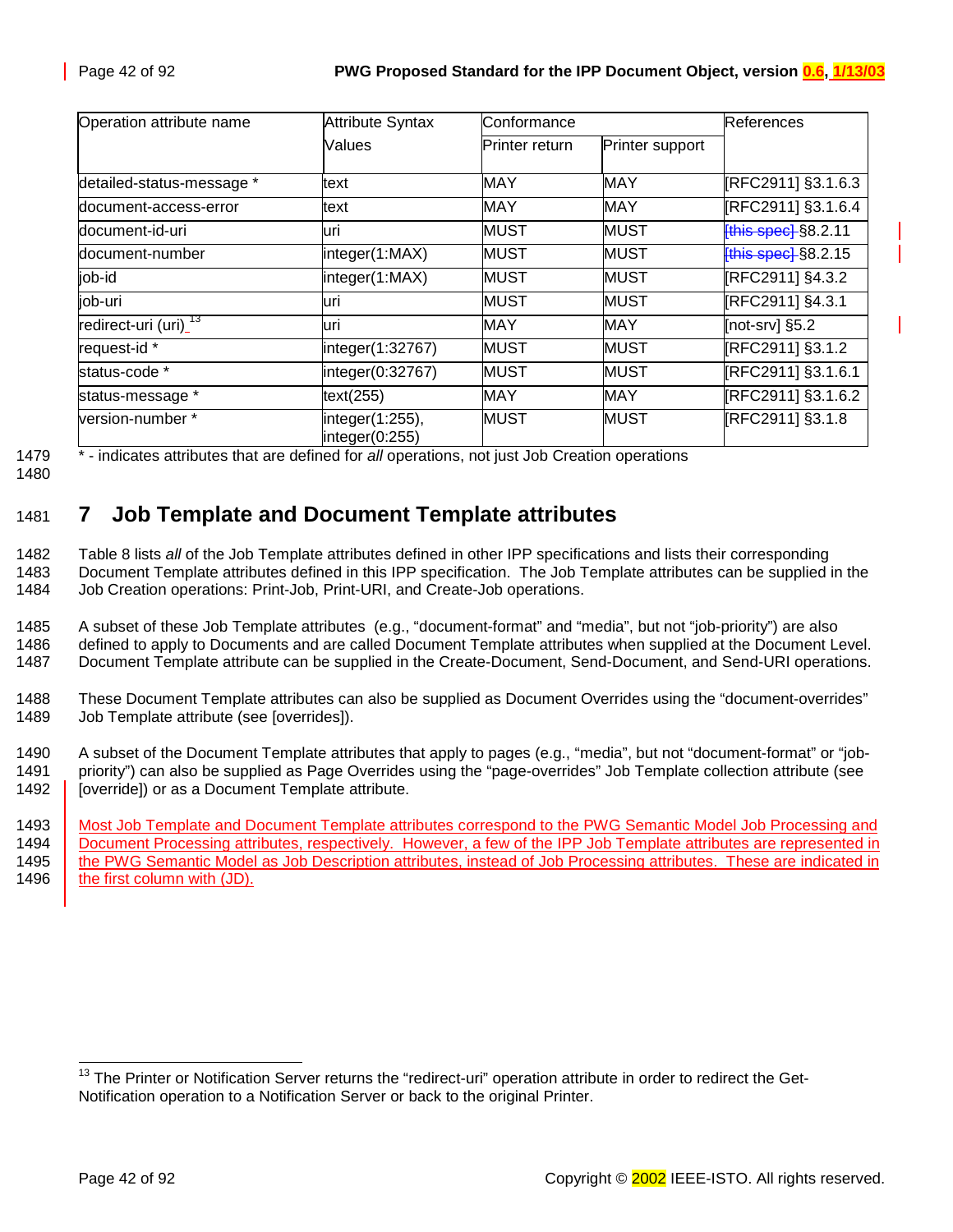<span id="page-42-0"></span>1497 The "Defined for use" column indicates whether the client MAY supply and the Printer support the attribute at the 1498 Job, Document, or Page Level with the following semantics:

| Supplied | Description                                                                                                                                                                                                                                                                                                                                                                                                                                                                                                                                                        |
|----------|--------------------------------------------------------------------------------------------------------------------------------------------------------------------------------------------------------------------------------------------------------------------------------------------------------------------------------------------------------------------------------------------------------------------------------------------------------------------------------------------------------------------------------------------------------------------|
| J=y:     | Job Level: The attributes MAY be supplied as Job Template attributes at the Job Level in a<br>Job Creation request (Print-Job, Print-URI, Create-Job) in which case each Document inherits<br>the Job Template attribute as a default which is used unless an attribute at the document level<br>is also supplied. Note: The "multiple-document-handling" attribute controls whether extensive<br>attributes, such as "finishing", "copies", affect the entire job as a whole ('single-xxx' values) or<br>affect each document separately ('separate-xxx' values). |
| $D=y$ :  | Document Level: The attribute MAY be supplied at the Document Level as Document<br>Template attributes in a Document Creation operation (Send-Document, Send-URI), in which<br>case the supplied Document Templates override any Job Template attributes supplied at the<br>Job Level and any "document-overrides" supplied at the Job or Document level.                                                                                                                                                                                                          |
| $P=y$ :  | Page Level: The attribute MAY be supplied as a member of the (1) "page-ranges" Job<br>Template attribute at the Job Level in a Job Creation operation or (2) "page-ranges" Document<br>Template attribute at the Document Level to affect the specified range of pages.                                                                                                                                                                                                                                                                                            |

1499

1500 Job Template and Document Template attributes are OPTIONAL for a Printer to support and for a client to supply in 1501 a Job Creation or Document Creation request or a Document Overrides or Page Overrides. If a Printer supports a 1502 Job Template or Document Template attribute, then it MUST copy the supplied attribute to the Job or Document 1503 object, respectively so that a client MAY query the attributes in subsequent Get-Job-Attributes/Get-Jobs and Get-1504 Document-Attributes/Get-Documents operations, respectively. The effect of Job Template Attributes supplied in Job 1505 Creation requests are inherited by the Document objects, unless the Document Creation operation supplies the 1506 attribute with a different value.

1507 If a Job Template collection attribute is supported (see [coll]), then there are conformance requirements for which 1508 member attributes MUST be supported and which member attributes a client MUST supply as indicated in the 1509 Conformance column for each collection member attribute in Table 8.

 $\overline{a}$ 

1510 **Table 8 - Job Template and Document Template attributes** 

| Job Template /<br><b>Document Template</b> | <b>Attribute Syntax</b> | Defined for use |   | Conformance |                  | Reference          |                  |
|--------------------------------------------|-------------------------|-----------------|---|-------------|------------------|--------------------|------------------|
| attribute name                             |                         |                 | ◡ |             | Client<br>supply | Printer<br>support |                  |
| copies                                     | integer(1:MAX)          |                 |   |             | MAY              | MAY                | [RFC2911] §4.2.5 |

<sup>&</sup>lt;sup>14</sup> The IPP "copies" attribute is an *extensive* attribute, so its effect when supplied at the job level is not always inherited by the documents in a multi-document job. Instead, its effect depends on the value of the "multipledocument-handling" Job Template attribute. The 'single-document' and 'single-document-new-sheet' values produce copies of the job as a whole with the multiple input documents concatenated into a single output document for each job copy. The 'separate-document-uncollated-copies' value produce N copies of the first input document followed by N copies of the second input document, etc. The 'separate-document-collated-copies' produce N successive job copies, each job copy consisting of 1 copy of the first document followed by 1 copy of the second document, etc.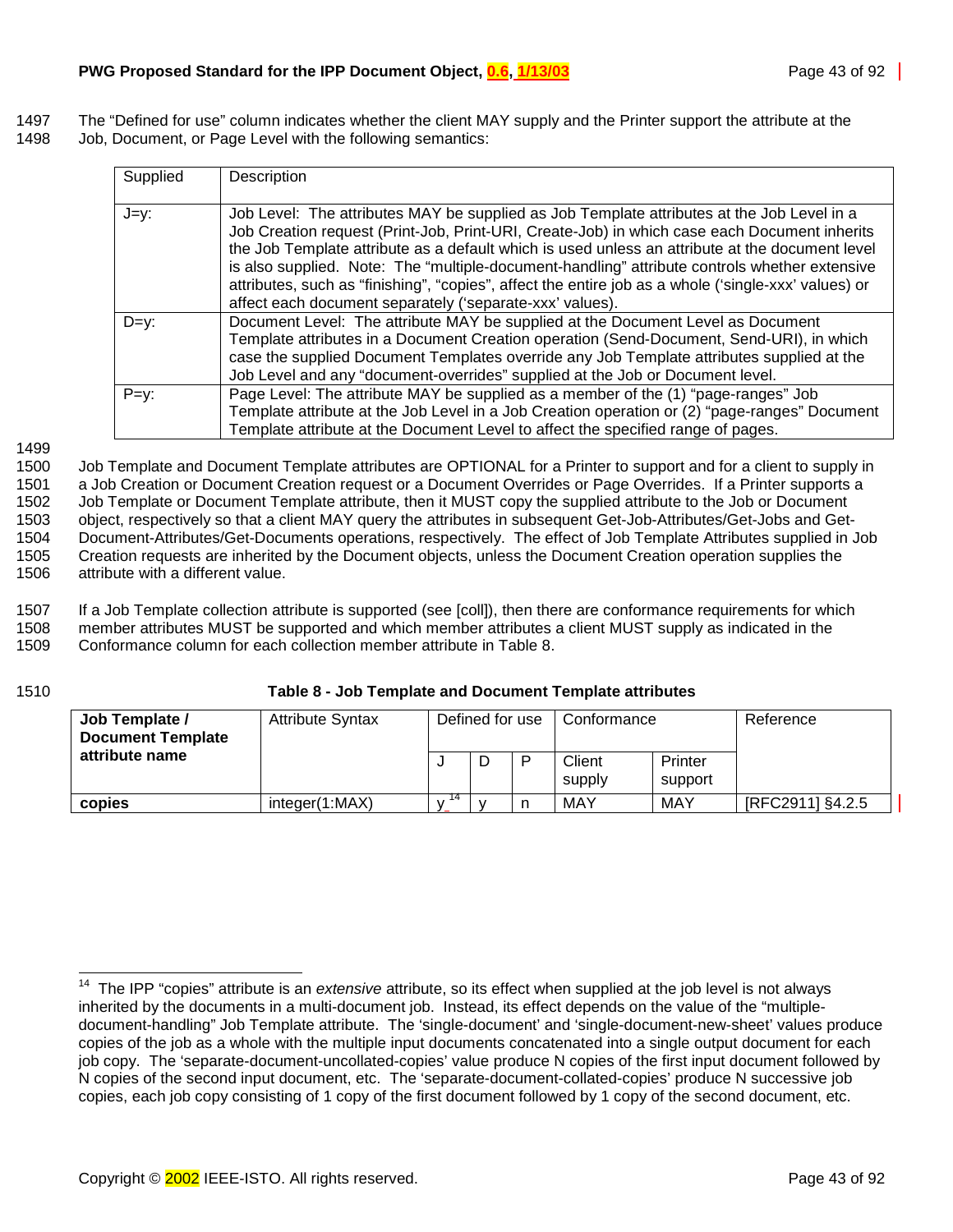| Job Template /<br><b>Document Template</b>    | <b>Attribute Syntax</b>          |                             | Defined for use   |   | Conformance              |                        | Reference                           |
|-----------------------------------------------|----------------------------------|-----------------------------|-------------------|---|--------------------------|------------------------|-------------------------------------|
| attribute name                                |                                  | J                           | D                 | P | Client                   | Printer                |                                     |
|                                               |                                  |                             |                   |   | supply                   | support                |                                     |
|                                               |                                  |                             |                   |   |                          |                        |                                     |
| cover-back                                    | collection                       | $\mathsf{V}$                | V                 | n | <b>MAY</b>               | <b>MAY</b>             | [prod-print] §3.1                   |
| cover-type                                    | type2 keyword                    |                             |                   |   | <b>MUST</b>              | <b>MUST</b>            | $[prod-print]$ §3.1.2               |
| media                                         | type3 keyword                    |                             |                   |   | MAY be<br>neither or one | <b>MUST</b>            | $[prod-print]$ §3.1.1               |
| media-col                                     | name(MAX)<br>collection          |                             |                   |   | of, but NOT              | <b>MAY</b>             | [prod-print] §3.1.1                 |
|                                               |                                  |                             |                   |   | both                     |                        |                                     |
| cover-front                                   | collection                       | $\mathsf{y}$                | y                 | n | <b>MAY</b>               | <b>MAY</b>             | [prod-print] §3.1                   |
| cover-type                                    | type2 keyword                    |                             |                   |   | <b>MUST</b>              | <b>MUST</b>            | $[prod-print]$ §3.1.2               |
| media                                         | type3 keyword<br>name(MAX)       |                             |                   |   | MAY be<br>neither or one | <b>MUST</b>            | $[prod-print]$ $§$ 3.1.1            |
| media-col                                     | collection                       |                             |                   |   | of, but NOT<br>both      | <b>MAY</b>             | [prod-print] §3.1.1                 |
| document-overrides                            | collection                       | y                           | v <mark>15</mark> | n | <b>MAY</b>               | <b>MAY</b>             | [override] §5.1                     |
| input-documents <sup>1</sup>                  | 1setOf                           |                             |                   |   | MUST be one              | <b>MUST</b>            | $\frac{1}{2}$ [override] $\S$ 5.1.1 |
|                                               | rangeOfInteger(MAX)              |                             |                   |   | or the other,            |                        |                                     |
| output-documents                              | 1setOf                           |                             |                   |   | but NOT both             | <b>MUST</b>            | [override] §5.1.2                   |
| document-copies                               | rangeOfInteger(MAX)<br>1setOf    |                             |                   |   | MAY                      | <b>MAY</b>             | [override] §5.1.3                   |
|                                               | rangeOfInteger(MAX)              |                             |                   |   |                          |                        |                                     |
| document-format                               | mimeMediaType                    |                             |                   |   | <b>MAY</b>               | <b>MUST</b>            | [override] §5.1.4                   |
| document-name                                 | name (MAX)                       |                             |                   |   | <b>MAY</b>               | <b>MUST</b>            | [override] $§5.1.5$                 |
| compression                                   | type3 keyword                    |                             |                   |   | <b>MAY</b>               | <b>MUST</b>            | [override] $§5.1.6$                 |
| document-natural-<br>language                 | naturalLanguage                  |                             |                   |   | <b>MAY</b>               | <b>MAY</b>             | [override] §5.1.7                   |
| page-ranges                                   | 1setOf rangeOfInteger<br>(1:MAX) |                             |                   |   | <b>MAY</b>               | <b>MAY</b>             | [override] §5.1.8                   |
| any other Job Template attributes that affect |                                  |                             |                   |   | <b>MAY</b>               | <b>MAY</b>             |                                     |
| documents, such as "media" or "media-col"     |                                  |                             |                   |   |                          |                        |                                     |
| feed-orientation                              | type3 keyword                    | у                           | y                 | n | <b>MAY</b>               | <b>MAY</b>             | [prod-print2] §5.1                  |
| finishings                                    | 1setOf type2 enum                | $\frac{1}{\mathsf{y}}$ 17   | y                 | y | MAY be<br>neither or one | MAY,<br>MUST if        | [RFC2911] §4.2.6<br>[finish] §2     |
|                                               |                                  |                             |                   |   | of, but NOT<br>both      | "finishing-<br>col" is |                                     |
|                                               |                                  |                             |                   |   |                          | supported              |                                     |
| finishings-col                                | collection                       | $\frac{1}{y}$ <sup>18</sup> | $\mathsf{V}$      | y |                          | <b>MAY</b>             | [prod-print] §3.2                   |
| finishing-template                            | name(MAX)                        |                             |                   |   | <b>MAY</b>               | <b>MAY</b>             | [prod-print] §3.2.1                 |
| stitching                                     | collection                       |                             |                   |   | <b>MAY</b>               | <b>MAY</b>             | [prod-print] §3.2.2                 |
| stitching-reference-                          | type2 keyword                    |                             |                   |   | <b>MUST</b>              | <b>MUST</b>            | [prod-print] §3.2.2.1               |
| edge                                          |                                  |                             |                   |   |                          |                        |                                     |
| stitching-offset                              | integer (0:MAX)                  |                             |                   |   | <b>MUST</b>              | <b>MUST</b>            | [prod-print] §3.2.2.2               |
| stitching-locations                           | 1setOf integer(0:MAX)            |                             |                   |   | <b>MUST</b>              | <b>MUST</b>            | [prod-print] §3.2.2.3               |
| font-name-requested                           | name(MAX)                        | y                           | y                 | y | <b>MAY</b>               | <b>MAY</b>             | [prod-print2] §5.2                  |
| font-size-requested                           | integer (1:MAX)                  | y                           | $\mathsf{V}$      | y | <b>MAY</b>               | <b>MAY</b>             | [prod-print2] §5.3                  |
| force-front-side                              | 1setOf                           | $y^{19}$                    | y                 | y | <b>MAY</b>               | <b>MAY</b>             | [prod-print] §3.3                   |
|                                               | integer(1:MAX)                   |                             |                   |   |                          |                        |                                     |

<sup>15</sup> See section 6.2 for an ISSUE about DEPRECATING "document-overrides" as an operation attribute.

16 The Printer MUST support "document-format", "document-name", "compression", "document-natural-language", and "page-ranges" with the "input-documents" member attribute, but not with the "output-documents" member attribute.

<sup>17</sup> The IPP "finishings" and "finishings-col" attributes are *extensive* attributes, so their effect when supplied at the Job Level is not always inherited by the documents in a multi-document job. Instead, their effect depends on the value of the "multiple-document-handling" Job Template attribute. The 'single-document' and 'single-document-new-sheet' cause the finishing to be applied to each job copy as a whole. The 'separate-documents-collated-copies' and 'separate-document-uncollated-copies' values cause the finishing to be applied to each document.

<sup>18</sup> See the footnote on the "finishings" attribute.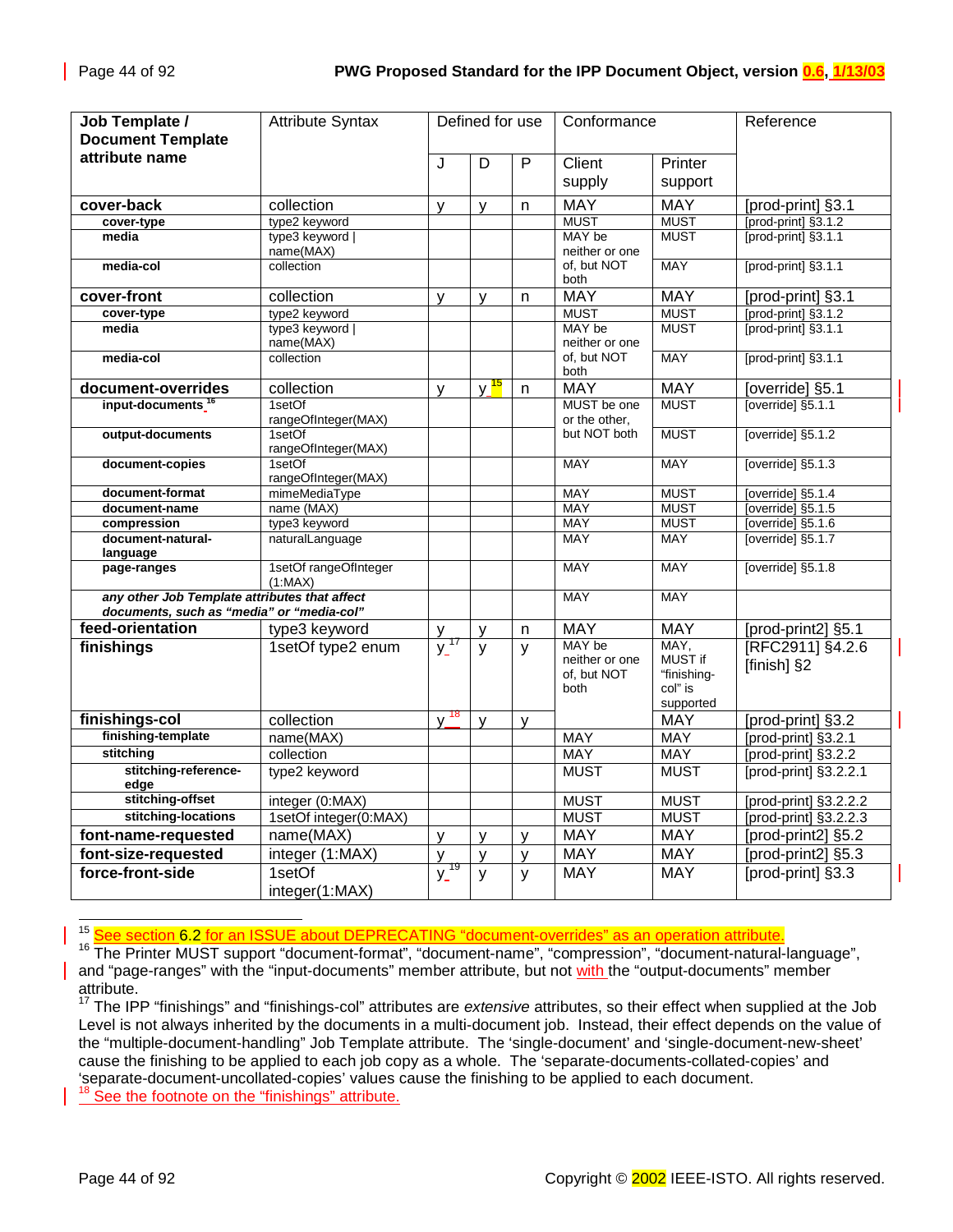| Job Template /                             | <b>Attribute Syntax</b>      |          | Defined for use |   | Conformance                  |                    | Reference           |
|--------------------------------------------|------------------------------|----------|-----------------|---|------------------------------|--------------------|---------------------|
| <b>Document Template</b><br>attribute name |                              |          |                 |   |                              |                    |                     |
|                                            |                              | J        | D               | P | Client<br>supply             | Printer<br>support |                     |
| imposition-template                        | type2 keyword  <br>name(MAX) | ٧        | y               | y | <b>MAY</b>                   | <b>MAY</b>         | [prod-print] §3.4   |
| insert-sheet                               | 1setOf collection            | -20<br>v | v               | v | <b>MAY</b>                   | <b>MAY</b>         | [prod-print] §3.5   |
| insert-after-page-number                   | integer(0:MAX)               |          |                 |   | <b>MUST</b>                  | <b>MUST</b>        | [prod-print] §3.5.1 |
| insert-count                               | integer(0:MAX)               |          |                 |   | MAY                          | <b>MUST</b>        | [prod-print] §3.5.2 |
| media                                      | type3 keyword  <br>name(MAX) |          |                 |   | MUST be one<br>or the other, | <b>MUST</b>        | [prod-print] §3.5.3 |
| media-col                                  | collection                   |          |                 |   | but NOT both                 | <b>MAY</b>         | [prod-print] §3.5.3 |
| job-account-id (JD)                        | name(MAX)                    | v        | n               | n | <b>MAY</b>                   | MAY                | [prod-print] §3.6   |
| job-accounting-sheets                      | collection                   | v        | n               | n | <b>MAY</b>                   | <b>MAY</b>         | [prod-print] §3.8   |
| job-accounting-sheets-type                 | type3 keyword  <br>name(MAX) |          |                 |   | <b>MUST</b>                  | <b>MUST</b>        | [prod-print] §3.8.1 |
| media                                      | type3 keyword  <br>name(MAX) |          |                 |   | MAY be<br>neither or one     | <b>MUST</b>        | [prod-print] §3.8.2 |
| media-col                                  | collection                   |          |                 |   | of, but NOT<br>both          | <b>MAY</b>         | [prod-print] §3.8.2 |
| job-accounting-output-bin                  | type3 keyword  <br>name(MAX) |          |                 |   | <b>MAY</b>                   | <b>MAY</b>         | [prod-print] §3.8.3 |
| job-accounting-user-id<br>(JD)             | name(MAX)                    | У        | n               | n | <b>MAY</b>                   | <b>MAY</b>         | [prod-print] §3.7   |
| job-copies                                 | integer(1:MAX)               | v        | $^{21}$<br>n.   | n | <b>MAY</b>                   | <b>MAY</b>         | [this spec] §7.1.1  |

<sup>&</sup>lt;sup>19</sup> The effect of the IPP "force-front-side" and "insert-sheet" attributes when supplied at the job level of a multidocument job depends on the value of the "multiple-document-handling" Job Template attribute. For the 'singledocument' and 'single-document-new-sheet' values, the pages are numbered as a single set from 1 to n for the job as a whole. For the 'separate-documents-collated-copies' and 'separate-document-uncollated-copies' values, the pages are numbered from 1 to n for each document separately. <sup>20</sup> See the footnote on "force-front-side".

 $21$  The "job-copies" Job Template attribute MUST NOT be supplied at the Document or Page Level. The "job-copies" Job Template attribute was introduced for use in clients or Printers that don't support "multiple-document-handling" = 'single-document' or 'single-document-new-sheet'.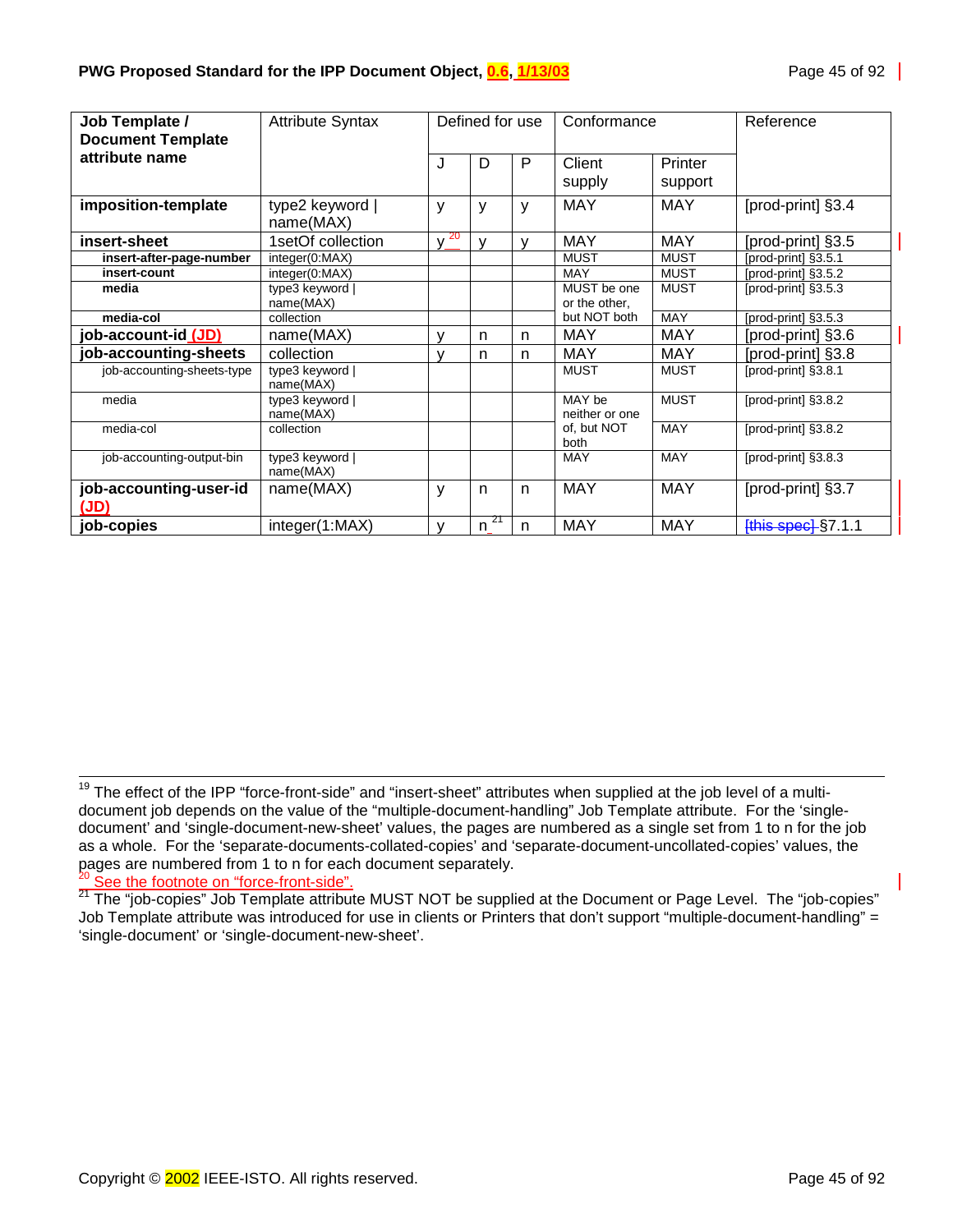| Job Template /              | <b>Attribute Syntax</b>      |              | Defined for use    |              | Conformance              |             | Reference                  |
|-----------------------------|------------------------------|--------------|--------------------|--------------|--------------------------|-------------|----------------------------|
| <b>Document Template</b>    |                              |              |                    |              |                          |             |                            |
| attribute name              |                              | J            | D                  | P            | Client                   | Printer     |                            |
|                             |                              |              |                    |              | supply                   | support     |                            |
|                             |                              |              |                    |              |                          |             |                            |
| job-cover-back              | collection                   | v            | 22<br>n            | n            | <b>MAY</b>               | <b>MAY</b>  | $[this speed]$ §7.1.2      |
| same as cover-back          | see cover-back               |              |                    |              |                          |             |                            |
| job-cover-front             | collection                   | v            | 23<br>n            | $\mathsf{n}$ | <b>MAY</b>               | <b>MAY</b>  | $[this speed]$ $§$ 7.1.3   |
| same as cover-front         | see cover-front              |              |                    |              |                          |             |                            |
| job-error-sheet             | collection                   | V            | $\mathsf{n}$       | n            | <b>MAY</b>               | <b>MAY</b>  | [prod-print] §3.9          |
| job-error-sheet-type        | type3 keyword  <br>name(MAX) |              |                    |              | <b>MUST</b>              | <b>MUST</b> | [prod-print] §3.9.1        |
| job-error-sheet-when        | type2 keyword                |              |                    |              | MAY                      | <b>MAY</b>  | [prod-print] §3.9.2        |
| media                       | type3 keyword  <br>name(MAX) |              |                    |              | MAY be<br>neither or one | <b>MUST</b> | [prod-print] §3.9.3        |
| media-col                   | collection                   |              |                    |              | of, but NOT<br>both      | <b>MAY</b>  | [prod-print] §3.9.3        |
| job-finishings              | 1setOf type2 enum            | v            | 24<br>$\mathsf{n}$ | n            | <b>MAY</b>               | <b>MAY</b>  | [this spec] §7.1.4         |
| job-finishings-col          | collection                   | $\vee$       | 25<br>$\mathsf{n}$ | $\mathsf{n}$ | <b>MAY</b>               | <b>MAY</b>  | <b>[this spec] §7.1.5</b>  |
| same as finishings-col      | see finishings-col           |              |                    |              |                          |             |                            |
| job-hold-until              | type3 keyword  <br>name(MAX) | y            | $\mathsf{n}$       | n.           | <b>MAY</b>               | <b>MAY</b>  | [RFC2911] §4.2.2           |
| job-hold-until-time         | dateTime                     | y            | n                  | n            | <b>MAY</b>               | <b>MAY</b>  | [prod-print2] §5.4         |
| job-message-to-<br>operator | text(MAX)                    | y            | $n^{26}$           | n.           | <b>MAY</b>               | <b>MAY</b>  | [prod-print] §3.10         |
| job-phone-number            | text(127)                    | v            | n                  | n            | <b>MAY</b>               | <b>MAY</b>  | [prod-print2] §5.5         |
| job-priority                | integer(1:100                | y            | $\mathsf{n}$       | $\mathsf{n}$ | <b>MAY</b>               | <b>MAY</b>  | [RFC2911] §4.2.1           |
| job-recipient-name<br>(JD)  | name(MAX)                    | y            | n                  | n.           | <b>MAY</b>               | <b>MAY</b>  | [prod-print2] §5.6         |
| job-save-disposition        | collection                   | $\mathsf{v}$ | $\mathsf{n}$       | n            | <b>MAY</b>               | <b>MAY</b>  | [prod-print2] §5.7         |
| save-disposition            | type3 keyword                | $\mathsf{v}$ | n                  | n            | <b>MAY</b>               | <b>MAY</b>  | [prod-print2] §5.7.1.1     |
| save-info                   | 1setOf collection            | y            | n                  | n            | <b>MAY</b>               | <b>MAY</b>  | [prod-print2] §5.7.1.2     |
| save-location               | uri                          | $\mathsf{v}$ | n                  | n            | <b>MAY</b>               | <b>MAY</b>  | [prod-print2] §5.7.1.2.3.1 |
| save-name                   | name(MAX)                    | $\mathsf{V}$ | n                  | n            | <b>MAY</b>               | <b>MAY</b>  | [prod-print2] §5.7.1.2.3.2 |
| save-document-<br>format    | mimeMediaType                | y            | $\mathsf{n}$       | n            | <b>MAY</b>               | <b>MAY</b>  | [prod-print2] §5.7.1.2.3.3 |
| job-sheet-message           | text(MAX)                    | V            | $\mathsf{n}$       | n.           | <b>MAY</b>               | <b>MAY</b>  | [prod-print] §3.12         |

 $\overline{\phantom{a}}$  $^{22}$  The "job-cover-back" Job Template attribute MUST NOT be supplied at the Document or Page Level. The "jobcover-back" Job Template attribute was introduced for use in clients or Printers that don't support "multipledocument-handling" = 'single-document' or 'single-document-new-sheet'.

<sup>&</sup>lt;sup>23</sup> The "iob-cover-front" Job Template attribute MUST NOT be supplied at the Document or Page Level. The "jobcover-front" Job Template attribute was introduced for use with clients or Printers that don't support "multipledocument-handling" = 'single-document' or 'single-document-new-sheet'.

<sup>&</sup>lt;sup>24</sup> The "job-finishing" Job Template attribute MUST NOT be supplied at the Document or Page Level. The "jobfinishings" Job Template attribute was introduced for use with clients or Printers that don't support "multipledocument-handling" = 'single-document' or 'single-document-new-sheet'.

<sup>&</sup>lt;sup>25</sup> The "job-finishing-col" Job Template attribute MUST NOT be supplied at the Document or Page Level. The "jobfinishings-col" Job Template attribute was introduced for use with clients or Printers that don't support "multipledocument-handling" = 'single-document' or 'single-document-new-sheet'.

<sup>&</sup>lt;sup>26</sup> The "job-message-to-operator" Job Template attribute has no corresponding Document Template attribute. Instead, the user and operator communicate with each other using the same "document-message" operation attribute which the Printer copies to the "document-message" Document Description attribute.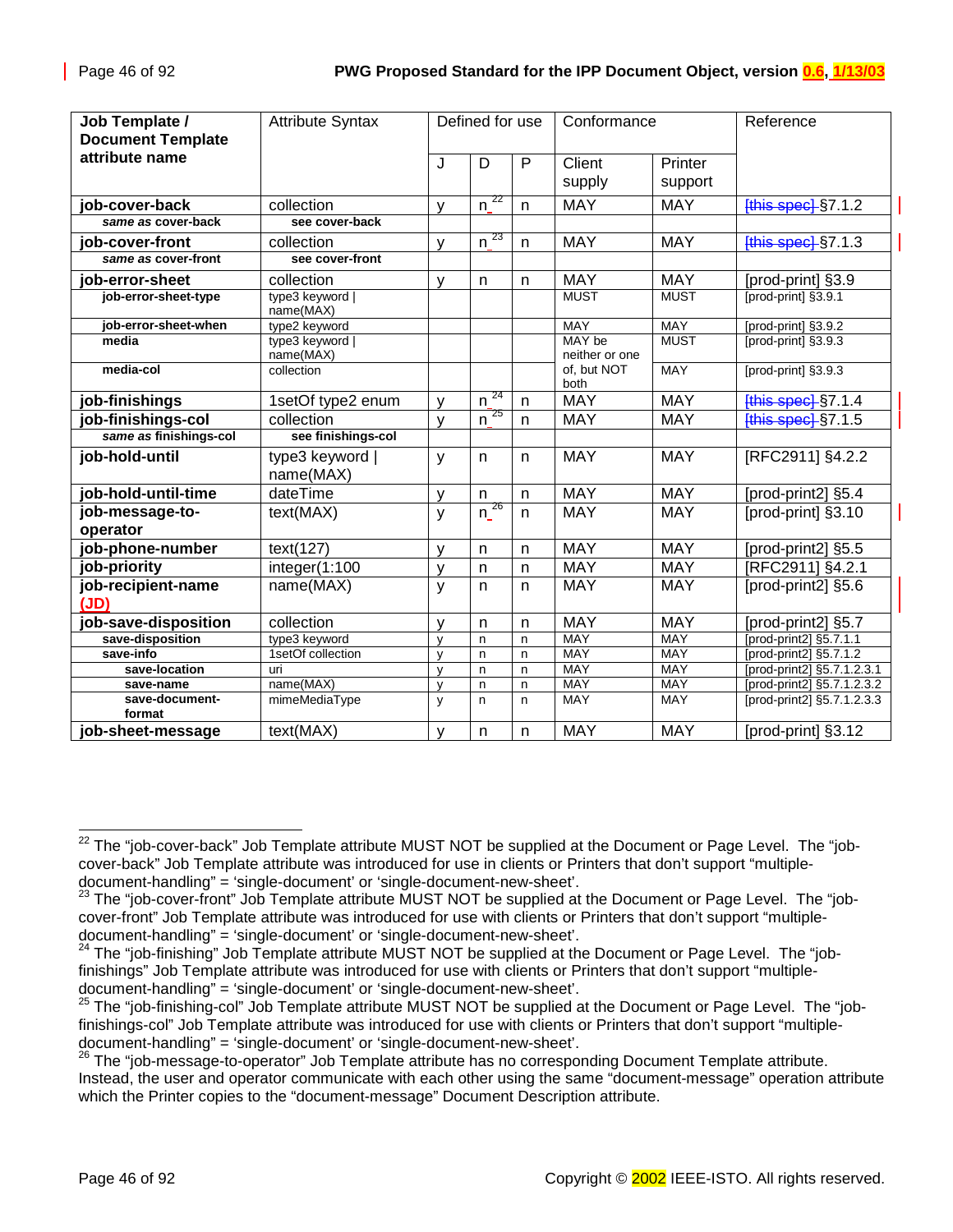| Job Template /                | <b>Attribute Syntax</b>      |                         | Defined for use         |              | Conformance                   |                               | Reference                  |
|-------------------------------|------------------------------|-------------------------|-------------------------|--------------|-------------------------------|-------------------------------|----------------------------|
| <b>Document Template</b>      |                              |                         |                         |              |                               |                               |                            |
| attribute name                |                              | J                       | D                       | $\mathsf{P}$ | Client                        | Printer                       |                            |
|                               |                              |                         |                         |              |                               |                               |                            |
|                               |                              |                         |                         |              | supply                        | support                       |                            |
| job-sheets                    | type3 keyword                | y                       | n                       | n            | MAY be                        | MAY,                          | [RFC2911] §4.2.3           |
|                               | name(MAX)                    |                         |                         |              | neither or one                | MUST if                       |                            |
|                               |                              |                         |                         |              | of, but NOT                   | "job-sheets-                  |                            |
|                               |                              |                         |                         |              | both                          | col"<br>supported             |                            |
| job-sheets-col                | collection                   | $\mathsf{V}$            | n                       | n            |                               | <b>MAY</b>                    | [prod-print] §3.11         |
| job-sheets                    | type3 keyword                |                         |                         |              | <b>MUST</b>                   | <b>MUST</b>                   | [prod-print] §3.11.1       |
|                               | name(MAX)                    |                         |                         |              |                               |                               |                            |
| media                         | type3 keyword                |                         |                         |              | MUST be one                   | <b>MUST</b>                   | [prod-print] §3.11.2       |
|                               | name(MAX)                    |                         |                         |              | or the other.                 |                               |                            |
| media-col                     | collection                   |                         |                         |              | but NOT both                  | <b>MAY</b>                    | [prod-print] §3.11.2       |
| media                         | type3 keyword                | y                       | y                       | y            | MAY be                        | MAY,                          | [RFC2911] §4.2.11          |
|                               | name(MAX)                    |                         |                         |              | neither or one<br>of, but NOT | <b>MUST if</b><br>"media-col" |                            |
|                               |                              |                         |                         |              | both                          | supported                     |                            |
| media-col                     | collection                   | y                       | y                       | v            |                               | <b>MAY</b>                    | [prod-print] §3.13         |
| media-back-coating            | type3 keyword                |                         |                         |              | <b>MAY</b>                    | <b>MAY</b>                    | [prod-print] §3.13.10      |
|                               | name(MAX)                    |                         |                         |              |                               |                               |                            |
| media-color                   | type3 keyword                |                         |                         |              | <b>MAY</b>                    | <b>MAY</b>                    | [prod-print] §3.13.4       |
|                               | name(MAX)                    |                         |                         |              |                               |                               |                            |
| media-front-coating           | type3 keyword                |                         |                         |              | <b>MAY</b>                    | <b>MAY</b>                    | [prod-print] §3.13.10      |
|                               | name(MAX)                    |                         |                         |              |                               |                               |                            |
| media-grain                   | type3 keyword                |                         |                         |              | <b>MAY</b>                    | <b>MAY</b>                    | [prod-print2] §8.4.2       |
| media-hole-count              | name(MAX)                    |                         |                         |              | <b>MAY</b>                    | <b>MAY</b>                    | [prod-print] §3.13.6       |
| media-info                    | integer(0:MAX)<br>text(255)  |                         |                         |              | <b>MAY</b>                    | <b>MAY</b>                    | [prod-print] §3.13.3       |
| media-key                     | type3 keyword                |                         |                         |              | <b>MAY</b>                    | <b>MAY</b>                    | [prod-print] §3.13.1       |
|                               | name(MAX)                    |                         |                         |              |                               |                               |                            |
| media-material                | type3 keyword                |                         |                         |              | MAY                           | <b>MAY</b>                    | [prod-print2] §8.4.3       |
|                               | name(MAX)                    |                         |                         |              |                               |                               |                            |
| media-order-count             | integer(1:MAX)               |                         |                         |              | MAY                           | <b>MAY</b>                    | [prod-print] §3.13.7       |
| media-preprinted              | type3 keyword                |                         |                         |              | <b>MAY</b>                    | <b>MAY</b>                    | [prod-print] §3.13.5       |
| media-recycled                | name(MAX)<br>type3 keyword   |                         |                         |              | <b>MAY</b>                    | <b>MAY</b>                    | [prod-print] §3.13.11      |
|                               | name(MAX)                    |                         |                         |              |                               |                               |                            |
| media-size                    | collection                   |                         |                         |              | <b>MAY</b>                    | <b>MUST</b>                   | [prod-print] §3.13.8       |
| x-dimension                   | integer(0:MAX)               |                         |                         |              | <b>MUST</b>                   | <b>MUST</b>                   | [prod-print] §3.13.8.1     |
| y-dimension                   | integer(0:MAX)               |                         |                         |              | <b>MUST</b>                   | <b>MUST</b>                   | [prod-print] §3.13.8.2     |
| media-size-name               | type3 keyword                |                         |                         |              | <b>MAY</b>                    | <b>MAY</b>                    | \$7.1.6                    |
| media-thickness               | name(MAX)                    |                         |                         |              | <b>MAY</b>                    | <b>MAY</b>                    |                            |
|                               | integer(1:MAX)               |                         |                         |              |                               | MAY                           | [prod-print2] §8.4.4       |
| media-tooth                   | type3 keyword  <br>name(MAX) |                         |                         |              | MAY                           |                               | [ $prod-print2$ ] $§8.4.1$ |
| media-type                    | type3 keyword                |                         |                         |              | MAY                           | MAY                           | [prod-print] §3.13.2       |
|                               | name(MAX)                    |                         |                         |              |                               |                               |                            |
| media-weight-metric           | integer(0:MAX)               |                         |                         |              | <b>MAY</b>                    | <b>MAY</b>                    | [prod-print] §3.13.9       |
| media-input-tray-check        | type3 keyword                | y                       | y                       | y            | <b>MAY</b>                    | <b>MAY</b>                    | [prod-print] §3.14         |
|                               | name(MAX)                    |                         |                         |              |                               |                               |                            |
| media-size-name <sup>27</sup> | type3 keyword                | $\overline{\mathsf{Y}}$ | $\overline{X}$          | Σ            | <b>MAY</b>                    | <b>MAY</b>                    | §7.1.6, [upnp]             |
|                               | name(MAX)                    |                         |                         |              |                               |                               |                            |
| media-type <sup>28</sup>      | type3 keyword                | $\underline{y}$         | $\overline{\mathsf{X}}$ | Y            | <b>MAY</b>                    | <b>MAY</b>                    | [upnp], [prod-print]       |
|                               | name(MAX)                    |                         |                         |              |                               |                               | \$3.13.2                   |

l <sup>27</sup> UPnPv1 and UPnPv2 define a separate MediaSizeName Job Template attribute with values from PWG 5101.1.<br><sup>28</sup> UPnPv1 and UPnPv2 define a separate MediaType Job Template attribute with the same values as the "mediatype" member attribute of "media-col".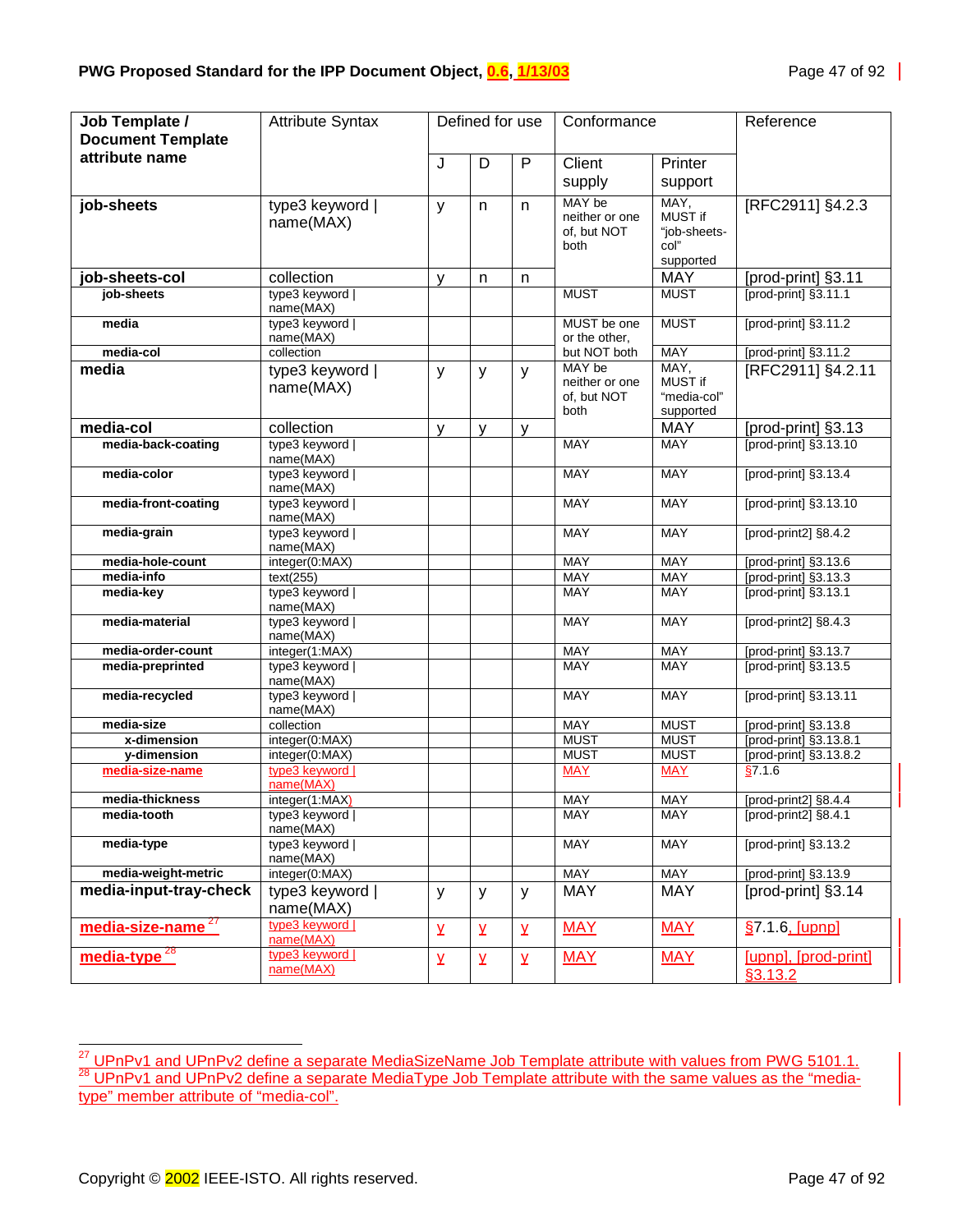| Job Template /                                                                         | <b>Attribute Syntax</b>             |              | Defined for use |              | Conformance                  |                                                             | Reference                           |
|----------------------------------------------------------------------------------------|-------------------------------------|--------------|-----------------|--------------|------------------------------|-------------------------------------------------------------|-------------------------------------|
| <b>Document Template</b>                                                               |                                     |              |                 |              |                              |                                                             |                                     |
| attribute name                                                                         |                                     | J            | D               | P            | Client                       | Printer                                                     |                                     |
|                                                                                        |                                     |              |                 |              | supply                       | support                                                     |                                     |
| multiple-document-<br>handling                                                         | type2 keyword                       | y            | n               | n            | <b>MAY</b>                   | <b>MUST if</b><br>multiple<br>document<br>jobs<br>supported | [RFC2911] §4.2.4                    |
| number-up                                                                              | integer(1:MAX)                      | v            | $\mathsf{v}$    | v            | <b>MAY</b>                   | <b>MAY</b>                                                  | [RFC2911] §4.2.9                    |
| orientation-requested                                                                  | type2 enum                          | v            | $\mathsf{V}$    | y            | <b>MAY</b>                   | <b>MAY</b>                                                  | [RFC2911] §4.2.10                   |
| output-bin                                                                             | type2 keyword<br>name(MAX)          | $\mathsf{y}$ | $\mathsf{n}$    | n.           | <b>MAY</b>                   | <b>MAY</b>                                                  | [output-bin] §2.1                   |
| page-delivery                                                                          | type2 keyword                       | y            | y               | n            | <b>MAY</b>                   | <b>MAY</b>                                                  | [prod-print] §3.15                  |
| page-order-received<br>(JD)                                                            | type2 keyword                       | y            | $\mathsf{y}$    | n            | <b>MAY</b>                   | <b>MAY</b>                                                  | [prod-print] §3.16                  |
| page-overrides                                                                         | 1setOf collection                   | $y^{29}$     | $\mathsf{y}$    | n            | <b>MAY</b>                   | <b>MAY</b>                                                  | [override] §5.2                     |
| input-documents                                                                        | 1setOf<br>rangeOfInteger(1:MAX)     |              |                 |              | MUST be one<br>or the other, | <b>MUST</b>                                                 | $\overline{\left[overright]$ §5.2.1 |
| output-documents                                                                       | 1setOf<br>rangeOfInteger(1:MAX)     |              |                 |              | but NOT both                 | <b>MUST</b>                                                 | [override] §5.2.2                   |
| document-copies                                                                        | 1setOf<br>rangeOfInteger(1:MAX)     |              |                 |              | <b>MAY</b>                   | <b>MAY</b>                                                  | [override] §5.2.3                   |
| pages                                                                                  | 1setOf<br>rangeOfInteger(1:MAX)     |              |                 |              | <b>MUST</b>                  | <b>MUST</b>                                                 | [override] §5.2.4                   |
| any other Job Template attributes that affect pages,<br>such as "media" or "media-col" |                                     |              |                 |              | MAY                          | <b>MAY</b>                                                  |                                     |
| page-ranges                                                                            | 1setOf<br>rangeOfInteger(1:MA<br>X) | $y_3^{\,30}$ | y               | n            | <b>MAY</b>                   | <b>MAY</b>                                                  | [RFC2911] §4.2.7                    |
| pages-per-subset                                                                       | 1setOf<br>integer(1:MAX)            | $y^{31}$     | $\mathsf{n}$    | n            | <b>MAY</b>                   | <b>MAY</b>                                                  | [prod-print] §5.3                   |
| pdl-init-file                                                                          | 1setOf collection                   | y            | v               | n            | <b>MAY</b>                   | <b>MAY</b>                                                  | [prod-print2] §5.8                  |
| pdl-init-file-location                                                                 | uri                                 |              |                 |              | <b>MAY</b>                   | <b>MAY</b>                                                  | [prod-print2] §5.8.1.1              |
| pdl-init-file-name                                                                     | name(MAX)                           |              |                 |              | MAY                          | MAY                                                         | [prod-print2] §5.8.1.2              |
| pdl-init-file-entry                                                                    | name(MAX)                           |              |                 |              | MAY                          | MAY                                                         | [prod-print2] §5.8.1.3              |
| presentation-direction-                                                                | type2 keyword                       | y            | y               | У            | <b>MAY</b>                   | <b>MAY</b>                                                  | [prod-print] §3.17                  |
| number-up                                                                              |                                     |              |                 |              |                              |                                                             |                                     |
| print-quality                                                                          | type2 enum                          | y            | y               | y            | <b>MAY</b>                   | <b>MAY</b>                                                  | RFC2911] §4.2.13                    |
| printer-resolution                                                                     | resolution                          | $\mathsf{v}$ | $\mathsf{V}$    | $\mathsf{V}$ | <b>MAY</b>                   | <b>MAY</b>                                                  | [RFC2911] §4.2.12                   |

 $^{29}$  The effect of the IPP "page-overrides" Job Template attribute when supplied at the job level of a multi-document job depends on the value of the "multiple-document-handling" Job Template attribute. For the 'single-document' and 'single-document-new-sheet' values, the pages are numbered as a single set from 1 to n for the job as a whole. For the 'separate-documents-collated-copies' and 'separate-document-uncollated-copies' values, the pages are numbe<br>numbered from 1 to n for each document separately. ISSUE 06: This is a change from [override], OK? <sup>30</sup> The effect of the IPP "page-ranges" Job Template attribute when supplied at the job level of a multi-document job depends on the value of the "multiple-document-handling" Job Template attribute. For the 'single-document' and 'single-document-new-sheet' values, the pages are numbered as a single set from 1 to n for the job as a whole. For the 'separate-documents-collated-copies' and 'separate-document-uncollated-copies' values, the pages are numbered from 1 to n for each document separately. **ISSUE 07: This is a change from [override], OK?** 31 The IPP "pages-per-subset" Job Template attribute MUST be supplied at the Job Level and can only be used

when the "multiple-document-handling" Job Template attribute is 'separate-documents-collated-copies' or 'separatedocuments-uncollated-copes', since the purpose of the "pages-per-subset" attribute is to produce separate output documents for each subset. Otherwise, the Printer MUST ignore the "pages-per-subset" attribute.

l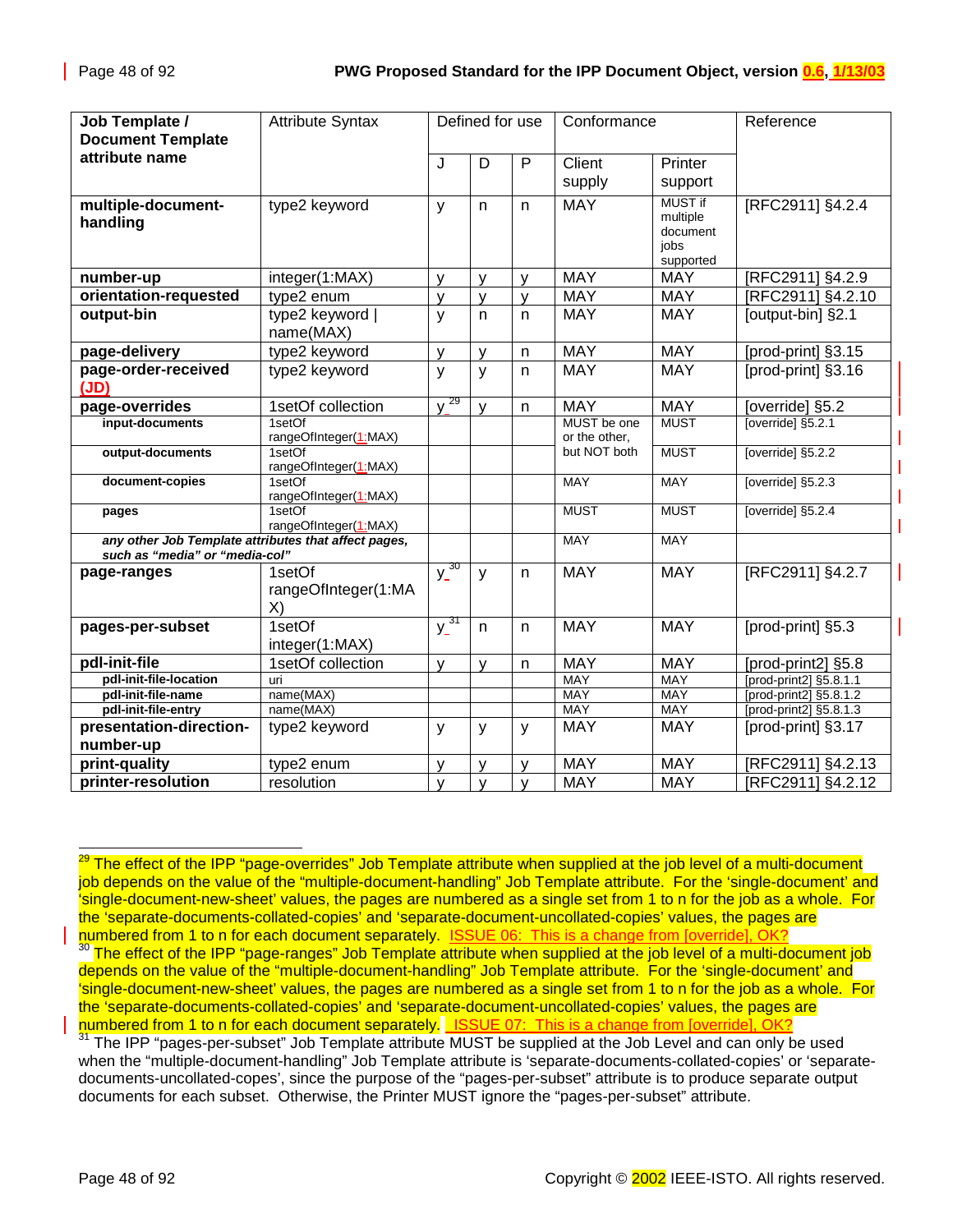<span id="page-48-0"></span>

| Job Template /           | <b>Attribute Syntax</b>      |              | Defined for use |              | Conformance              |             | Reference              |
|--------------------------|------------------------------|--------------|-----------------|--------------|--------------------------|-------------|------------------------|
| <b>Document Template</b> |                              |              |                 |              |                          |             |                        |
| attribute name           |                              | J            | D               | P            | Client                   | Printer     |                        |
|                          |                              |              |                 |              | supply                   | support     |                        |
|                          |                              |              |                 |              | <b>MAY</b>               |             |                        |
| proof-print              | collection                   | v            | n               | n            |                          | <b>MAY</b>  | [prod-print2] §5.9     |
| proof-print-copies       | integer (0:MAX)              | $\mathsf{v}$ | n               | n            | <b>MAY</b>               | MAY         | [prod-print2] §5.9.1.1 |
| media                    | type3 keyword  <br>name(MAX) |              |                 |              | MAY be<br>neither or one | <b>MUST</b> | [prod-print2] §5.8.1.2 |
| media-col                | collection                   |              |                 |              | of, but NOT<br>both      | <b>MAY</b>  | [prod-print2] §5.8.1.2 |
| separator-sheets         | collection                   | $\mathsf{v}$ | $\mathsf{V}$    | n            | <b>MAY</b>               | <b>MAY</b>  | [prod-print] §3.18     |
| separator-sheets-type    | type3 keyword<br>name(MAX)   |              |                 |              | <b>MUST</b>              | <b>MUST</b> | [prod-print] §3.18.1   |
| media                    | type3 keyword  <br>name(MAX) |              |                 |              | MAY be<br>neither or one | <b>MUST</b> | [prod-print] §3.18.2   |
| media-col                | collection                   |              |                 |              | of, but NOT<br>both      | <b>MAY</b>  | [prod-print] §3.18.2   |
| sheet-collate            | type2 keyword                | $\mathsf{V}$ | $\mathsf{V}$    | n            | <b>MAY</b>               | <b>MAY</b>  | [job-prog] §3.1        |
| sides                    | type2 keyword                | v            | $\mathsf{V}$    | $\vee$       | <b>MAY</b>               | <b>MAY</b>  | [RFC2911] §4.2.8       |
| x-image-position         | type2 keyword                | $\mathsf{v}$ | $\mathsf{V}$    | $\mathsf{v}$ | <b>MAY</b>               | <b>MAY</b>  | [prod-print] §3.19.2   |
| x-image-shift            | integer(MIN:MAX)             | $\mathsf{v}$ | $\mathsf{V}$    | $\mathsf{v}$ | <b>MAY</b>               | <b>MAY</b>  | [prod-print] §3.19.3   |
| x-side1-image-shift      | integer(MIN:MAX)             | $\mathsf{V}$ | $\mathsf{V}$    | $\vee$       | <b>MAY</b>               | <b>MAY</b>  | [prod-print] §3.19.4   |
| x-side2-image-shift      | integer(MIN:MAX)             | $\mathsf{v}$ | $\mathsf{V}$    | v            | <b>MAY</b>               | <b>MAY</b>  | [prod-print] §3.19.5   |
| y-image-position         | type2 keyword                | $\mathsf{V}$ | $\mathbf{V}$    | $\mathsf{v}$ | <b>MAY</b>               | MAY         | [prod-print] §3.19.6   |
| y-image-shift            | integer(MIN:MAX)             | $\mathsf{V}$ | $\mathbf{V}$    | $\mathsf{v}$ | <b>MAY</b>               | <b>MAY</b>  | [prod-print] §3.19.7   |
| y-side1-image-shift      | integer(MIN:MAX)             | $\mathsf{V}$ | $\mathsf{V}$    | $\vee$       | <b>MAY</b>               | <b>MAY</b>  | [prod-print] §3.19.8   |
| y-side2-image-shift      | integer(MIN:MAX)             | $\mathsf{V}$ | y               | v            | <b>MAY</b>               | <b>MAY</b>  | [prod-print] §3.19.9   |

1511

## 1512 **7.1 Job Template attributes defined for use with the Document objectmulti-**1513 **document jobs**

#### 1514 This section defines additional Job Template attributes for use with the Document object.

#### 1515 **7.1.1 job-copies (integer(1:MAX)) Job Template attribute**

1516 This attribute specifies the number of job copies, i.e., with all of the Document objects taken together. Its 1517 interpretation is independent of the value of the "multiple-document-handling" Job Template attribute. See the 1518 "copies" Job Template attribute defined in [RFC2911] section 4.2.5 which switches between job copies and

1519 document copies depending on the value of the "multiple-document-handling" Job Template attribute.

#### 1520 **7.1.2 job-cover-back (collection) Job Template attribute**

1521 This attribute specifies the cover for the back of the job, i.e., with all of the Document objects taken together and is 1522 independent of the value of the "multiple-document-handling" Job Template attribute. The member attributes are the 1523 same as "cover-back" (see [prod-print] section 3.1). However, the "cover-back" Job Template attribute switches 1524 between a job back cover and a document back cover depending on the value of the "multiple-document-handling" 1525 Job Template attribute.

#### 1526 **7.1.3 job-cover-front (collection) Job Template attribute**

1527 This attribute specifies the cover for the front of the job, i.e., with all of the Document objects taken together and is 1528 independent of the value of the "multiple-document-handling" Job Template attribute. The member attributes are the 1529 same as the "cover-front" Job Template attribute (see [prod-print] section 3.2). However, the "cover-front" Job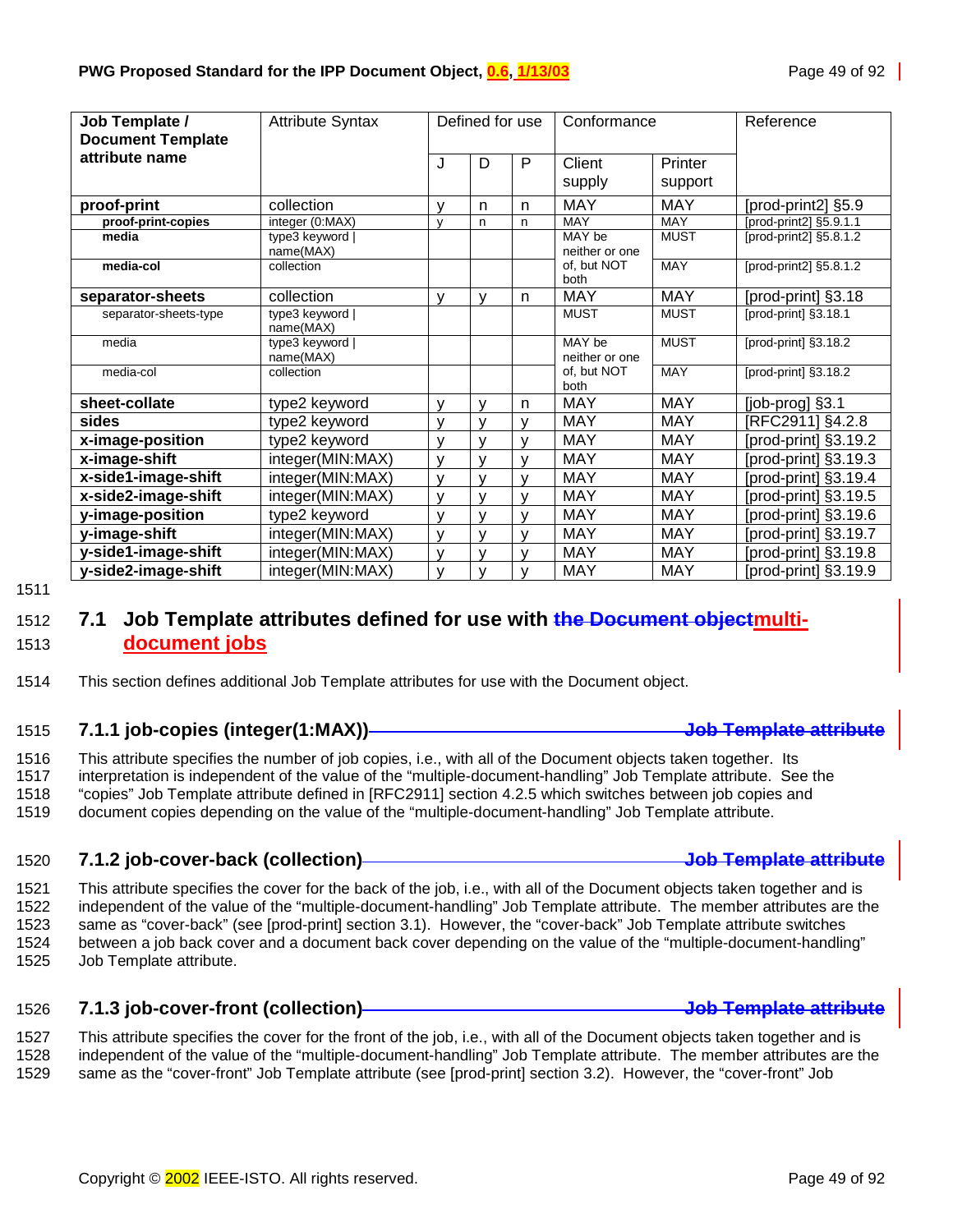<span id="page-49-0"></span>1530 Template attribute switches between a job front cover and a document front cover depending on the value of the 1531 "multiple-document-handling" Job Template attribute.

## 1532 **7.1.4 job-finishings (1setOf type2 enum) Job Template attribute**

1533 This attribute specifies the job finishings, i.e., with all of the Document objects taken together. Its interpretation is 1534 independent of the value of the "multiple-document-handling" Job Template attribute. See the "finishings" Job 1535 Template attribute defined in [RFC2911] section 4.2.6 which switches between job finishings and document 1536 finishings depending on the value of the "multiple-document-handling" Job Template attribute.

## 1537 **7.1.5 job-finishings-col (1setOf collection) Job Template attribute**

1538 This attribute specifies the job finishings collection, i.e., with all of the Document objects taken together. Its 1539 interpretation is independent of the value of the "multiple-document-handling" Job Template attribute. See the 1540 "finishings" Job Template attribute defined in [RFC2911] section 4.2.6 which switches between job finishings 1541 collection and document finishings collection depending on the value of the "multiple-document-handling" Job 1542 | Template attribute.

## 1543 **7.1.6 media-size-name (type3 keyword | name(MAX))**

1544 This Job Template and Document Template attribute specifies the name of a size of media. The values are defined 1545 in [pwg5101.1]. The attribute is used in [upnp] as a Job Template attribute. Examples:

1546 **'na\_letter\_8.5x11in' -** The letter size (8.5 inches by 11 inches) used in North America. 1547 **'iso\_a4\_210x297mm' -** The iso A4 size (210 mm by 297 mm) used in metric countries. 1548

## 1549 **7.2 Document Template attributes**

1550 Most Job Template attributes can be used as Document Template attributes for use in Document Creation 1551 operations to apply to the Document object. However, the Job Template attributes that have the "job-" prefix MUST 1552 NOT be used as Document Template attributes, since they are defined to apply to the job as a whole. [Table 8](#page-42-0) shows 1553 | lists all of the Document Template attributes for use with the Document Creation operations and the Document 1554 object. All of the definitions of the Document Template attributes are done by reference to the corresponding Job 1555 Template attributes in other specifications. However, the semantics of each Document Template attribute only 1556 applies to the Document object with which the attribute is associated either by being supplied by the client in the 1557 Document Creation operation or supplied by the Printer as a default because the client did not (and the PDL did not 1558 have any corresponding instruction). See section [5](#page-36-0) for defaulting semantics.

# 1559 **8 Job Description and Document Description attributes**

1560 [Table 9](#page-50-0) lists all the Job Description defined in other IPP specifications and the corresponding Document Description 1561 attributes defined in this IPP specification. Job Description and Document Description attributes are Job object and 1562 Document object attributes, respectively, that are filled in by the Printer. Some Job/Document Description attribute 1563 values are supplied by the client in the Job/Document Creation operation using corresponding Operation attributes 1564 as flagged with "\*\*". Unless specified otherwise herein, the Printer MUST NOT support modification of Job 1565 Bescription and Document Descriptions attributes.

1566 The column labeled "attribute syntax" indicates the attribute syntax (see [RFC2911] section 4.1). The Printer 1567 conformance is indicated along with the reference to the specification in which the attribute is defined. The 1568 conformance for Document Description attributes (if the Printer supports the Document object) is the same as the 1569 **corresponding Job Description attributes.**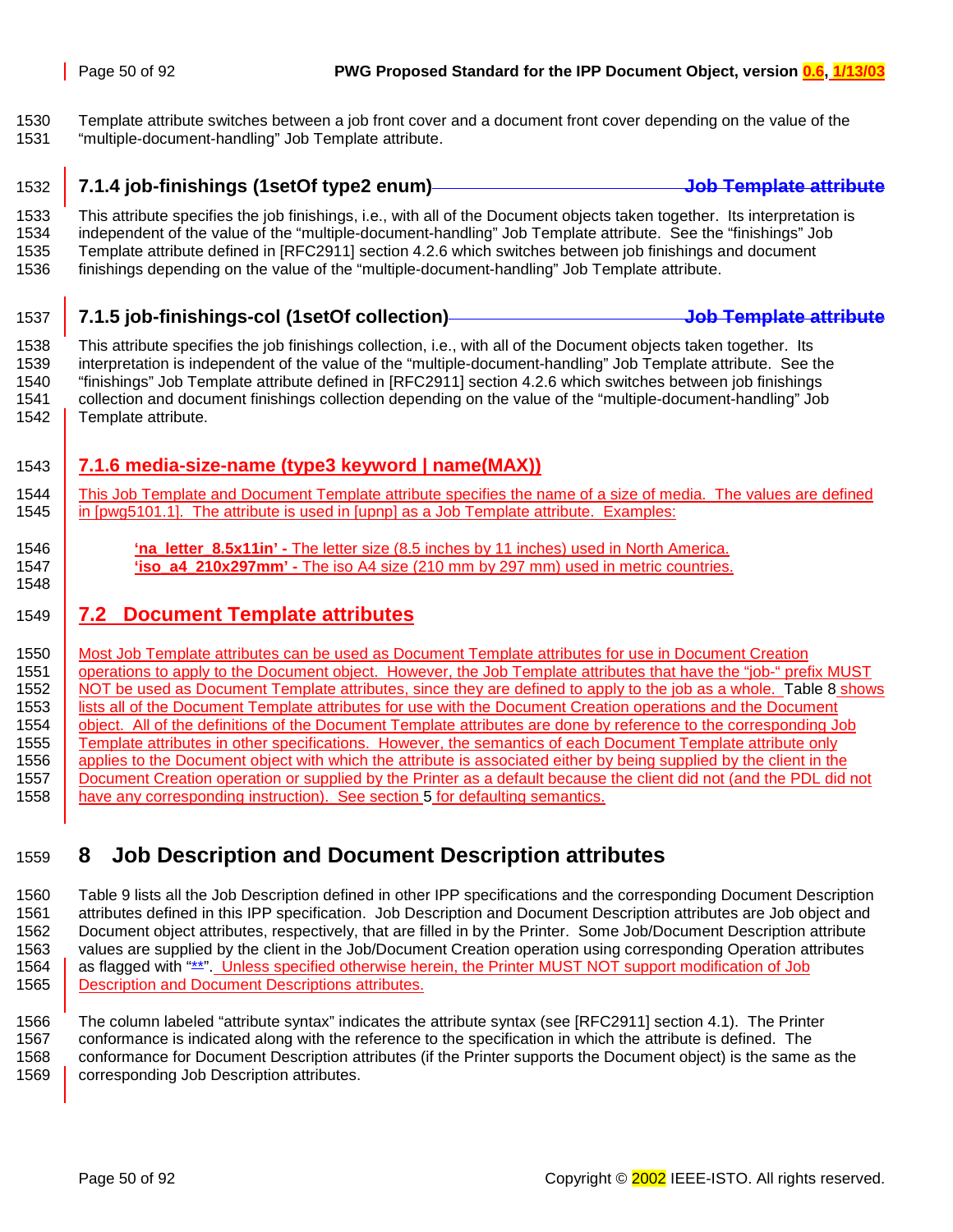#### <span id="page-50-0"></span>**PWG Proposed Standard for the IPP Document Object, 0.6, 1/13/03** Page 51 of 92

- 1570 Each of the Document Description attributes have a sub-section in section [8.2.](#page-53-0) The column labeled References
- 1571 column contains references to the sub-section in this document if there is significant information there. Those 1572 subsections that are only references to other specifications contain only that reference in the Reference column.

1573 Note: There are no corresponding Page Range (or Page Override) Description attributes. The Page Range is not an 1574 object with a state and it cannot be queried.

1575 Legend:

l

- 1576 **[job-]** indicates an attribute that shouldn't have had a "job-" prefix in its name in [RFC2911], so that the same 1577 attribute name could also be used for the Document object as a Document Description attribute. Note: For 1578 the PWG Semantic Model, the "job-" prefix is dropped.<br>1579 "-" indicates that the Job or Document attribute is not definition
- 1579 "-" indicates that the Job or Document attribute is *not* defined.
- 1580 **\*\*** indicates a Job and/or Document Description attribute that the client MAY supply the values for in a 1581 corresponding Operation attribute. See [Table 6](#page-39-0) for the corresponding operation attribute.
- 1582 (r/w) indicates that the Job Description or Document Description attribute is read/write, so that the client can 1583 changes its value using the Set-Job-Attributes or Set-Document-Attributes operation (see section [3.7\)](#page-25-0).

#### 1584 **Table 9 - Job and Document Description attributes**

| <b>IPP Job Description /</b>         | <b>IPP Attribute Syntax</b> | Job                     | Doc                      | Printer     | Reference                   |                         |
|--------------------------------------|-----------------------------|-------------------------|--------------------------|-------------|-----------------------------|-------------------------|
| <b>Document Description</b>          |                             |                         |                          | conform-    |                             | $\overline{\text{Doc}}$ |
| attribute name                       |                             |                         |                          | ance        | <b>Job Description Attr</b> | Desc.                   |
|                                      |                             |                         |                          |             |                             |                         |
| attributes-charset **                | charset                     | v                       | $\mathsf{V}$             | <b>MUST</b> | [RFC2911] §4.3.19           | \$8.2.1                 |
| attributes-natural-language **       | naturalLanguage             | v                       | V                        | <b>MUST</b> | [RFC2911] §4.3.20           | \$8.2.2                 |
| compression **                       | type3 keyword               | $\overline{\mathbf{y}}$ | V                        | <b>MUST</b> | [RFC2911] §3.2.1.1          | \$8.2.3                 |
| current-page-order                   | type2 keyword               | V                       | $\mathsf{V}$             | <b>MAY</b>  | [prod-print] §4.1           | \$8.2.4                 |
| date-time-at-completed               | dateTime                    | V                       | $\mathsf{V}$             | <b>MAY</b>  | [RFC2911] §4.3.14.7         | \$8.2.5                 |
| date-time-at-creation                | dateTime                    | V                       | $\mathsf{V}$             | <b>MAY</b>  | [RFC2911] §4.3.14.5         | \$8.2.6                 |
| date-time-at-processing              | dateTime                    | $\mathsf{V}$            | $\mathsf{V}$             | <b>MAY</b>  | [RFC2911] §4.3.14.6         | \$8.2.7                 |
| document-format **                   | documentFormatmim           | $\rightarrow$           | y                        | <b>MUST</b> | [RFC2911] §3.2.1.1          | \$8.2.8                 |
|                                      | eMediaType                  |                         |                          |             |                             |                         |
| document-format-detail               | collection                  | ÷                       | $\mathbf{V}$             | <b>MAY</b>  |                             | \$8.2.9                 |
| document-format-detected             | mimeMediaType               | ä,                      | $\mathbf v$              | <b>MAY</b>  |                             | \$8.2.10                |
| document-id-uri                      | uri                         | $\blacksquare$          | $\mathsf{V}$             | <b>MUST</b> |                             | §8.2.11                 |
| document-message (r/w)               | text(427MAX)                | -32                     | $\mathsf{V}$             | <b>MAY</b>  |                             | §8.2.12                 |
| document-name (r/w) **               | name(MAX)                   | $\rightarrow$           | $\mathsf{v}$             | <b>MUST</b> | [RFC2911] §3.2.1.1          | \$8.2.13                |
| document-natural-language **         | naturalLanguage             | $\rightarrow$           | $\mathsf{V}$             | <b>MAY</b>  | [RFC2911] §3.2.1.1          | \$8.2.14                |
| document-number                      | integer(0:MAX)              | $\blacksquare$          | $\mathsf{V}$             | <b>MUST</b> |                             | §8.2.15                 |
| document-printer-up-time             | integer(1:MAX)              | $\blacksquare$          | $\mathbf{\Psi}$          | <b>MUST</b> |                             | \$8.6                   |
| document-state                       | type1 enum                  | $\blacksquare$          | $\mathsf{V}$             | <b>MUST</b> |                             | §8.2.16                 |
| document-state-message               | text(MAX)                   | $\overline{a}$          | V                        | <b>MAY</b>  |                             | §8.2.17                 |
| document-state-reasons               | 1setOf type2 keyword        | $\blacksquare$          | $\mathsf{V}$             | <b>MUST</b> |                             | §8.2.18                 |
| document-uri **                      | uri                         | $\blacksquare$          | y                        | <b>MAY</b>  |                             | §8.2.19                 |
| impressions-completed-               | integer(0:MAX)              | y                       | y                        | <b>MAY</b>  | [job-prog] §4.4             | §8.2.20                 |
| current-copy                         |                             |                         |                          |             |                             |                         |
| ipp-attribute-fidelity               | boolean                     | V                       | $-\frac{1}{2}$           | <b>MUST</b> | [RFC2911] §3.2.1.1          | \$8.1.1                 |
| job-collation-type                   | type2 enum                  | V                       | $\overline{\phantom{a}}$ | <b>MAY</b>  | [job-prog] §4.1             |                         |
| [job-]detailed-status-message        | 1setOf text (MAX)           | $\mathsf{V}$            | $\mathsf{V}$             | <b>MAY</b>  | [RFC2911] §4.3.10           | §8.2.21                 |
| <b>[job-]</b> document-access-errors | 1setOf text(MAX)            | $\mathsf{V}$            | $\mathsf{V}$             | <b>MAY</b>  | [RFC2911] §4.3.11           | \$8.2.22                |

 $32$  The "document-message" (text(127)) Document Description attribute has a corresponding "job-message-fromoperator" (text(127)) Job Description attribute (see [RFC2911] section 4.3.16) which handles operator to user communication only and a "job-message-to-operator (text(MAX)) Job Template attribute (see [prod-print] section 3.10) for user to operator communication.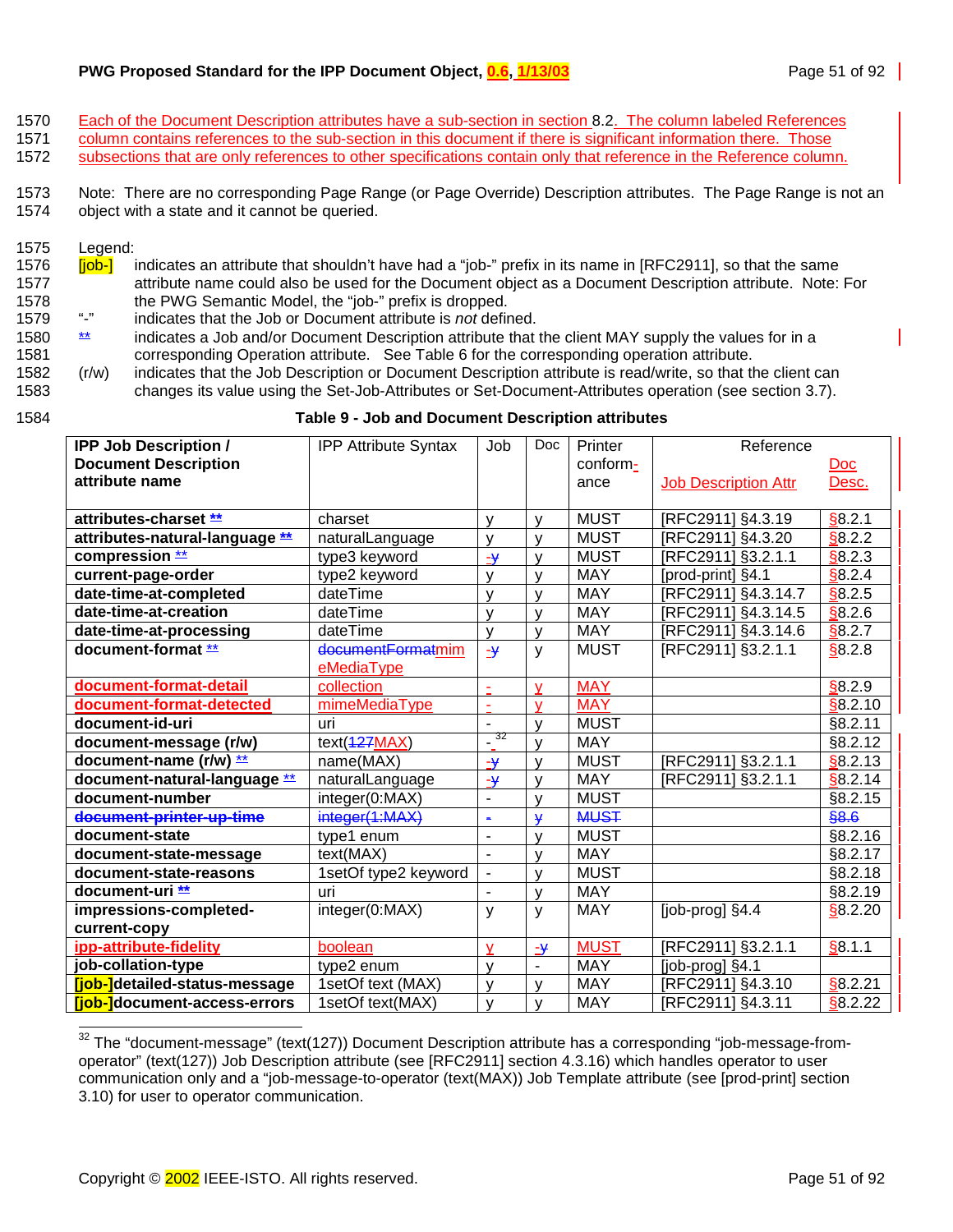| <b>IPP Job Description /</b>         | <b>IPP Attribute Syntax</b> | Job                          | <b>Doc</b>                      | Printer      | Reference                   |          |
|--------------------------------------|-----------------------------|------------------------------|---------------------------------|--------------|-----------------------------|----------|
| <b>Document Description</b>          |                             |                              |                                 | conform-     |                             | Doc      |
| attribute name                       |                             |                              |                                 | ance         | <b>Job Description Attr</b> | Desc.    |
|                                      |                             |                              |                                 |              |                             |          |
| job-id                               | integer(1:MAX)              | v                            | $-V$                            | <b>MUST</b>  | [RFC2911] §4.3.2            | §8.2.23  |
| [job-]impressions **                 | integer(0:MAX)              | ۷                            | V                               | <b>MAY</b>   | [RFC2911] §4.3.17.2         | \$8.2.24 |
| [job-]impressions-completed          | integer(0:MAX)              | ۷                            | $\mathsf{V}$                    | <b>MAY</b>   | [RFC2911] §4.3.18.2         | §8.2.25  |
| $[job-]$ k-octets $*$                | integer(0:MAX)              | v                            | V                               | <b>MAY</b>   | [RFC2911] §4.3.17.1         | §8.2.26  |
| [job-]k-octets-processed             | integer(0:MAX)              | y                            | y                               | <b>MAY</b>   | [RFC2911] §4.3.18.1         | §8.2.27  |
| job-mandatory-attributes             | 1setOf type2 keyword        | V                            | $\overline{\phantom{a}}$        | <b>MAY</b>   |                             | \$8.1.2  |
| <b>[job-]</b> media-sheets **        | integer(0:MAX)              | v                            | V                               | <b>MAY</b>   | [RFC2911] §4.3.17.3         | \$8.2.28 |
| <b>[job-]</b> media-sheets-completed | integer(0:MAX)              | ٧                            | $\mathsf{V}$                    | <b>MAY</b>   | RFC2911] §4.3.18.3          | \$8.2.29 |
| job-message-from-operator            | text(127)                   | $\mathsf{V}$                 | 33<br>$\blacksquare$            | <b>MAY</b>   | [RFC2911] §4.3.16           |          |
| [job-]more-info                      | uri                         | y                            | y                               | <b>MAY</b>   | [RFC2911] §4.3.4            | \$8.2.30 |
|                                      |                             |                              |                                 |              |                             |          |
| job-name (r/w)                       | name(MAX)                   | v                            | -34                             | <b>MUST</b>  | [RFC2911] §4.3.5            |          |
| job-originating-user-name            | name (MAX)                  | v                            | $\overline{\phantom{a}}$        | <b>MUST</b>  | [RFC2911] §4.3.6            |          |
| iob-password                         | octetString(255)            | 35                           |                                 | <b>MAY</b>   | [prod-print2] §4.1          |          |
| job-password-encryption              | type3 keyword               | <mark>y <sup>36</sup></mark> |                                 | <b>MAY</b>   | [prod-print2] §4.2          |          |
|                                      | name(MAX)                   |                              |                                 |              |                             |          |
| job-printer-make-and-model           | text(127)                   | y                            | $\blacksquare$                  | <b>CMUST</b> | [RFC2911] §4.3.14.4         |          |
|                                      |                             |                              |                                 | 37           |                             |          |
| <mark>job-]</mark> printer-up-time   | integer (1:MAX)             | ٧                            | $\mathsf{v}$                    | <b>MUST</b>  | [RFC2911] §4.3.14.4         | §8.2.31  |
| job-printer-uri                      | uri                         | v                            | $V -$                           | <b>MUST</b>  | [RFC2911] §4.3.3            | §8.2.32  |
| job-state                            | type1 enum                  | v                            | 38<br>$\blacksquare$            | <b>MUST</b>  | [RFC2911] §4.3.7            | \$8.2.16 |
| job-state-message                    | text(MAX)                   | V                            | $-39$                           | <b>MAY</b>   | [RFC2911] §4.3.9            | \$8.2.17 |
| job-state-reasons                    | 1setOf type2 keyword        | y                            | -40<br>$\overline{\phantom{a}}$ | <b>MUST</b>  | [RFC2911] §4.3.8            | §8.2.18  |
| job-uri                              | uri                         | У                            | $\frac{1}{4}$                   | <b>MUST</b>  | [RFC2911] §4.3.1            | \$8.2.33 |
|                                      |                             |                              |                                 |              |                             |          |

 $^{33}$  The "job-message-from-operator" Job Description attribute has no corresponding "document-message-fromoperator" (text(127)) Document Description attribute. Instead, both the user and the operator use the "documentmessage" (text(127)) operation/Document Description attribute (see section **Error! Reference source not found.**) to communicate with each other.

 $^{\circ}$  ISSUE 08: Need to add "job-password" to [prod-print2] as a Job Description attribute to go along with the Operation attribute with suitable security in Get-Job-Attributes response in order to align with the PWG Semantic Model, OK?

36 ISSUE 09: Need to add "job-password-encryption" to [prod-print2] as a Job Description attribute to go along with the Operation attribute with suitable security in Get-Job-Attributes response in order to align with the PWG Semantic Model, OK?

<sup>37</sup> The "job-printer-make-and-model" Job Description attribute MUST be supported if the "job-save-disposition" Job Template attribute is supported.

 $38$  The Document Description attribute that corresponds to the "job-state" Job Description attribute is the (new) "document-state" attribute.

The Document Description attribute that corresponds to the "job-state-message" Job Description attribute is the (new) "document-state-message" attribute.

40 The Document Description attribute that corresponds to the "job-state-reasons" Job Description attribute is the (new) "document-state-reasons" attribute.

<sup>41</sup> The "job-uri" Document Description attribute is a copy of the "job-uri" Job Description attribute of the job that contains this Document. that corresponds to the "job-uri" (uri) Job Description attribute is the (new) "document-id-uri" (uri) attribute. However, the value is only a unique ID. The client cannot use the "document-id-uri" attribute URI value as a target of a Document object operation; the "job-uri" has proved problematic enough as a target.

l

 $34$  The Document Description attribute that corresponds to the "job-name" Job Description attribute is the (existing) "document-name" attribute defined in [RFC2911].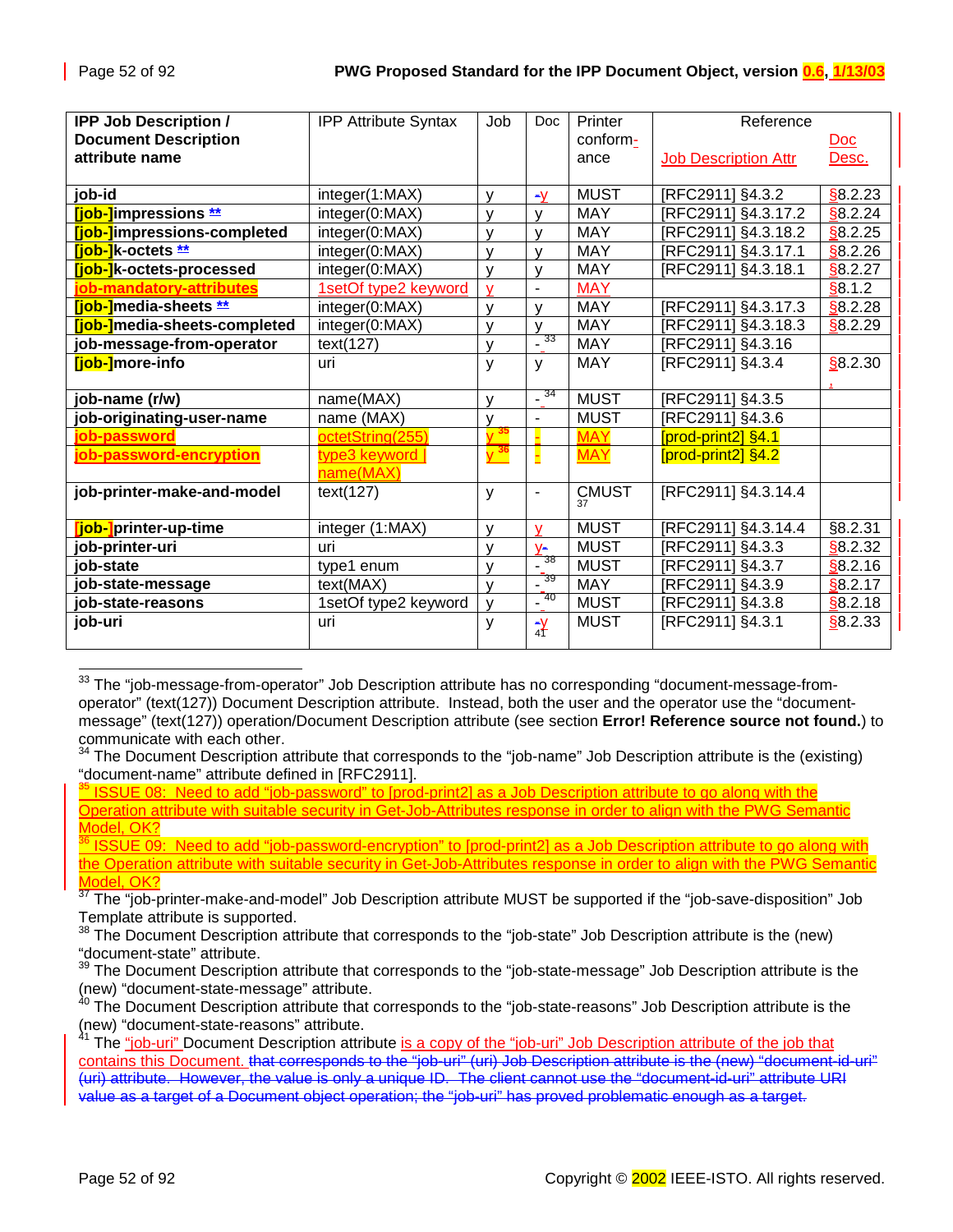<span id="page-52-0"></span>

| <b>IPP Job Description /</b> | <b>IPP Attribute Syntax</b> | Job          | <b>Doc</b>               | Printer     | Reference                   |            |
|------------------------------|-----------------------------|--------------|--------------------------|-------------|-----------------------------|------------|
| <b>Document Description</b>  |                             |              |                          | conform-    |                             | <u>Doc</u> |
| attribute name               |                             |              |                          | ance        | <b>Job Description Attr</b> | Desc.      |
|                              |                             |              |                          |             |                             |            |
| [job-]warnings-count         | integer(0:MAX)              | v            | $\mathsf{V}$             | <b>MAY</b>  | [override] §6.1             | \$8.2.34   |
| last-document **             | boolean                     |              | v                        | MAY         | [RFC2911] §4.3.12           | \$8.2.35   |
| number-of-documents          | integer(0:MAX)              | v            | $\overline{\phantom{a}}$ | <b>MAY</b>  | [RFC2911] §4.3.15           |            |
| number-of-intervening-jobs   | integer(0:MAX)              | v            | $\overline{\phantom{a}}$ | <b>MAY</b>  | [RFC2911] §4.3.13           |            |
| output-device-assigned       | name(127)                   | v            | $V -$                    | <b>MAY</b>  | [RFC2911] §4.3.7.2          | \$8.2.36   |
| sheet-completed-copy-        | integer(0:MAX)              | v            | y                        | <b>MAY</b>  | $[job$ -prog $]$ $§$ 4.2    | \$8.2.37   |
| number                       |                             |              |                          |             |                             |            |
| sheet-completed-document-    | integer(0:MAX)              | V            | ٠                        | <b>MAY</b>  | $[job$ -prog $]$ $§$ 4.3    |            |
| number                       |                             |              |                          |             |                             |            |
| time-at-completed            | integer (MIN:MAX)           | v            | v                        | <b>MUST</b> | [RFC2911] §4.3.14.3         | \$8.2.38   |
| time-at-creation             | integer (MIN:MAX)           | v            | v                        | MUST        | [RFC2911] §4.3.14.1         | \$8.2.39   |
| time-at-processing           | integer (MIN:MAX)           | $\mathbf{v}$ |                          | <b>MUST</b> | [RFC2911] §4.3.14.2         | \$8.2.40   |

1585 "\*\*" See the description in the Legend before the table.

1587 Most of the existing "job-state" and "job-state-reasons" Job Description attribute values apply equally well to 1588 individual documents in a multi-document job (with removal of the 'job-' prefix for those that apply to both Job and 1589 Document). Furthermore, the job states are completely service-type neutral, so they can apply to scanning. faxing, 1590 formatting processes as well. The job state reasons have a number of reasons that are print service specific, but 1591 most can apply to other types of service as well. The reason for separating state from reasons, is so that the states 1592 can be the fundamental states that most implementations have, while the state reasons can vary depending on the 1593 sophistication of the system. The states are the ones that clients are most likely to base actions upon, and the state 1594 reasons are more information, both for programs and people.

1595 The descriptions of the new "document-state" and "document-state-reasons" attributes are merged in with the 1596 existing "job-state" and "job-state-reasons". Such merging shows the parallelism in the description to aid 1597 understanding and implementation and so that future maintenance will continue this strong parallelism. The "/"

1598 character separates the words: Job from Document so that the same description can serve for both Job and 1599 Document objects.

# 1600 **8.1 Job Description attributes**

1601 This section contains *only* the Job Description attributes that are defined in this specification and are not defined in 1602 any other specification.

# 1603 **8.1.1 ipp-attribute-fidelity (boolean)**

1604 This REQUIRED Job Description attribute indicates the value of the corresponding "ipp-attribute-fidelity" operation 1605 attribute that the client supplied in the Job Creation operation. This Job Description attribute has no effect on the 1606 processing of the job once the Job Creation and Document Creation operations have been accepted. However, this

1607 attribute does provide an audit capability to the user and service desk for comparing unexpected printed results with 1608 what was submitted.

# 1609 **8.1.2 job-mandatory-attributes (1setOf type2 keyword)**

1610 This OPTIONAL Job Description attribute indicates which Job Template and Document Template attributes the client

1611 required that the Printer honor in order to accept the Job Creation and subsequent Document Creation requests.

1612 The Printer populates this attribute with the value of the corresponding "job-mandatory-attributes" operation attribute

- 1613 (see section [4.3.2\)](#page-33-0) supplied by the client in the Job Creation operation. This Job Description attribute has no effect
- 1614 on the processing of the job once the Job Creation and Document Creation operations have been accepted.

<sup>1586</sup>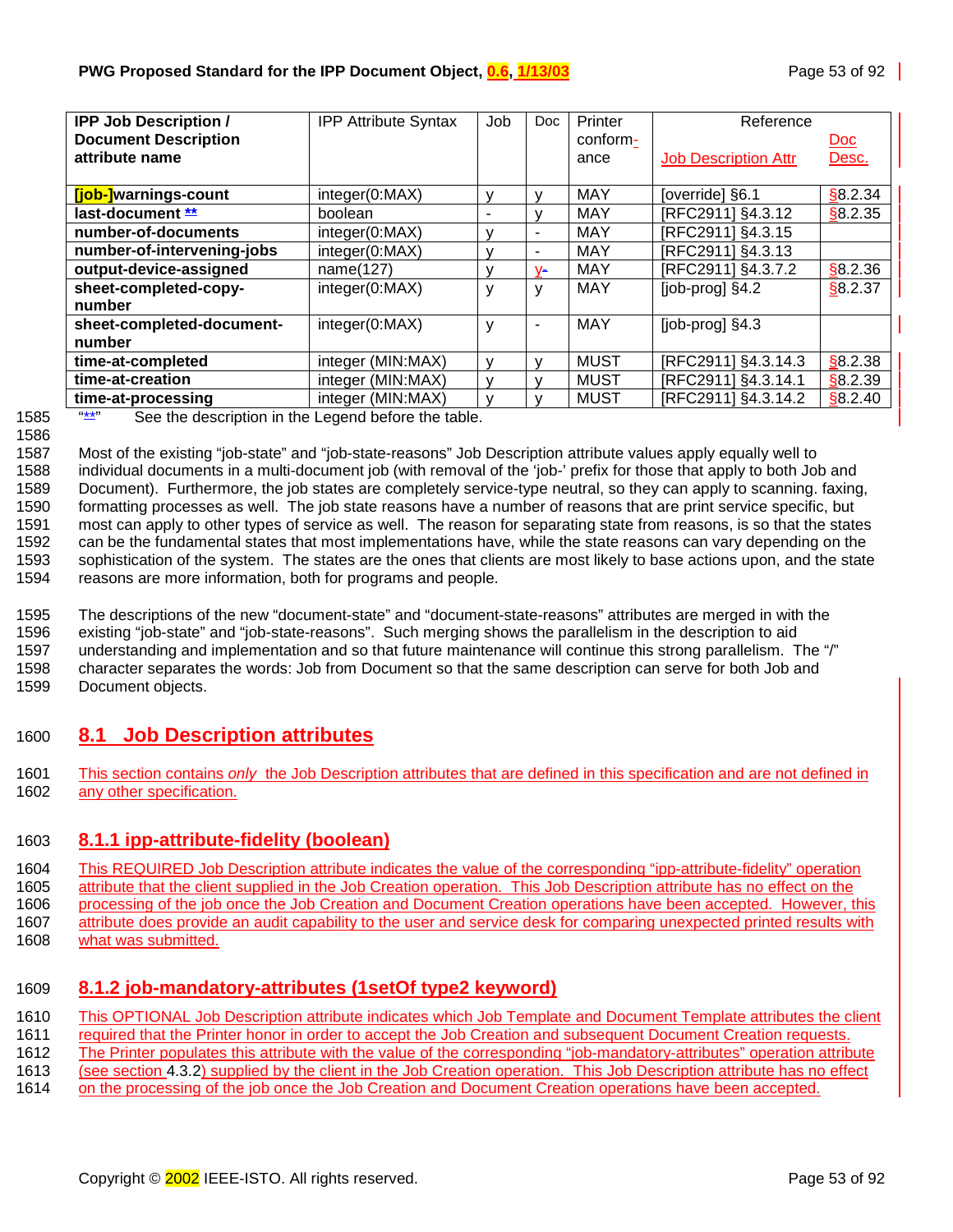<span id="page-53-0"></span>1615 However, this attribute does provide an audit capability to the user and service desk for comparing unexpected 1616 printed results with what was submitted.

## 1617 **8.2 Document Description attributes**

- 1618 This section contains *all* of the Document Description attributes for use with the Document object. Most of these
- 1619 definitions refer to the corresponding Job Template attribute semantics in other specifications. However, the 1620 Semantics of each Document Description attribute only applies to the Document object containing the Document
- 1621 | Description attribute.

*Important Implementer's note: The brief descriptions in this section are not a substitute for the detailed specification in the referenced specifications. You need to read the referenced specifications when implementing!*

### 1622 **8.2.1 attributes-charset (charset)**

1623 This REQUIRED Document Description attribute has the same semantics as the corresponding Job Description 1624 attribute (see [RFC2911] §4.3.19) applied to the Document object. The Printer sets this Document Description 1625 | attribute from the corresponding operation attribute supplied by the client in the Document Creation operation (see 1626 **section [3.1\)](#page-12-0).** 

### 1627 **8.2.2 attributes-natural-language (naturalLanguage)**

1628 This REQUIRED Document Description attribute has the same semantics as the corresponding Job Description 1629 attribute (see [RFC2911] §4.3.20) applied to the Document object. The Printer sets this Document Description 1630 attribute from the corresponding operation attribute supplied by the client in the Document Creation operation (see 1631 **section [3.1\)](#page-12-0).** 

### 1632 **8.2.3 compression (type3 keyword)**

- 1633 This REQUIRED Document Description attribute specifies the compression used to represent this document (see 1634 [RFC2911] §3.2.1.1). The Printer sets this Document Description attribute from the corresponding operation attribute 1635 supplied by the client in the Document Creation operation (see section [3.1\)](#page-12-0).
- 1636 **8.2.4 current-page-order (type2 keyword)**
- 1637 This OPTIONAL Document Description attribute has the same semantics as the corresponding Job Description 1638 attribute (see [prod-print] §4.1) applied to the Document object.

#### 1639 **8.2.5 date-time-at-completed (dateTime)**

1640 This OPTIONAL Document Description attribute has the same semantics as the corresponding Job Description 1641 attribute (see [RFC2911] §4.3.14.7) applied to the Document object.

#### 1642 **8.2.6 date-time-at-creation (dateTime)**

1643 This OPTIONAL Document Description attribute has the same semantics as the corresponding Job Description 1644 attribute (see [RFC2911] §4.3.14.5) applied to the Document object.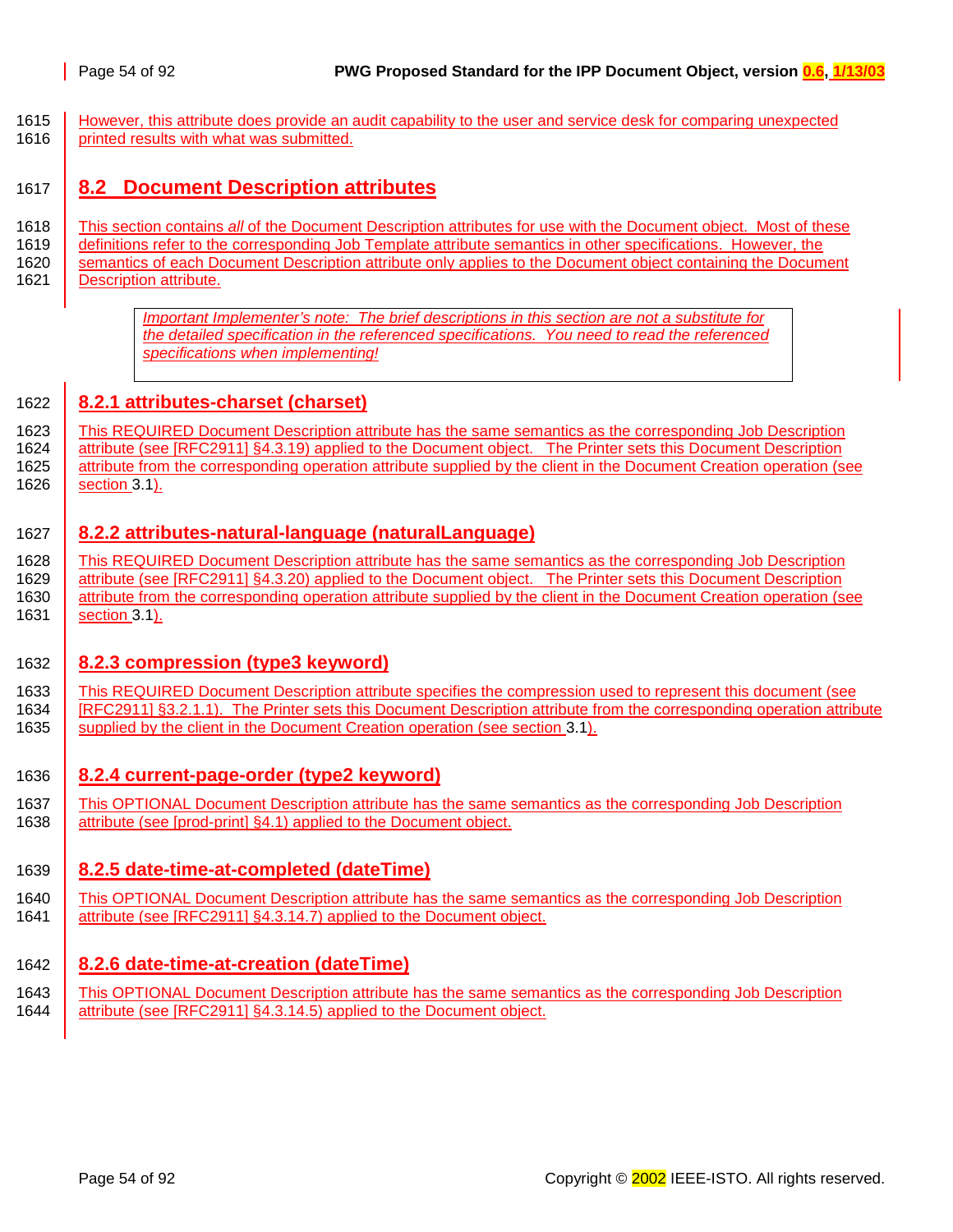### <span id="page-54-0"></span>1645 **8.2.7 date-time-at-processing (dateTime)**

- 1646 This OPTIONAL Document Description attribute has the same semantics as the corresponding Job Description
- 1647 attribute (see [RFC2911] §4.3.14.6) applied to the Document object.

#### 1648 **8.2.8 document-format (mimeMediaType)**

- 1649 This REQUIRED Document Description attribute specifies the document format (see [RFC2911] §3.2.1.1) for the
- 1650 Document object. The Printer sets this Document Description attribute from the corresponding operation attribute
- 1651 supplied by the client in the Document Creation operation (see section [3.1\)](#page-12-0).

### 1652 **8.2.9 document-format-detail (collection)**

- 1653 **ISSUE 04: Is the definition of "document-format-detail" OK?**
- 1654 This OPTIONAL Document Description attribute provides additional information about the document format or
- 1655 document formats in the Document object. The member attributes of the "document-format-detail" attribute are:
- 

#### 1656 **Table 10 - "document-format-detail" member attributes**

|                                   |                           |                | <b>Printer Support</b>                                                                   |
|-----------------------------------|---------------------------|----------------|------------------------------------------------------------------------------------------|
| <b>Member Attribute Name</b>      | <b>Attribute Syntax</b>   | <b>Present</b> |                                                                                          |
| document-format                   | mimeMediaType             | <b>MUST</b>    | <b>MUST</b>                                                                              |
| document-format-version           | text(127)                 | <b>MAY</b>     | <b>MUST</b>                                                                              |
| document-format-natural-languages | 1setOf naturalLanguage    | <b>MAY</b>     | <b>MUST</b>                                                                              |
| platform                          | type3 keyword   name(MAX) | <b>MAY</b>     | <b>MUST</b>                                                                              |
| device-id                         | text(127)                 | <b>MAY</b>     | <b>MUST</b>                                                                              |
| document-format-details           | 1setOf collection         | <b>MAY</b>     | <b>MUST - If the Printer support</b><br>a format that contains other<br>document formats |

1657

#### 1658 **8.2.9.1 document-format (mimeMediaType)**

- 1659 This REQUIRED member attribute contains the MIME Media Type of the top level document content. The 1660 standard values for this attribute are Internet Media types (sometimes called MIME types). For further details 1661 see the description of the 'mimeMediaType' attribute syntax in [RFC2911] section 4.1.9.
- 1662 If it is a MIME Media Type, such as 'multipart/related' or 'application/zip', that is a container format that 1663 contains document parts, the "document-format-details" member attribute described each part.

1664 **8.2.9.2 document-format-version (text(127))**

1665 This REQUIRED member attribute contains the level or version of the document format. For example, the 1666 value for PostScript level 3 would be: "3" and for PCL 5e would be '5e'.

#### 1667 **8.2.9.3 document-format-natural-languages (1setOf naturalLanguage)**

1668 This REQUIRED member attribute contains the natural language(s) of the document. The Printer MAY use 1669 this value to select fonts or other Globalization processing.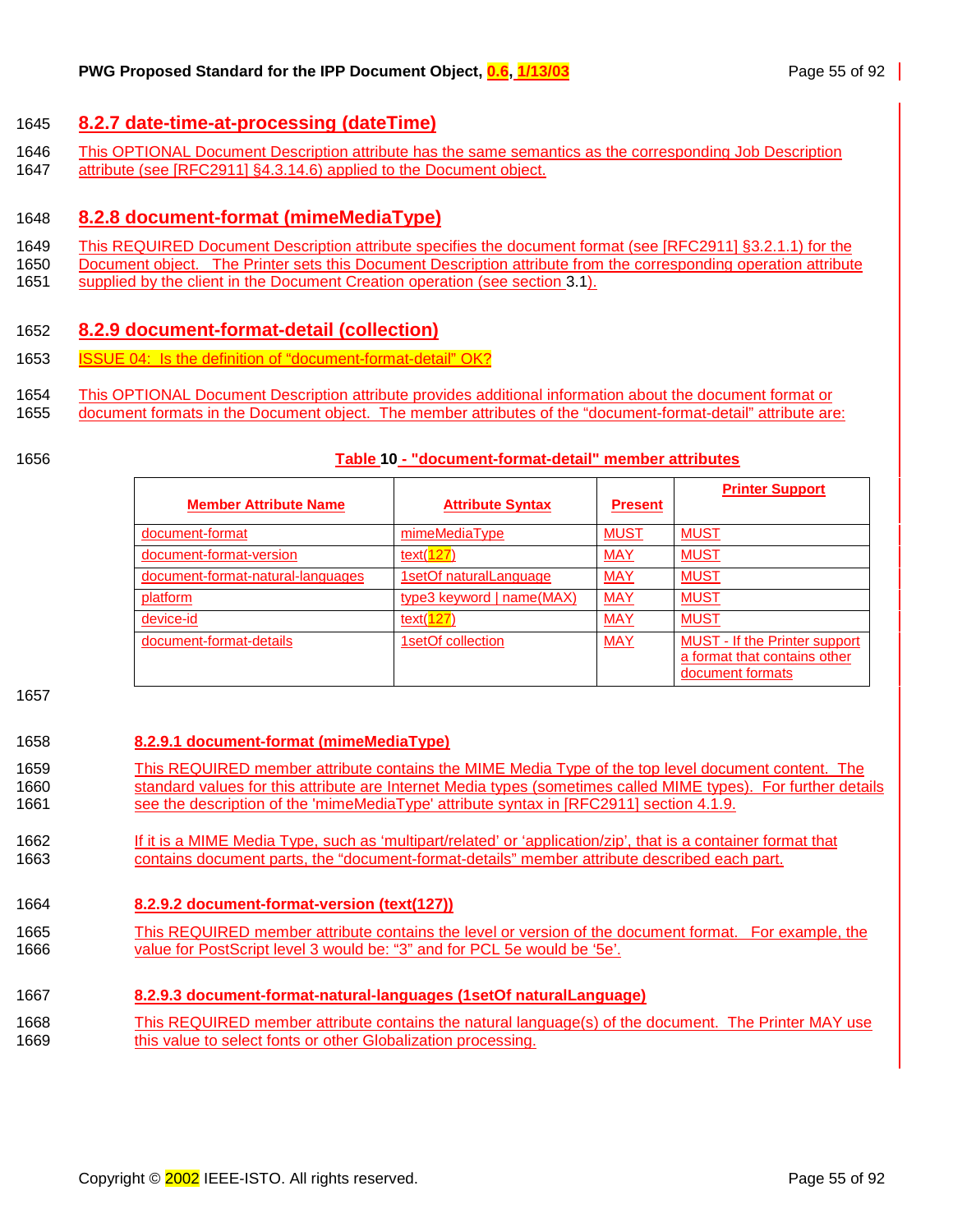<span id="page-55-0"></span>

| 1670 | 8.2.9.4 platform (type3 keyword   name(MAX))                                                                           |
|------|------------------------------------------------------------------------------------------------------------------------|
| 1671 | ISSUE 05: Should we call this member attribute "os-type", instead of "platform", in order to agree with the            |
| 1672 | PWG Printer Installation Extension (see draft-ietf-ipp-install-04.txt)?                                                |
| 1673 | This REQUIRED member attribute identifies the operating system type the of platform on which the                       |
| 1674 | document was generated. Valid values are the operating system names defined in the IANA document [os-                  |
| 1675 | names] and the special keyword value: 'unknown'. Although the IANA registry requires that the names be all             |
| 1676 | upper-case, the values MUST be all lower case in this field since they are IPP keywords (plus hyphen-minus             |
| 1677 | (-), period (.), and slash (/)). Examples: 'linux', 'linux-2.2', 'os/2', 'mac', 'mac-x', 'sun-os-4.0', 'unix', 'unix-  |
| 1678 | bsd', 'win32', 'windows-95', 'windows-98', 'windows-ce', 'windows-nt', 'windows-nt-4', 'windows-nt-5',                 |
| 1679 | 'windows-2000', and 'unknown'.                                                                                         |
| 1680 | 8.2.9.5 device-id (text(127))                                                                                          |
| 1681 | This REQUIRED member attribute identifies the type of device for which the document was formatted,                     |
| 1682 | including manufacturer and model. The value of this variable MUST exactly match the IEEE 1284-2000                     |
| 1683 | Device ID string, except the length field MUST not be specified. See the Microsoft Universal Plug and Play             |
| 1684 | [upnp] section 2.2.6 Deviceld parameter for details and examples.                                                      |
| 1685 | 8.2.9.6 document-format-details (1setOf collection)                                                                    |
| 1686 | This member attribute identifies the document format details of the body parts, if the top level document              |
| 1687 | format is a container types, such as 'multipart/related' or 'application/zip'. The Printer MUST support this           |
| 1688 | member attribute if it supports a container MIME type.                                                                 |
| 1689 | The member attributes defined for this collection are the same as those defined for "document-format-detail"           |
| 1690 | itself, i.e., a recursive definition. But there MUST NOT be any duplicate collection values at the same level;         |
| 1691 | its a set, not a sequence. So 100 PostScript files with the same details in a .zip file would have                     |
| 1692 | 'application/zip' as the top level MIME type with its details and only one value of the "document-format-              |
| 1693 | details" member attribute with PostScript details.                                                                     |
| 1694 | 8.2.10 document-format-detected (mimeMediaType)                                                                        |
| 1695 | This OPTIONAL Document Description attribute is generated by the Printer to indicate the actual document format of     |
| 1696 | the Document object. This value will differ from the value submitted by the client or defaulted by the Printer, if the |

1697 Printer automatically senses the document format by examining the document content, such as when the "document-1698 format" attribute has the value: 'application/octet-stream' (see [RFC2911] section 4.1.9.1). Before the document 1699 format is known, the Printer populates this attribute with a zero length string.

## 1700 **8.2.11 document-id-uri (uri)**

1701 This REQUIRED Document Description attribute is generated by the Printer as a unique URI to identify a Document 1702 object, in the same way that the "job-uri" (uri) Job Description attribute uniquely identifies a Job object. Unlike the 1703 "job-uri" (uri) attribute, the client cannot supply this attribute as a target of an operation.

#### 1704 **8.2.12document-mandatory-attributes (1setOf type2 keyword)**

1705 This OPTIONAL Document description attribute indicates which Document Template attributes the client required 1706 | that the Printer honor in order to accept the Document Creation request. The Printer populated this attribute with the 1707 value of the corresponding "document-mandatory-attributes" operation attribute (see section ???) supplied by the 1708 **client in the Document Creation operation.** After the Document Creation operation completes, this attribute has no 1709 affect on the behavior of the job (see section [3.1.2\)](#page-16-0). However, this attribute does provide an audit capability to the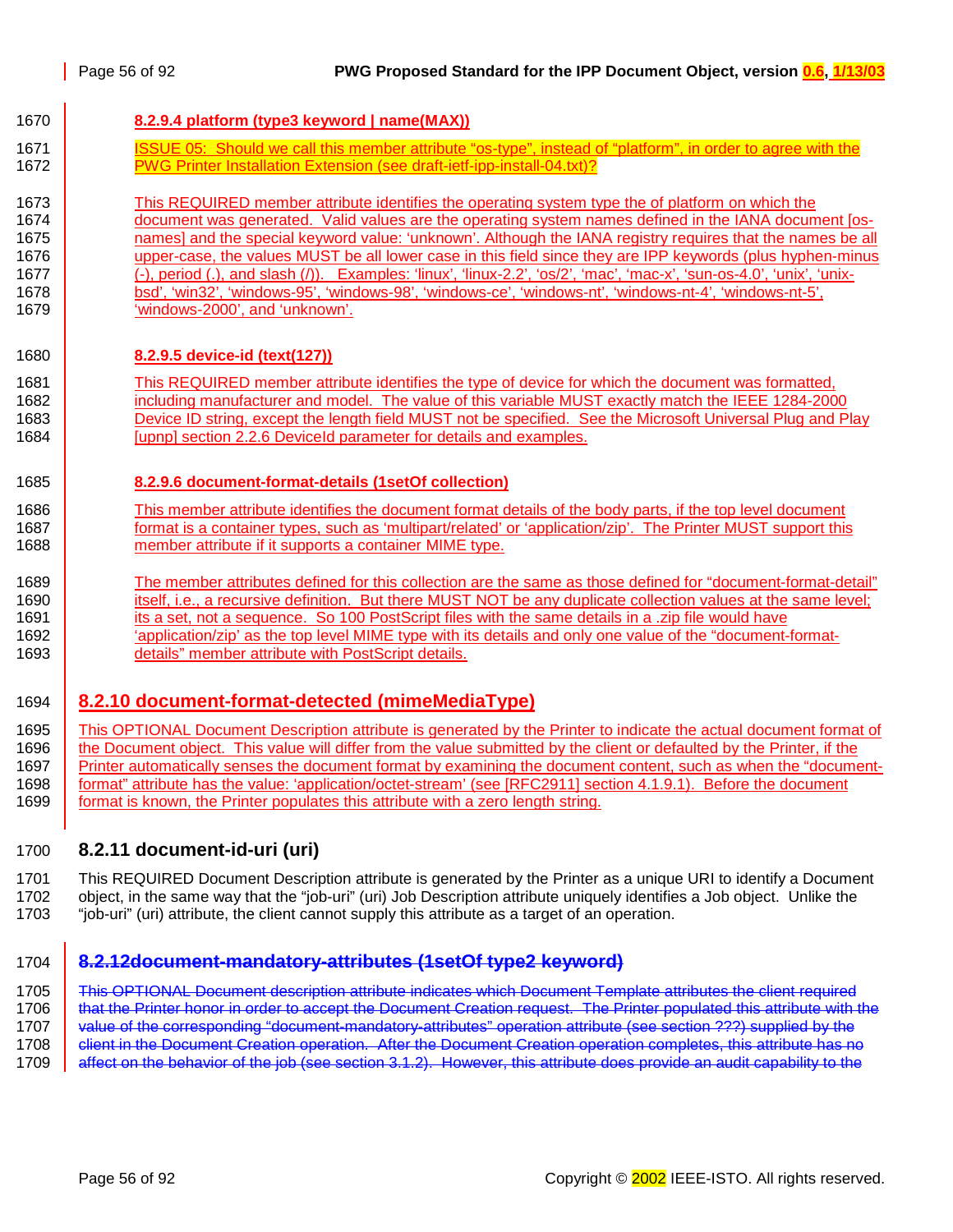- <span id="page-56-0"></span>1710 user and service desk for trouble shooting unexpected results. See section §[8.1.1](#page-52-0) for the "iob-mandatory-attributes"
- 1711 Job Description attribute that affects Job Creation requests.

#### 1712 **8.128.2.12 document-message (text(127MAX))**

- 1713 ISSUE 02: Should the "document-message" Document Description attribute have a maximum of 127 octets, like the
- 1714 "job-message-from-operator" (text(127)) Job Description attribute in [RFC2911] section 4.3.16 or MAX (1023 octets)
- 1715 like "job-message-to-operator" (text(MAX)) Job Template attribute in IEEE-ISTO 5100.3 [prod-print] section 3.10?
- 1716 MAX is better New Orleans
- 1717 This OPTIONAL Document Description contains a message from the user to the operator or a message from the
- 1718 operator or administrator system administrator or "intelligent" process to indicate to the end user the reasons for 1719 modification or other management action taken on the Document. The Printer populates this Document Description
- 1720 attribute from the "document-message" (text(427MAX) operation attribute value supplied by the client in any of the 1721 Document Creation operations (see section [3.1.1\)](#page-13-0) or in a Cancel-Document or Cancel-Current-Document operations
- 1722 (see sections 3.8-or [1.1\)](#page-31-0).
- 1723 In addition, the user and the operator can set the value of this Document Description attribute explicitly using the Set-1724 Document-Attributes operation (see section [3.7\)](#page-25-0).

### 1725 **8.2.13 document-name (name(MAX))**

- 1726 This REQUIRED Document Description attribute specifies the name of the document (see [RFC2911] §3.2.1.1).
- 1727 The Printer sets this Document Description attribute from the corresponding operation attribute supplied by the client 1728 in the Document Creation operation (see section [3.1\)](#page-12-0).
- 1729 This attribute may be modified by a client using the Set-Document-Attributes operation (see section [3.7\)](#page-25-0).

## 1730 **8.2.14 document-natural-language (naturalLanguage)**

- 1731 This OPTIONAL Document Description attribute specified the natural language of the document (see [RFC2911]
- 1732 §3.2.1.1). The Printer sets this Document Description attribute from the corresponding operation attribute supplied
- 1733 by the client in the Document Creation operation (see section [3.1\)](#page-12-0).

## 1734 **8.158.2.15 document-number (integer(01:MAX))**

- 1735 This REQUIRED Document Description attribute is the ordinal number of the document within the job which
- 1736 determines its order of being printed in a multi-document job. The Printer MUST generates the values monotonically 1737 increasing from 1 for a theeach job. However, the client MAY supply the value in the "input-document-number"
- 1738 operation attribute (see section [3.1.1.1\)](#page-14-0).

## 1739 **8.168.2.16 document-state (type1 enum)** and job-state (type1 enum)

- 1740 The REQUIRED "job-state" and the REQUIRED "document-state" attribute identify the current state of the job and 1741 document, respectively. Even though IPP defines seven values for job/document states (plus the out-of-band 1742 'unknown' value - see [RFC2911] section 4.1), implementations only need to support those states which are 1743 appropriate for the particular implementation. In other words, an IPP Printer object implementation supports only
- 1744 those job/document states implemented by the output device and available to the IPP Printer object implementation.
- 1745 [Table 11](#page-57-0) lists the "job-state" and "document-state" attribute values.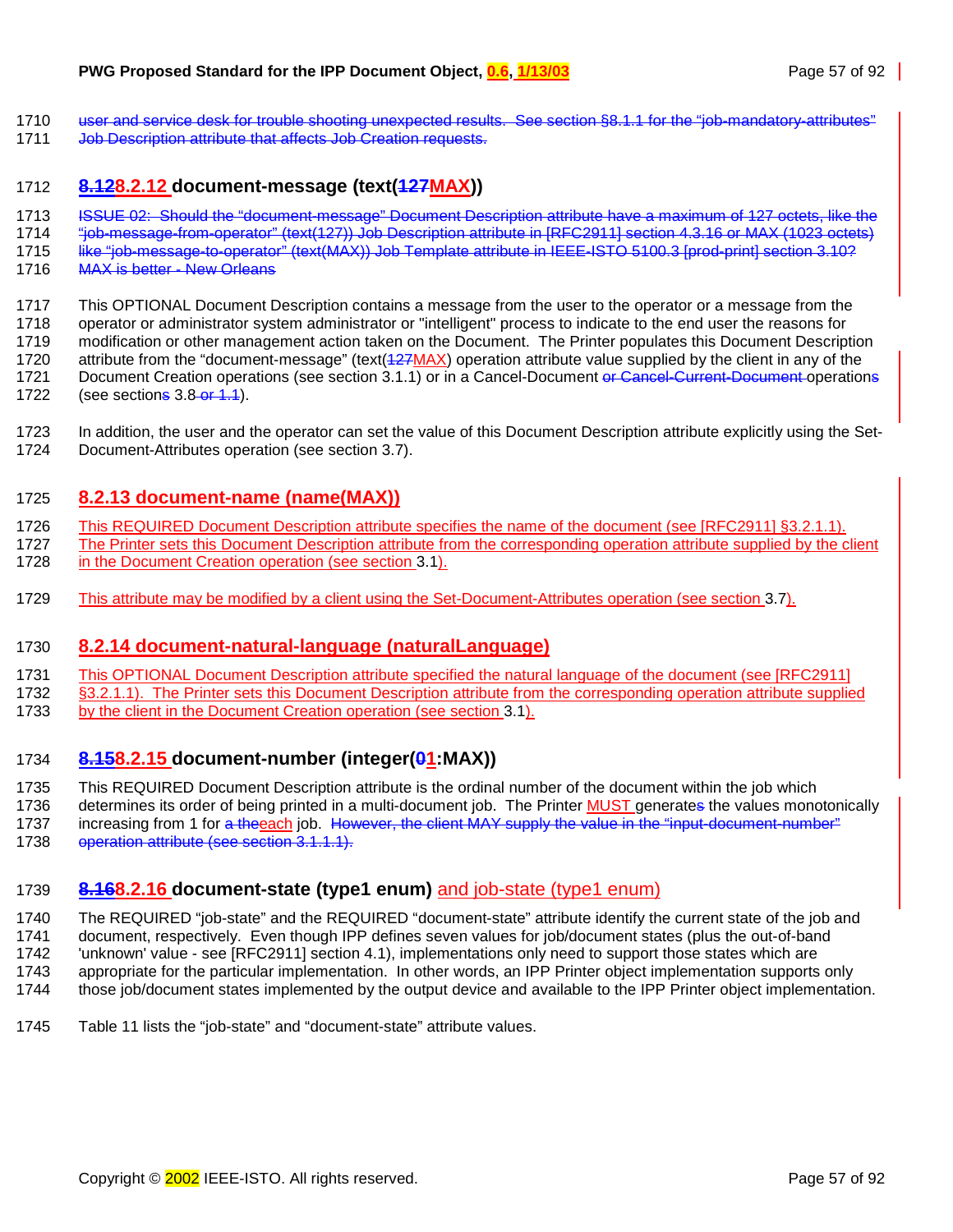<span id="page-57-0"></span>

| 1746 |  | Table 11 - "job-state" and "document-state" attribute values |  |
|------|--|--------------------------------------------------------------|--|
|      |  |                                                              |  |

| Values                  | "job-state" | "document-state" |
|-------------------------|-------------|------------------|
| pending<br>3            |             |                  |
| pending-held            |             | n/a              |
| processing<br>5         |             |                  |
| processing-stopped<br>6 |             | n/a              |
| canceled                |             |                  |
| aborted<br>8            |             |                  |
| completed<br>9          |             |                  |

1747

1748 The (JD) and (J) notation below indicates whether the keyword is defined for the "job-state" and "document-state"<br>1749 attributes or just the "job-state" attribute as indicated in Table 11. Standard enum values are: attributes or just the "job-state" attribute as indicated in Table 11. Standard enum values are:

| Value | Symbolic Name and Description                                                                                                                                                                                                                                                                                                                                                                                                                                                                                                                                                                                                                                                                                                 |
|-------|-------------------------------------------------------------------------------------------------------------------------------------------------------------------------------------------------------------------------------------------------------------------------------------------------------------------------------------------------------------------------------------------------------------------------------------------------------------------------------------------------------------------------------------------------------------------------------------------------------------------------------------------------------------------------------------------------------------------------------|
| 3'    | "pending" (JD): The job is a candidate to start processing, but is not yet processing. The<br>document has not started to be processed at all.                                                                                                                                                                                                                                                                                                                                                                                                                                                                                                                                                                                |
| '4'   | "pending-held" (J): The job is not a candidate for processing for any number of reasons<br>but will return to the 'pending' state as soon as the reasons are no longer present. The job's<br>"job-state-reason" attribute MUST indicate why the job is no longer a candidate for<br>processing. The 'pending-held' state does not apply to the Document object's "document-<br>state" attribute.                                                                                                                                                                                                                                                                                                                              |
| '5'   | 'processing' (JD): One or more of:                                                                                                                                                                                                                                                                                                                                                                                                                                                                                                                                                                                                                                                                                            |
|       | 1.<br>The job is using, or is attempting to use, one or more purely software<br>processes that are analyzing, creating, or interpreting a PDL, etc.,<br>2.<br>The job is using, or is attempting to use, one or more hardware devices that<br>are interpreting a PDL, making marks on a medium, and/or performing<br>finishing, such as stapling, etc.,<br>3.<br>The Printer object has made the job ready for printing, but the output device<br>is not yet printing it, either because the job hasn't reached the output device<br>or because the job is queued in the output device or some other spooler,<br>awaiting the output device to print it.                                                                      |
|       | When the job is in the 'processing' state, the entire job/document state includes the detailed<br>status represented in the Printer object's "printer-state", "printer-state-reasons", and "printer-<br>state-message" attributes.                                                                                                                                                                                                                                                                                                                                                                                                                                                                                            |
|       | On the other hand, the 'processing' state for the Document indicates that the Document has<br>begun to be processed. Even if the job stops being processed, the Document remains in<br>the 'processing' state until it moves to one of the three terminal states.                                                                                                                                                                                                                                                                                                                                                                                                                                                             |
| 6'    | Implementations MAY, though they NEED NOT, include additional values in the<br>job's/document's "job-state-reasons"/"document-state-reasons" attribute to indicate the<br>progress of the job/document, such as adding the 'job-printing'/'printing' value to indicate<br>when the output device is actually making marks on paper and/or the 'processing-to-stop-<br>point' value to indicate that the Printer is in the process of canceling or aborting the<br>job/document. Most implementations won't bother with this nuance.<br>"processing-stopped" (J): The job has stopped while processing for any number of<br>reasons and will return to the 'processing' state as soon as the reasons are no longer<br>present. |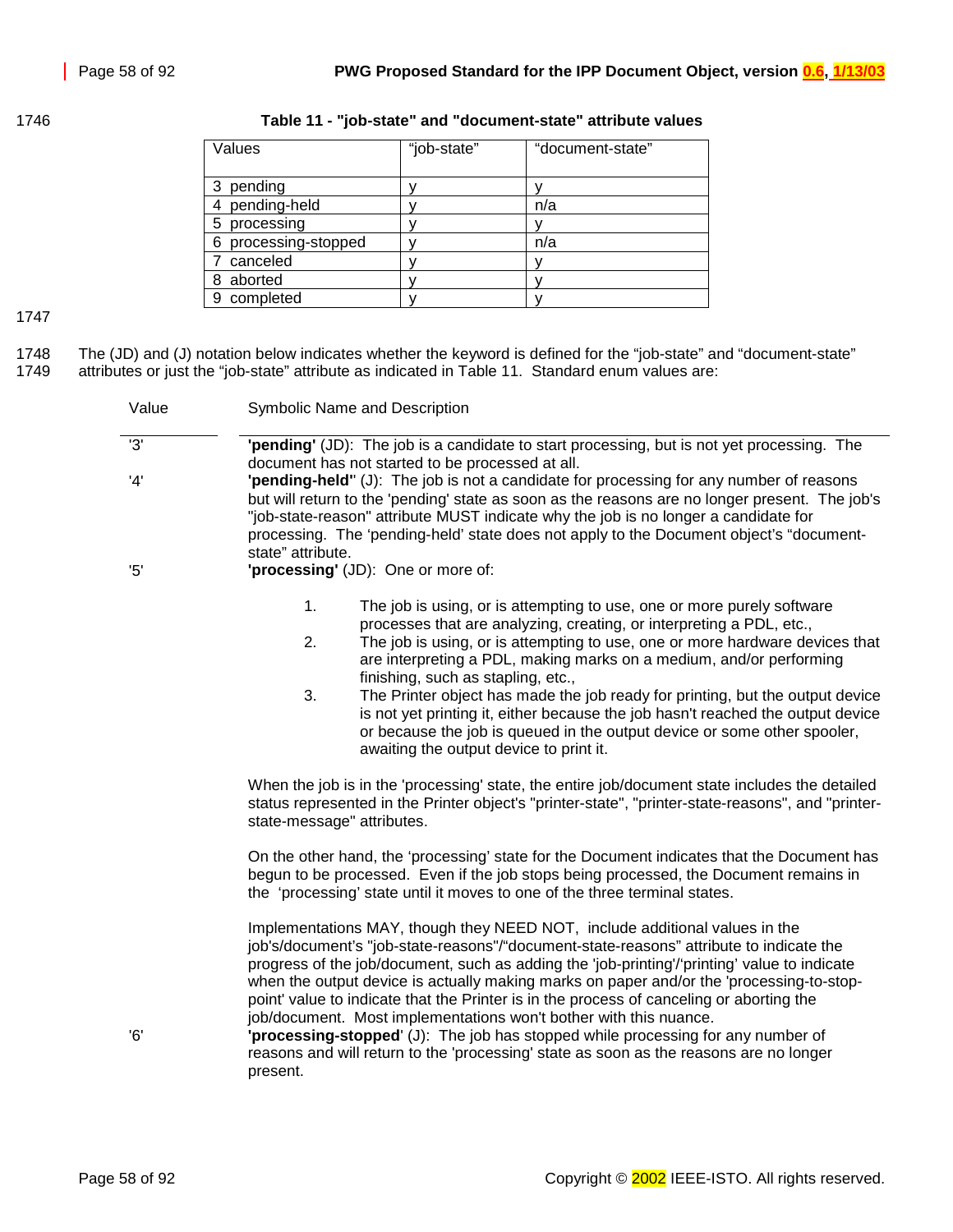| Value | Symbolic Name and Description                                                                                                                                                                                                                                                                                                                                                                                                                                                                                                                                                                                                                                                                                                                                                                       |
|-------|-----------------------------------------------------------------------------------------------------------------------------------------------------------------------------------------------------------------------------------------------------------------------------------------------------------------------------------------------------------------------------------------------------------------------------------------------------------------------------------------------------------------------------------------------------------------------------------------------------------------------------------------------------------------------------------------------------------------------------------------------------------------------------------------------------|
|       | The job's "job-state-reason" attribute MAY indicate why the job has stopped processing.<br>For example, if the output device is stopped, the 'printer-stopped' value MAY be included in<br>the job's "job-state-reasons" attribute.                                                                                                                                                                                                                                                                                                                                                                                                                                                                                                                                                                 |
|       | Note: When an output device is stopped, the device usually indicates its condition in human<br>readable form locally at the device. A client can obtain more complete device status<br>remotely by querying the Printer object's "printer-state", "printer-state-reasons" and "printer-<br>state-message" attributes.                                                                                                                                                                                                                                                                                                                                                                                                                                                                               |
|       | The 'processing-stopped' state does not apply to the Document object's "document-state"<br>attribute.                                                                                                                                                                                                                                                                                                                                                                                                                                                                                                                                                                                                                                                                                               |
| '7'   | 'canceled' (JD): The job/document has been canceled by a Cancel-Job/Cancel-Document<br>operation and the Printer object has completed canceling the job/document and all<br>job/document status attributes have reached their final values for the job/document. While<br>the Printer object is canceling the job/document, the job/document remains in its current<br>state, but the job's/document's "job-state-reasons"/"document-state-reasons" attribute<br>SHOULD contain the 'processing-to-stop-point' value and one of the 'canceled-by-user',<br>'canceled-by-operator', or 'canceled-at-device' value. When the job/document moves to the<br>'canceled' state, the 'processing-to-stop-point' value, if present, MUST be removed, but the<br>'canceled-by-xxx', if present, MUST remain. |
| '8'   | 'aborted' (JD): The job/document has been aborted by the system, usually while the<br>job/document was in the 'processing' or 'processing-stopped' state and the Printer has<br>completed aborting the job/document and all job/document status attributes have reached<br>their final values for the job/document. While the Printer object is aborting the<br>job/document, the job/document remains in its current state, but the job's/document's "job-<br>state-reasons"/"document-state-reasons" attribute SHOULD contain the 'processing-to-stop-<br>point' and 'aborted-by-system' values. When the job/document moves to the 'aborted' state,<br>the 'processing-to-stop-point' value, if present, MUST be removed, but the 'aborted-by-<br>system' value, if present, MUST remain.        |
| '9'   | 'completed' (JD): The job/document has completed successfully or with warnings or errors<br>after processing and all of the job/document media sheets have been successfully stacked<br>in the appropriate output bin(s) and all job/document status attributes have reached their<br>final values for the job/document. The job's/document's "job-state-reasons"/"document-<br>state-reasons" attribute SHOULD contain one of: 'completed-successfully', 'completed-with-<br>warnings', or 'completed-with-errors' values.                                                                                                                                                                                                                                                                         |
|       |                                                                                                                                                                                                                                                                                                                                                                                                                                                                                                                                                                                                                                                                                                                                                                                                     |

1750 The final value for this attribute MUST be one of: 'completed', 'canceled', or 'aborted' before the Printer removes the 1751 job/document altogether. The length of time that jobs/document remain in the 'canceled', 'aborted', and 'completed' 1752 states depends on implementation.

1753 Jobs/documents reach one of the three terminal states: 'completed', 'canceled', or 'aborted', after the jobs/documents 1754 have completed all activity, including stacking output media, after the jobs/documents have completed all activity,

1755 and all job/document status attributes have reached their final values for the job/document.

#### 1756 **8.16.18.2.16.1 The "job-state" Job Description attribute and the Job Life Cycle**

1757 The "job-state" attribute is one of the most important Job Description attributes. [Figure 1](#page-59-0) shows the values of the 1758 "job-state" attribute and the Job object life cycle as affected by actions on the Job, Printer, and job processing.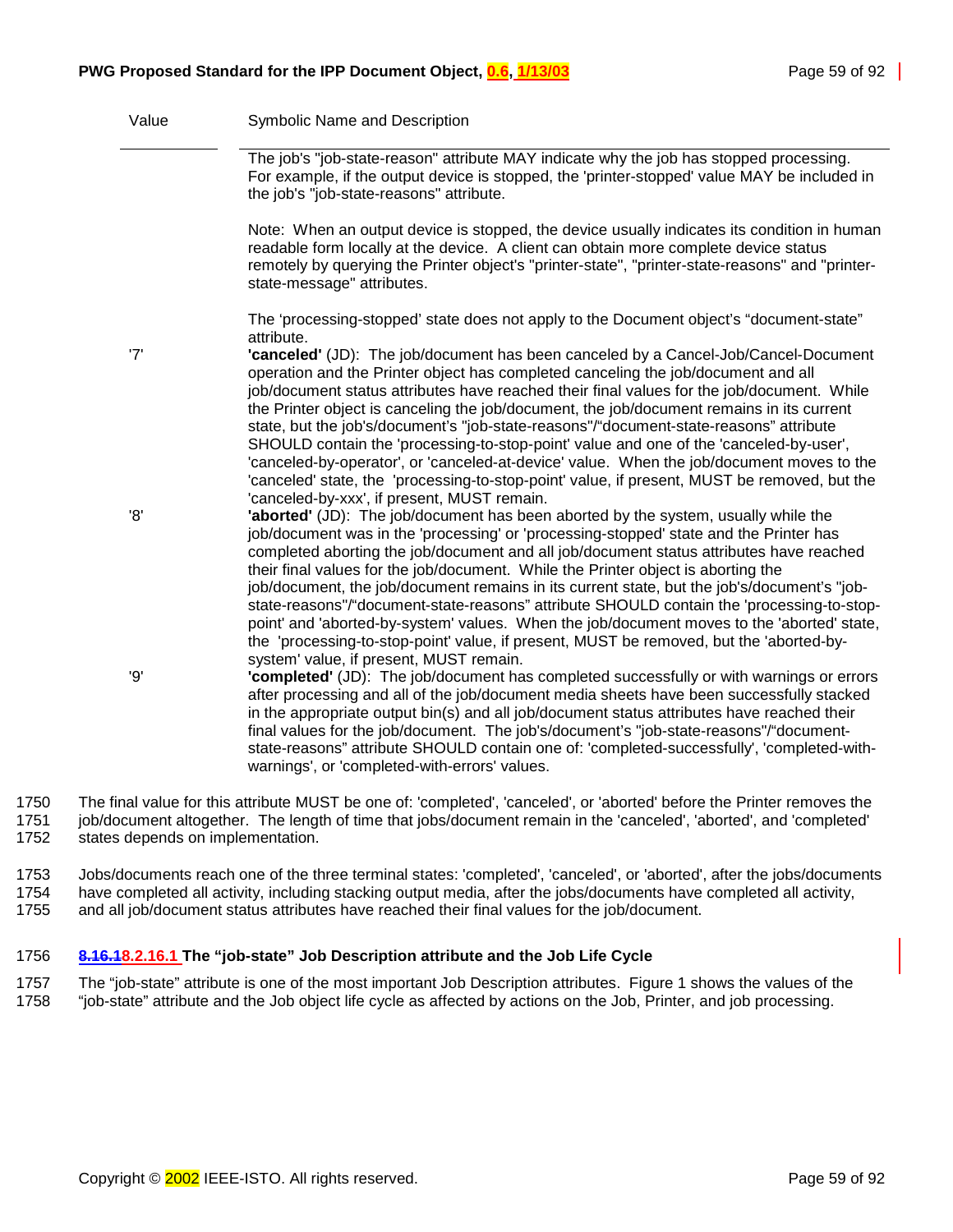<span id="page-59-0"></span>

1761 Normally a job progresses from left to right. Other state transitions are unlikely, but are not forbidden. Not shown 1762 are the transitions to the 'canceled' state from the 'pending', 'pending-held', and 'processing-stopped' states.

#### 1763 **8.2.16.2 The "document-state" Document Description attribute and the Document object life Cycle**

1764 The "document-state" attribute is one of the most important Document Description attributes. [Figure 2](#page-60-0) shows the 1765 values of the "document-state" attribute and the Document object life cycle as affected by actions on the Job, 1766 Document, Printer, and job processing. Documents are not active objects and their life cycle is closely tied to the 1767 lifecycle of a Job<sup>42</sup>. Documents basically have three states. The first is waiting to be processed by a Job (i.e. 1768 pending). The second state is from the time the Job first starts processing the Document (i.e., processing) and until it 1769 reaches one of its terminal states. The third state for a Document is one of its terminal states (i.e., completed, 1770 canceled, or aborted).

1771

1772

l

 $42$  The Document object is not really a sub-job. If the Document object were its own independent active object, i.e., were a sub-job, then the Document state would affect the job state and there would be complex and debatable roll-up rules for how the various "document-state" values of all of the Job's document are rolled up to give a single value for the Job's "job-state" attribute. Instead, the Job state reflects the overall processing of the job and is the same whether or not the Document object is supported.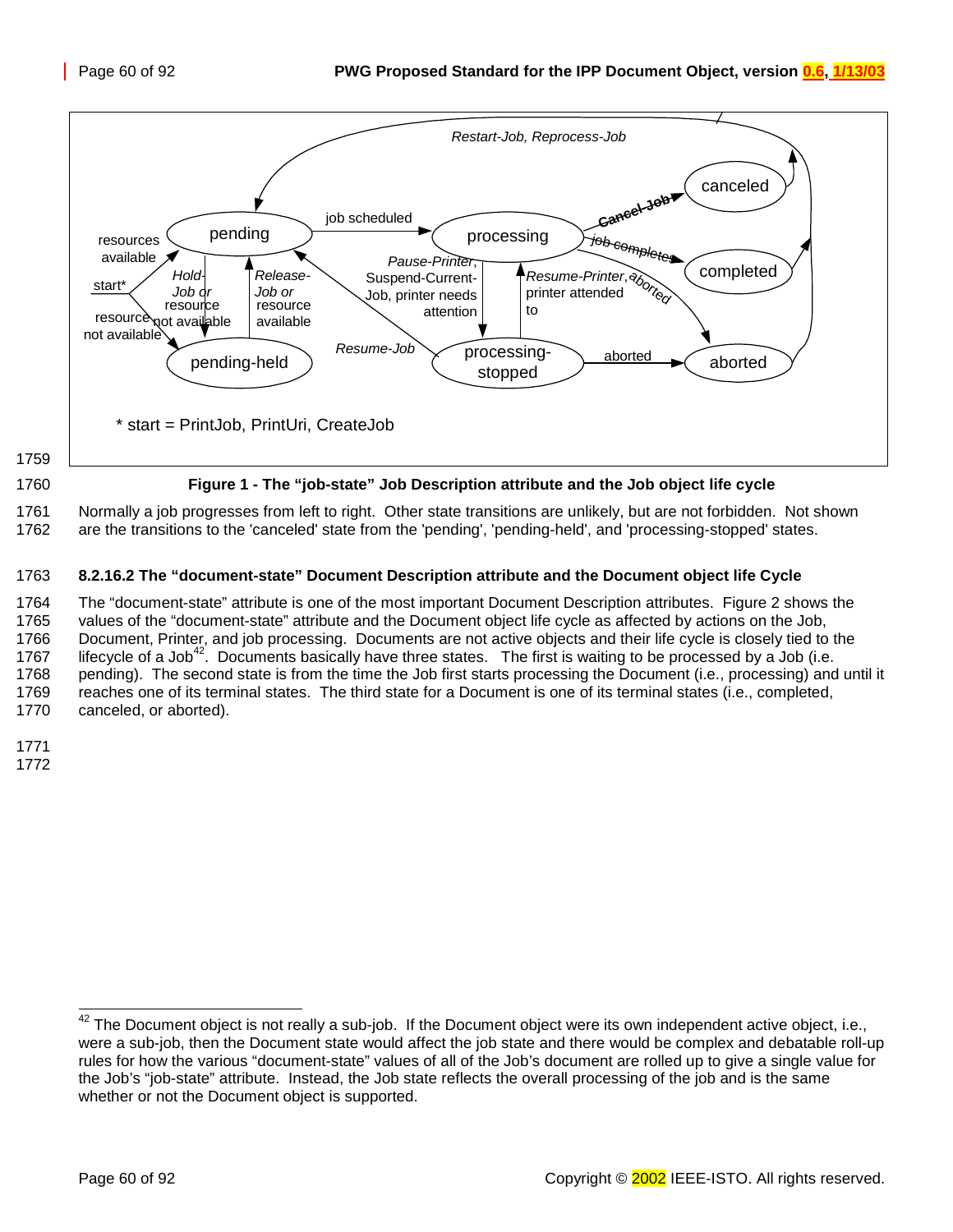<span id="page-60-0"></span>

1775 A Document object has a much simpler life cycle than a Job object. A Document always progresses from left to right 1776 in the state diagram. No other state transitions are defined.

#### 1777 **8.2.16.3 Forwarding Servers**

1778 As with all other IPP attributes, if the implementation can not determine the correct value for this attribute, it SHOULD 1779 respond with the out-of-band value 'unknown' (see [RFC2911] Section 4.1) rather than try to guess at some possibly 1780 incorrect value and give the end user the wrong impression about the state of the Job/Document object. For 1781 example, if the implementation is just a gateway into some printing system from which it can normally get status, but 1782 temporarily is unable, then the implementation should return the 'unknown' value. However, if the implementation is 1783 a gateway to a printing system that never provides detailed status about the print job/document, the implementation 1784 MAY set the IPP Job/Document object's state to 'completed', provided that it also sets the 'queued-in-device' value in 1785 the job's/document's "job-state-reasons"/"document-state-reasons" attribute (see "job-state-reasons"/"document-1786 state-reasons" attribute below).

#### 1787 **8.2.16.4 Partitioning of Job/Document States**

1788 This section partitions the job/document states into phases: Job/Document Not Completed, Job/Document 1789 Retention, Job/Document History, and Job/Document Removal. This section also explains the 'job-restartable' value 1790 of the "job-state-reasons" Job Description attribute for use with the Restart-Job operation.

1791 **Job**/Document **Not Completed**: When a job is in the 'pending', 'pending-held', 'processing', or 'processing-stopped' 1792 states, the job is not completed. When a Document is in the 'pending' or 'processing' state, it is not completed.

1793 **Job Retention**: When a job enters one of the three terminal job states: 'completed', 'canceled', or 'aborted', the IPP 1794 Printer object MAY "retain" the job in a restartable condition for an implementation-defined time period. This time 1795 period MAY be zero seconds and MAY depend on the terminal job state. This phase is called Job Retention. While 1796 in the Job Retention phase, the job's document data is retained and a client may restart the job using the Restart-Job 1797 operation. If the Printer supports the Restart-Job operation, then it SHOULD indicate that the job is restartable by 1798 adding the 'job-restartable' value to the job's "job-state-reasons" attribute (see section [8.2.18\)](#page-61-0) during the Job 1799 Retention phase. If the Printer supports the Document object, then the Get-Document-Attributes and Get-1800 Documents operations MUST be supported while the job is in the Job Retention phase.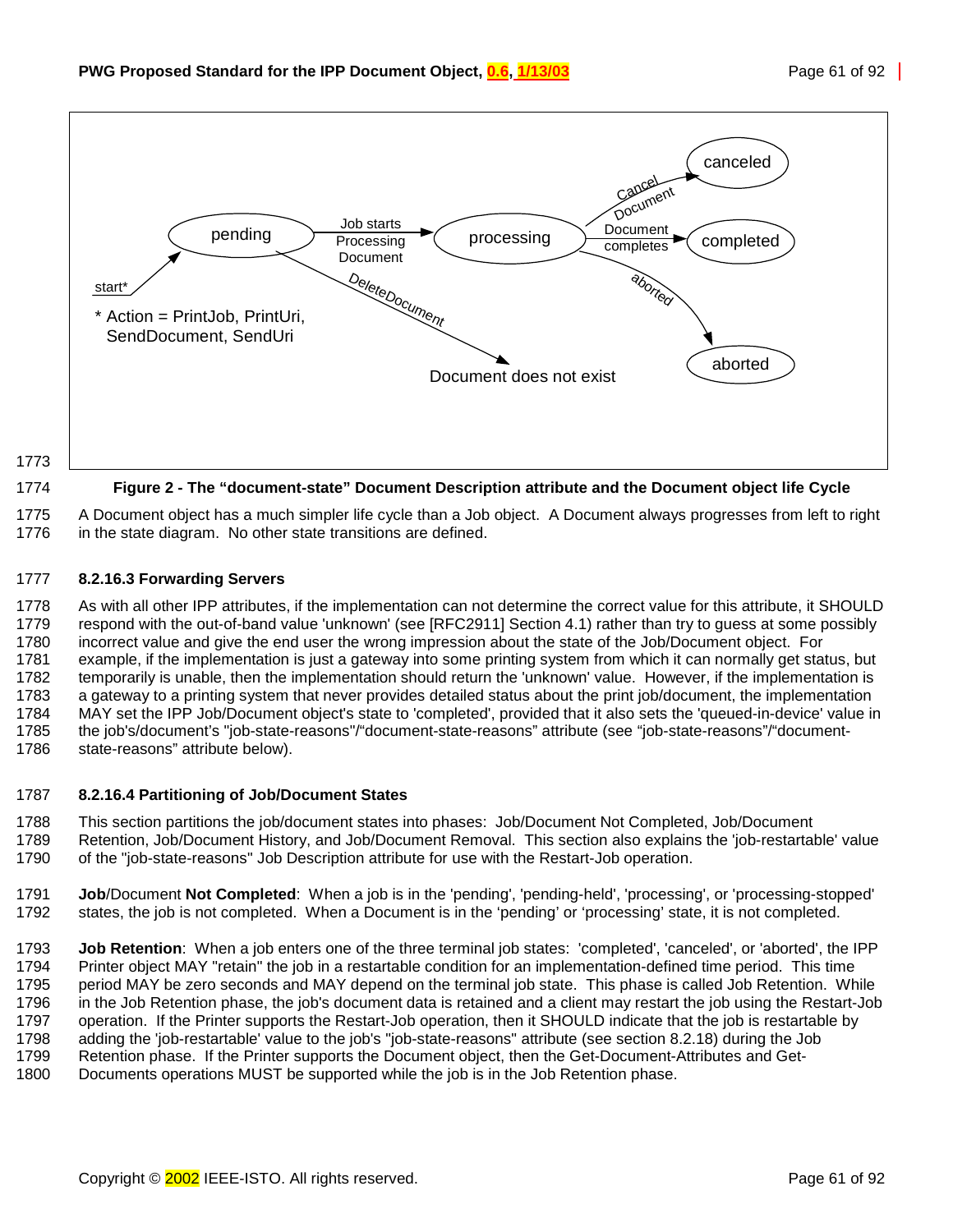<span id="page-61-0"></span>1801 **Job History**: After the Job Retention phase expires for a job, the Printer object deletes the document data for the 1802 job and the job becomes part of the Job History. The Printer object MAY also delete any number of the job and 1803 document attributes. Since the job is no longer restartable, the Printer object MUST remove the 'job-restartable' 1804 value from the job's "job-state-reasons" attribute, if present. If the implementation supports the Document object, it 1805 SHOULD retain at least the "document-state" and "document-state-reasons" attributes on the Document object 1806 during the Job History phase which can be queried using the Get-Document-Attributes and Get-Documents 1807 operations.

1808 **Job Removal**: After the job has remained in the Job History for an implementation-defined time, such as when the number of jobs exceeds a fixed number or after a fixed time period (which MAY be zero seconds), the IPP Printer 1810 removes the Job and Document objects from the system.

1811 Using the Get-Jobs/Get-Documents operation and supplying the 'not-completed' value for the "which-jobs" operation 1812 attribute, a client is requesting jobs/documents in the Job/Document Not Completed phase. Using the Get-Jobs/Get-1813 Documents operation and supplying the 'completed' value for the "which-jobs" operation attribute, a client is 1814 requesting jobs/documents in the Job Retention and Job History phases. Using the Get-Job-Attributes/Get-1815 Document-Attributes operation, a client is requesting a job/documents in any phase except Job Removal. After Job 1816 Removal, the Get-Job-Attributes/Get-Document-Attributes and Get-Jobs/Get-Documents operations no longer are 1817 capable of returning any information about a job/document.

1818 NOTE: The semantics of this attribute or the set of valid values may be different for different document formats.

### 1819 **8.178.2.17 document-state-message (text(MAX))** and **job-state-message (text(MAX))**

1820 This OPTIONAL attribute specifies information about the "job-state"/"document-state" and "job-state-1821 reasons"/"document-state-reasons" attributes in human readable text. If the Printer object supports this attribute, the 1822 Printer object MUST be able to generate this message in any of the natural languages identified by the Printer's 1823 "generated-natural-language-supported" attribute (see the "attributes-natural-language" operation attribute specified 1824 in [RFC2911] Section 3.1.4.1).

1825 The value SHOULD NOT contain additional information not contained in the values of the "job-state" and "job-states-1826 reasons" attributes, such as interpreter error information. Otherwise, application programs might attempt to parse the 1827 (localized text). For such additional information such as interpreter errors for application program consumption or 1828 specific document access errors, new attributes with keyword values, needs to be developed and registered.

#### 1829 8.188.2.18 **document-state-reasons (1setOf type2 keyword)** and **job-state-reasons(1setOf**  1830 **type2 keyword)**

1831 The REQUIRED "job-state-reasons" and the REQUIRED "document-state-reasons" attributes provide additional 1832 information about the job's and each document's current state, i.e., information that augments the value of the job's 1833 "job-state" attribute and each Document's "document-state" attribute, respectively. The Printer SHOULD support the 1834 same values for both the "job-state-reasons" and the "document-state-reasons" attribute for those attributes that are 1835 defined for both as indicated in the "Job" and "Doc" columns in [Table 12.](#page-62-0)

1836 These values MAY be used with any job or document state or states for which the reason makes sense. Some of 1837 these value definitions indicate conformance requirements; the rest are OPTIONAL. Furthermore, when 1838 implemented, the Printer MUST return these values when the reason applies and MUST NOT return them when the 1839 reason no longer applies whether the value of the Job's "job-state" attribute or the Document's "document-state" 1840 attribute changed or not. When the Job or Document does not have any reasons for being in its current state, the 1841 value of the Job's "job-state-reasons" attribute or Document's "document-state-reasons" attribute MUST be 'none'.

1842 Some of the Job's "job-state-reasons" values affect job scheduling, such as 'resources-are-not-ready' and 'job-hold-1843 until-specified'. However, "document-state-reasons" values MUST NOT affect job scheduling, since Document

1844 objects are passive objects operated on by the containing Job object.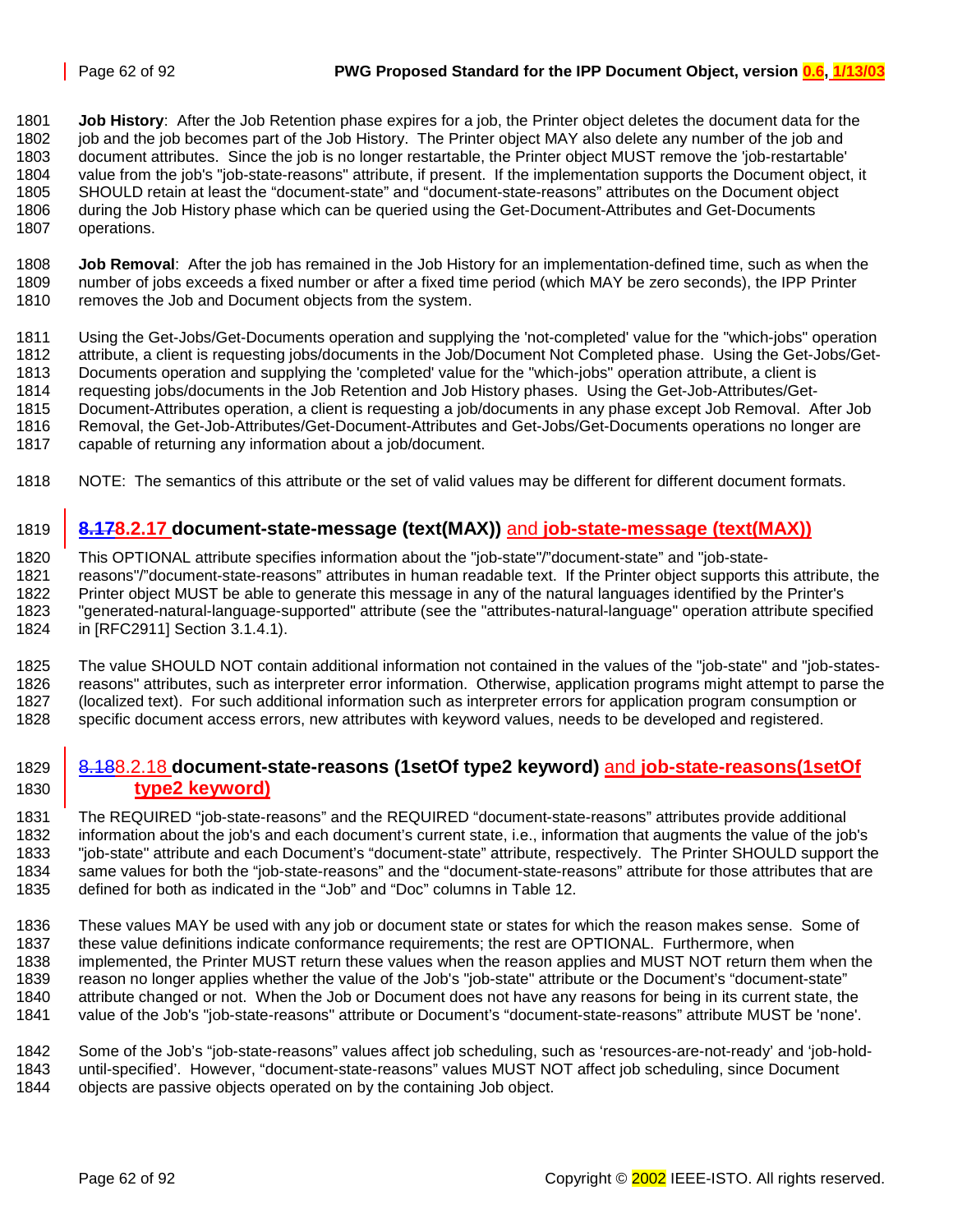<span id="page-62-0"></span>1845 Note: While values cannot be added to the "job-state" or "document-state" attributes without impacting deployed

1846 clients that take actions upon receiving "job-state" or "document-state" values, it is the intent that additional "job-1847 state-reasons" and "document-state-reasons' values can be defined and registered without impacting such deployed 1848 clients. In other words, the "job-state-reasons" and the "document-state-reasons" attributes are intended to be 1849 extensible.

1850 Table 12 lists the standard keyword values for the "job-state-reasons" and/or "document-state-reasons" attributes 1851 defined in this and other IPP specifications as indicated in the References column. In Table 12 the keywords are 1852 listed in alphabetic order (observing the "[job-]" prefix), while in their descriptions following Table 12, they are listed in 1853 the most likely order of occurrence to help understanding.

1854 When the Document object is supported, the Printer implementation SHOULD still support the corresponding Job 1855 level "job-state-reasons", so that clients that do not support the Document object will receive the same information. 1856 Also it is usually more convenient for the client to obtain just the Job level status. However, the client SHOULD 1857 query both Job and Document attributes and convert them to some canonical form for display to the user, so that all 1858 Jobs and their Documents are displayed in a uniform manner, no matter from which clients they were submitted.

#### 1859 **Notation:**

1860 **[job-]** indicates a state reason keyword value that has the 'job-' prefix when it is a value of the "job-state-reasons" 1861 attribute, but does not have the 'job-' prefix when it is a value of the "document-state-reasons" attribute<sup>43</sup>. 1862 For purposes of sorting in Table 12, the "[job-]" prefix is observed, since this is an IPP specification.<br>1863 "-" indicates that the Job or Document value is not defined 1863 "-" indicates that the Job or Document value is *not* defined.

| 1864 | Table 12 - "job-state-reasons" and "document-state-reasons" attribute values |  |  |  |  |
|------|------------------------------------------------------------------------------|--|--|--|--|
|      |                                                                              |  |  |  |  |

| IPP Job Description /       | <b>IPP Attribute Syntax</b>          | Job            | Doc            | Printer     | Reference                 |
|-----------------------------|--------------------------------------|----------------|----------------|-------------|---------------------------|
| <b>Document Description</b> | plus                                 |                |                | conformance |                           |
| attribute name              | Values                               |                |                |             |                           |
|                             |                                      |                |                |             |                           |
| job-state-reasons           | 1setOf type2 keyword                 | v              | $-44$          | <b>MUST</b> | [RFC2911] §4.3.8          |
| document-state-reasons      | 1setOf type2 keyword                 | $\blacksquare$ | $\mathsf{V}$   | <b>MUST</b> | $[$ this spec $]$ §8.2.18 |
|                             | aborted-by-system                    | v              | v              | <b>MAY</b>  | [RFC2911] §4.3.8          |
|                             | compression-error                    | v              | v              | <b>MAY</b>  | [RFC2911] §4.3.8          |
|                             | document-access-error                | v              | $\mathsf{V}$   | <b>MAY</b>  | [RFC2911] §4.3.8          |
|                             | document-format-error                | v              | $\mathsf{V}$   | <b>MAY</b>  | [RFC2911] §4.3.8          |
|                             | <b>[job-]</b> canceled-at-device     | v              | $\mathsf{V}$   | <b>MAY</b>  | [RFC2911] §4.3.8          |
|                             | <b>liob-l</b> canceled-by-operator   | v              | v              | <b>MAY</b>  | [RFC2911] §4.3.8          |
|                             | <b>fjob-l</b> canceled-by-user       | v              | v              | <b>MAY</b>  | [RFC2911] §4.3.8          |
|                             | <b>[job-]</b> completed-successfully | v              | v              | <b>MAY</b>  | [RFC2911] §4.3.8          |
|                             | <b>[job-]</b> completed-with-errors  | v              | v              | <b>MAY</b>  | [RFC2911] §4.3.8          |
|                             | <b>fjob-</b> completed-with-warnings | v              | $\mathsf{v}$   | <b>MAY</b>  | [RFC2911] §4.3.8          |
|                             | job-data-insufficient                | v              | ۰              | <b>MAY</b>  | [RFC2911] §4.3.8          |
|                             | job-hold-until-specified             | v              | -              | <b>MAY</b>  | [RFC2911] §4.3.8          |
|                             | [job-]incoming                       | v              | v              | <b>MAY</b>  | [RFC2911] §4.3.8          |
|                             | <b>iob-linterpreting</b>             | v              | v              | <b>MAY</b>  | [RFC2911] §4.3.8          |
|                             | [job-]outgoing                       | v              | v              | <b>MAY</b>  | [RFC2911] §4.3.8          |
|                             | job-password-wait                    | v              | $\blacksquare$ | <b>MAY</b>  | [prod-print2] §8.3.1      |
|                             | [job-]printing                       | v              | v              | <b>MAY</b>  | [RFC2911] §4.3.8          |
|                             | <b>fjob-</b> queued                  | v              | v              | <b>MAY</b>  | [RFC2911] §4.3.8          |
|                             | <b>fjob-</b> queued-for-marker       | v              | v              | <b>MAY</b>  | [RFC2911] §4.3.8          |

l  $^{43}$  For the PWG Semantic Model [pwg-sm], the "job-" prefix is being dropped altogether so that the same values can be used for both the JobStateReasons and DocumentStateReasons attributes.

<sup>&</sup>lt;sup>44</sup> The Document Description attribute that corresponds to the "job-state-reasons" Job Description attribute is the (new) "document-state-reasons" attribute.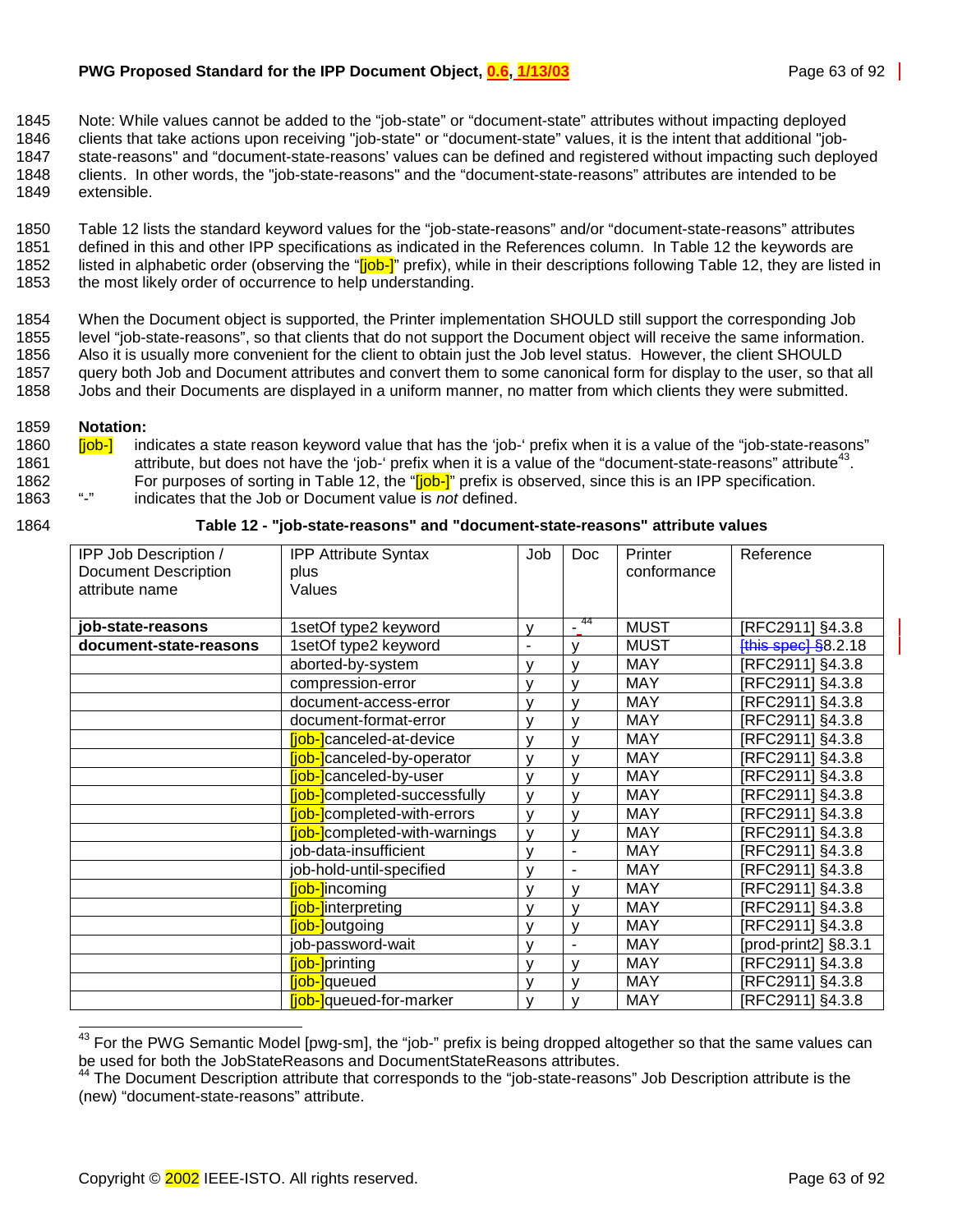| IPP Job Description /       | <b>IPP Attribute Syntax</b> | Job          | <b>Doc</b>               | Printer     | Reference                     |
|-----------------------------|-----------------------------|--------------|--------------------------|-------------|-------------------------------|
| <b>Document Description</b> | plus                        |              |                          | conformance |                               |
| attribute name              | Values                      |              |                          |             |                               |
|                             |                             |              |                          |             |                               |
|                             | job-restartable             | y            | $\blacksquare$           | <b>MAY</b>  | [RFC2911] §4.3.8              |
|                             | job-resuming                | V            | L,                       | <b>MAY</b>  | [prod-print2] §8.3.1          |
|                             | job-saved-successfully      | $\mathsf{V}$ | $\blacksquare$           | <b>MAY</b>  | [prod-print2] §8.3.1          |
|                             | job-save-error              | $\mathsf{V}$ | $\blacksquare$           | <b>MAY</b>  | [prod-print2] §8.3.1          |
|                             | job-saving                  | V            | $\overline{\phantom{a}}$ | <b>MAY</b>  | [prod-print2] §8.3.1          |
|                             | job-scheduling              | v            | $\blacksquare$           | <b>MAY</b>  | [prod-print2] §8.3.1          |
|                             | [job-]spooling              | V            | V                        | <b>MAY</b>  | [prod-print2] §8.3.1          |
|                             | [job-]streaming             | y            | y                        | <b>MAY</b>  | [prod-print2] §8.3.1          |
|                             | job-suspended               | $\mathsf{V}$ | L,                       | <b>MAY</b>  | [adm-ops] §9.1                |
|                             | job-suspended-by-operator   | $\mathsf{V}$ | $\blacksquare$           | <b>MAY</b>  | [prod-print2] §8.3.1          |
|                             | job-suspended-by-system     | y            | $\blacksquare$           | <b>MAY</b>  | [ $prod-$ prod-print2] §8.3.1 |
|                             | job-suspended-by-user       | V            | $\blacksquare$           | <b>MAY</b>  | [prod-print2] §8.3.1          |
|                             | job-suspending              | V            | $\blacksquare$           | <b>MAY</b>  | [prod-print2] §8.3.1          |
|                             | [job-]transforming          | y            | y                        | <b>MAY</b>  | [RFC2911] §4.3.8              |
|                             | [job-]warnings-detected     | $\mathsf{V}$ | $\mathsf{V}$             | <b>MAY</b>  | [override] §7.1               |
|                             | none                        | V            | y                        | <b>MUST</b> | [RFC2911] §4.3.8              |
|                             | printer-stopped             | v            | $\overline{\phantom{a}}$ | <b>MAY</b>  | [RFC2911] §4.3.8              |
|                             | printer-stopped-partly      | y            | Ĭ.                       | <b>MAY</b>  | [RFC2911] §4.3.8              |
|                             | processing-to-stop-point    | V            | $\overline{\phantom{a}}$ | <b>MAY</b>  | [RFC2911] §4.3.8              |
|                             | proof-print-wait            | $\mathsf{V}$ | $\blacksquare$           | <b>MAY</b>  | [prod-print2] §8.3.1          |
|                             | queued-in-device            | y            | y                        | <b>MAY</b>  | [RFC2911] §4.3.8              |
|                             | resources-are-not-ready     | V            | $\blacksquare$           | <b>MAY</b>  | [RFC2911] §4.3.8              |
|                             | resources-are-not-supported | V            | y                        | <b>MAY</b>  | [prod-print] §6.1             |
|                             | service-off-line            | V            |                          | <b>MAY</b>  | [RFC2911] §4.3.8              |
|                             | submission-interrupted      | y            | y                        | <b>MAY</b>  | [RFC2911] §4.3.8              |
|                             | unsupported-compression     | $\mathsf{V}$ | V                        | <b>MUST</b> | [RFC2911] §4.3.8              |
|                             | unsupported-document-format | $\mathsf{V}$ | V                        | <b>MUST</b> | [RFC2911] §4.3.8              |

1865

1866 For ease of understanding, the following value descriptions are presented in the order in which the reasons are likely 1867 to occur (if implemented), starting with the 'none' value. Note: The order is improved over that in [RFC2911]. The 1868 (JD), (J), and (D) notation is identical to the "Job" and "Doc" columns in [Table 12](#page-62-0) indicating whether the keyword is 1869 defined for the "job-state-reasons" and/or "document-state-reasons" attributes:

- 1870 **'none' (JD):** There are no reasons for the job's or document's current state. This state reason is 1871 semantically equivalent to "job-state-reasons" or "document-state-reasons" attribute without any 1872 value and MUST be used when there is no other value, since the 1setOf attribute syntax requires at 1873 least one value.
- 1874 **'job-hold-until-specified' (J)**: The value of the job's "job-hold-until" attribute was specified with a time 1875 **period that is still in the future.** The job MUST NOT be a candidate for processing until this reason is 1876 removed and there are no other reasons to hold the job. This value SHOULD be supported if the 1877 "job-hold-until" Job Template attribute is supported.
- 1878 **'job-password-wait' (J)**: The Job is currently being held until the correct password is entered at the device. 1879 **If the "job-password" (octetString(255)) Operation attribute (See [prod-print2] section 4.1) is** 1880 supported, this value MUST be supported.
- 1881 **'proof-print-wait' (J)**: The job is currently being held until the operator verifies the output of the proof print 1882 and performs a Release-Job operation. If the "proof-print" (collection) Job Template attribute (See 1883 *prod-print2]* section 5.9) is supported, this value MUST be supported.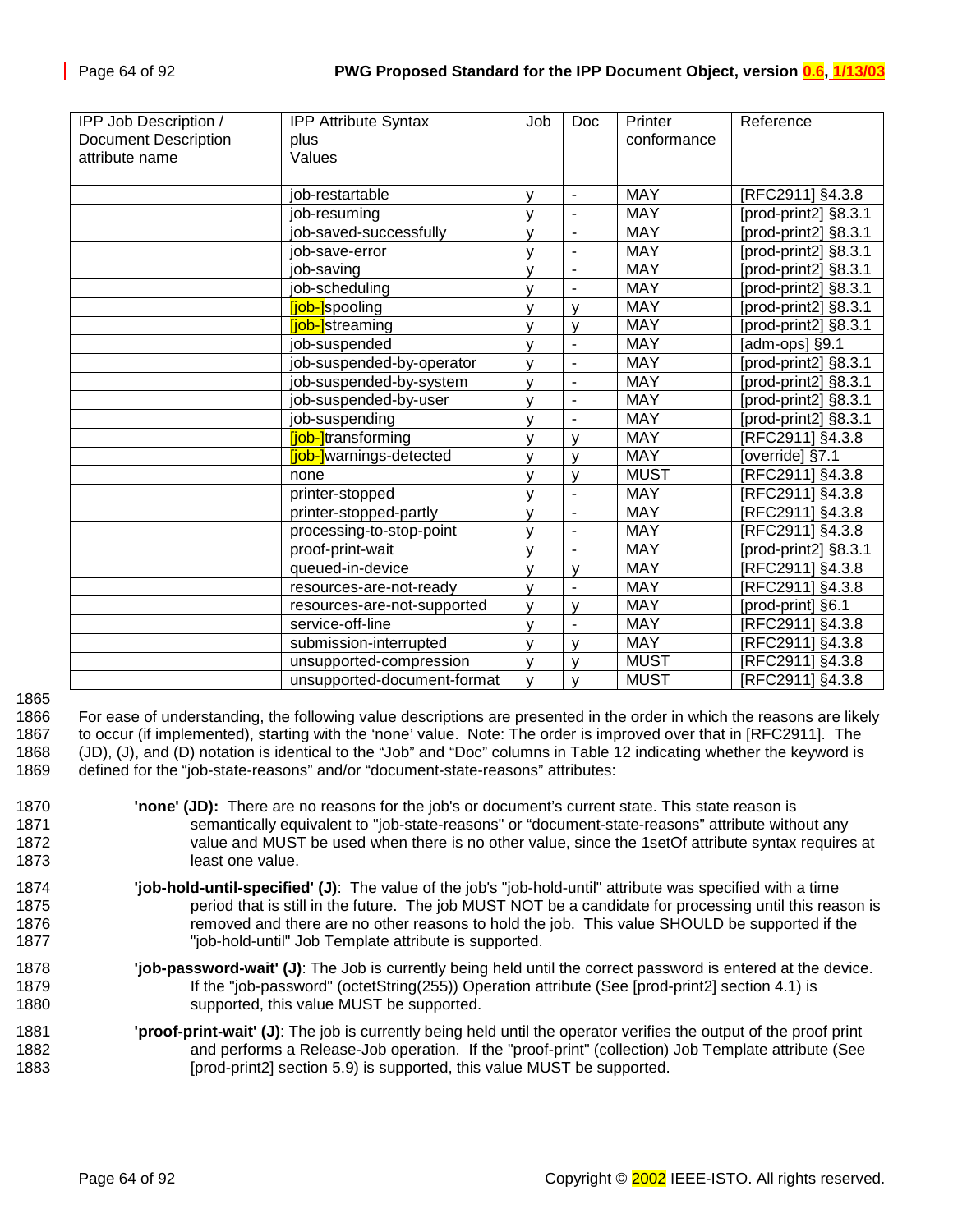| 1884 | 'resources-are-not-supported' (JD): At least one of the resources needed by the job/document, such as              |
|------|--------------------------------------------------------------------------------------------------------------------|
| 1885 | media, fonts, resource objects, etc., is not supported on any of the physical printers for which the               |
| 1886 | job/document is a candidate. This condition MAY be detected when the job/document is accepted,                     |
| 1887 | or subsequently while the job/document is pending or processing, depending on implementation.                      |
| 1888 | The job/document may (1) remain in its current state, (2) be moved to the 'pending-held' state,                    |
| 1889 | depending on implementation and/or job scheduling policy, or (3) scheduled normally, but the Printer               |
| 1890 | is put into the 'stopped' state when the job/document is attempted to be processed on the Printer.                 |
| 1891 | This value is intended for use with an implementation that supports the "user-defined-values-                      |
| 1892 | supported" Printer attribute (see [prod-print] section 6.1) which allows a job to be accepted with an              |
| 1893 | unsupported 'name' value.                                                                                          |
| 1894 | 'resources-are-not-ready' (JD): At least one of the resources needed by the job/document, such as media,           |
| 1895 | fonts, resource objects, etc., is not ready on any of the physical printer's for which the job/document            |
| 1896 | is a candidate. This condition MAY be detected when the job/document is accepted, or                               |
| 1897 | subsequently while the job/document is pending or processing, depending on implementation. The                     |
| 1898 | job/document may remain in its current state or be moved to the 'pending-held' state, depending on                 |
| 1899 | implementation and/or job/document scheduling policy.                                                              |
| 1900 | " <b>[job-]incoming' (JD)</b> : Either (1) the Printer has accepted the Create-Job operation and is expecting      |
| 1901 | additional Send-Document and/or Send-URI operations or (2) the Printer is retrieving/accepting                     |
| 1902 | document data as a result of a Print-Job, Print-URI, Send-Document or Send-URI operation.                          |
| 1903 | " <b>[job-]spooling' (JD)</b> : Same as 'job-incoming' with the specialization that the Printer is spooling the    |
| 1904 | Job/Document data before processing it. This value corresponds to the 'spool' or 'automatic' value of              |
| 1905 | the "job-spooling-supported" Printer Description attribute.                                                        |
| 1906 | " <b>[job-]streaming' (JD)</b> : Same as 'job-incoming' with the specialization that the Printer is processing the |
| 1907 | Job/Document data as it is being received (that is, the document is not being spooled, but rather is               |
| 1908 | being processed in chunks by the output device and is being imaged during reception). This value                   |
| 1909 | corresponds to the 'stream' or 'automatic' value of the "job-spooling-supported" Printer Description               |
| 1910 | attribute.                                                                                                         |
| 1911 | 'job-data-insufficient' (J): The Create-Job operation has been accepted by the Printer, but the Printer is         |
| 1912 | expecting additional document data before it can move the job into the 'processing' state. If a Printer            |
| 1913 | starts processing before it has received all data, the Printer removes the 'job-data-insufficient'                 |
| 1914 | reason, but the 'job-incoming' remains. If a Printer starts processing after it has received all data, the         |
| 1915 | Printer removes the 'job-data-insufficient' reason and the 'job-incoming' at the same time.                        |
| 1916 | 'unsupported-compression' (JD): The job/document was aborted by the system because the Printer                     |
| 1917 | determined while attempting to decompress the document-data's that the compression is actually not                 |
| 1918 | among those supported by the Printer. This value MUST be supported, since "compressions is a                       |
| 1919 | REQUIRED operation attribute.                                                                                      |
| 1920 | "compression-error" (JD): The job/document was aborted by the system because the Printer encountered               |
| 1921 | an error in the document-data while decompressing it. If the Printer posts this reason, the document-              |
| 1922 | data has already passed any tests that would have led to the 'unsupported-compression' job-state-                  |
| 1923 | reason/document-state-reason.                                                                                      |
| 1924 | "document-access-error" (JD): After accepting a Print-URI or Send-URI request, the Printer could not               |
| 1925 | access one or more documents passed by reference. This reason is intended to cover any file                        |
| 1926 | access problem, including file does not exist and access denied because of an access control                       |
| 1927 | problem. The Printer MAY also indicate the document access error using the "job-document-access-                   |
| 1928 | errors" Job Description attribute (see the description of "job-document-access-errors" above).                     |
| 1929 | Whether the Printer aborts the job/document and moves the job/document to the 'aborted' job state                  |
| 1930 | or prints all documents that are accessible and moves the job/document to the 'completed'                          |
| 1931 | job/document state and adds the 'completed-with-errors' value in the job's "job-state-reasons" or                  |
| 1932 | document's "document-state-reasons" attribute depends on implementation and/or site policy. This                   |
| 1933 | value SHOULD be supported if the Print-URI or Send-URI operations are supported.                                   |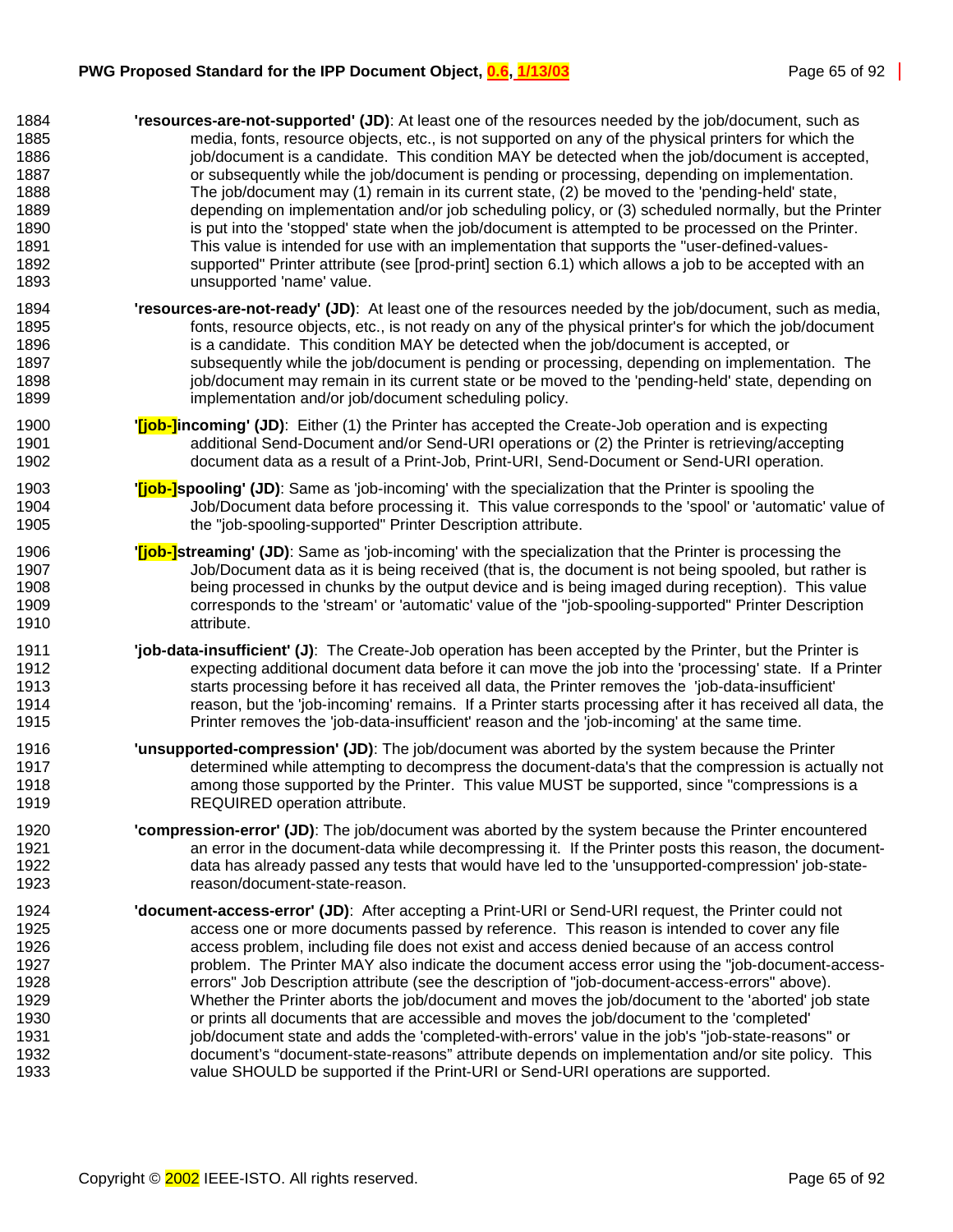- 1934 **'unsupported-document-format' (JD)**: The job/document was aborted by the system because the 1935 document-data's document-format is not among those supported by the Printer. If the client 1936 specifies the document-format as 'application/octet-stream', the printer MAY abort the job/document 1937 and post this reason even though the format is a member of the "document-format-supported" printer 1938 attribute, but not among the auto-sensed document-formats. This value MUST be supported, since 1939 "document-format" is a REQUIRED operation attribute. 1940 **'document-format-error' (JD)**: The job/document was aborted by the system because the Printer 1941 encountered an error in the document-data while processing it. If the Printer posts this reason, the 1942 document-data has already passed any tests that would have led to the 'unsupported-document-1943 format' job-state-reason/document-state-reason. 1944 **'submission-interrupted' (JD)**: The job or document was not completely submitted for some unforeseen 1945 reason, such as: (1) the Printer has crashed before the job was closed by the client, (2) the Printer or 1946 the document transfer method has crashed in some non-recoverable way before the document data 1947 was entirely transferred to the Printer, (3) the client crashed or failed to close the job before the time-1948 out period. See the description of the "multiple-operation-time-out" Printer attribute in [RFC2911] 1949 Section 4.4.31. 1950 **'[job-]outgoing' (JD)**: The Printer is transmitting the job/document to the output device. 1951 **'job-scheduling' (J)**: The printer is in the process of scheduling the processing for the Job. 1952 **'[job-]queued' (JD)**: Job is in the 'processing' state, but more specifically, the Printer has queued the 1953 Document data. 1954 **'[job-]transforming' (JD)**: Job/document is in the 'processing' state, but more specifically, the Printer is 1955 interpreting document data and producing another electronic representation. 1956 **'[job-]interpreting' (JD)**: Job/document is in the 'processing' state, but more specifically, the Printer is 1957 **interpreting the document data.** 1958 **'[job-]queued-for-marker' (JD)**: Job/document is in any of the 'pending-held', 'pending', or 'processing' 1959 states, but more specifically, the Printer has completed enough processing of the document to be 1960 able to start marking and the job/document is waiting for the marker. Systems that require human 1961 intervention to release jobs using the Release-Job operation, put the job into the 'pending-held' job 1962 state. Systems that automatically select a job to use the marker put the job into the 'pending' job 1963 state or keep the job in the 'processing' job state while waiting for the marker, depending on 1964 implementation. All implementations put the job/document into (or back into) the 'processing' state 1965 when marking does begin. 1966 **'[job-]printing' (JD)**: The output device is marking media. This value is useful for Printers which spend a 1967 great deal of time processing (1) when no marking is happening and then want to show that marking 1968 is now happening or (2) when the job/document is in the process of being canceled or aborted while 1969 the job/document remains in the 'processing' state, but the marking has not yet stopped so that 1970 impression or sheet counts are still increasing for the job/document. 1971 **'printer-stopped-partly' (J)**: The value of the Printer's "printer-state-reasons" attribute contains the value 1972 **buyier in the Stopped-partly'.** 1973 **'printer-stopped'** (J): The value of the Printer's "printer-state" attribute is 'stopped'. 1974 **'job-suspending' (J)**: The printer is in the process of moving the Job from a processing condition to a 1975 suspended condition where other jobs can be processed. 1976 **'job-suspended' (J)**: The job has been suspended while processing using the Suspend-Current-Job 1977 operation and other jobs can be processed on the Printer. The Job can be resumed using the 1978 Resume-Job operation which removes this value. Note: Documents cannot be suspended and there 1979 is no Suspend-Current-Document operation.
- 1980 **'job-suspended-by-operator' (J)**: The Job has been indefinitely suspended by the printer operator.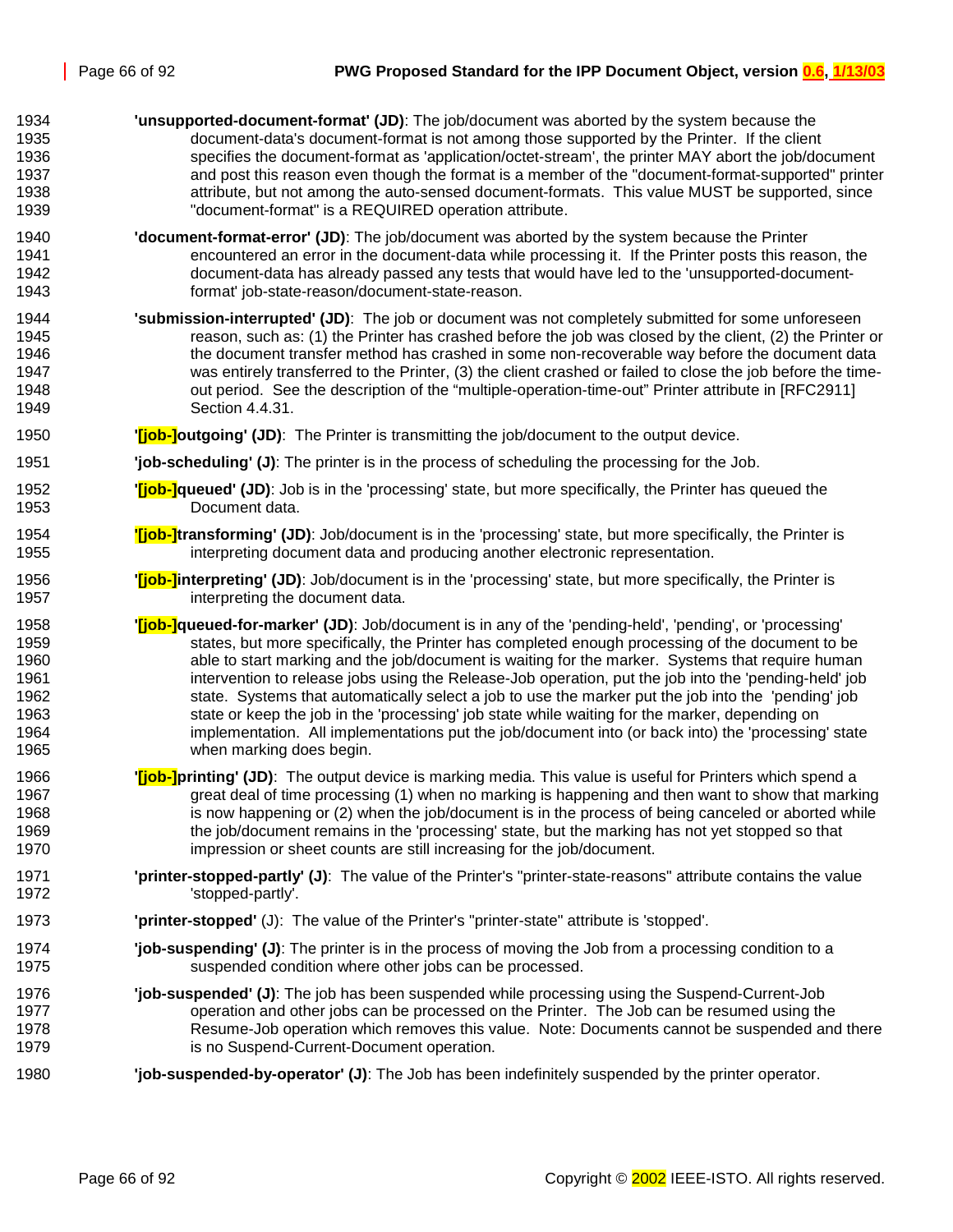- 1981 **'job-suspended-by-user' (J)**: The Job has been indefinitely suspended by the user.
- 1982 **'job-suspended-by-system' (J)**: The Job has been indefinitely suspended by the Printer's system software 1983 during normal processing of the job.
- 1984 **'job-resuming' (J)**: The printer is in the process of moving the Job from a suspended condition to become a 1985 candidate for processing.
- 1986 **'[job-]canceled-by-user' (JD)**: The job/document was canceled by the owner of the job using the Cancel-1987 Job/Cancel-Document request, i.e., by a user whose authenticated identity is the same as the value 1988 of the originating user that created the Job object, or by some other authorized end-user, such as a 1989 member of the job owner's security group. This 'job-canceled' value SHOULD be supported. The 1990 'canceled-by-user' value SHOULD be supported for the "document-state-reasons" attributes for use 1991 with the Cancel-Document.
- 1992 **'[job-]canceled-by-operator' (JD)**: The job/document was canceled by the operator using the Cancel-1993 Job/Cancel-Document request, i.e., by a user who has been authenticated as having operator 1994 **privileges (whether local or remote).** If the security policy is to allow anyone to cancel anyone's 1995 job/document, then these values may be used when the job/document is canceled by other than the 1996 owner of the job. For such a security policy, in effect, everyone is an operator as far as canceling 1997 jobs/documents is concerned. These values SHOULD be supported if the implementation permits 1998 canceling by other than the owner of the job.
- 1999 **'[job-]canceled-at-device' (JD)**: The job/document was canceled by an unidentified local user, i.e., a user 2000 at a console at the device. This value SHOULD be supported if the implementation supports 2001 canceling jobs/documents at the console.
- 2002 **'aborted-by-system' (JD)**: The job/document (1) is in the process of being aborted, (2) has been aborted by 2003 the system and placed in the 'aborted' state, or (3) has been aborted by the system and placed in the 2004 'pending-held' state, so that a user or operator can manually try the job/document again. This value 2005 SHOULD be supported.
- 2006 **'processing-to-stop-point' (J)**: The requester has issued a Cancel-Job/Cancel-Document operation or the 2007 Printer object has aborted the job/document, but is still performing some actions on the job/document 2008 until a specified stop point occurs or job/document termination/cleanup is completed. 2009 If the implementation requires some measurable time to cancel the job/document in the 'processing' 2010 or 'processing-stopped' job/document states, the Printer MUST use this value to indicate that the 2011 Printer object is still performing some actions on the job/document while the job/document remains in 2012 the 'processing' or 'processing-stopped' state. After all the job's/document's job/document 2013 description attributes have stopped incrementing, the Printer object moves the job/document from 2014 the 'processing' state to the 'canceled' or 'aborted' job/document states.
- 2015 **'service-off-line' (J)**: The Printer is off-line and accepting no jobs. All 'pending' jobs are put into the 2016 'pending-held' state. This situation could be true if the service's or document transform's input is 2017 impaired or broken.
- 2018 **'[job-]warnings-detected' (JD)**: If the Printer supports these values, the Printer MUST add the value to "job-2019 state-reasons" / "document-state-reasons" when it generates the first warning message. That is, a 2020 single occurrence of this value is present in the "job-state-reasons" / "document-state-reasons" if the 2021 Printer has generated one or more warnings.
- 2022 **'[job-]completed-successfully' (JD)**: The job/document completed successfully. There were no warnings 2023 or errors in printing. This value SHOULD be supported.
- 2024 **'[job-]completed-with-warnings' (JD)**: The print part of the job/document completed with warnings 2025 (whether or not there were save errors). This value SHOULD be supported if the implementation 2026 detects warnings. [RFC2911]
- 2027 **'[job-]completed-with-errors' (JD)**: The print part of the job/document completed with errors (and possibly 2028 warnings too) (whether or not there were save errors). This value SHOULD be supported if the 2029 implementation detects errors. [RFC2911]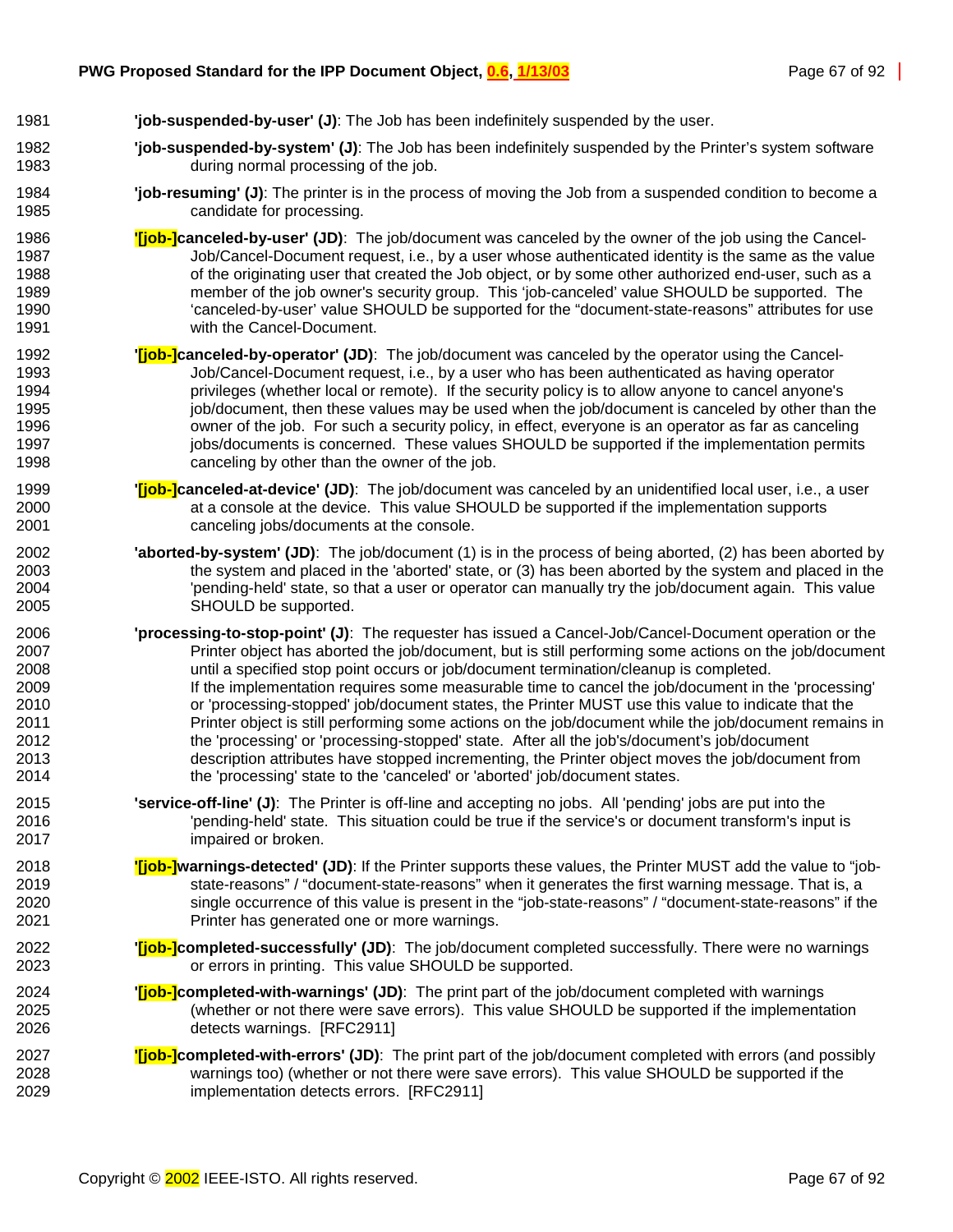- <span id="page-67-0"></span>2030 **'job-saving' (J)**: The Printer is transmitting the Job to the save location. This is similar to the 'job-printing' 2031 value.
- 2032 **'job-saved-successfully' (J)**: The Printer saved the Job successfully.
- 2033 **'job-save-error' (J)**: The Printer did not save the Job successfully (whether or not it was printed successfully, 2034 printed with warnings, printed with errors, or not printed). The Printer MUST ensure that none of the 2035 saved job is accessible, if it was unable to successfully save all of the job.
- 2036 **'job-restartable' (J)**: This job is retained (see the description of "job-state" above, specifically "Partitioning of 2037 Job States") and is currently able to be restarted using the Restart-Job operation (see [RFC2911] 2038 Section 3.3.7). If 'job-restartable' is a value of the job's "job-state-reasons" attribute, then the Printer 2039 MUST accept a Restart-Job operation for that job. This value SHOULD be supported if the Restart-2040 Job operation is supported.
- 2041 **'queued-in-device' (JD)**: The job/document has been forwarded to a device or print system that is unable to 2042 send back status. The Printer sets the job's/document's "job-state" / "document-state" attribute to 2043 'completed' and adds the 'queued-in-device' value to the job's/document's "job-state-reasons" / 2044 "document-state-reasons" attribute to indicate that the Printer has no additional information about the 2045 job/document and never will have any better information. See the description of the "job-state" / 2046 "document-state" attribute above, specifically the portion on "Forwarding Servers".
- 2047 NOTE: The semantics of this attribute or the set of valid values may be different for different document formats.

### 2048 **8.198.2.19 document-uri \*\* (uri)**

2049 This Document Description attribute is the URI that the client supplied in the corresponding operation attribute in a 2050 Send-URI operation (see [RFC2911] section 3.3.2). The Printer MUST support this attribute if the Printer supports 2051 the Send-URI operation (see section [3.4\)](#page-20-0).

#### 2052 **8.2.20 impressions-completed-current-copy (integer(0:MAX))**

2053 This OPTIONAL Document Description attribute has the same semantics as the corresponding Job Description 2054 attribute (see [job-prog] §4.4) applied to the Document object.

#### 2055 **8.2.21ipp-attribute-fidelity (boolean)**

2056 This OPTIONAL Document Description attribute specifies the policy for the Printer to use (see IRFC2911I §3.2.1.1) 2057 when the client supplies an unsupported attribute in a Document Creation operation. The Printer sets this Document 2058 **Description attribute from the corresponding operation attribute supplied by the client in the Document Creation** 2059 **operation (see section [3.1\)](#page-12-0).** 

#### 2060 **8.2.21 [job-]detailed-status-message (1setOf text (MAX))**

2061 This OPTIONAL "detailed-status-message" Document Description attribute has the same semantics as the 2062 corresponding "job-detailed-status-message" Job Description attribute (see [RFC2911] §4.3.10) applied to the 2063 | Document object.

## 2064 **8.2.22 [job-]document-access-errors (1setOf text(MAX))**

2065 This OPTIONAL "document-access-errors" Document Description attribute has the same semantics as the 2066 corresponding "job-detailed-status-message" Job Description attribute (see [RFC2911] §4.3.11) applied to the 2067 | Document object.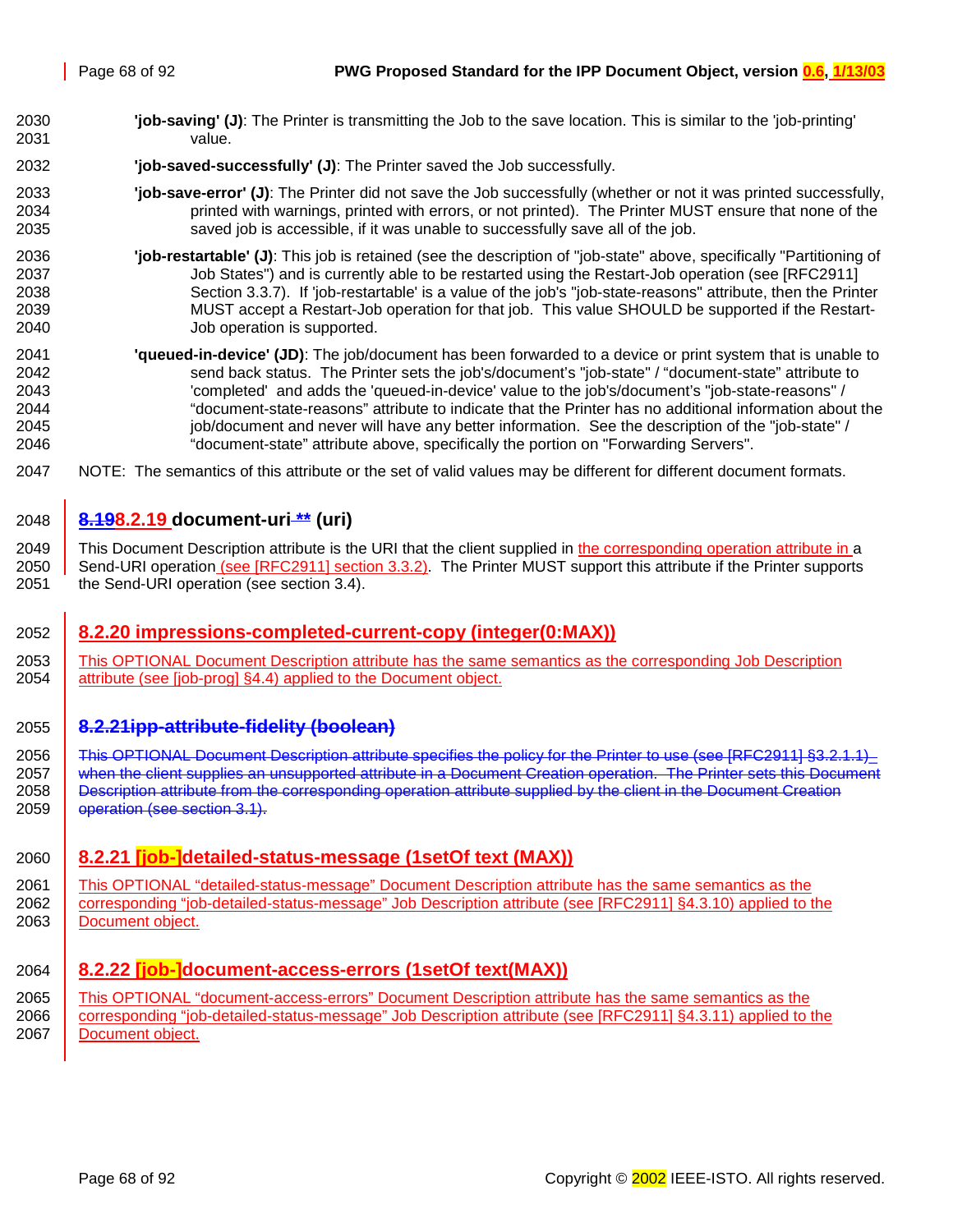#### <span id="page-68-0"></span>2068 **8.2.23 job-id (integer(1:MAX))**

2069 This REQUIRED document description attribute is a *copy* of the "job-id" Job Description attribute (See [RFC2911] 2070 §4.3.2) of the job that contains this Document.

#### 2071 **8.2.24 [job-]impressions (integer(0:MAX))**

- 2072 This OPTIONAL "impressions" Document Description attribute has the same semantics as the corresponding "job-
- 2073 impressions" Job Description attribute (see [RFC2911] §4.3.17.2) applied to the Document object. The Printer sets
- 2074 this Document Description attribute from the corresponding operation attribute supplied by the client in the Document 2075 Creation operation (see section [3.1\)](#page-12-0).

## 2076 **8.2.25 [job-]impressions-completed (integer(0:MAX))**

- 2077 This OPTIONAL "impressions-completed" Document Description attribute has the same semantics as the
- 2078 corresponding "job-impressions-completed" Job Description attribute (see [RFC2911] §4.3.18.2) applied to the 2079 Document object.

# 2080 **8.2.26 [job-]k-octets (integer(0:MAX))**

2081 This OPTIONAL "k-octets" Document Description attribute has the same semantics as the corresponding "job-k-

2082 octets" Job Description attribute (see [RFC2911] §4.3.17.1) applied to the Document object. The Printer sets this

2083 Document Description attribute from the corresponding operation attribute supplied by the client in the Document 2084 Creation operation (see section [3.1\)](#page-12-0).

## 2085 **8.2.27 [job-]k-octets-processed (integer(0:MAX))**

2086 This OPTIONAL "k-octets-processed" Document Description attribute has the same semantics as the corresponding 2087 "job-k-octets-processed" Job Description attribute (see [RFC2911] §4.3.18.1) applied to the Document object.

## 2088 **8.2.28 [job-]media-sheets (integer(0:MAX))**

2089 This OPTIONAL "media-sheets" Document Description attribute has the same semantics as the corresponding "job-2090 media-sheets" Job Description attribute (see [RFC2911] §4.3.17.3) applied to the Document object. The Printer sets 2091 this Document Description attribute from the corresponding operation attribute supplied by the client in the Document 2092 Creation operation (see section [3.1\)](#page-12-0).

# 2093 **8.2.29 [job-]media-sheets-completed (integer(0:MAX))**

2094 This OPTIONAL "media-sheets" Document Description attribute has the same semantics as the corresponding "job-2095 media-sheets-completed" Job Description attribute (see [RFC2911] 4.3.18.3) applied to the Document object.

# 2096 **8.2.30 [job-]more-info (uri)**

2097 This OPTIONAL "more-info" Document Description attribute has the same semantics as the corresponding "job-2098 more-info" Job Description attribute (see [RFC2911] §4.3.4) applied to the Document object.

# 2099 **8.338.2.31 [job-]document-printer-up-time (integer (1:MAX))**

- 2100 This REQUIRED "printer-up-time" Document Description attribute indicates the amount of time (in seconds) that the
- 2101 Printer implementation has been up and running. This attribute is an alias for the "printer-up-time" Printer Description 2102 attribute (see [RFC2911] section 4.4.29).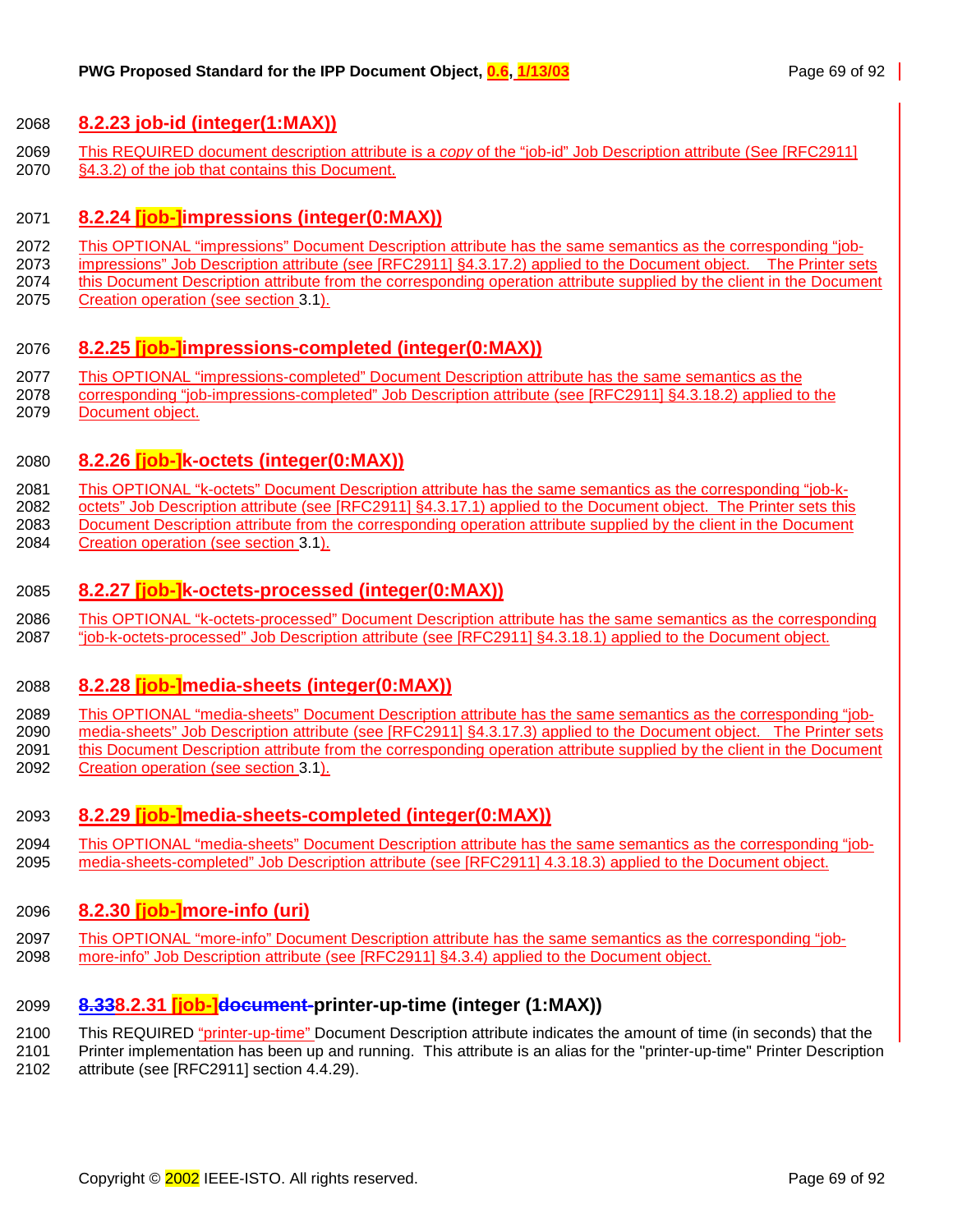<span id="page-69-0"></span>2103 A client MAY request this attribute in a Get-Document-Attributes or Get-Documents request and use the value

2104 returned in combination with other requested Event Time Job Description Attributes in order to display time attributes 2105 to a user. The difference between this attribute and the 'integer' value of a "time-at-xxx" attribute is the number of

2106 seconds ago that the "time-at-xxx" event occurred. A client can compute the wall-clock time at which the "time-at-

2107 xxx" event occurred by subtracting this difference from the client's wall-clock time.

# 2108 **8.2.32 job-printer-uri (uri)**

2109 This REQUIRED Document Description attribute has the same semantics as the corresponding Job Description 2110 attribute (see [RFC2911] §4.3.3) applied to the Document object.

# 2111 **8.2.33 job-uri (uri)**

2112 This REQUIRED document description attribute is a copy of the "job-uri" Job Description attribute (see [RFC2911] 2113 **SA.3.1.**) of the job that contains this Document.

## 2114 **8.2.34 [job-]warnings-count (integer(0:MAX))**

2115 This OPTIONAL "warnings-count" Document Description attribute has the same semantics as the corresponding 2116 "job-warnings-count" Job Description attribute (see [override] §6.1.) applied to the Document object. See [override]

2117 §6.1.

## 2118 **8.2.35 last-document (boolean)**

- 2119 This OPTIONAL Document Description attribute indicates whether or not this Document is the last Document in the 2120 Job. See [RFC2911] §4.3.12. The Printer sets this Document Description attribute from the corresponding 2121 operation attribute supplied by the client in the Document Creation operation (see section [3.1\)](#page-12-0).
- 

## 2122 **8.2.36 output-device-assigned (name(127))**

2123 This OPTIONAL Document Description attribute has the same semantics as the corresponding Job Description 2124 attribute (see [RFC2911] §4.3.7.2) applied to the Document object.

## 2125 **8.2.37 sheet-completed-copy-number (integer(0:MAX))**

2126 This OPTIONAL Document Description attribute has the same semantics as the corresponding Job Description 2127 attribute (see [job-prog] §4.2) applied to the Document object.

## 2128 **8.2.38 time-at-completed (integer (MIN:MAX))**

2129 This REQUIRED Document Description attribute has the same semantics as the corresponding Job Description 2130 attribute (see [RFC2911] §4.3.14.3) applied to the Document object.

## 2131 **8.2.39 time-at-creation (integer (MIN:MAX))**

2132 This REQUIRED Document Description attribute has the same semantics as the corresponding Job Description 2133 attribute (see [RFC2911] §4.3.14.1) applied to the Document object.

## 2134 **8.2.40 time-at-processing (integer (MIN:MAX))**

2135 This REQUIRED Document Description attribute has the same semantics as the corresponding Job Description 2136 attribute (see [RFC2911] §4.3.14.2) applied to the Document object.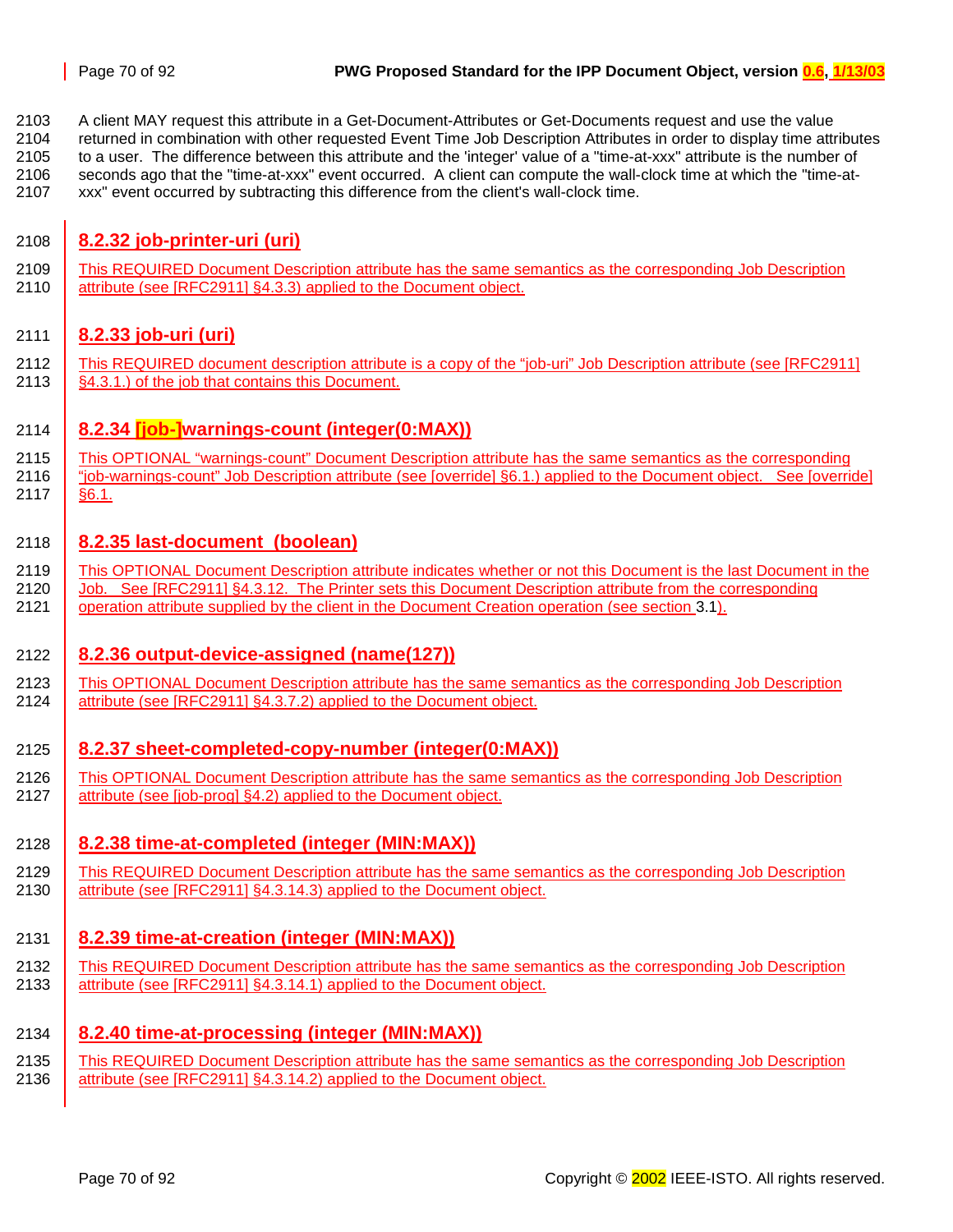2137 ISSUE 03: The following 4 Job Creation operation attributes have corresponding Job Description attributes, but

2138 there isn't a definition or an IANA Registration for any of these Job Description attributes: "ipp-attribute-fidelity", "job-2139 mandatory-attributes", "job-password", and "job-password-encryption". OK to add Job Description attribute

2140 descriptions for each of them? That would correspond to the PWG Semantic Model where they are Job Description

2141 attributes. Add the 4 definitions to the spec and the IANA Register - New Orleans.

2142 ISSUE 04 repeat: The following 4 Job Creation operation attributes have corresponding Job Description attributes, 2143 since they are really Document attributes: "compression", "document-format", "document-name", "document-natural-2144 language"? OK to add Document Description attribute descriptions for each of them? That would correspond to the 2145 PWG Semantic Model where they are Document Description attributes. Add the 4 attributes as Document

2146 Description attributes and the IANA Register (but do *not* add as Job Description attributes) - New Orleans.

2147 ISSUE 05: The Printer copies the following 11 Document Creation operation attributes to corresponding Document

2148 Description attributes, but there isn't a definition or an IANA Registration for any of these Document Description

2149 attributes: "attributes-charset", "attributes-natural-language", "compression", "document-format", "document-name",

2150 "document-natural-language", "impressions", "k-octets", "media-sheets", "job-printer-uri", and "last-document". OK to

- 2151 add operation attribute and Document Description attribute descriptions for each of them? Yes, add the 11
- 2152 attributes to the spec and the IANA Register New Orleans.

2153 ISSUE 06: The definitions of the following 16 remaining Document Description attributes are derived from the

2154 corresponding Job Description attributes that are not set by the client: "current-page-order", "date-time-at-

2155 completed", "date-time-at-creation", "date-time-at-processing", "detailed-status-message", "document-access-errors",

2156 "impressions-completed", "impressions-completed-current-copy", "k-octets-processed", "media-sheets-completed",

2157 "more-info", "sheet-completed-copy-number", "time-at-completed", "time-at-creation", "time-at-processing", and

2158 "warnings-count", OK to add Document Description attribute descriptions for each of them? Yes, add the 16

2159 attributes to the spec and the IANA Register - New Orleans.

# 2160 **9 Printer attributes**

2161 This section lists *all* of the Printer attributes defined in other IPP documents. Printer attributes are divided into three 2162 disjoint groups:

2163

| Job Template attributes (JT)          | These Printer attributes are related directly to the "xxx" Job Template attributes                        |  |  |  |
|---------------------------------------|-----------------------------------------------------------------------------------------------------------|--|--|--|
|                                       | that a client can supply in a Job Creation request as follows:                                            |  |  |  |
|                                       | 1. "xxx-supported" indicate the supported values                                                          |  |  |  |
|                                       | "xxx-default" indicate the values that will be used if the client and the PDL<br>2<br>omit the attribute. |  |  |  |
|                                       | 3. "xxx-ready" indicate the supported values that are available without human                             |  |  |  |
|                                       | intervention, for those few attributes that require human intervention, such                              |  |  |  |
|                                       | as "media" and possibly "finishing".                                                                      |  |  |  |
| <b>Printer Description attributes</b> | These Printer attributes describe the Printer, such as "printer-name" and "printer-                       |  |  |  |
| (PD)                                  | location". Some of them are "xxx-supported" and "xxx-default" for Operation                               |  |  |  |
|                                       | attributes that the client can supply in a Job Creation request.                                          |  |  |  |
| $neither (-)$                         | These Printer attributes describe supported and defaults for member attributes of                         |  |  |  |
|                                       | collection Job Template attributes.                                                                       |  |  |  |

2164

- 2165 In a Get-Printer-Attributes request, a client can request all of the Printer attributes in the Job Template (JT) or Printer 2166 Description (PD) groups by supplying the 'job-template' or 'printer-description' group name, respectively. The client
- 2167 can also request "all". The column labels are:
- 2168 "**Attribute Syntax**" indicates the attribute syntax (see [RFC2911] section 4.1). Many "xxx-default" and "xxx-2169 supported" attributes have the 'collection' syntax which consists of a number of member attributes. 2170 These member attributes are not listed in this table when they are the same as the corresponding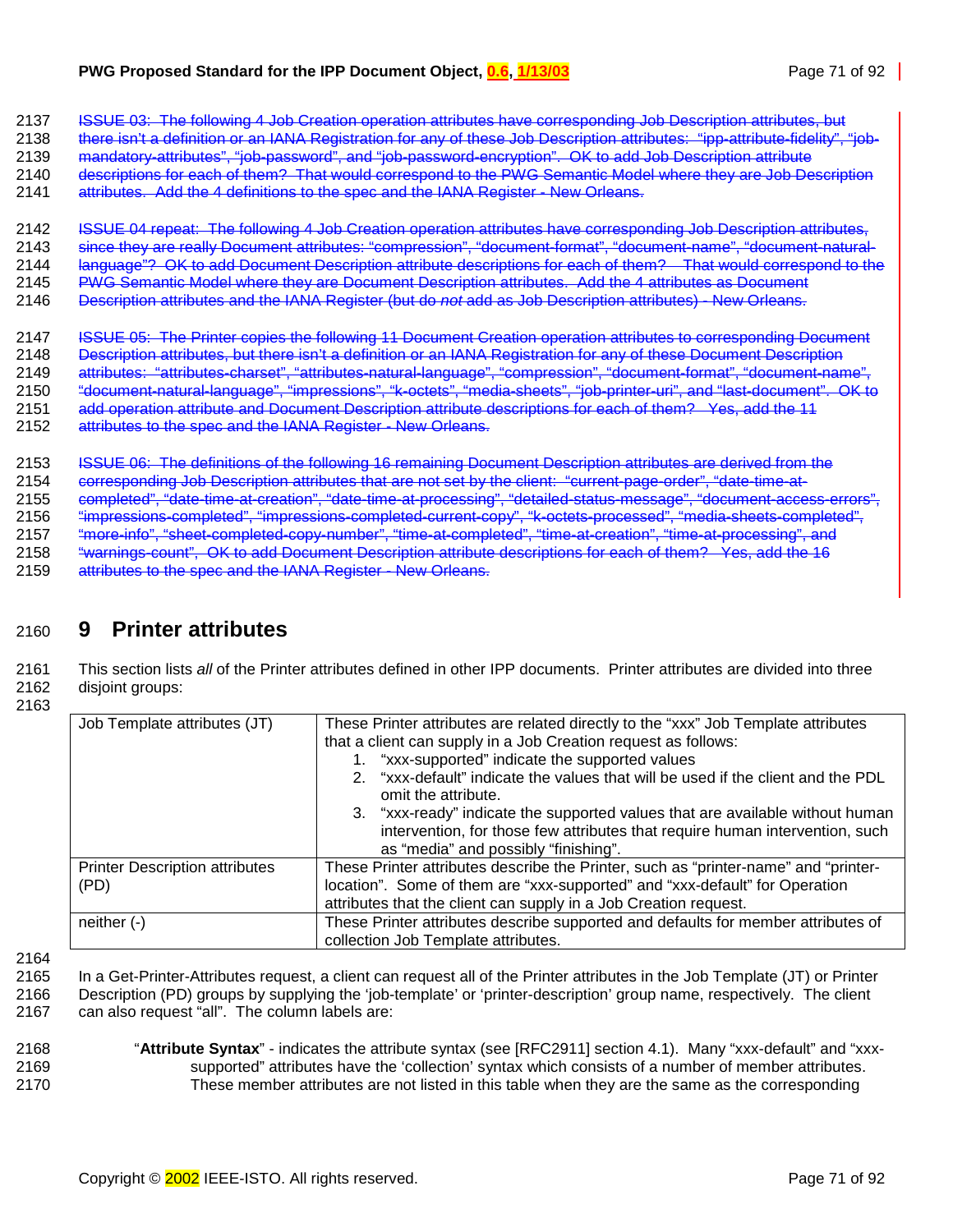- 2171 "xxx" attribute in [Table 8.](#page-42-0) Only those few Printer attribute collection attributes that do not have a 2172 corresponding Job Template attributes show the member attributes in this table.
- 2173 "**Grp**" indicates to which group the attribute belongs.
- 2174 "**Printer Conf**." indicates the IPP/1.1 Printer conformance requirements for supporting the attribute. Those 2175 attributes labeled as "MAY" may have conditional requirements that require their support, if the 2176 Printer supports a related attribute, operation, or feature. For example, all Job Template attributes 2177 are OPTIONAL for a Printer to support. However, if a Printer supports Job Template attribute "xxx", 2178 then it MUST also support the corresponding "xxx-default" and "xxx-supported" attributes. Similarly, 2179 if Event Notification is supported, then some of the attributes indicated as "MAY" in this table become 2180 MUST.
- 2181 "**Reference**" lists the IETF or IEEE-ISTO specification which defines the semantics of the attribute.
- 

2182 **Table 13 - Printer attributes (Job Template and Printer Description)** 

| Printer attribute name               | <b>Attribute Syntax</b>               | Grp                               | Printer     | Reference                                       |
|--------------------------------------|---------------------------------------|-----------------------------------|-------------|-------------------------------------------------|
| (Job Template & Printer Description) |                                       |                                   | Conf.       |                                                 |
|                                      |                                       |                                   |             |                                                 |
| charset-configured                   | charset                               | PD                                | <b>MUST</b> | [RFC2911] §4.4.17                               |
| charset-supported                    | 1setOf charset                        | PD                                | <b>MUST</b> | [RFC2911] §4.4.18                               |
| color-supported                      | boolean                               | PD                                | <b>MAY</b>  | [RFC2911] §4.4.26                               |
| compression-supported                | type3 keyword                         | <b>PD</b>                         | <b>MUST</b> | [RFC2911] §4.4.32                               |
| copies-default                       | integer(1:MAX)                        | JT                                | MAY         | [RFC2911] §4.2.5                                |
| copies-supported                     | rangeOfInteger(1:MAX)                 | J <sub>T</sub>                    | <b>MAY</b>  | [RFC2911] §4.2.5                                |
| cover-back-default                   | collection                            | JT                                | MAY         | [prod-print] §3.1.3                             |
| cover-back-supported                 | 1setOf type2 keyword                  | J <sub>T</sub>                    | <b>MAY</b>  | [prod-print] §3.1.4                             |
| cover-front-default                  | collection                            | JT                                | MAY         | [prod-print] §3.1.3                             |
| cover-front-supported                | 1setOf type2 keyword                  | <b>JT</b>                         | <b>MAY</b>  | [prod-print] §3.1.4                             |
| cover-type-supported                 | 1setOf type2 keyword                  |                                   | <b>MAY</b>  | [prod-print] §3.1.2.1                           |
| document-creation-attributes-        | 1setOf type2 keyword                  | <b>PD</b>                         | <b>MAY</b>  | [this-spec] §9.1                                |
| supported                            |                                       |                                   |             |                                                 |
| document-format-default              | mimeMediaType                         | PD                                | <b>MUST</b> | [RFC2911] §4.4.21                               |
| document-format-supported            | 1setOf mimeMediaType                  | $\overline{PD}$                   | <b>MUST</b> | [RFC2911] §4.4.22                               |
| document-format-varying-attributes   | 1setOf type2 keyword                  | <b>PD</b>                         | <b>MAY</b>  | $\overline{\left[ \text{set-ops} \right]}$ §6.3 |
| document-overrides-supported         | 1setOf type2 keyword                  |                                   | <b>MAY</b>  | Toverride] §5.1.14                              |
| finishings-col-default               | collection                            | <b>JT</b>                         | MAY         | [prod-print] §3.2.3                             |
| finishings-col-ready                 | 1setOf collection                     | <b>JT</b>                         | <b>MAY</b>  | [prod-print] §3.2.4                             |
| finishings-col-supported             | 1setOf type2 keyword                  | <b>JT</b>                         | <b>MAY</b>  | [prod-print] §3.2.5                             |
| finishings-default                   | 1setOf type2 enum                     | JT                                | <b>MAY</b>  | [RFC2911] §4.2.6                                |
| finishings-ready                     | 1setOf type2 enum                     | <b>JT</b>                         | <b>MAY</b>  | [RFC2911] §4.2.6                                |
| finishings-supported                 | 1setOf type2 enum                     | <b>JT</b>                         | <b>MAY</b>  | [RFC2911] §4.2.6                                |
| finishing-template-supported         | 1setOf name(MAX)                      | $\overline{\phantom{a}}$          | <b>MAY</b>  | [prod-print] §3.2.1.1                           |
| force-front-side-default             | 1setOf integer(1:MAX)                 | <b>JT</b>                         | <b>MAY</b>  | [prod-print] §3.3                               |
| force-front-side-supported           | rangeOfInteger(1:MAX)                 | <b>JT</b>                         | <b>MAY</b>  | [prod-print] §3.3                               |
| generated-natural-language-          | 1setOf naturalLanguage                | <b>PD</b>                         | <b>MUST</b> | [RFC2911] §4.4.20                               |
| supported                            |                                       |                                   |             |                                                 |
| imposition-template-default          | type3 keyword   name(MAX)             | $\blacksquare$                    | <b>MAY</b>  | [prod-print] §3.4                               |
| imposition-template-supported        | 1setOf (type3 keyword  <br>name(MAX)) | $\blacksquare$                    | <b>MAY</b>  | [prod-print] §3.4                               |
| insert-after-page-number-supported   | rangeOfInteger(0:MAX)                 | $\blacksquare$                    | <b>MAY</b>  | [prod-print] §3.5.1.1                           |
| insert-count-supported               | rangeOfInteger(0:MAX)                 | $\overline{\phantom{a}}$          | <b>MAY</b>  | [prod-print] §3.5.2.1                           |
| insert-sheet-default                 | 1setOf collection                     | <b>JT</b>                         | MAY         | [prod-print] §3.5.4                             |
| insert-sheet-supported               | 1setOf type2 keyword                  | $\overline{\mathsf{J}\mathsf{T}}$ | <b>MAY</b>  | [prod-print] §3.5.5                             |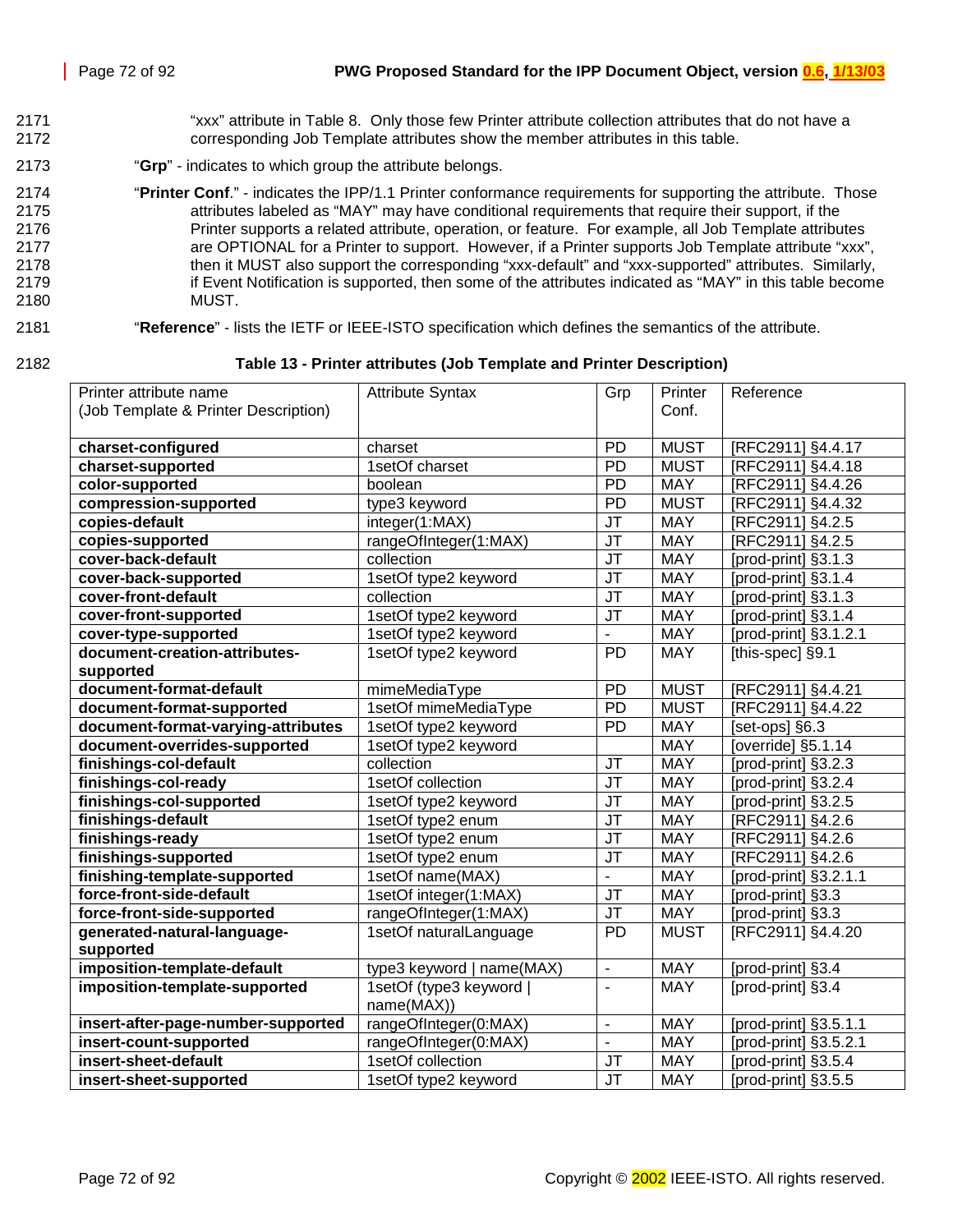| Printer attribute name               | <b>Attribute Syntax</b>               | Grp                      | Printer     | Reference                   |
|--------------------------------------|---------------------------------------|--------------------------|-------------|-----------------------------|
| (Job Template & Printer Description) |                                       |                          | Conf.       |                             |
| ippget-event-life                    | integer(15:MAX)                       | <b>PD</b>                | <b>MAY</b>  | [get-method] §8.1           |
| ipp-versions-supported               | 1setOf type2 keyword                  | <b>PD</b>                | <b>MUST</b> | [RFC2911] §4.4.20           |
| job-account-id-default               | name(MAX)                             | JT                       | <b>MAY</b>  | [prod-print] §3.6           |
| job-account-id-supported             | boolean                               | <b>JT</b>                | <b>MAY</b>  | [prod-print] §3.6           |
| job-accounting-output-bin-default    | type3 keyword   name(MAX)             | $\overline{\phantom{a}}$ | <b>MAY</b>  | [prod-print] §3.8.3.1       |
| job-accounting-output-bin-           | 1setOf (type3 keyword                 | $\blacksquare$           | <b>MAY</b>  | [prod-print] §3.8.3.2       |
| supported                            | name(MAX))                            |                          |             |                             |
| job-accounting-sheets-default        | collection                            | JT                       | <b>MAY</b>  | [prod-print] §3.8.4         |
| job-accounting-sheets-supported      | 1setOf type2 keyword                  | <b>JT</b>                | <b>MAY</b>  | [prod-print] §3.8.5         |
| job-accounting-sheets-type-          | 1setOf (type3 keyword                 | $\blacksquare$           | <b>MAY</b>  | $\overline{[prod]$ §3.8.1.1 |
| supported                            | name(MAX))                            |                          |             |                             |
| job-accounting-user-id-default       | name(MAX)                             | JT                       | <b>MAY</b>  | [prod-print] §3.7           |
| job-accounting-user-id-supported     | boolean                               | JT                       | <b>MAY</b>  | [prod-print] §3.7           |
| job-creation-attributes-supported    | 1setOf type2 keyword                  | <b>PD</b>                | <b>MAY</b>  | [prod-print2] §7.1          |
| job-error-sheet-default              | collection                            | JT                       | <b>MAY</b>  | [prod-print] §3.7           |
| job-error-sheet-supported            | 1setOf type2 keyword                  | JT                       | <b>MAY</b>  | [prod-print] §3.9.5         |
| job-error-sheet-type-supported       | 1setOf (type3 keyword                 | $\blacksquare$           | <b>MAY</b>  | [prod-print] §3.9.1.1       |
|                                      | name(MAX))                            | $\blacksquare$           | <b>MAY</b>  | [prod-print] §3.9.2.1       |
| job-error-sheet-when-supported       | 1setOf type2 keyword                  |                          |             |                             |
| job-hold-until-default               | type3 keyword   name(MAX)             | <b>JT</b>                | <b>MAY</b>  | [RFC2911] §4.2.2            |
| job-hold-until-supported             | 1setOf (type3 keyword  <br>name(MAX)) | <b>JT</b>                | <b>MAY</b>  | [RFC2911] §4.2.2            |
| job-impressions-supported            | rangeOfInteger(0:MAX)                 | PD                       | <b>MAY</b>  | [RFC2911] §4.4.34           |
| job-k-octets-supported               | rangeOfInteger(0:MAX)                 | PD                       | <b>MAY</b>  | [RFC2911] §4.4.33           |
| job-media-sheets-supported           | rangeOfInteger(0:MAX)                 | PD                       | <b>MAY</b>  | [RFC2911] §4.4.35           |
| job-message-to-operator-default      | text(MAX)                             | JT                       | <b>MAY</b>  | [prod-print] §3.12          |
| job-message-to-operator-supported    | boolean                               | JT                       | <b>MAY</b>  | [prod-print] §3.12          |
| job-password-supported               | integer(0:127)                        | PD                       | <b>MAY</b>  | [prod-print2] §7.2          |
| job-password-encryption-supported    | 1setOf (type3 keyword  <br>name(MAX)) | PD                       | <b>MAY</b>  | [prod-print2] §7.3          |
| job-priority-default                 | integer(1:100)                        | <b>JT</b>                | <b>MAY</b>  | [RFC2911] §4.2.1            |
| job-priority-supported               | 1setOf integer(1:100)                 | JT                       | <b>MAY</b>  | [RFC2911] §4.2.1            |
| iob-settable-attributes-supported    | 1setOf type2 keyword                  | <b>PD</b>                | <b>MAY</b>  | [set-ops] §6.2              |
| job-sheet-message-default            | text(MAX)                             |                          | <b>MAY</b>  | [prod-print] §3.12          |
| job-sheet-message-supported          | boolean                               |                          | <b>MAY</b>  | [prod-print] §3.12          |
| job-sheets-col-default               | collection                            | JT                       | <b>MAY</b>  | [prod-print] §3.11.3        |
| job-sheets-col-supported             | 1setOf type2 keyword                  | <b>JT</b>                | MAY         | [prod-print] §3.11.4        |
| job-sheets-default                   | type3 keyword   name(MAX)             | JT                       | MAY         | [RFC2911] §4.2.3            |
| job-sheets-supported                 | 1setOf (type3 keyword                 | <b>JT</b>                | <b>MAY</b>  | [RFC2911] §4.2.3            |
|                                      | name(MAX))                            |                          |             |                             |
| job-spooling-supported               | type2 keyword                         | <b>PD</b>                | <b>MAY</b>  | [prod-print2] §7.4          |
| max-save-info-supported              | integer(1:MAX)                        | <b>PD</b>                | <b>MAY</b>  | [prod-print2] §7.5          |
| max-stitching-locations-supported    | integer(1:MAX)                        | <b>PD</b>                | <b>MAY</b>  | [prod-print] §5.2           |
| media-back-coating-supported         | 1setOf (type3 keyword  <br>name(MAX)) |                          | <b>MAY</b>  | [prod-print] §3.13.10.2     |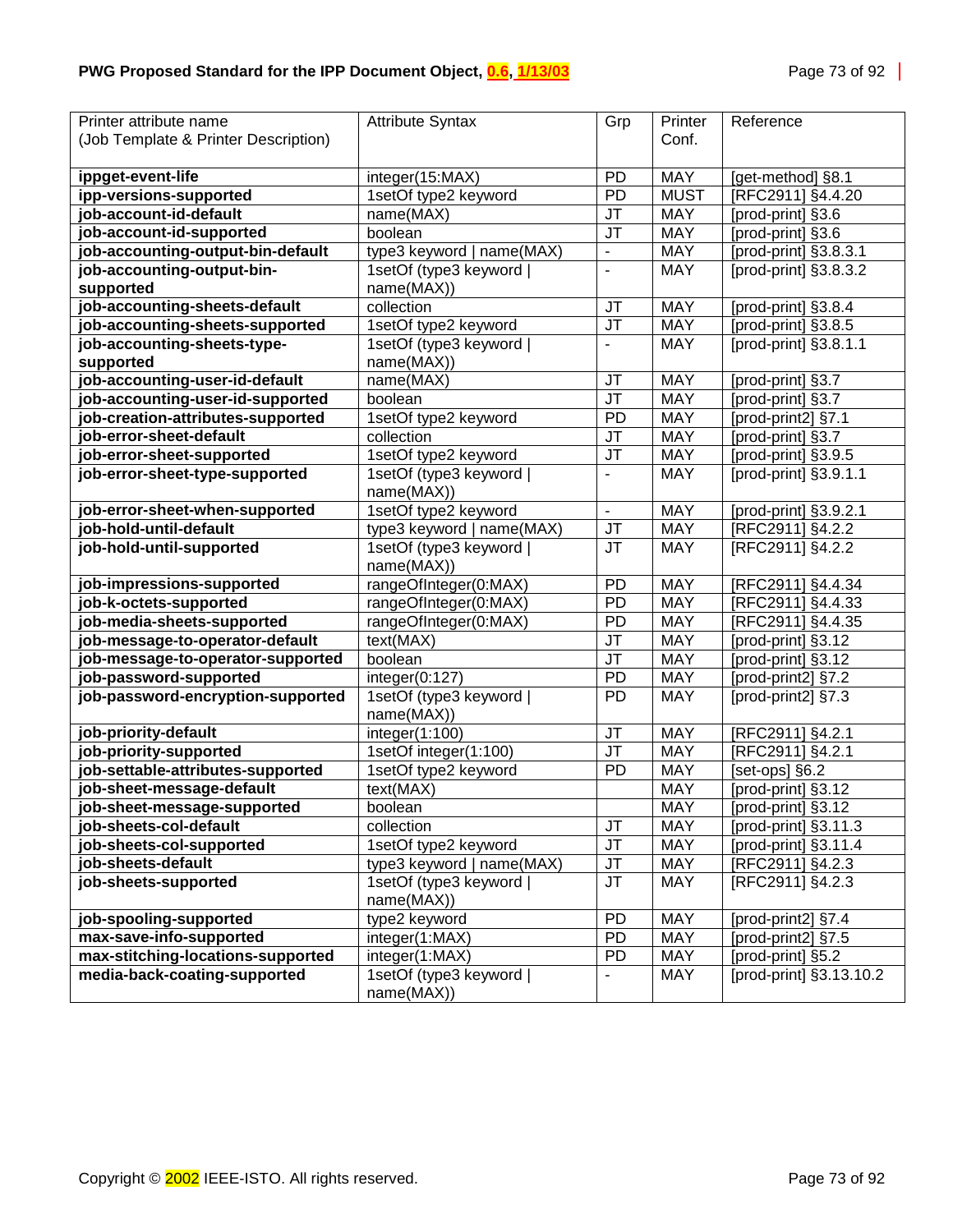| Printer attribute name<br>(Job Template & Printer Description) | <b>Attribute Syntax</b>                                     | Grp                      | Printer<br>Conf. | Reference               |
|----------------------------------------------------------------|-------------------------------------------------------------|--------------------------|------------------|-------------------------|
|                                                                |                                                             |                          |                  |                         |
| media-col-database                                             | 1setOf collection                                           | -45                      | <b>MAY</b>       | [prod-print2] §7.6      |
| any "media-col" member attribute                               |                                                             |                          |                  |                         |
| media-col-default                                              | collection                                                  | <b>JT</b>                | <b>MAY</b>       | [prod-print] §3.13.12   |
| any "media-col" member attribute                               |                                                             |                          |                  |                         |
| media-color-supported                                          | 1setOf type2 keyword                                        | $\blacksquare$           | <b>MAY</b>       | [prod-print] §3.13.4.1  |
| media-col-ready                                                | 1setOf collection                                           | <b>JT</b>                | <b>MAY</b>       | [prod-print] §3.13.13   |
| any "media-col" member attribute                               |                                                             |                          |                  |                         |
| media-col-supported                                            | 1setOf type2 keyword                                        | JT                       | <b>MAY</b>       | [prod-print] §3.13.14   |
| media-default                                                  | type3 keyword   name(MAX)                                   | JT                       | <b>MAY</b>       | [RFC2911] §4.2.11       |
| media-front-coating-supported                                  | 1setOf (type3 keyword  <br>name(MAX))                       | $\overline{\phantom{a}}$ | <b>MAY</b>       | [prod-print] §3.13.10.1 |
| media-hole-count-supported                                     | 1setOf rangeOfInteger(0:MAX)                                | $\blacksquare$           | <b>MAY</b>       | [prod-print] §3.13.6.1  |
| media-info-supported                                           | boolean                                                     |                          | <b>MAY</b>       | [prod-print] §3.13.3.1  |
| media-input-tray-check-default                                 | type3 keyword   name(MAX)                                   | <b>JT</b>                | <b>MAY</b>       | [prod-print] §3.14      |
| media-input-tray-check-supported                               | 1setOf (type3 keyword  <br>name(MAX))                       | <b>JT</b>                | <b>MAY</b>       | [prod-print] §3.14      |
| media-key-supported                                            | 1setOf (type3 keyword  <br>name(MAX))                       | $\overline{\phantom{a}}$ | <b>MAY</b>       | [prod-print] §3.13.1.1  |
| media-order-count-supported                                    | 1setOf rangeOfInteger(1:MAX)                                | $\blacksquare$           | <b>MAY</b>       | [prod-print] §3.13.7.1  |
| media-pre-printed-supported                                    | 1setOf (type3 keyword)<br>name(MAX))                        |                          | <b>MAY</b>       | [prod-print] §3.13.5.1  |
| media-ready                                                    | 1setOf (type3 keyword<br>name(MAX))                         | <b>JT</b>                | <b>MAY</b>       | [RFC2911] §4.2.11       |
| media-recycled-supported                                       | 1setOf (type3 keyword<br>name(MAX))                         | $\mathbf{u}$             | <b>MAY</b>       | [prod-print] §3.13.11.1 |
| media-size-supported                                           | 1setOf collection                                           | $\mathbf{r}$             | <b>MAY</b>       | [prod-print] §3.13.8.3  |
| media-supported                                                | 1setOf (type3 keyword  <br>name(MAX))                       | <b>JT</b>                | <b>MAY</b>       | [RFC2911] §4.2.11       |
| media-type-supported                                           | 1setOf (type3 keyword  <br>name(MAX))                       | $\blacksquare$           | <b>MAY</b>       | [prod-print] §3.13.2.1  |
| media-weight-metric-supported                                  | 1setOf rangeOfInteger(1:MAX)                                | $\blacksquare$           | <b>MAY</b>       | [prod-print] §3.13.9.1  |
| multiple-document-handling-default                             | type2 keyword                                               | JT                       | <b>MAY</b>       | [RFC2911] §4.2.4        |
| multiple-document-handling-<br>supported                       | 1setOf type2 keyword                                        | <b>JT</b>                | <b>MAY</b>       | [RFC2911] §4.2.4        |
| multiple-document-jobs-supported                               | boolean                                                     | <b>PD</b>                | <b>MAY</b>       | [RFC2911] §4.4.16       |
| multiple-operation-time-out                                    | integer(1:MAX)                                              | <b>PD</b>                | <b>MAY</b>       | [RFC2911] §4.4.31       |
| natural-language-configured                                    | naturalLanguage                                             | PD                       | <b>MUST</b>      | [RFC2911] §4.4.19       |
| notify-attributes-supported                                    | 1setOf type2 keyword                                        | <b>PD</b>                | MAY              | [ntfy] §5.3.4           |
| notify-events-default                                          | 1setOf type2 keyword                                        | <b>PD</b>                | MAY              | [ntfy] $\S5.3.3$        |
| notify-events-supported                                        | 1setOf type2 keyword                                        | PD                       | MAY              | [ntfy] $§5.3.3$         |
| notify-lease-duration-default                                  | integer(0:67108863)                                         | <b>PD</b>                | MAY              | [ntfy] §5.3.8           |
| notify-lease-duration-supported                                | 1setOf (integer(0: 67108863)<br>rangeOfInteger(0:67108863)) | PD                       | MAY              | [ntfy] §5.3.8           |
| notify-lease-expiration-time                                   | integer(0:MAX)                                              | <b>PD</b>                | <b>MAY</b>       | [ntfy] §5.4.3           |
| notify-max-events-supported                                    | integer(2:MAX)                                              | <b>PD</b>                | <b>MAY</b>       | [ntfy] $§5.3.3$         |
| notify-pull-method-supported                                   | 1setOf type2 keyword                                        | <b>PD</b>                | <b>MAY</b>       | [ntfy] $§5.3.2$         |

<sup>&</sup>lt;sup>45</sup> The "media-col-database" attribute is not returned when the client requests 'all' or 'printer-description' attribute group because there MAY be a large number of values. Instead the client MUST query "media-col-database" explicitly in a Get-Printer-Attributes request.

l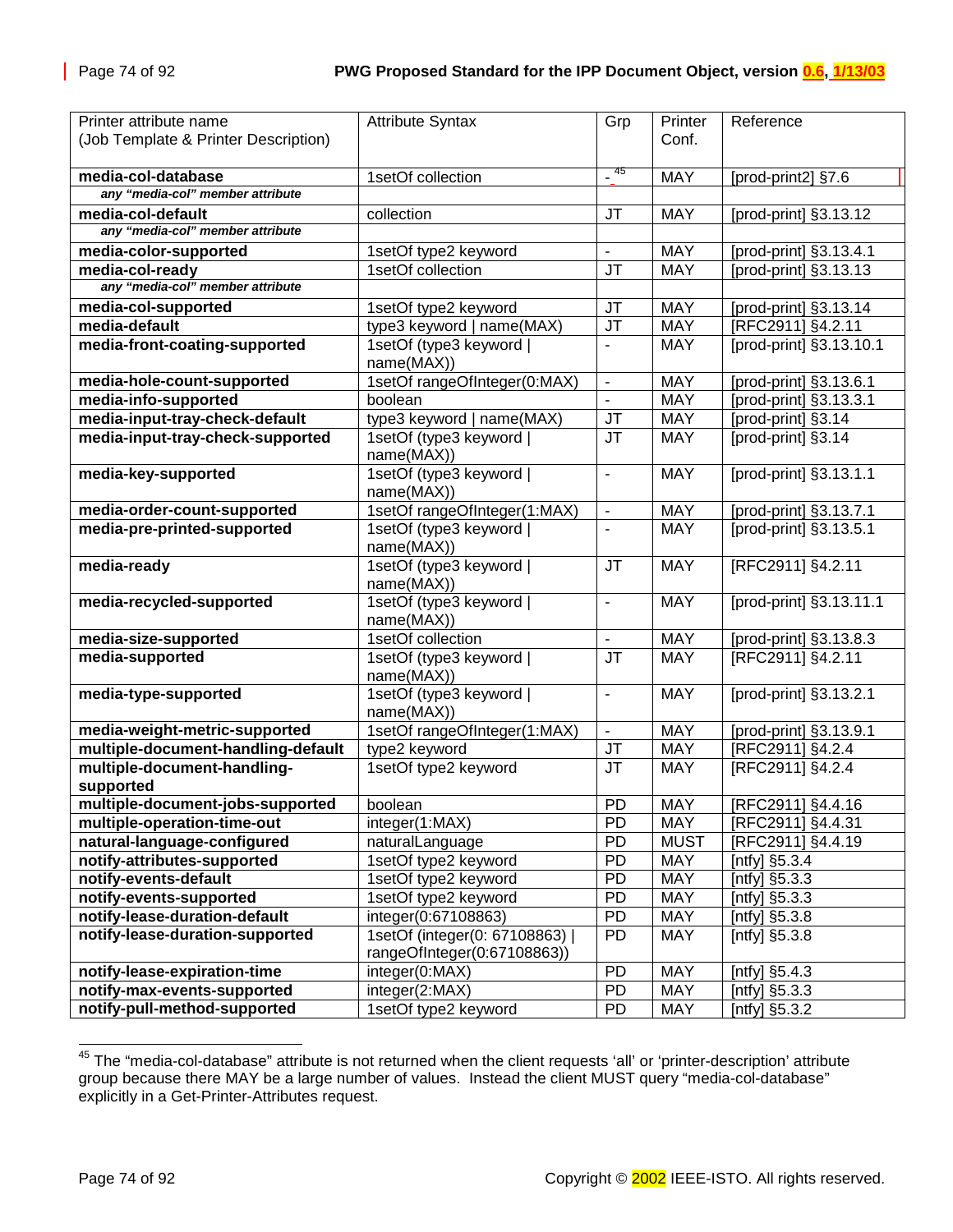| Printer attribute name                | <b>Attribute Syntax</b>   | Grp             | Printer     | Reference          |
|---------------------------------------|---------------------------|-----------------|-------------|--------------------|
| (Job Template & Printer Description)  |                           |                 | Conf.       |                    |
|                                       |                           |                 |             |                    |
| notify-schemes-supported              | 1setOf uriScheme          | PD              | <b>MAY</b>  | [ntfy] §5.3.1      |
| number-up-default                     | integer(1:MAX)            | <b>JT</b>       | <b>MAY</b>  | [RFC2911] §4.2.9   |
| number-up-supported                   | 1setOf (integer(1:MAX)    | <b>JT</b>       | <b>MAY</b>  | [RFC2911] §4.2.9   |
|                                       | rangeOfInteger(1:MAX))    |                 |             |                    |
| operations-supported                  | 1setOf type2 enum         | <b>PD</b>       | <b>MUST</b> | [RFC2911] §4.4.15  |
| orientation-requested-default         | type2 enum                | <b>JT</b>       | <b>MAY</b>  | [RFC2911] §4.2.10  |
| orientation-requested-supported       | 1setOf type2 enum         | <b>JT</b>       | <b>MAY</b>  | [RFC2911] §4.2.10  |
| output-bin-default                    | type2 keyword   name(MAX) | JT              | <b>MAY</b>  | [output-bin] §2.1  |
| output-bin-supported                  | 1setOf (type2 keyword     | <b>JT</b>       | <b>MAY</b>  | [output-bin] §2.1  |
|                                       | name(MAX))                |                 |             |                    |
| page-delivery-default                 | type2 keyword             | JT              | <b>MAY</b>  | [prod-print] §3.15 |
| page-delivery-supported               | 1setOf type2 keyword      | <b>JT</b>       | <b>MAY</b>  | [prod-print] §3.15 |
| page-order-received-default           | type2 keyword             | <b>JT</b>       | <b>MAY</b>  | [prod-print] §3.16 |
| page-order-received-supported         | 1setOf type2 keyword      | JT              | <b>MAY</b>  | [prod-print] §3.16 |
| page-overrides-supported              | 1setOf type2 keyword      | <b>PD</b>       | <b>MAY</b>  | [override] §5.2.9  |
| page-ranges-supported                 | boolean                   | JT              | <b>MAY</b>  | [RFC2911] §4.2.7   |
| pages-per-minute                      | integer(0:MAX)            | <b>PD</b>       | <b>MAY</b>  | [RFC2911] §4.4.36  |
| pages-per-minute-color                | integer(0:MAX)            | <b>PD</b>       | <b>MAY</b>  | [RFC2911] §4.4.37  |
| pages-per-subset-supported            | boolean                   | PD              | <b>MAY</b>  | [override] §5.3.2  |
| parent-printers-supported             | 1setOf uri                | PD              | <b>MAY</b>  | [adm-ops] §7.2     |
| pdl-override-supported                | type2 keyword             | <b>PD</b>       | <b>MUST</b> | [RFC2911] §4.4.28  |
|                                       |                           |                 |             | [prod-print2] §8.1 |
| presentation-direction-number-up-     | type2 keyword             | <b>JT</b>       | <b>MAY</b>  | [prod-print] §3.17 |
| default                               |                           |                 |             |                    |
| presentation-direction-number-up-     | 1setOf type2 keyword      | <b>JT</b>       | <b>MAY</b>  | [prod-print] §3.17 |
| supported                             |                           |                 |             |                    |
| printer-current-time                  | dateTime                  | PD              | <b>MAY</b>  | [RFC2911] §4.4.30  |
| printer-detailed-status-messages      | 1setOf text(MAX)          | <b>PD</b>       | <b>MAY</b>  | [prod-print2] §7.7 |
| printer-driver-installer              | uri                       | PD              | <b>MAY</b>  | [RFC2911] §4.4.8   |
| printer-info                          | text(127)                 | <b>PD</b>       | <b>MAY</b>  | [RFC2911] §4.4.6   |
| printer-is-accepting-jobs             | boolean                   | <b>PD</b>       | <b>MUST</b> | [RFC2911] §4.4.23  |
| printer-location                      | text(127)                 | <b>PD</b>       | <b>MAY</b>  | [RFC2911] §4.4.5   |
| printer-make-and-model                | text(127)                 | <b>PD</b>       | <b>MAY</b>  | [RFC2911] §4.4.9   |
| printer-message-date-time             | dateTime                  | <b>PD</b>       | <b>MAY</b>  | [set-ops] §6.5     |
| printer-message-from-operator         | text(127)                 | $\overline{PD}$ | <b>MAY</b>  | [RFC2911] §4.4.25  |
| printer-message-time                  | integer(MIN:MAX)          | <b>PD</b>       | <b>MAY</b>  | [set-ops] $§6.4$   |
| printer-more-info                     | uri                       | PD.             | <b>MAY</b>  | [RFC2911] §4.4.7   |
| printer-more-info-manufacturer        | uri                       | <b>PD</b>       | <b>MAY</b>  | [RFC2911] §4.4.10  |
| printer-name                          | name(127)                 | <b>PD</b>       | <b>MUST</b> | [RFC2911] §4.4.4   |
| printer-notify-server-uri             | uri                       | <b>PD</b>       | MAY         | [not-srv] $§4.1$   |
| printer-resolution-default            | resolution                | JT              | MAY         | [RFC2911] §4.2.12  |
| printer-resolution-supported          | 1setOf resolution         | <b>JT</b>       | MAY         | [RFC2911] §4.2.12  |
| printer-settable-attributes-supported | 1setOf type2 keyword      | <b>PD</b>       | <b>MAY</b>  | [set-ops] §6.1     |
| printer-state                         | type1 enum                | <b>PD</b>       | <b>MUST</b> | [RFC2911] §4.4.11  |
| printer-state-change-date-time        | dateTime                  | <b>PD</b>       | MAY         | [ntfy] $§6.2$      |
| printer-state-change-time             | integer(1:MAX)            | <b>PD</b>       | MAY         | [ $n$ tfy] $§6.1$  |
| printer-state-message                 | text(MAX)                 | <b>PD</b>       | MAY         | [RFC2911] §4.4.13  |
| printer-state-reasons                 | 1setOf type2 keyword      | <b>PD</b>       | <b>MUST</b> | [RFC2911] §4.4.12  |
| printer-up-time                       | integer(1:MAX))           | PD              | <b>MUST</b> | [RFC2911] §4.4.29  |
| printer-uri-supported                 | 1setOf uri                | PD              | <b>MUST</b> | [RFC2911] §4.4.1   |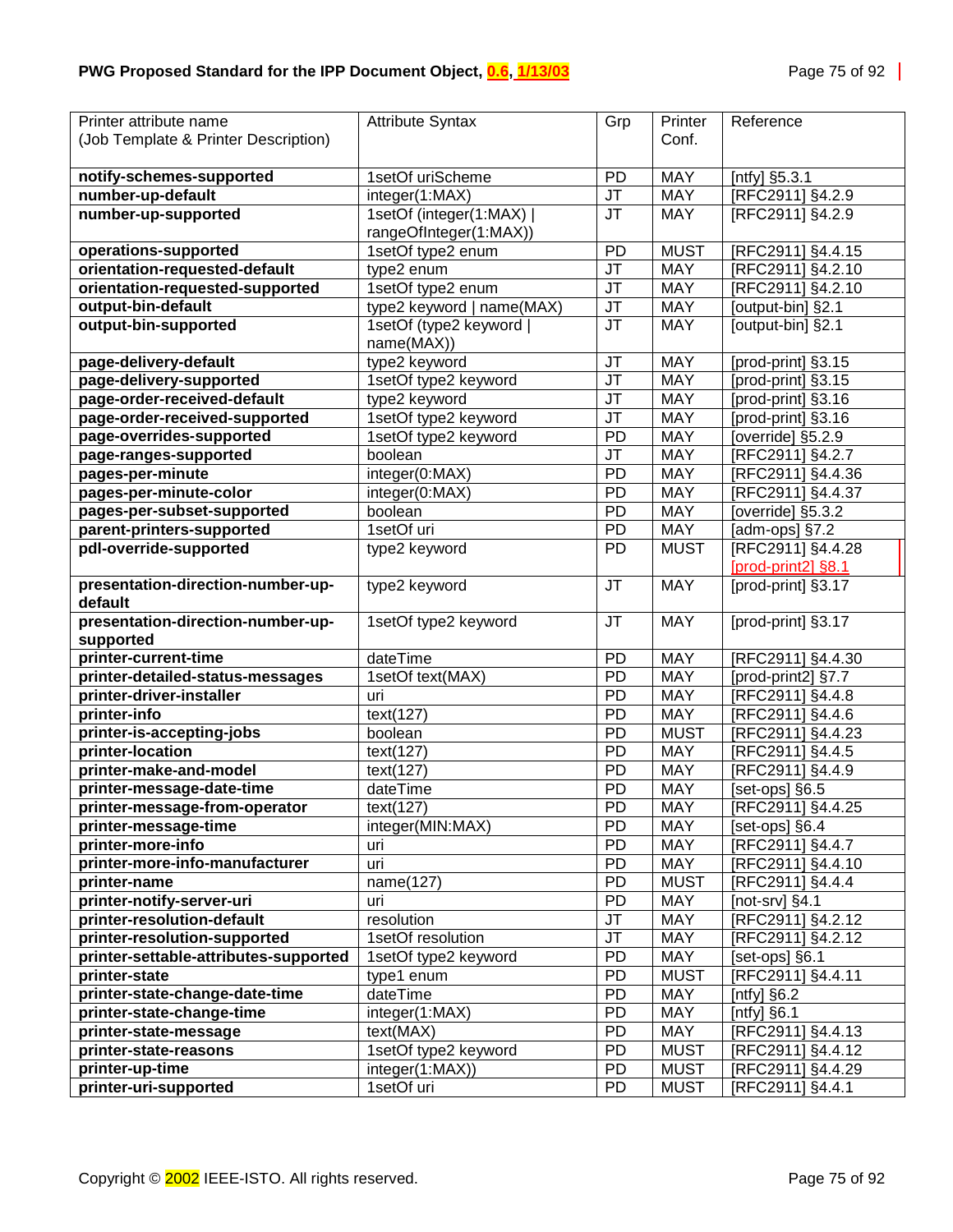<span id="page-75-0"></span>

| Printer attribute name               | <b>Attribute Syntax</b> | Grp                               | Printer     | Reference                         |
|--------------------------------------|-------------------------|-----------------------------------|-------------|-----------------------------------|
| (Job Template & Printer Description) |                         |                                   | Conf.       |                                   |
|                                      |                         |                                   |             |                                   |
| printer-xri-supported                | 1setOf collection       | PD                                | <b>MAY</b>  | [set-ops] §6.6                    |
| xri-uri                              | uri                     | PD                                | <b>MUST</b> | [set-ops] §6.6                    |
| xri-authentication                   | 1setOf type2 keyword    | PD                                | <b>MUST</b> | [set-ops] $§6.6$                  |
| xri-security                         | 1setOf type2 keyword    | PD                                | <b>MUST</b> | [set-ops] $§6.6$                  |
| print-quality-default                | type2 enum              | JT                                | <b>MAY</b>  | [RFC2911] §4.2.13                 |
| print-quality-supported              | 1setOf type2 enum       | JT                                | <b>MAY</b>  | [RFC2911] §4.2.13                 |
| queued-job-count                     | integer(0:MAX)          | PD                                | <b>MUST</b> | [RFC2911] §4.4.24                 |
| reference-uri-schemes-supported      | 1setOf uriScheme        | PD                                | <b>MAY</b>  | [RFC2911] §4.4.27                 |
| separator-sheets-default             | collection              | JT                                | <b>MAY</b>  | [prod-print] §3.18.3              |
| separator-sheets-supported           | 1setOf type2 keyword    | JT                                | <b>MAY</b>  | [prod-print] §3.18.4              |
| separator-sheets-type-supported      | 1setOf (type3 keyword   | $\blacksquare$                    | <b>MAY</b>  | [prod-print] §3.18.1.1            |
|                                      | name(MAX))              |                                   |             |                                   |
| sheet-collate-default                | type2 keyword           | JT                                | MAY         | [job-prog] §3.1                   |
| sheet-collate-supported              | 1setOf type2 keyword    | $\overline{\mathsf{J}\mathsf{T}}$ | <b>MAY</b>  | [job-prog] §3.1                   |
| sides-default                        | type2 keyword           | $\overline{\mathsf{J}\mathsf{T}}$ | MAY         | [RFC2911] §4.2.8                  |
| sides-supported                      | 1setOf type2 keyword    | $\overline{\mathsf{J}\mathsf{T}}$ | MAY         | [RFC2911] §4.2.8                  |
| stitching-locations-supported        | 1setOf (integer(0:MAX)  | $\blacksquare$                    | <b>MAY</b>  | [prod-print] §3.2.2.3.1           |
|                                      | rangeOfInteger(0:MAX))  |                                   |             |                                   |
| stitching-offset-supported           | 1setOf (integer (0:MAX) | $\overline{a}$                    | <b>MAY</b>  | [prod-print] §3.2.2.2.1           |
|                                      | rangeOfInteger(0:MAX))  |                                   |             |                                   |
| stitching-reference-edge-supported   | 1setOf type2 keyword    |                                   | <b>MAY</b>  | [prod-print] §3.2.2.1.1           |
| subordinate-printers-supported       | 1setOf uri              | PD                                | <b>MAY</b>  | [ $adm$ -ops] $§7.1$              |
| uri-authentication-supported         | 1setOf type2 keyword    | PD                                | <b>MUST</b> | [RFC2911] §4.4.2                  |
| uri-security-supported               | 1setOf type2 keyword    | PD                                | <b>MUST</b> | [RFC2911] §4.4.3                  |
| user-defined-values-supported        | 1setOf type2 keyword    | PD                                | <b>MAY</b>  | [prod-print] §5.1                 |
| which-jobs-supported                 | 1setOf type2 keyword    | PD                                | <b>MAY</b>  | [prod-print2] §7.8                |
| x-image-position-default             | type2 keyword           | JT                                | <b>MAY</b>  | [prod-print] §3.19.2              |
| x-image-position-supported           | 1setOf type2 keyword    | JT                                | <b>MAY</b>  | [prod-print] §3.19.2              |
| x-image-shift-default                | integer(MIN:MAX)        | JT                                | <b>MAY</b>  | [prod-print] §3.19.3              |
| x-image-shift-supported              | rangeOfInteger(MIN:MAX) | JT                                | <b>MAY</b>  | [prod-print] §3.19.3              |
| xri-authentication-supported         | 1setOf type2 keyword    | $\overline{PD}$                   | <b>MAY</b>  | [set-ops] §6.8                    |
| xri-security-supported               | 1setOf type2 keyword    | $\overline{PD}$                   | <b>MAY</b>  | [set-ops] §6.9                    |
| xri-uri-scheme-supported             | 1setOf uriScheme        | PD                                | MAY         | [set-ops] §6.7                    |
| x-side1-image-shift-default          | integer(MIN:MAX)        | <b>JT</b>                         | <b>MAY</b>  | [prod-print] §3.19.4              |
| x-side1-image-shift-supported        | rangeOfInteger(MIN:MAX) | JT                                | <b>MAY</b>  | [prod-print] §3.19.4              |
| x-side2-image-shift-default          | integer(MIN:MAX)        | JT                                | <b>MAY</b>  | [prod-print] $§3.1\overline{9.5}$ |
| x-side2-image-shift-supported        | rangeOfInteger(MIN:MAX) | JT                                | <b>MAY</b>  | [prod-print] §3.19.5              |
| y-image-position-default             | type2 keyword           | JT                                | MAY         | [prod-print] §3.19.6              |
| y-image-position-supported           | 1setOf type2 keyword    | JT                                | <b>MAY</b>  | [prod-print] §3.19.6              |
| y-image-shift-default                | integer(MIN:MAX)        | JT                                | MAY         | [prod-print] §3.19.7              |
| y-image-shift-supported              | rangeOfInteger(MIN:MAX) | <b>JT</b>                         | <b>MAY</b>  | [prod-print] §3.19.7              |
| y-side1-image-shift-default          | integer(MIN:MAX)        | JT                                | MAY         | [prod-print] §3.19.8              |
| y-side1-image-shift-supported        | rangeOfInteger(MIN:MAX) | <b>JT</b>                         | <b>MAY</b>  | [prod-print] §3.19.8              |
| y-side2-image-shift-default          | integer(MIN:MAX)        | JT                                | MAY         | [prod-print] §3.19.9              |
| y-side2-image-shift-supported        | rangeOfInteger(MIN:MAX) | <b>JT</b>                         | MAY         | [prod-print] §3.19.9              |

### 2184 **9.1 document-creation-attributes-supported (1setOf type2 keyword)**

2185 This Printer Description attribute lists the keyword names of the Document Template and Operation attributes that 2186 the Printer will accept in the Create-Document, Send-Document, and Send-URI Document Creation operations.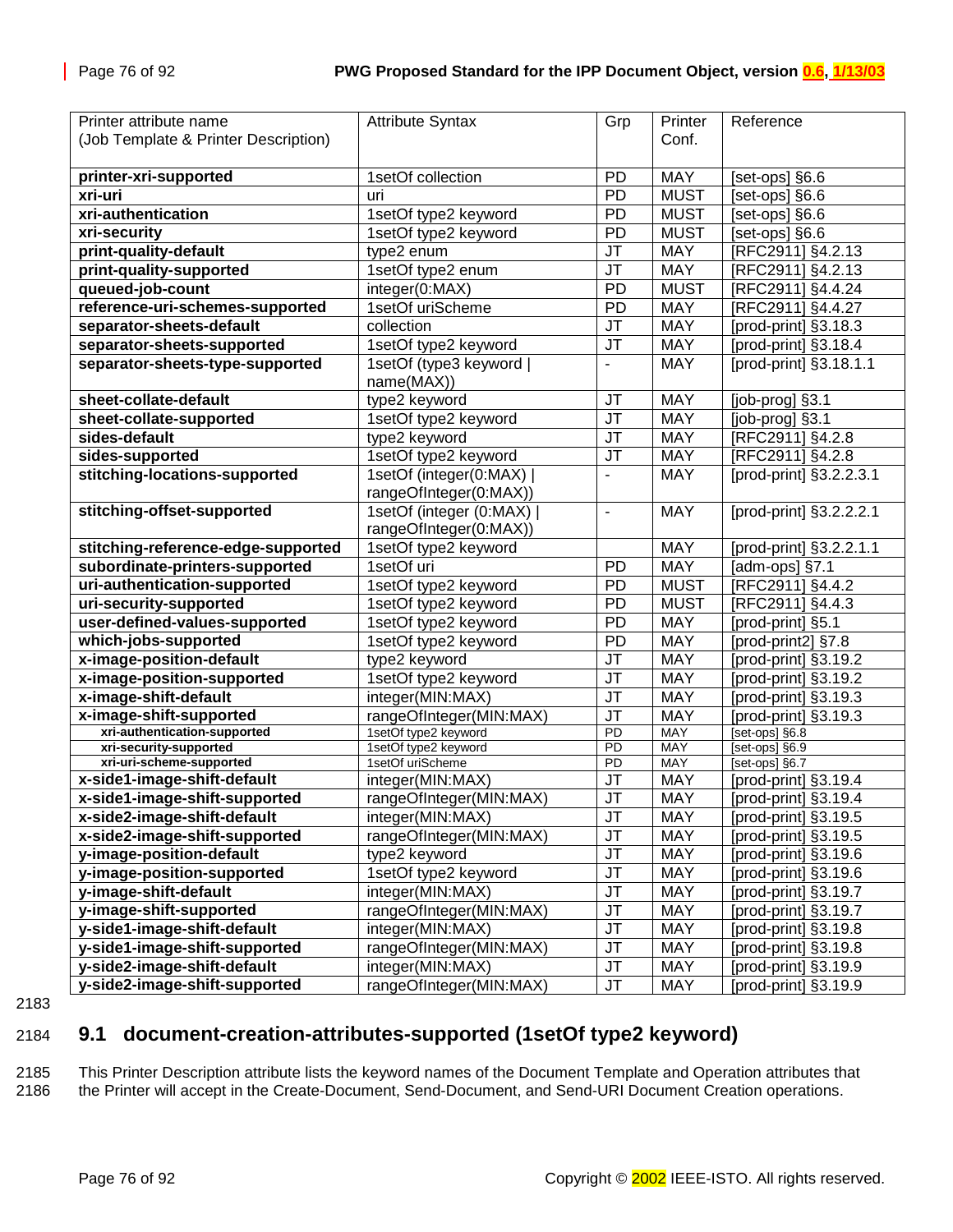### 2187 **9.2 printer-state-reasons (1setOf type2 keyword)**

| IPP Printer Description attribute | <b>IPP Attribute Syntax</b> | Printer             | Reference         |
|-----------------------------------|-----------------------------|---------------------|-------------------|
| name                              | plus                        | conformance         |                   |
|                                   | Values                      |                     |                   |
|                                   |                             |                     |                   |
| printer-state-reasons             | 1setOf type2 keyword        | <b>MUST</b>         | [RFC2911] §4.4.12 |
|                                   | other                       | <b>MAY</b>          | [RFC2911] §4.4.12 |
|                                   | none                        | <b>MUST</b>         | [RFC2911] §4.4.12 |
|                                   | connecting-to-device        | <b>MAY</b>          | [RFC2911] §4.4.12 |
|                                   | cover-open                  | <b>MAY</b>          | [RFC2911] §4.4.12 |
|                                   | deactivated                 | <b>MAY</b>          | [adm-ops] §8.2    |
|                                   | developer-empty             | <b>MAY</b>          | [RFC2911] §4.4.12 |
|                                   | developer-low               | <b>MAY</b>          | [RFC2911] §4.4.12 |
|                                   | door-open                   | <b>MAY</b>          | [RFC2911] §4.4.12 |
|                                   | fuser-over-temp             | <b>MAY</b>          | [RFC2911] §4.4.12 |
|                                   | fuser-under-temp            | <b>MAY</b>          | [RFC2911] §4.4.12 |
|                                   | hold-new-jobs               | <b>MAY</b>          | [adm-ops] §8.1    |
|                                   | input-tray-missing          | <b>MAY</b>          | [RFC2911] §4.4.12 |
|                                   | interlock-open              | <b>MAY</b>          | [RFC2911] §4.4.12 |
|                                   | interpreter-resource-       | <b>MAY</b>          | [RFC2911] §4.4.12 |
|                                   | unavailable                 |                     |                   |
|                                   | marker-supply-empty         | <b>MAY</b>          | [RFC2911] §4.4.12 |
|                                   | marker-supply-low           | <b>MAY</b>          | [RFC2911] §4.4.12 |
|                                   | marker-waste-almost-full    | <b>MAY</b>          | [RFC2911] §4.4.12 |
|                                   | marker-waste-full           | <b>MAY</b>          | [RFC2911] §4.4.12 |
|                                   | media-empty                 | <b>MAY</b>          | [RFC2911] §4.4.12 |
|                                   | media-jam                   | <b>MAY</b>          | [RFC2911] §4.4.12 |
|                                   | media-low                   | <b>MAY</b>          | [RFC2911] §4.4.12 |
|                                   | media-needed                | <b>MAY</b>          | [RFC2911] §4.4.12 |
|                                   | moving-to-paused            | CMUST <sup>46</sup> | [RFC2911] §4.4.12 |
|                                   | opc-life-over               | <b>MAY</b>          | RFC2911] §4.4.12  |
|                                   | opc-near-eol                | MAY                 | [RFC2911] §4.4.12 |
|                                   | output-area-almost-full     | <b>MAY</b>          | RFC2911] §4.4.12  |
|                                   | output-area-full            | <b>MAY</b>          | [RFC2911] §4.4.12 |
|                                   | output-tray-missing         | <b>MAY</b>          | [RFC2911] §4.4.12 |
|                                   | paused                      | CMUST <sup>47</sup> | [RFC2911] §4.4.12 |
|                                   | shutdown                    | <b>MAY</b>          | [RFC2911] §4.4.12 |
|                                   | spool-area-full             | <b>SHOULD</b>       | [RFC2911] §4.4.12 |
|                                   | stopped-partly              | <b>MAY</b>          | [RFC2911] §4.4.12 |
|                                   | stopping                    | <b>MAY</b>          | [RFC2911] §4.4.12 |
|                                   | timed-out                   | <b>MAY</b>          | [RFC2911] §4.4.12 |
|                                   | toner-empty                 | <b>MAY</b>          | [RFC2911] §4.4.12 |
|                                   | toner-low                   | <b>MAY</b>          | [RFC2911] §4.4.12 |

2188

l

2189 This description is taken from [RFC2911] with additions from other IPP extension documents:

 $^{46}$  The 'moving-to-paused' value MUST be supported if the Pause-Printer operation is supported and it takes significant time to move to paused.

 $47$  The 'paused' value MUST be supported if the Pause-Printer operation is supported.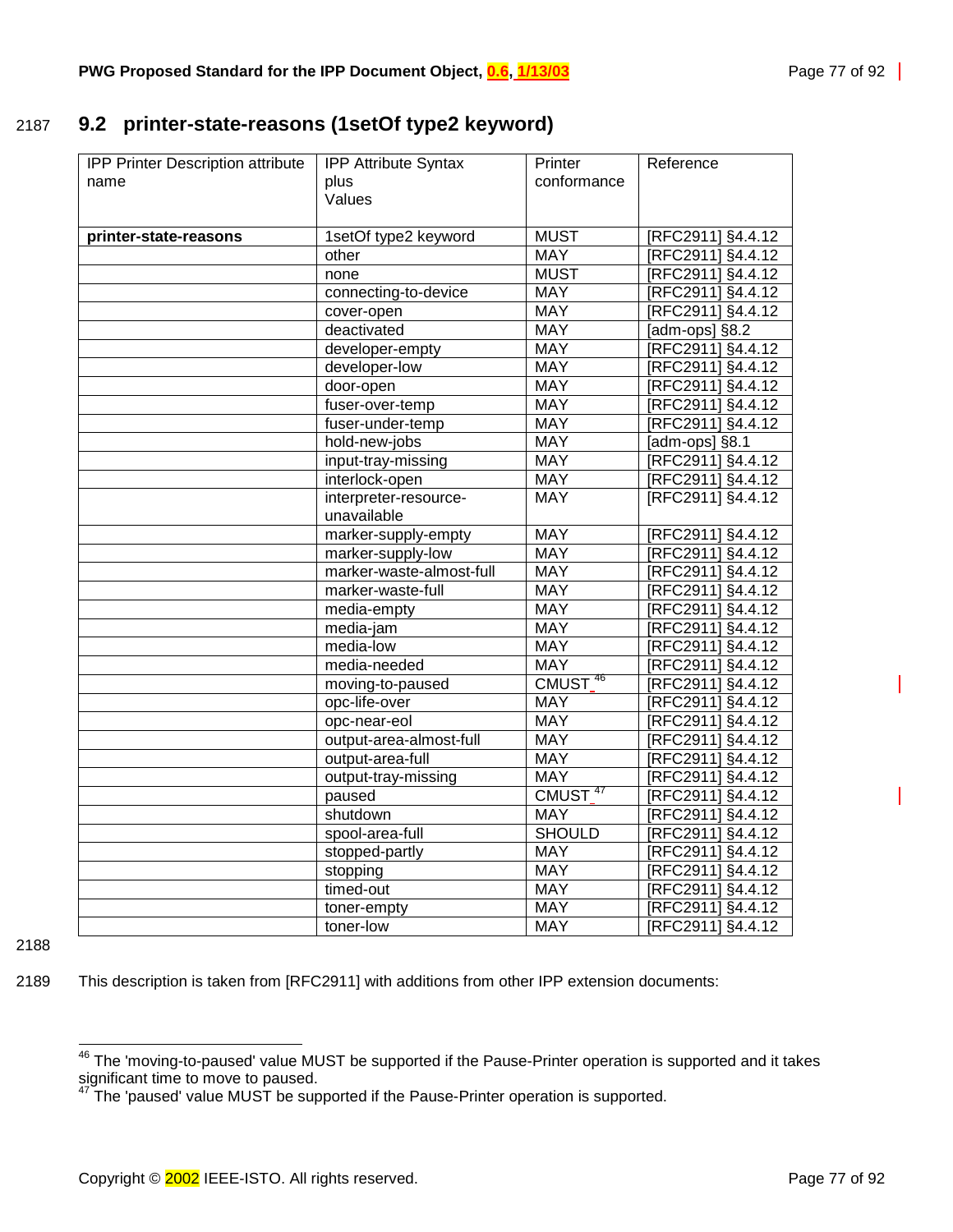- 2190 This REQUIRED Printer attribute supplies additional detail about the device's state. Some of the these value 2191 definitions indicate conformance requirements; the rest are OPTIONAL.
- 2192 Each keyword value MAY have a suffix to indicate its level of severity. The three levels are: report (least severe), 2193 warning, and error (most severe).
- 2194 **'-report'**: This suffix indicates that the reason is a "report". An implementation may choose to omit some or 2195 all reports. Some reports specify finer granularity about the printer state; others serve as a precursor 2196 to a warning. A report MUST contain nothing that could affect the printed output.
- 2197 **'-warning'**: This suffix indicates that the reason is a "warning". An implementation may choose to omit some or all warnings. Warnings serve as a precursor to an error. A warning MUST contain nothing that 2199 prevents a job from completing, though in some cases the output may be of lower quality.
- 2200 **'-error'**: This suffix indicates that the reason is an "error". An implementation MUST include all errors. If this 2201 attribute contains one or more errors, printer MUST be in the stopped state.
- 2202 If the implementation does not add any one of the three suffixes, all parties MUST assume that the reason is an 2203 "error".

2204 If a Printer object controls more than one output device, each value of this attribute MAY apply to one or more of the 2205 output devices. An error on one output device that does not stop the Printer object as a whole MAY appear as a 2206 warning in the Printer's "printer-state-reasons attribute". If the "printer-state" for such a Printer has a value of 2207 'stopped', then there MUST be an error reason among the values in the "printer-state-reasons" attribute.

- 2208 The following standard keyword values are defined (in alphabetical order):
- 2209 **'other'**: The device has detected an error other than one listed in this document.
- 2210 **'none'**: There are not reasons. This state reason is semantically equivalent to "printer-state-reasons" without 2211 any value and MUST be used, since the 1setOf attribute syntax requires at least one value.
- 2212 **'connecting-to-device'**: The Printer object has scheduled a job on the output device and is in the process of 2213 connecting to a shared network output device (and might not be able to actually start printing the job 2214 for an arbitrarily long time depending on the usage of the output device by other servers on the 2215 network).
- 2216 **'cover-open**': One or more covers on the device are open.
- 2217 **'deactivated'**: A client has issued a Deactivate-Printer operation for the Printer object (see [adm-ops] 2218 section 3.4.1) and the Printer is in the process of becoming deactivated or has become deactivated. 2219 The Printer MUST reject all requests except Activate-Printer, queries (Get-Printer-Attributes, Get-2220 Job-Attributes, Get-Jobs, etc.), Send-Document, and Send-URI (so that partial job submission can 2221 be completed - see [adm-ops] section 3.1.1) and return the 'server-error-service-unavailable' status 2222 code.
- 2223 **'developer-empty'**: The device is out of developer.
- 2224 **'developer-low**': The device is low on developer.
- 2225 **'door-open'**: One or more doors on the device are open.
- 2226 **'fuser-over-temp'**: The fuser temperature is above normal.
- 2227 **'fuser-under-temp'**: The fuser temperature is below normal.
- 2228 **'hold-new-jobs'**: The operator has issued the Hold-New-Jobs operation (see [adm-ops] section 3.3.1) or 2229 other means, but the output-device(s) are taking an appreciable time to stop. Later, when all output 2230 has stopped, the "printer-state" becomes 'stopped', and the 'paused' value replaces the 'moving-to-2231 paused' value in the "printer-state-reasons" attribute. This value MUST be supported, if the Hold-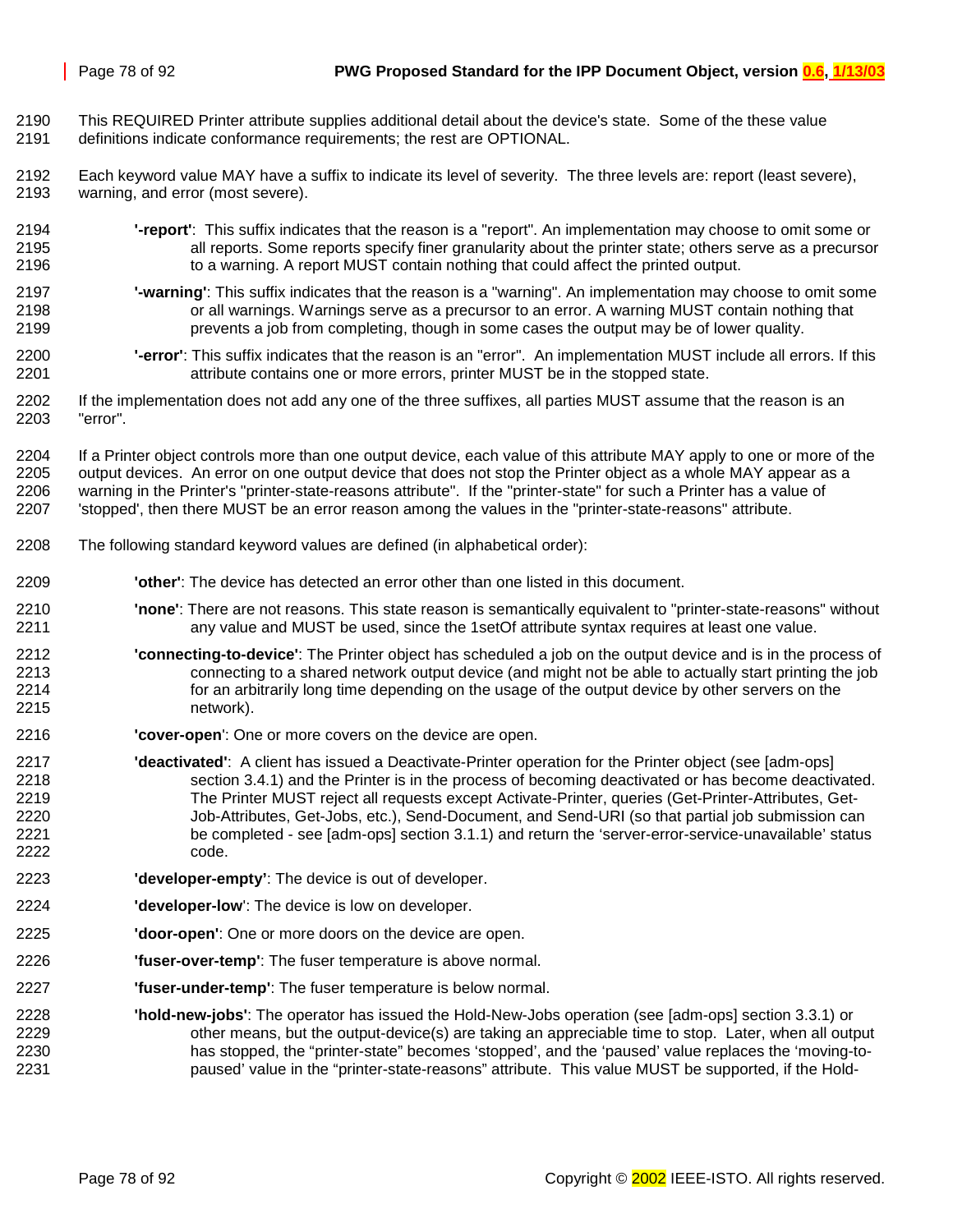- 2232 New-Jobs operation is supported and the implementation takes significant time to pause a device in 2233 certain circumstances. 2234 **'input-tray-missing'**: One or more input trays are not in the device. 2235 **'interlock-open'**: One or more interlock devices on the printer are unlocked.
- 2236 **'interpreter-resource-unavailable'**: An interpreter resource is unavailable (i.e. font, form)
- 2237 **'marker-supply-empty'**: The device is out of at least one marker supply. (e.g. toner, ink, ribbon)
- 2238 **'marker-supply-low'**: The device is low on at least one marker supply. (e.g. toner, ink, ribbon)
- 2239 **'marker-waste-almost-full'**: The device marker supply waste receptacle is almost full.
- 2240 **'marker-waste-full'**: The device marker supply waste receptacle is full.
- 2241 **'media-empty'**: At least one input tray is empty.
- 2242 **'media-jam'**: The device has a media jam.
- 2243 **'media-low'**: At least one input tray is low on media.
- 2244 **'media-needed'**: A tray has run out of media.
- 2245 **'moving-to-paused'**: Someone has paused the Printer object using the Pause-Printer operation (see 2246 [RFC2911] section 3.2.7) or other means, but the device(s) are taking an appreciable time to stop. 2247 Later, when all output has stopped, the "printer-state" becomes 'stopped', and the 'paused' value 2248 replaces the 'moving-to-paused' value in the "printer-state-reasons" attribute. This value MUST be 2249 supported, if the Pause-Printer operation is supported and the implementation takes significant time 2250 to pause a device in certain circumstances.
- 2251 **'opc-life-over'**: The optical photo conductor is no longer functioning.
- 2252 **'opc-near-eol'**: The optical photo conductor is near end of life.
- 2253 **'output-area-almost-full'**: One or more output area is almost full (e.g. tray, stacker, collator).
- 2254 **'output-area-full'**: One or more output area is full. (e.g. tray, stacker, collator)
- 2255 **'output-tray-missing'**: One or more output trays are not in the device
- 2256 **'paused'**: Someone has paused the Printer object using the Pause-Printer operation (see [RFC2911] section 2257 3.2.7) or other means and the Printer object's "printer-state" is 'stopped'. In this state, a Printer<br>2258 MUST NOT produce printed output, but it MUST perform other operations requested by a client MUST NOT produce printed output, but it MUST perform other operations requested by a client. If a 2259 Printer had been printing a job when the Printer was paused, the Printer MUST resume printing that 2260 in inter is no longer paused and leave no evidence in the printed output of such a 2261 pause. This value MUST be supported, if the Pause-Printer operation is supported.
- 2262 **'shutdown'**: Someone has removed a Printer object from service, and the device may be powered down or 2263 physically removed. In this state, a Printer object MUST NOT produce printed output, and unless the 2264 Printer object is realized by a print server that is still active, the Printer object MUST perform no other 2265 operations requested by a client, including returning this value. If a Printer object had been printing a 2266 interest in the Shutdown, the Printer NEED NOT resume printing that job when the Printer is no 2267 longer shutdown. If the Printer resumes printing such a job, it may leave evidence in the printed 2268 output of such a shutdown, e.g. the part printed before the shutdown may be printed a second time 2269 after the shutdown.
- 2270 **'spool-area-full'**: The limit of persistent storage allocated for spooling has been reached. The Printer is 2271 **temporarily unable to accept more jobs.** The Printer will remove this value when it is able to accept 2272 more jobs. This value SHOULD be used by a non-spooling Printer that only accepts one or a small 2273 number jobs at a time or a spooling Printer that has filled the spool space.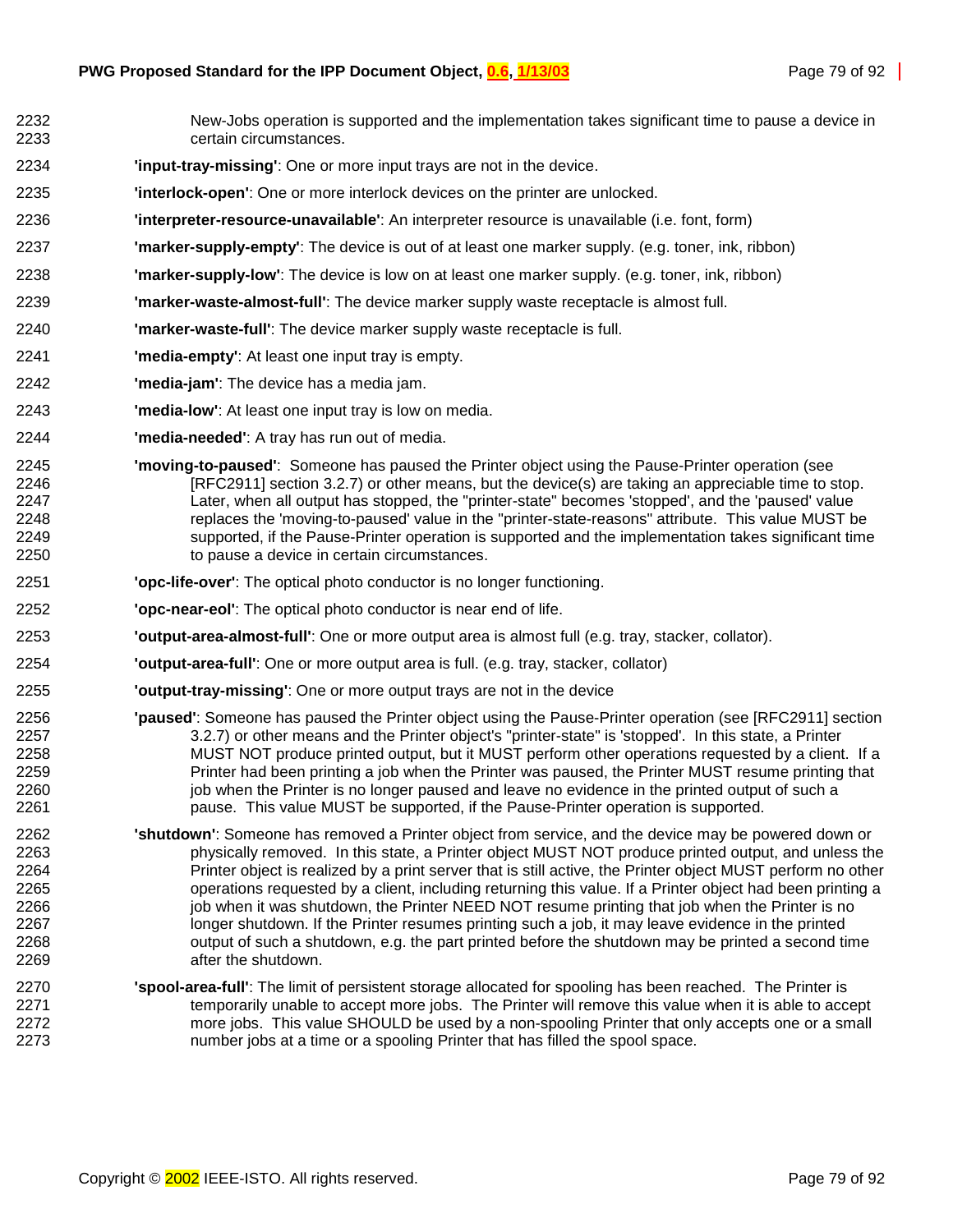- <span id="page-79-0"></span>2274 **'stopped-partly'**: When a Printer object controls more than one output device, this reason indicates that one 2275 or more output devices are stopped. If the reason is a report, fewer than half of the output devices 2276 are stopped. If the reason is a warning, fewer than all of the output devices are stopped. 2277 **'stopping'**: The Printer object is in the process of stopping the device and will be stopped in a while. When 2278 the device is stopped, the Printer object will change the Printer object's state to 'stopped'. The
- 2279 **Stopping-warning' reason is never an error**, even for a Printer with a single output device. When an 2280 output-device ceases accepting jobs, the Printer will have this reason while the output device 2281 completes printing.
- 2282 **'timed-out'**: The server was able to connect to the output device (or is always connected), but was unable to 2283 get a response from the output device.
- 2284 **'toner-empty'**: The device is out of toner.
- 2285 **'toner-low'**: The device is low on toner.

## 2286 **10 New Values for Existing Printer Description Attributes**

2287 This section contains those attributes for which additional values are added.

#### 2288 **10.1 operations-supported (1setOf type2 enum)**

- 2289 The following "operation-id" values are added in order to support the new operations defined in this document:
- 

#### 2290 **Table 14 – Operation-id assignments**

| Value  | <b>Operation Name</b>   | Reference        |
|--------|-------------------------|------------------|
|        |                         |                  |
| 0x0032 | Cancel-Current-Document | [this-spec] §3.9 |
| 0x0033 | Cancel-Document         | [this-spec] §3.8 |
| 0x0034 | Get-Document-Attributes | [this-spec] §1.1 |
| 0x0035 | Get-Documents           | [this-spec] §3.6 |
| 0x0036 | Delete-Document         | [this-spec] §3.9 |
| 0x0037 | Set-Document-Attributes | [this-spec] §3.7 |
| 0x0038 | Validate-Document       | [this-spec] §1.1 |
| 0x0039 | Create-Document         | [this-spec] §3.1 |
| 0x003A | Send-Data               | [this-spec] §3.2 |

### 2291 **11 Conformance Requirements**

2292 This section specifies the conformance requirements for Printers and clients.

#### 2293 **11.1 Printer conformance requirements**

- 2294 In order to conform to this specification, a Printer:
- 2295 1. MUST meet the conformance requirements for Printers specified in [RFC2911].
- 2296 2. MUST support the Create-Job operation as specified in [RFC2911], even though a Printer NEED NOT 2297 support the Create-Job operation in order to conform to [RFC2911].
- 2298 3. MUST support the Document operations that section [3](#page-11-0) REQUIRES a Printer to support.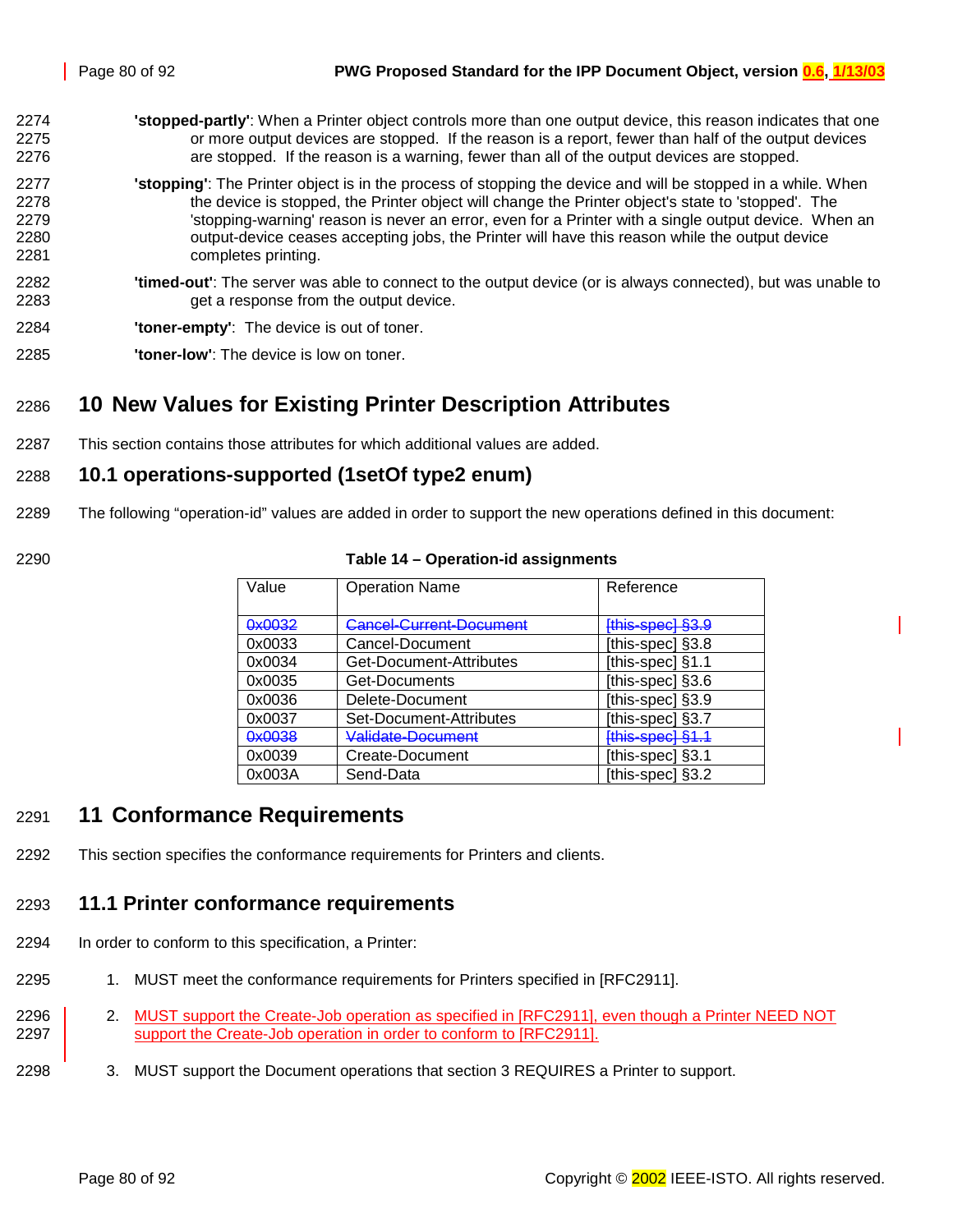- 2299 4. MUST support the operation attributes in the Send-Document operation and, if supported, the Send-URI 2300 operation that section [6](#page-38-0) REQUIRES a Printer to support.
- 2301 5. MAY support any of the Document Template attributes in Document Creation operations as indicated in 2302 section [7](#page-41-0) and MUST NOT support them for contexts for where they are not defined as indicated in the [Table](#page-50-0)  2303 [9](#page-50-0) with an "n".
- 2304 6. MUST support the Document Description attributes that section [8](#page-49-0) REQUIRES a Printer to support.
- 2305 7. MUST support the Printer attributes that section [8.2.1](#page-70-0) REQUIRES a Printer to support.
- 2306 8. MUST support the values of Printer Descriptions attribute that section [10](#page-79-0) REQUIRES a Printer to support.

#### 2307 **11.2 Client conformance requirements**

- 2308 In order to conform to this specification, a client:
- 2309 1. MUST meet the conformance requirements for clients specified in [RFC2911]
- 2310 2. MAY support any of the Document operations defined in section [3.](#page-11-0)
- 2311 3. MUST supply the operation attributes that section [6](#page-38-0) REQUIRES a client to supply in operation requests.
- 2312 4. MUST supply any Document Template attributes in the format that section [7](#page-41-0) REQUIRES a client to supply in 2313 Document Creation operations and MUST NOT support them for contexts for where they are not defined as 2314 indicated in the [Table 9](#page-50-0) with an "n".
- 2315 5. SHOULD support any of the Document Description attributes that section [8](#page-49-0) REQUIRES a Printer to support.
- 2316 6. MAY support any of the Printer attributes listed in section [8.2.1.](#page-70-0)
- 2317 7. MAY support any of the values of the Printer Descriptions attributes in section [10.](#page-79-0)

#### 2318 **12 Normative References**

2319 Note: The references in the body of this IEEE-ISTO document use the more reader-friendly mnemonic symbols 2320 below, rather than the RFC number (except for [RFC2910] and [RFC2911]). IETF RFCs and IANA registrations 2321 require using the RFC numbers in the body of the document for references.

#### 2322 [adm-ops] 2323 Kugler, C, Hastings, T., Lewis, H., "Internet Printing Protocol (IPP): Job and Printer Administrative 2324 Operations", <draft-ietf-ipp-ops-set2-03.txt>, July 17, 2001.

#### 2325 [coll]

2326 deBry, R., Hastings, T., Herriot, R., Ocke, K., and P. Zehler, "Internet Printing Protocol (IPP): The 'collection' 2327 attribute syntax", <draft-ietf-ipp-collection-05.txt>, work in progress, July 17, 2001.

#### 2328 [finish] 2329 Hastings, T., Fullman, D., "Internet Printing Protocol (IPP): "finishings" attribute values extension", IEEE-2330 ISTO 5100.1-2001, February 5, 2001, ftp://ftp.pwg.org/pub/pwg/standards/pwg5100.1.pdf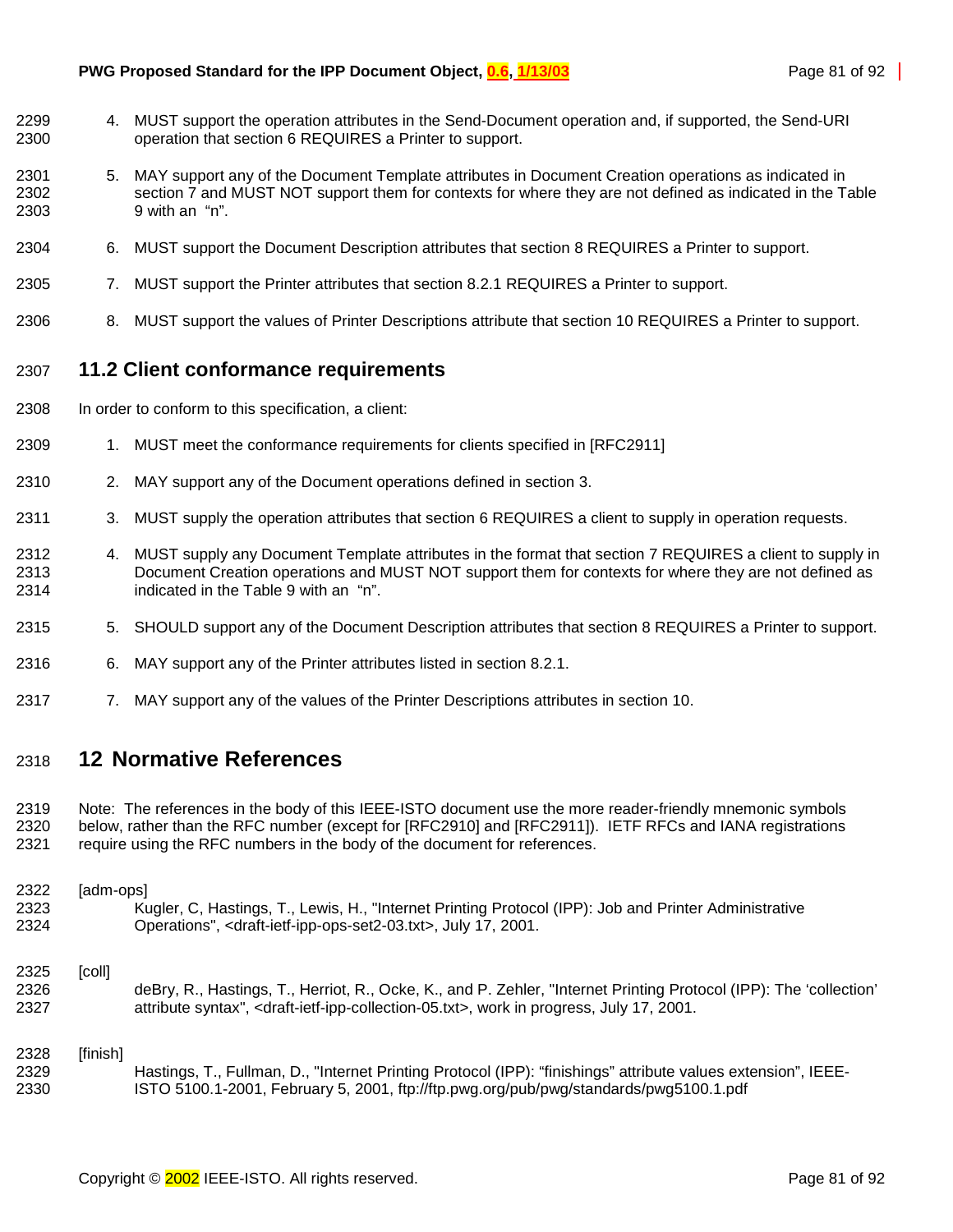| 2331 | [get-method]                                                                                                                                   |
|------|------------------------------------------------------------------------------------------------------------------------------------------------|
| 2332 | Herriot, R., and T. Hastings, "Internet Printing Protocol (IPP): The 'ippget' Delivery Method for Event                                        |
| 2333 | Notifications", <draft-ietf-ipp-notify-get-08.txt>, September 5, 2002.</draft-ietf-ipp-notify-get-08.txt>                                      |
| 2334 | [job-prog]                                                                                                                                     |
| 2335 | Hastings, T., Lewis, H., and R. Bergman, "Internet Printing Protocol (IPP): Job Progress Attributes",                                          |
| 2336 | RFC3381, September 2002.                                                                                                                       |
| 2337 | [5101.1]                                                                                                                                       |
| 2338 | IEEE-ISTO PWG 5101.1-2002, "The Printer Working Group Standard for Media Standardized Names", 26                                               |
| 2339 | February 2002, ftp://ftp.pwg.org/pub/pwg/standards/pwg5101.1.pdf, .doc, .rtf                                                                   |
| 2340 | [not-srv]                                                                                                                                      |
| 2341 | Hastings, T., Lewis, H, and Ira McDonald, "Distributed Notification Server", September 26, 2002, work in                                       |
| 2342 | progress to become IEEE-ISTO 5100.6-2002, ftp://ftp.pwg/org/pub/pwg/ipp/new_NOT/ipp-dist-not-service-                                          |
| 2343 | 020926.doc                                                                                                                                     |
| 2344 | [ntfy]                                                                                                                                         |
| 2345 | Herriot, R., Hastings, T., Shepherd, M., deBry, R., Isaacson, S., Martin, J., and R. Bergman, "Internet                                        |
| 2346 | Printing Protocol/1.1: Event Notifications and Subscriptions", <draft-ietf-ipp-not-spec-08.txt>, November 19,</draft-ietf-ipp-not-spec-08.txt> |
| 2347 | 2001.                                                                                                                                          |
| 2348 | [output-bin]                                                                                                                                   |
| 2349 | Hastings, T., and R. Bergman, "Internet Printing Protocol (IPP): output-bin attribute extension", IEEE-ISTO                                    |
| 2350 | 5100.2-2001, February 7, 2001, ftp://ftp.pwg.org/pub/pwg/standards/pwg5100.2.pdf.                                                              |
| 2351 | [override]                                                                                                                                     |
| 2352 | Herriot, R., Ocke, K., "Internet Printing Protocol (IPP): Override Attributes for Documents and Pages", IEEE-                                  |
| 2353 | ISTO 5100.4-2001, February 7, 2001, ftp://ftp.pwg.org/pub/pwg/standards/pwg5100.4.pdf.                                                         |
| 2354 | [prod-print]                                                                                                                                   |
| 2355 | Ocke, K., Hastings, T., "Internet Printing Protocol (IPP): Production Printing Attributes - Set1", IEEE-ISTO                                   |
| 2356 | 5100.3-2001, February 12, 2001, ftp://ftp.pwg.org/pub/pwg/standards/pwg5100.3.pdf.                                                             |
| 2357 | [prod-print2] Hastings, T., and D. Fullman, "Internet Printing Protocol (IPP): Production Printing Attributes - Set 2", to                     |
| 2358 | become a PWG IEEE-ISTO standard, work in progress, August 21, 2002,                                                                            |
| 2359 | ftp://ftp.pwg.org/pub/pwg/ipp/new PPE/pwg-ipp-prod-print-set2-draft-v0 1-020821.pdf.                                                           |
| 2360 | [RFC2911]                                                                                                                                      |
| 2361 | R. deBry, T. Hastings, R. Herriot, S. Isaacson, P. Powell, "Internet Printing Protocol/1.1: Model and                                          |
| 2362 | Semantics", RFC 2911, September 2000.                                                                                                          |
| 2363 | [set-ops]                                                                                                                                      |
| 2364 | Hastings, T., Herriot, R., Kugler, C., and H. Lewis, "Internet Printing Protocol (IPP): Job and Printer Set                                    |
| 2365 | Operations", RFC 3380, September 2002.                                                                                                         |
| 2366 | [upnp]                                                                                                                                         |
| 2367 | Microsoft, "Basic PrintBasic: 1.0 Service Template Version 1.01 For Universal Plug and Play Version 1.0"                                       |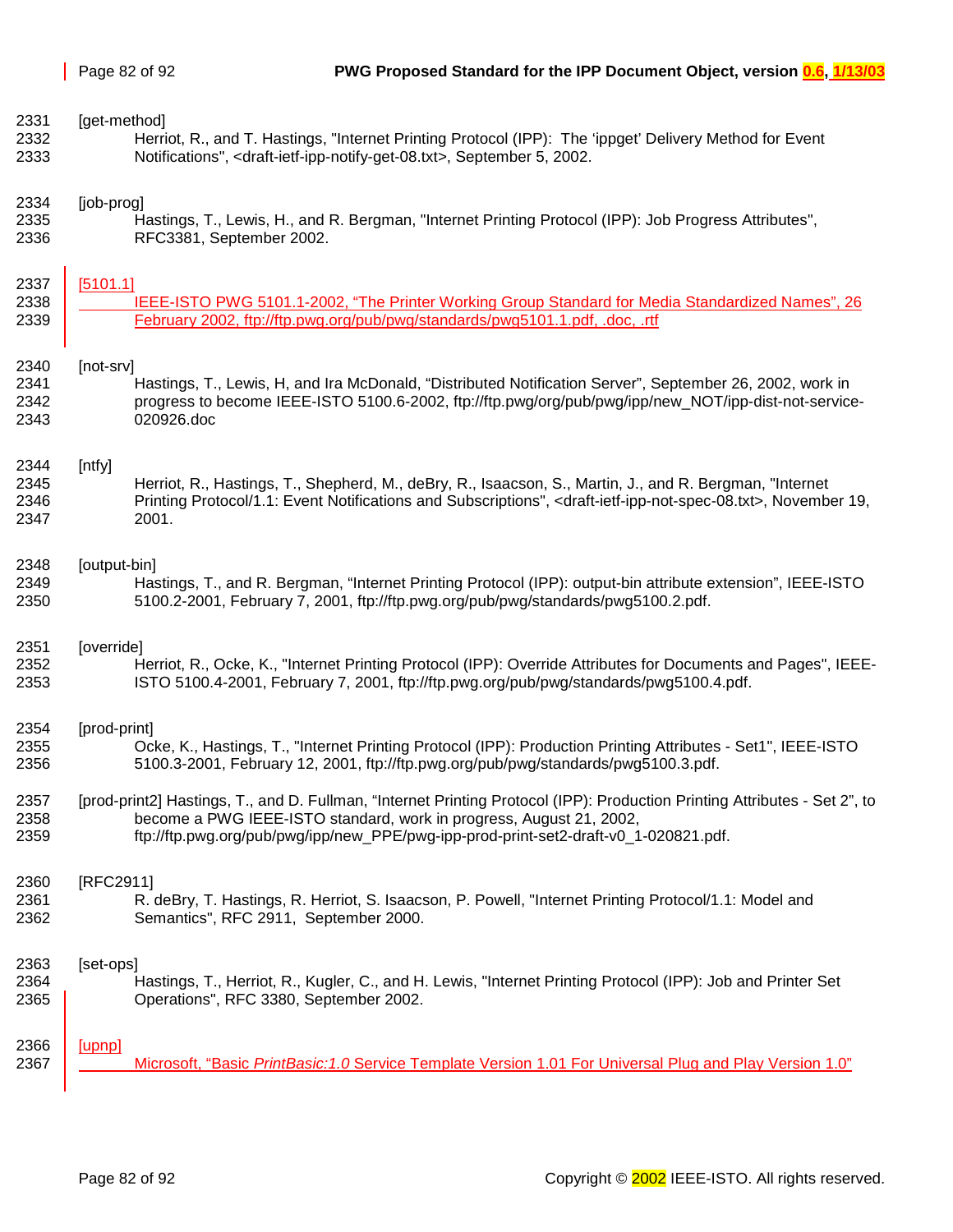# 2368 **13 Informative References**

| 2369 | [fsg-jt]                                                                                                       |
|------|----------------------------------------------------------------------------------------------------------------|
| 2370 | Free Software Group, Open Printing Job Ticket API, Visit: http://www.freestandards.org/openprinting/           |
| 2371 | [pwg-psi]                                                                                                      |
| 2372 | "Print Service Interface (PSI)", work in progress to become a PWG IEEE-ISTO standard. Visit                    |
| 2373 | http://www.pwg.org/.                                                                                           |
| 2374 | [pwg-sm]                                                                                                       |
| 2375 | Zehler, P., and S. Albright, "PWG Semantic Model", work in progress to become a PWG IEEE-ISTO                  |
| 2376 | standard, version 0.11, September 27, 2002. ftp://ftp.pwg.org/pub/pwg/Semantic-Model/PWG-Semantic-             |
| 2377 | Model.pdf                                                                                                      |
| 2378 | [RFC2565]                                                                                                      |
| 2379 | Herriot, R., Butler, S., Moore, P., and R. Turner, "Internet Printing Protocol/1.0: Encoding and Transport",   |
| 2380 | RFC 2565, April 1999.                                                                                          |
| 2381 | [RFC2566]                                                                                                      |
| 2382 | R. deBry, T. Hastings, R. Herriot, S. Isaacson, and P. Powell, "Internet Printing Protocol/1.0: Model and      |
| 2383 | Semantics", RFC 2566, April 1999.                                                                              |
| 2384 | [RFC2567]                                                                                                      |
| 2385 | Wright, D., "Design Goals for an Internet Printing Protocol", RFC 2567, April 1999.                            |
| 2386 | [RFC2568]                                                                                                      |
| 2387 | Zilles, S., "Rationale for the Structure and Model and Protocol for the Internet Printing Protocol", RFC 2568, |
| 2388 | April 1999.                                                                                                    |
| 2389 | [RFC2569]                                                                                                      |
| 2390 | Herriot, R., Hastings, T., Jacobs, N., Martin, J., "Mapping between LPD and IPP Protocols", RFC 2569, April    |
| 2391 | 1999.                                                                                                          |
| 2392 | [RFC2616]                                                                                                      |
| 2393 | R. Fielding, J. Gettys, J. Mogul, H. Frystyk, L. Masinter, P. Leach, T. Berners-Lee, "Hypertext Transfer       |
| 2394 | Protocol - HTTP/1.1", RFC 2616, June 1999.                                                                     |
| 2395 | [RFC3196]                                                                                                      |
| 2396 | Hastings, T., Manros, C., Zehler, P., Kugler, C., and H. Holst, "Internet Printing Protocol/1.1: Implementer's |
| 2397 | Guide", RFC 3196, November 2001.                                                                               |
| 2398 | [RFC3239]                                                                                                      |
| 2399 | Kugler, C., Lewis, H. and T. Hastings, "Internet Printing Protocol (IPP): Requirements for Job, Printer, and   |
| 2400 | Device Administrative Operations", RFC 3239, February 2002.                                                    |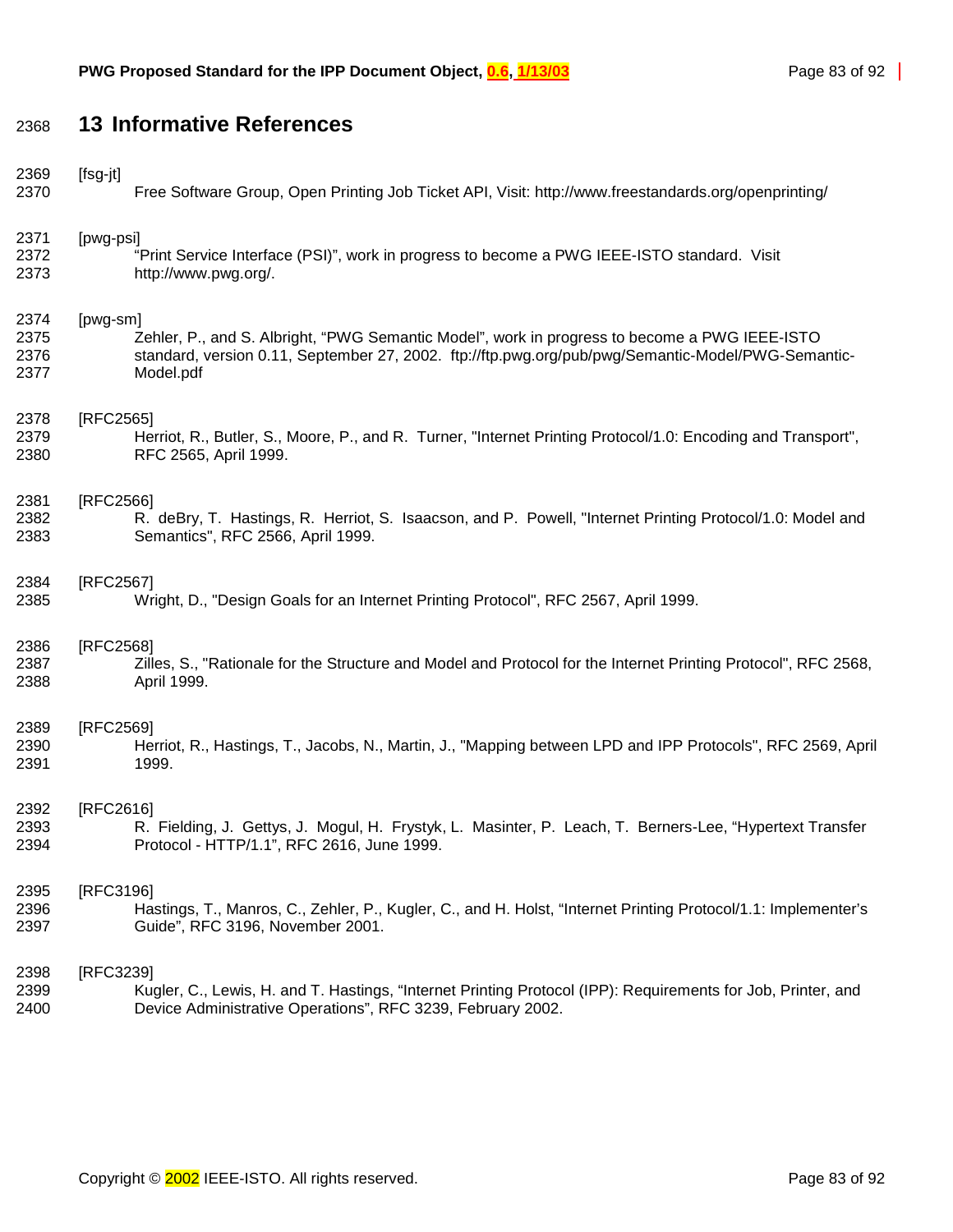### <span id="page-83-0"></span>**14 IANA Considerations**

2402 This section contains the registration information for IANA to add to the various IPP Registries according to the 2403 procedures defined in RFC 2911 [RFC2911] section 6 to cover the definitions in this document. The resulting 2404 registrations will be published in the http://www.iana.org/assignments/ipp-registrations registry.

*Note to the RFC Editor: Replace the References below with the RFC number for the appropriate document, so that it accurately reflects the content of the information for the IANA Registry.* 

#### **14.1 Attribute Registrations**

2408 The following table lists all the attributes defined in this document. These are to be registered according to the 2409 procedures in RFC 2911 [RFC2911] section 6.2. 

| 2411 | Attribute Name (attribute syntax):            | Reference:  | Section: |
|------|-----------------------------------------------|-------------|----------|
| 2412 | Document Description attributes:              | Reference:  | Section: |
| 2413 | attributes-charset (charset)                  | [this spec] | 8.2.1    |
| 2414 | attributes-natural-language (naturalLanguage) | [this spec] | 8.2.2    |
| 2415 | compression (type3 keyword)                   | [this spec] | 8.2.3    |
| 2416 | current-page-order (type2 keyword)            | [this spec] | 8.2.4    |
| 2417 | date-time-at-completed (dateTime)             | [this spec] | 8.2.5    |
| 2418 | date-time-at-creation (dateTime)              | [this spec] | 8.2.6    |
| 2419 | date-time-at-processing (dateTime)            | [this spec] | 8.2.7    |
| 2420 | detailed-status-message (1setOf text (MAX))   | [this spec] | 4.3.10   |
| 2421 | document-access-errors (1setOf text(MAX))     | [this spec] | 4.3.11   |
| 2422 | document-format (mimeMediaType)               | [this spec] | 8.2.8    |
| 2423 | document-format-detail (collection)           |             | 8.2.9    |
| 2424 | document-format (mimeMediaType                | [this spec] | 8.2.9.1  |
| 2425 | document-format-version (text(127)            | [this spec] | 8.2.9.2  |
| 2426 | document-format-natural-languages             | [this spec] | 8.2.9.3  |
| 2427 | (1setOf naturalLanguage)                      |             |          |
| 2428 | $plateform$ (type3 keyword   name(MAX))       | [this spec] | 8.2.9.4  |
| 2429 | device-id (text(127))                         | [this spec] | 8.2.9.5  |
| 2430 | document-format-details (1setOf collection)   | [this spec] | 8.2.9.6  |
| 2431 | document-format-detected (mimeMediaType)      |             | 8.2.10   |
| 2432 | document-id-uri (uri)                         | [this spec] | 8.2.11   |
| 2433 | document-message (text(MAX))                  | [this spec] | 8.2.12   |
| 2434 | document-name (name(MAX))                     | [this spec] | 8.2.13   |
| 2435 | document-natural-language (naturalLanguage)   | [this spec] | 8.2.14   |
| 2436 | document-number (integer(0:MAX))              | [this spec] | 8.2.15   |
| 2437 | document-state (type1 enum)                   | [this spec] | 8.2.16   |
| 2438 | document-state-message (text(MAX))            | [this spec] | 8.2.17   |
| 2439 | document-state-reasons (1setOf type2 keyword) | [this spec] | 8.2.18   |
| 2440 | document-uri (uri)                            | [this spec] | 8.2.19   |
| 2441 | (integer(0:MAX))<br>impressions               | [this spec] | 8.2.24   |
| 2442 | impressions-completed (integer(0:MAX))        | [this spec] | 8.2.25   |
| 2443 | impressions-completed-current-copy            | [this spec] | 8.2.20   |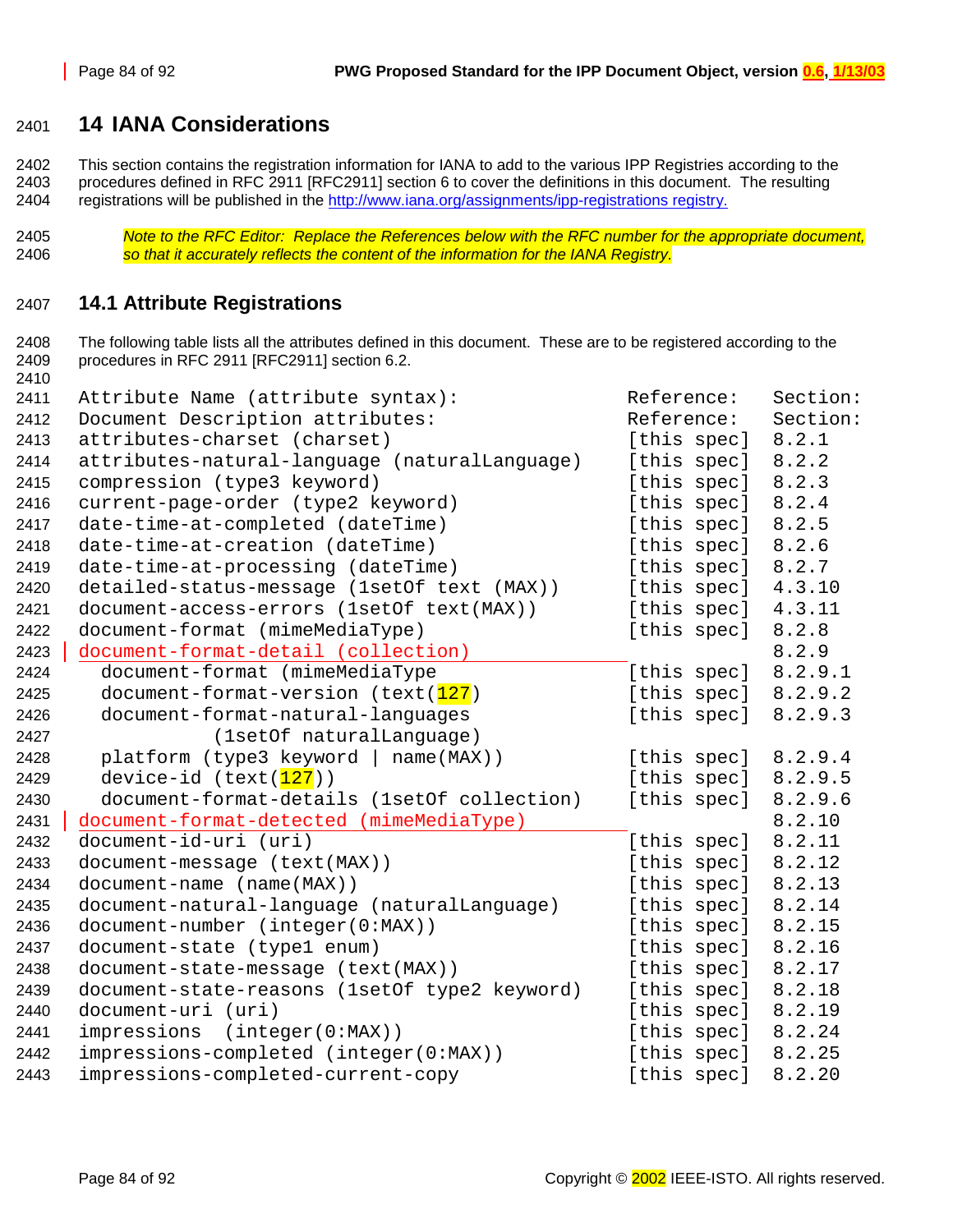| 2444 | (integer(0:MAX))                                |                        |        |
|------|-------------------------------------------------|------------------------|--------|
| 2445 | job-printer-uri (uri)                           | [this spec]            | 8.2.32 |
| 2446 | k-octets (integer(0:MAX))                       | [this spec] 8.2.26     |        |
| 2447 | k-octets-processed (integer(0:MAX))             | [this spec] 8.2.27     |        |
| 2448 | last-document<br>(boolean)                      | [this spec]            | 8.2.35 |
| 2449 | $media-sheets$ (integer( $0:MAX$ ))             | [this spec]            | 8.2.28 |
| 2450 | media-sheets-completed (integer(0:MAX))         | [this spec]            | 8.2.29 |
| 2451 | more-info (uri)                                 | [this spec]            | 8.2.30 |
| 2452 | printer-up-time (integer (1:MAX))               | [this spec]            | 8.2.31 |
| 2453 | sheet-completed-copy-number (integer(0:MAX))    | [this spec] 8.2.37     |        |
| 2454 | time-at-completed (integer (MIN:MAX))           | [this spec] 8.2.38     |        |
| 2455 | time-at-creation (integer (MIN:MAX))            | [this spec] 8.2.39     |        |
| 2456 | time-at-processing (integer (MIN:MAX))          | [this spec] 8.2.40     |        |
| 2457 | warnings-count (integer(0:MAX))                 | [this spec]            | 8.2.34 |
| 2458 |                                                 |                        |        |
| 2459 |                                                 |                        |        |
| 2460 | Document Templates attributes:                  | Reference: Section:    |        |
| 2461 | copies $(integer(1:MAX))$                       | $[RFC2911]$ 4.2.5      |        |
| 2462 | cover-back (collection)                         | [prod-print] 3.1       |        |
| 2463 | media (type3 keyword   name(MAX))               | [prod-print] 3.1.1     |        |
| 2464 | media-col (collection)                          | [prod-print] 3.1.1     |        |
| 2465 | cover-front (collection)                        | [prod-print] 3.1       |        |
| 2466 | cover-type (type2 keyword)                      | [prod-print] 3.1.2     |        |
| 2467 | media $(type3 keyword   name(MAX))$             | [prod-print] 3.1.1     |        |
| 2468 | media-col (collection)                          | [prod-print] 3.1.1     |        |
| 2469 | cover-type (type2 keyword)                      | [prod-print] 3.1.2     |        |
| 2470 | finishings (1setOf type2 enum)                  | [RFC2911]              | 4.2.6  |
| 2471 |                                                 | [finish]               | 2      |
| 2472 | finishings-col (collection)                     | [prod-print] 3.2       |        |
| 2473 | finishing-template (name(MAX))                  | [prod-print] 3.2.1     |        |
| 2474 | stitching (collection)                          | [prod-print] 3.2.2     |        |
| 2475 | stitching-locations (1setOf integer(0:MAX))     | $[prod-print]$ 3.2.2.3 |        |
| 2476 | stitching-offset (integer (0:MAX))              | $[prod-print]$ 3.2.2.2 |        |
| 2477 | stitching-reference-edge (type2 keyword)        | $[prod-print]$ 3.2.2.1 |        |
| 2478 | force-front-side (1setOf integer(1:MAX))        | [prod-print] 3.3       |        |
| 2479 | imposition-template (type2 keyword   name(MAX)) | [prod-print] 3.4       |        |
| 2480 | insert-sheet (1setOf collection)                | [prod-print] 3.5       |        |
| 2481 | insert-after-page-number (integer(0:MAX))       | [prod-print] 3.5.1     |        |
| 2482 | insert-count (integer(0:MAX))                   | [prod-print] 3.5.2     |        |
| 2483 | media (type3 keyword   name(MAX))               | [prod-print] 3.5.3     |        |
| 2484 | media-col (collection)                          | [prod-print] 3.5.3     |        |
| 2485 | media (type3 keyword   name(MAX))               | [RFC2911]              | 4.2.11 |
| 2486 | media-col (collection)                          | [prod-print] 3.13      |        |
| 2487 | media-back-coating (type3 keyword               | $[prod-print]$ 3.13.10 |        |
| 2488 | $name(MAX)$ )                                   |                        |        |
| 2489 | media-color (type3 keyword  <br>$name(MAX)$ )   | [prod-print] 3.13.4    |        |
|      |                                                 |                        |        |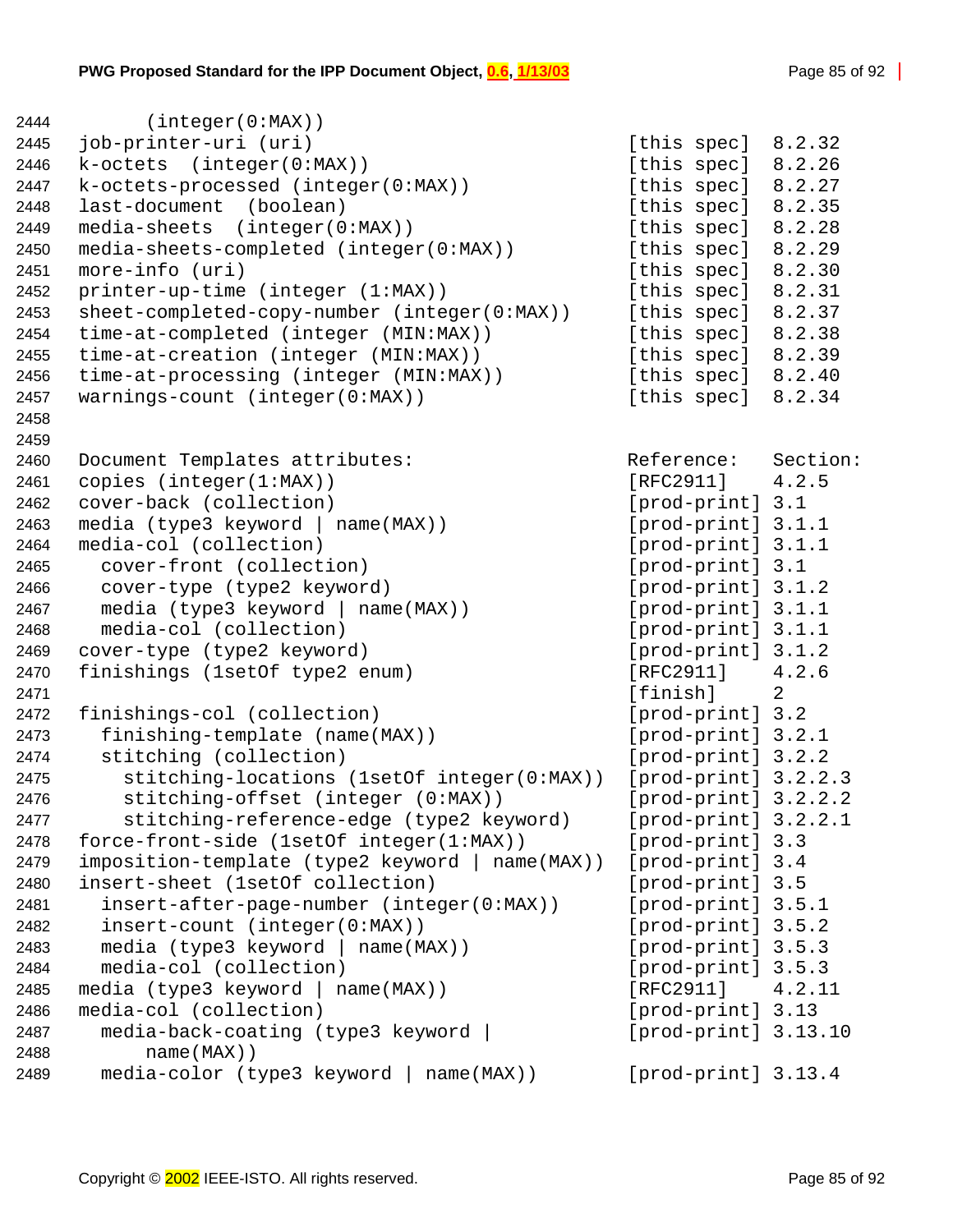```
2490 media-front-coating (type3 keyword | [prod-print] 3.13.10
2491 name(MAX))
2492 media-hole-count (integer(0:MAX)) [prod-print] 3.13.6
2493 media-info (text(255)) [prod-print] 3.13.3
2494 media-key (type3 keyword | name(MAX)) [prod-print] 3.13.1
2495 media-order-count (integer(1:MAX)) [prod-print] 3.13.7
2496 media-preprinted (type3 keyword | name(MAX)) [prod-print] 3.13.5
2497 media-recycled (type3 keyword | name(MAX)) [prod-print] 3.13.11
2498 media-size (collection) [prod-print] 3.13.8
2499 x-dimension (integer(0:MAX)) [prod-print] 3.13.8.1
2500 y-dimension (integer(0:MAX)) [prod-print] 3.13.8.2
2501 media-type (type3 keyword | name(MAX) [prod-print] 3.13.2
2502 media-weight-metric (integer(0:MAX)) [prod-print] 3.13.9
2503 media-input-tray-check (type3 keyword | [prod-print] 3.14
2504 name(MAX))
2505 number-up (integer(1:MAX)) [RFC2911] 4.2.9
2506 orientation-requested (type2 enum) [RFC2911] 4.2.10
2507 output-bin (type2 keyword | name(MAX)) [output-bin] 2.1
2508 page-delivery (type2 keyword) [prod-print] 3.15
2509 page-order-received (type2 keyword) [prod-print] 3.16
2510 page-overrides (1setOf collection) [override] 5.2
2511 document-copies (1setOf rangeOfInteger(MAX)) [override] 5.2.3
2512 input-documents (1setOf rangeOfInteger(MAX)) [override] 5.2.1
2513 output-documents (1setOf rangeOfInteger(MAX)) [override] 5.2.2
2514 pages (1setOf rangeOfInteger(MAX)) [override] 5.2.4
2515 <any other Job Template attributes that
2516 affect pages, such as media or media-col (
2517 page-ranges (1setOf rangeOfInteger(1:MAX)) [RFC2911] 4.2.7
2518 pages-per-subset (1setOf integer(1:MAX)) [prod-print] 5.3
2519 presentation-direction-number-up (type2 [prod-print] 3.17
2520 keyword)
2521 print-quality (type2 enum) [RFC2911] 4.2.13
2522 printer-resolution (resolution) [RFC2911] 4.2.12
2523 separator-sheets (collection) [prod-print] 3.18
2524 media (type3 keyword | name(MAX)) [prod-print] 3.18.2
2525 media-col (collection) [prod-print] 3.18.2
2526 separator-sheets-type (type3 keyword | [prod-print] 3.18.1
2527 name(MAX))
2528 sheet-collate (type2 keyword) [job-prog] 3.1
2529 sides (type2 keyword) [RFC2911] 4.2.8
2530 x-image-position (type2 keyword) [prod-print] 3.19.2
2531 x-image-shift (integer(MIN:MAX)) [prod-print] 3.19.3
2532 x-side1-image-shift (integer(MIN:MAX)) [prod-print] 3.19.4
2533 x-side2-image-shift (integer(MIN:MAX)) [prod-print] 3.19.5
2534 y-image-position (type2 keyword) [prod-print] 3.19.6
2535 y-image-shift (integer(MIN:MAX)) [prod-print] 3.19.7
```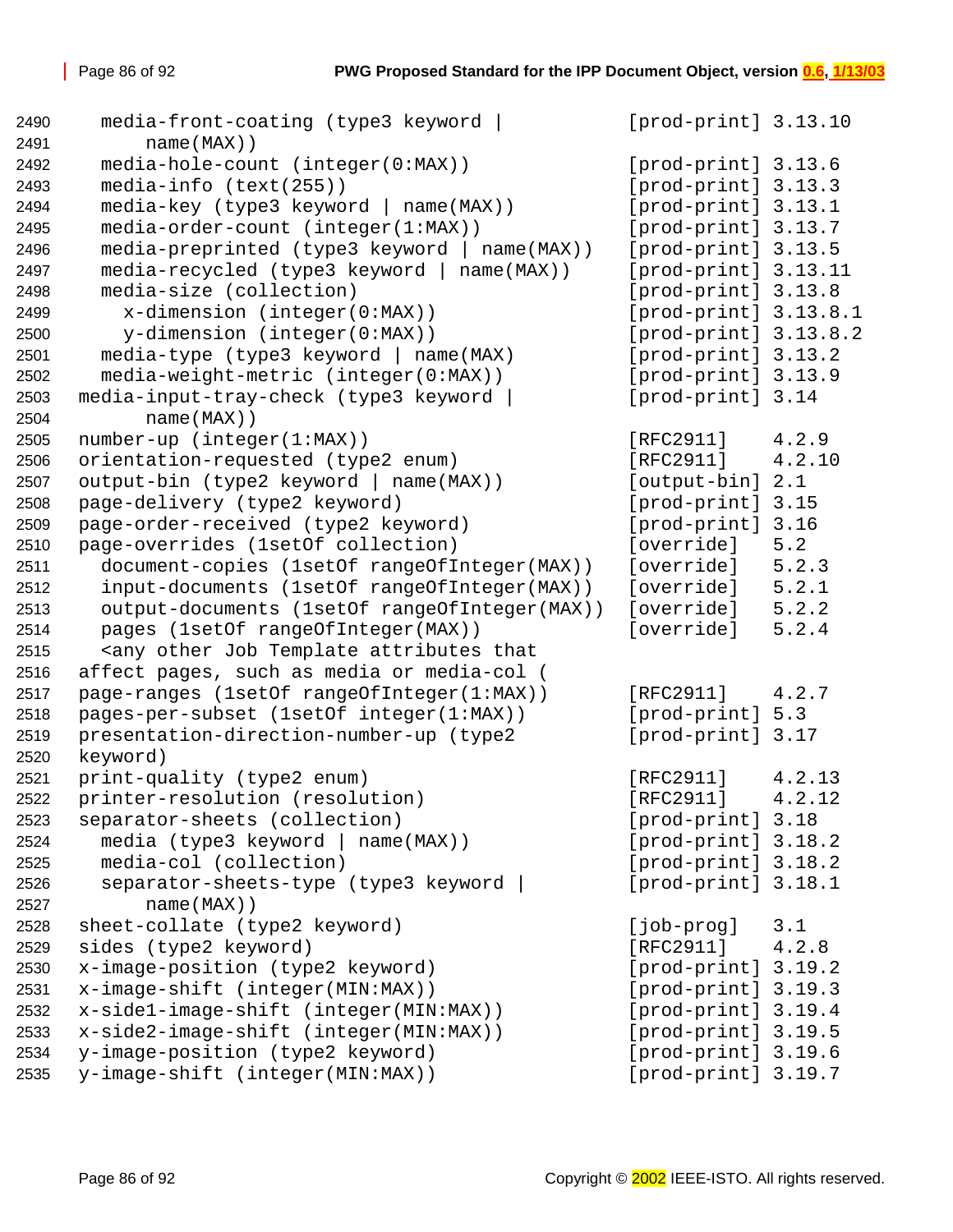```
2536 y-side1-image-shift (integer(MIN:MAX)) [prod-print] 3.19.8
2537 y-side2-image-shift (integer(MIN:MAX)) [prod-print] 3.19.9
2538 
2539 Job Template attributes: \overline{\phantom{a}} Reference: Section:
2540 job-copies (integer(1:MAX)) [this spec] 7.1.1
2541 job-cover-back (collection) [this spec] 7.1.2
2542 <member attributes are the same as "cover-back">
2543 job-cover-front (collection) [this spec] 7.1.3
2544 <member attributes are the same as "cover-front">
2545 job-finishings (1setOf type2 enum) [this spec] 7.1.4
2546 job-finishings-col (1setOf collection) [this spec] 7.1.5
2547 <member attributes are the same as "finishings-col">
2548 
2549 Printer Descriptions: The Reference: Section:
2550 document-creation-attributes-supported (1setOf type2 keyword)
2551 [this spec] 9.1
2552 
2553 Operation attributes: \qquad \qquad Reference: Section:
2554 document-mandatory-attributes (1setOf type2 keyword)
2555 [this spec] 6.2.3
2556 document-message (text(127MAX)) [this spec]
2557 3.8.1.1
3.1.1.1
2559 job-mandatory-attributes (1setOf type2 keyword) [this spec] 4.3.2
2560 last-document (boolean) [this spec] 3.1.1.2
2561
```
# **14.2 Additional Enum Attribute Value Registrations**

2563 The following table lists all the new enum attribute values defined in this document as additional type2 enum values. 2564 These are to be registered according to the procedures in RFC 2911 [RFC2911] section 6.1.

| 2565 |   |                                                                     |                        |                 |
|------|---|---------------------------------------------------------------------|------------------------|-----------------|
| 2566 |   | Value<br>Name                                                       | Reference              | Section:        |
| 2567 |   |                                                                     |                        |                 |
| 2568 |   | document-state (type1 enum)                                         | [this spec]            | \$8.2.16        |
| 2569 | 3 | pending                                                             | [this spec]            | \$8.2.16        |
| 2570 | 5 | processing                                                          | [this spec]            | \$8.2.16        |
| 2571 |   | canceled                                                            | [this spec]            | \$8.2.16        |
| 2572 | 8 | aborted                                                             | [this spec]            | \$8.2.16        |
| 2573 | 9 | completed                                                           | [this spec]            | \$8.2.16        |
| 2574 |   |                                                                     |                        |                 |
| 2575 |   | job-finishings (1set of type 2 enum)                                | [this spec]            | $\S7.1.4$       |
| 2576 |   | <enum "finishings"="" are="" as="" same="" the="" values=""></enum> |                        |                 |
| 2577 |   |                                                                     |                        |                 |
| 2578 |   | operations-supported (type2 enum):                                  |                        |                 |
| 2579 |   | 0x0032<br>Cancel Current Document                                   | <del>[this spec]</del> | <del>83.9</del> |
| 2580 |   | $0 \times 0033$<br>Cancel-Document                                  | [this-spec]            | \$3.8           |
|      |   |                                                                     |                        |                 |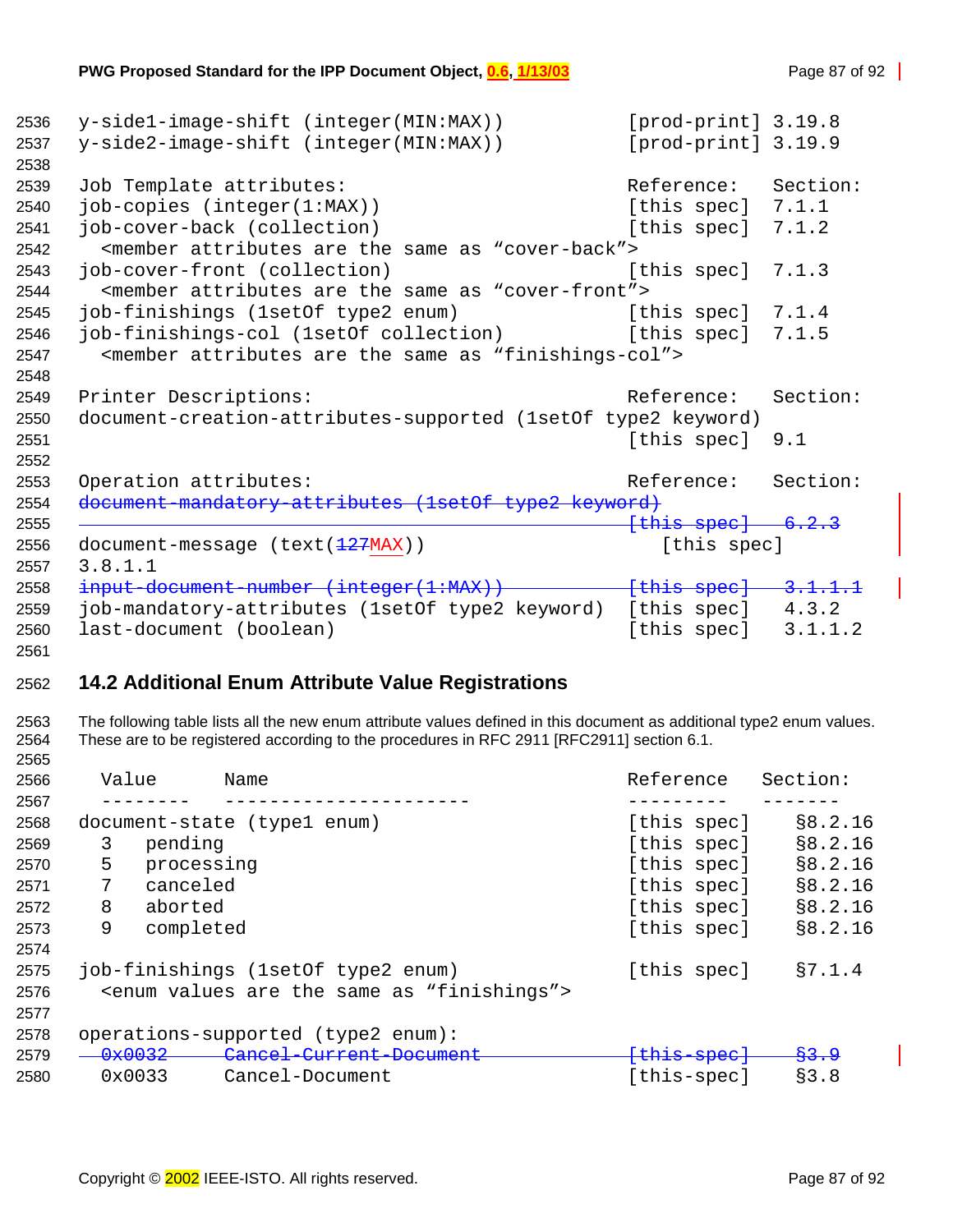| 2581 | 0x0034 | Get-Document-Attributes | [this-spec] | \$1.1 |
|------|--------|-------------------------|-------------|-------|
| 2582 | 0x0035 | Get-Documents           | [this-spec] | \$3.6 |
| 2583 | 0x0036 | Delete-Document         | [this-spec] | \$3.9 |
| 2584 | 0x0037 | Set-Document-Attributes | [this-spec] | \$3.7 |
| 2585 | 0x0038 | Validate-Document       | {this-spec} | 81.1  |
| 2586 | 0x0039 | Create-Document         | [this-spec] | \$3.1 |
| 2587 | 0x003A | Send-Data               | [this-spec] | §3.2  |

#### **14.3 Operation Registrations**

2589 The following table lists all of the operations defined in this document. These are to be registered according to the 2590 procedures in RFC 2911 [RFC2911] section 6.4. 

| 2592 | Operations:             | Reference:  | Section: |
|------|-------------------------|-------------|----------|
| 2593 | Cancel Current Document | {this spec} | 83.9     |
| 2594 | Cancel-Document         | [this-spec] | \$3.8    |
| 2595 | Get-Document-Attributes | [this-spec] | \$1.1    |
| 2596 | Get-Documents           | [this-spec] | \$3.6    |
| 2597 | Delete-Document         | [this-spec] | \$3.9    |
| 2598 | Set-Document-Attributes | [this-spec] | §3.7     |
| 2599 | Validate-Document       | {this-spec} | 81.1     |
| 2600 | Create-Document         | [this-spec] | \$3.1    |
| 2601 | Send-Data               | [this-spec] | §3.2     |
| 2602 |                         |             |          |

## **15 Internationalization Considerations**

2604 The internationalization considerations for this extension for handling the Document object are the same as for 2605 handling the Job object in [RFC2911].

### **16 Security Considerations**

2607 The Document object should provide no more increased security considerations than the Job object. The Printer 2608 MUST provide the same access control for Document objects as for Job objects.

#### **17 Contributors**

- 2610 Don Fullman, Xerox
- 2611 Ira McDonald, High North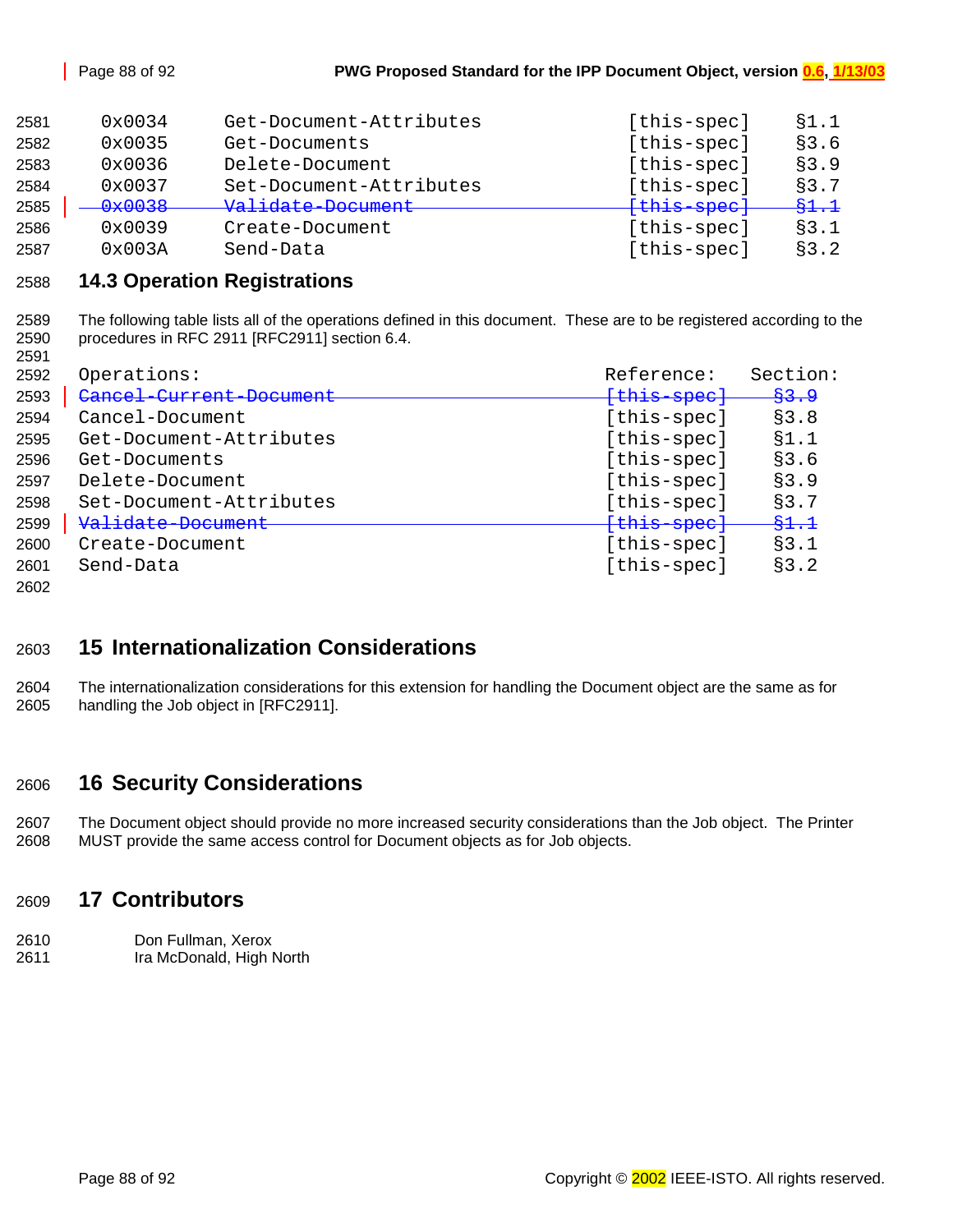### 2612 **18 Acknowledgments**

# 2613 **19 Author's Address**

| 2614 | Tom Hastings                       |
|------|------------------------------------|
| 2615 | <b>Xerox Corporation</b>           |
| 2616 | 737 Hawaii St.                     |
| 2617 | El Segundo, CA 90245               |
| 2618 |                                    |
| 2619 | Phone: 310 333-6413                |
| 2620 | Fax: 310 333-5514                  |
| 2621 | e-mail: hastings@cp10.es.xerox.com |
| 2622 |                                    |
| 2623 | Peter Zehler                       |
| 2624 | <b>Xerox Corporation</b>           |
| 2625 | MS: 0128-30E                       |
| 2626 | 800 Phillips Road                  |
| 2627 | Webster, NY 14580-9701             |
| 2628 |                                    |
| 2629 | Phone: $1+585+2658755$             |
| 2630 | Fax:                               |
| 2631 | e-mail: PZehler@crt.xerox.com      |

## 2632 **20 Appendix A: Document operations compared to Job operations**

2633 This appendix compares the Document operations with the existing Job operations to show the parallelism.

2634 Table 15 compares the Job and Document operations. The two Conf. columns indicate the conformance 2635 requirements (REQUIRED = REQ, OPTIONAL = OPT) for the Job and Document operations respectively. A "REQ" 2636 in the Document Conformance column means if the Document object is supported. Whether a Document operation 2637 is a method on the Job object or the Document object depends on the modeling regime and is not an essential part 2638 of the semantics described here, since these semantics are intended to apply to both to object-oriented and object-2639 based protocols, APIs, and implementations.

#### 2640 **Table 15 - Document operations compared to Job operations**

| Job operations            | Job<br>Conf. | Document operations                                                                                                       | <b>Doc</b><br>Conf |
|---------------------------|--------------|---------------------------------------------------------------------------------------------------------------------------|--------------------|
| <b>Cancel-Current-Job</b> | <b>OPT</b>   | <b>Cancel-Current-Document N/A, can only cancel a document explicitly</b><br>by document number and explicit job id.      | <b>OPT</b>         |
| Cancel-Job                | <b>REQ</b>   | <b>Cancel-Document</b>                                                                                                    | <b>REQ</b>         |
| Create-Job                | <b>OPT</b>   | <b>Create-Document</b>                                                                                                    | <b>REQ</b>         |
| <b>Get-Job-Attributes</b> | <b>REQ</b>   | <b>Get-Document-Attributes</b>                                                                                            | <b>REQ</b>         |
| Get-Jobs                  | <b>REQ</b>   | <b>Get-Documents</b>                                                                                                      | <b>REQ</b>         |
| Hold-Job                  |              | N/A, can only hold an entire job.                                                                                         |                    |
| Print-Job                 | <b>REQ</b>   | Send-Document (existing operation - see [RFC2911] with an<br>additional Document attributes group defined in section 3.3) | $REQ^{48}$         |

<sup>48</sup> The Send-Document operation is OPTIONAL for a Printer to conform to [RFC2911], but is REQUIRED for a Printer to conform to this Document object specification.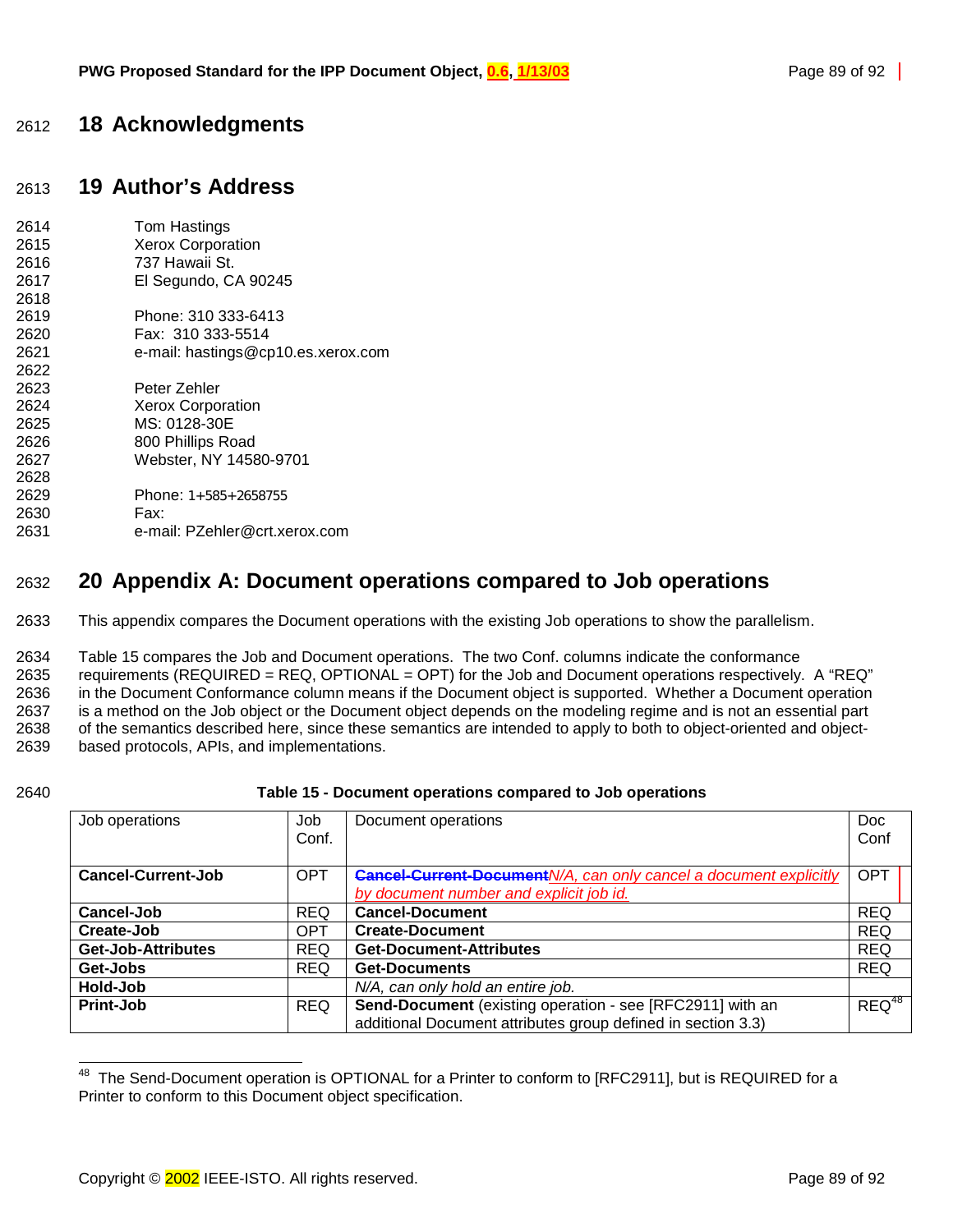| Job operations             | Job<br>Conf. | Document operations                                                   | Doc<br>Conf |
|----------------------------|--------------|-----------------------------------------------------------------------|-------------|
|                            |              |                                                                       |             |
| <b>Print-URI</b>           | <b>OPT</b>   | Send-URI (existing operation - see [RFC2911] with an additional       | <b>OPT</b>  |
|                            |              | Document attributes group defined in section 3.4)                     |             |
| N/A                        |              | Send-Data                                                             | <b>REQ</b>  |
| Promote-Job                | <b>OPT</b>   | N/A, can only promote an entire job                                   |             |
| <b>Purge-Jobs</b>          | <b>OPT</b>   | <b>Delete-Document</b>                                                | <b>OPT</b>  |
| Release-Held-New-Jobs      | <b>OPT</b>   | N/A, can only release entire jobs                                     |             |
| Release-Job                | OPT.         | N/A, can only release an entire job                                   |             |
| Reprocess-Job              | OPT.         | N/A, can only reprocess an entire job                                 |             |
| Restart-Job                | <b>OPT</b>   | N/A, can only restart an entire job                                   |             |
| Resume-Job                 | <b>OPT</b>   | N/A, can only resume an entire job                                    |             |
| <b>Schedule-Job-After</b>  | <b>OPT</b>   | N/A, can only schedule an entire job                                  |             |
| <b>Set-Job-Attributes</b>  | <b>OPT</b>   | <b>Set-Document-Attributes</b>                                        | <b>OPT</b>  |
| <b>Suspend-Current-Job</b> | <b>OPT</b>   | N/A, can only suspend an entire job in order to run another one       |             |
| Validate-Job               | <b>REQ</b>   | Validate-Document N/A, use Validate-Job to validate a single          | <b>REQ</b>  |
|                            |              | document or use Create-Job with "ipp-attribute-fidelity" = 'true' and |             |
|                            |              | Create-Document request to validate a multi-document job.             |             |

# 2643 **21 Annex B: Change Log (informative)**

| 2644 |    | Version 0.6, 13 January 2003, agreements from New Orleans October PWG meeting and subsequent telecons:              |
|------|----|---------------------------------------------------------------------------------------------------------------------|
| 2645 |    | Deleted the Cancel-Current-Document and Validate-Document operations.                                               |
| 2646 | 2. | Deprecated the "input-document-number" operation attribute from the Document Creation operations.                   |
| 2647 | 3. | Deleted the "document-mandatory-attributes" operation attribute to align with the PWG Semantic model. So            |
| 2648 |    | both specifications have only the "job-mandatory-attributes" operation attribute. The client can only supply at     |
| 2649 |    | the Job Level. The Document Level inherits from the Job Level.                                                      |
| 2650 |    | 4. Increased "document-message" operation attribute length from 127 to MAX (1023) octets.                           |
| 2651 | 5. | Clarified that "ipp-attribute-fidelity" and "job-mandatory-attributes" can only be supplied at the Job Level; the   |
| 2652 |    | Document level inherits their values.                                                                               |
| 2653 |    | 6. Added "ipp-attribute-fidelity" and "job-mandatory-attributes" Job Description attributes.                        |
| 2654 |    | Added the "media-size-name" as a member attribute of "media-col" and as a separate Job Template attribute           |
| 2655 |    | as used by UPnPv1 and UPnPv2.                                                                                       |
| 2656 |    | 8. Added the "media-type" as a Job and Document Template attribute on its own as used by UPnPv1 and                 |
| 2657 |    | UPnPv2 (as well as leaving it as a member attribute of the "media-col" Job and Document Template                    |
| 2658 |    | attributes).                                                                                                        |
| 2659 |    | 9. Renamed "document-printer-up-time" Document Description attribute to simply "printer-up-time".                   |
| 2660 |    | 10. Added the following Job Description attributes: "ipp-attribute-fidelity", and "job-mandatory-attributes".       |
| 2661 |    | 11. Removed the following Document Description attributes: "ipp-attribute-fidelity".                                |
| 2662 |    | 12. Added the following Document Description attributes: "document-format-detail", "document-format-detected",      |
| 2663 |    | "job-id", "job-printer-uri", "job-uri", "output-device-assigned".                                                   |
| 2664 |    | 13. Defined all of the Document Description attributes, often with references to other specifications, so that they |
| 2665 |    | appear in the table of contents.                                                                                    |
| 2666 |    |                                                                                                                     |
| 2667 |    | Version 0.5, 25 October 2002, as a result of the PWG Semantic Model telecon, October 24, 2002:                      |
| 2668 |    | 1. Fixed the title to say "Proposed Standard" and removed the 5100.n number until the document is approved          |
| 2669 |    | by the PWG Last Call to progress as a Draft Standard.                                                               |
| 2670 |    | 2. Changed Cancel-Document from OPTIONAL to REQUIRED.                                                               |
|      |    |                                                                                                                     |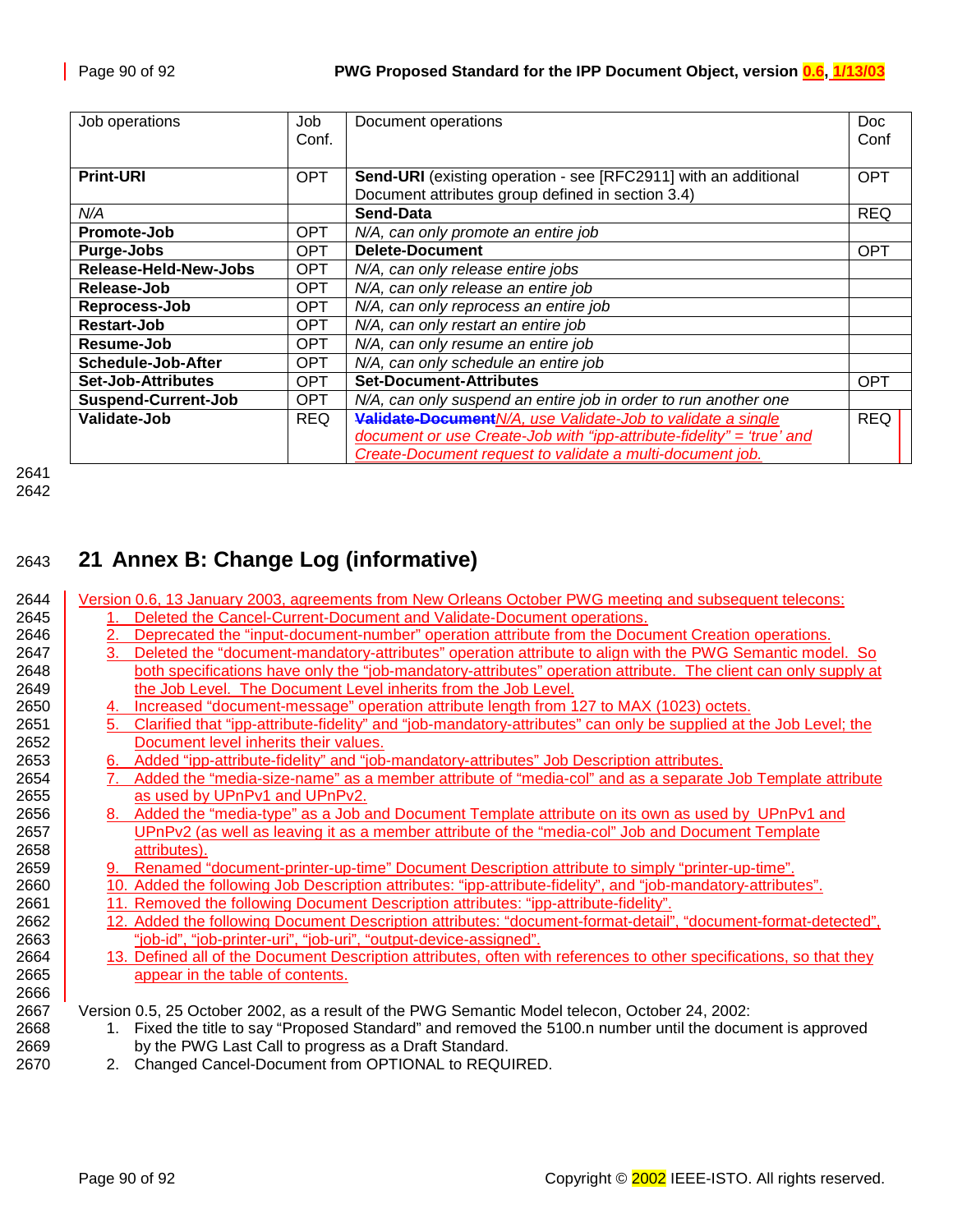- 2671 3. Added [Table 3](#page-12-0) and [Table 4](#page-12-0) to show the request and response signatures of the Document Creation and 2672 Validation operations.
- 2673 4. Renamed the "document-number" operation attribute to "input-document-number", to agree with [override] 2674 and because the Document object is really the Input Document (as opposed to the Output Document). The 2675 Printer copies this value to the Document's "document-number" Document Description attribute.
- 2676 5. Clarified that the Printer MUST reject a Create-Document request if the "document-number" already exists.
- 2677 6. Clarified that the client cannot supply Subscription attributes in any Document Creation requests.
- 2678 7. Added "document-message" (text(127)) operation attribute to the Document Creation requests to go with the 2679 "document-message" agreement (see point #15 ).
- 2680 8. Fixed Create-Document response to return Job status attributes in Group 3 and Document status attributes 2681 in Group 4.
- 2682 9. Required the Printer to return just the "document-number" and "document-id-uri" (uri) Document Description 2683 attribute in a Document Creation response.
- 2684 10. Added the "document-mandatory-attributes" operation attribute.
- 2685 11. Separated the returned Job status attributes and the Document status attributes into two groups, one Job 2686 Attributes and the other Document attributes.
- 2687 12. Allowed the client to supply or omit the "document-uri" operation attribute in a Validate-Job request.
- 2688 13. Clarified that the "document-number" operation attribute MUST follow the Printer and Job Target in Group 1.
- 2689 14. Changed the Get-Documents response when there is no "requested-attributes" to simply "document-number" 2690 and "document-id-uri" to be parallel with the Get-Jobs operation.
- 2691 15. Changed the "message" operation attribute in Cancel-Document and Cancel-Current-Document to 2692 "document-message" operation attribute which the Printer copies to the "document-message" Document 2693 Description attribute for use both by the user and the operator.
- 2694 16. Clarified that the "document-state-reasons" values never affect Job scheduling.
- 2695 17. Made Job Level page override programming higher precedence than Document level Document object 2696 attributes.
- 2697 18. Clarified PDL document data precedence and its relationship to Job Template attributes ending with "- 2698 requested".
- 2699 19. In [Table 6,](#page-39-0) flagged the operation attributes that the Printer copies to the corresponding Job and Document 2700 Description attributes in Document Creations operations.
- 2701 20. Fixed "job-mandatory-attributes" operation attribute so its only supplied at Job level, now that we have 2702 "document-mandatory-attributes" operation attribute.
- 2703 21. Clarified that "ipp-attribute-fidelity" can be supplied at both the Job and Document Levels and how it interacts 2704 with "job-mandatory-attributes" and "document-mandatory-attributes" operation attributes.
- 2705 22. Disallowed "output-bin" at the Document Level (and Page Level). It subsets the single stream of Input-Pages 2706 across Input-Documents.
- 2707 23. Disallowed "page-ranges" at the Page Level.
- 2708 24. Disallowed "pages-per-subset" at the Document level (and Page Level).
- 2709 25. Disallowed "separator-sheets" at the Page Level.
- 2710 26. Added "document-printer-up-time" Document Description attribute for Get-Documents and Get-Document-2711 Attributes responses that the Printer MUST support, just like "job-printer-up-time" operation attribute for Get-2712 Jobs and Get-Job-Attributes.
- 2714 Version 0.4, 14 October 2002:

2722

- 2715 1. Added the operation specifications.
- 2716 2. Added the Create-Document and Send-Data to be more parallel with Jobs and support PWG PSI.
- 2717 3. Resolved the 15 issues in version 0.3 as discussed on the mailing list.
- 2718 4. Added the Attribute Precedence section [5.](#page-36-0)
- 2719 5. Added [prod-print2] attributes.
- 2720 6. Added job-mandatory-attributes, job-cover-back, job-cover-front, job-copies, job-finishings, job-finishings-col. 2721 document-id-uri, and redirect-uri.

2723 Version 0.3, 9 September 2002:

- 2724 1. Reformatted as an IEEE-ISTO standard and added the usual sections for a standard.
- 2725 2. Added "original-requesting-user-name" Operation attribute to [Table 6.](#page-39-0)